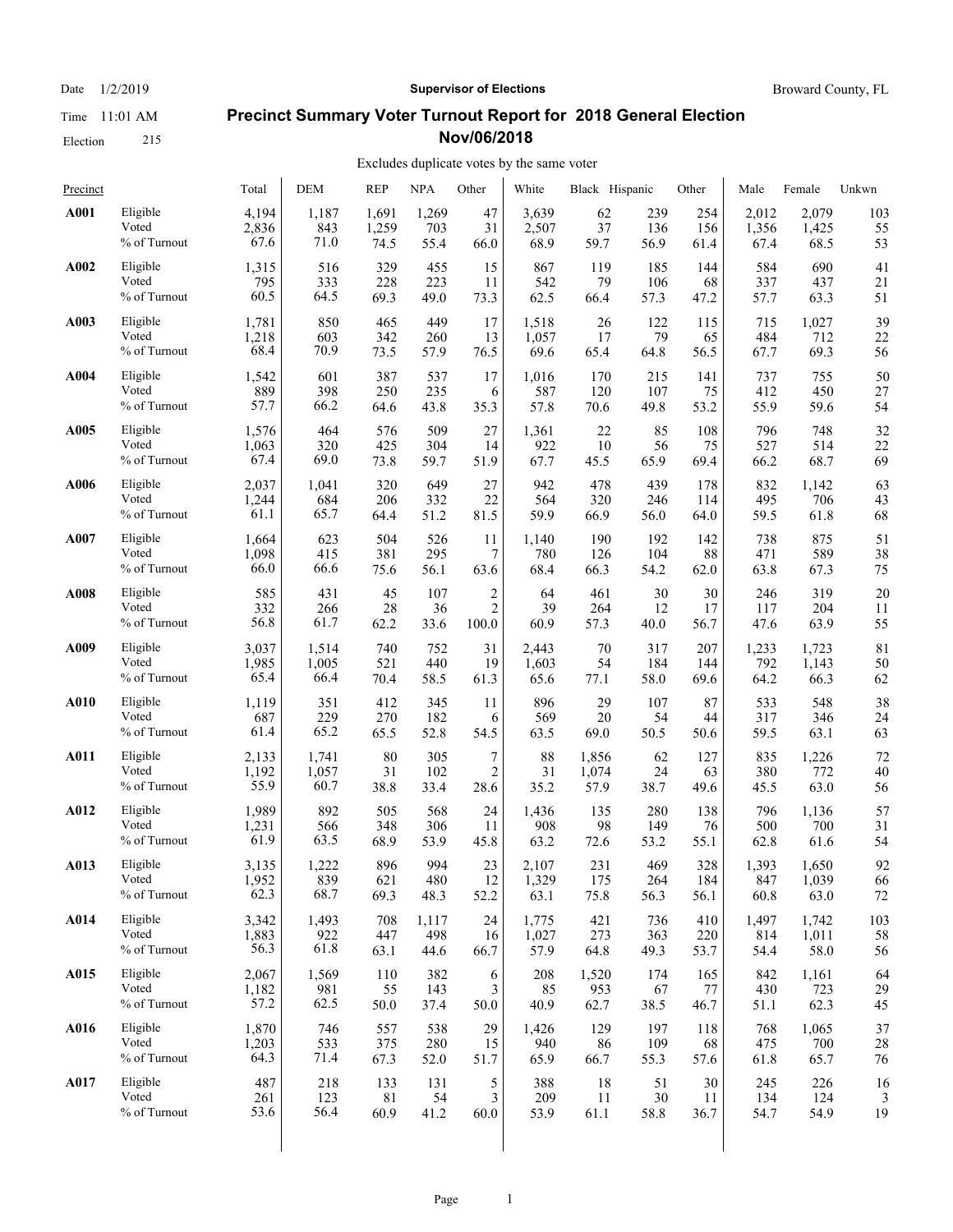Election 215

#### Date  $1/2/2019$  **Supervisor of Elections** Broward County, FL

#### **Precinct Summary Voter Turnout Report for 2018 General Election Nov/06/2018**

| Precinct         |              | Total | DEM   | <b>REP</b> | <b>NPA</b> | Other          | White | Black Hispanic |      | Other  | Male  | Female | Unkwn |
|------------------|--------------|-------|-------|------------|------------|----------------|-------|----------------|------|--------|-------|--------|-------|
| A018             | Eligible     | 1,369 | 921   | 134        | 308        | 6              | 245   | 817            | 207  | 100    | 600   | 717    | 52    |
|                  | Voted        | 807   | 589   | 84         | 128        | 6              | 139   | 530            | 94   | 44     | 338   | 444    | 25    |
|                  | % of Turnout | 58.9  | 64.0  | 62.7       | 41.6       | 100.0          | 56.7  | 64.9           | 45.4 | 44.0   | 56.3  | 61.9   | 48    |
| A019             | Eligible     | 1,656 | 662   | 509        | 473        | 12             | 1,184 | 108            | 228  | 136    | 736   | 874    | 46    |
|                  | Voted        | 1,041 | 448   | 341        | 243        | 9              | 766   | 71             | 130  | 74     | 453   | 564    | 24    |
|                  | % of Turnout | 62.9  | 67.7  | 67.0       | 51.4       | 75.0           | 64.7  | 65.7           | 57.0 | 54.4   | 61.5  | 64.5   | 52    |
| A020             | Eligible     | 1,926 | 932   | 400        | 581        | 13             | 1,027 | 332            | 381  | 186    | 876   | 980    | 70    |
|                  | Voted        | 1,110 | 584   | 265        | 253        | 8              | 594   | 230            | 187  | 99     | 499   | 570    | 41    |
|                  | % of Turnout | 57.6  | 62.7  | 66.3       | 43.5       | 61.5           | 57.8  | 69.3           | 49.1 | 53.2   | 57.0  | 58.2   | 59    |
| A021             | Eligible     | 1,603 | 830   | 199        | 560        | 14             | 581   | 485            | 320  | 217    | 658   | 874    | 71    |
|                  | Voted        | 893   | 526   | 124        | 236        | 7              | 305   | 321            | 158  | 109    | 340   | 518    | 35    |
|                  | % of Turnout | 55.7  | 63.4  | 62.3       | 42.1       | 50.0           | 52.5  | 66.2           | 49.4 | 50.2   | 51.7  | 59.3   | 49    |
| A022             | Eligible     | 1,562 | 1,084 | 112        | 361        | 5              | 205   | 1,018          | 200  | 139    | 697   | 808    | 57    |
|                  | Voted        | 861   | 667   | 47         | 145        | 2              | 103   | 602            | 87   | 69     | 342   | 489    | 30    |
|                  | % of Turnout | 55.1  | 61.5  | 42.0       | 40.2       | 40.0           | 50.2  | 59.1           | 43.5 | 49.6   | 49.1  | 60.5   | 53    |
| A023             | Eligible     | 912   | 587   | 104        | 217        | 4              | 179   | 498            | 154  | 81     | 417   | 453    | 42    |
|                  | Voted        | 497   | 364   | 54         | 77         | $\overline{2}$ | 80    | 324            | 63   | 30     | 195   | 286    | 16    |
|                  | % of Turnout | 54.5  | 62.0  | 51.9       | 35.5       | 50.0           | 44.7  | 65.1           | 40.9 | 37.0   | 46.8  | 63.1   | 38    |
| A024             | Eligible     | 1,059 | 668   | 122        | 262        | 7              | 257   | 502            | 164  | 136    | 441   | 569    | 49    |
|                  | Voted        | 677   | 495   | 63         | 116        | 3              | 152   | 368            | 81   | 76     | 276   | 371    | 30    |
|                  | % of Turnout | 63.9  | 74.1  | 51.6       | 44.3       | 42.9           | 59.1  | 73.3           | 49.4 | 55.9   | 62.6  | 65.2   | 61    |
| <b>B001</b>      | Eligible     | 1,160 | 180   | 712        | 259        | 9              | 1,046 | 4              | 47   | 63     | 554   | 583    | 23    |
|                  | Voted        | 869   | 140   | 570        | 154        | 5              | 792   | $\overline{4}$ | 31   | 42     | 420   | 435    | 14    |
|                  | % of Turnout | 74.9  | 77.8  | 80.1       | 59.5       | 55.6           | 75.7  | 100.0          | 66.0 | 66.7   | 75.8  | 74.6   | 61    |
| <b>B002</b>      | Eligible     | 1,773 | 436   | 867        | 454        | 16             | 1,574 | 14             | 93   | 92     | 855   | 868    | 50    |
|                  | Voted        | 1,314 | 327   | 703        | 274        | 10             | 1,181 | 11             | 66   | 56     | 643   | 641    | 30    |
|                  | % of Turnout | 74.1  | 75.0  | 81.1       | 60.4       | 62.5           | 75.0  | 78.6           | 71.0 | 60.9   | 75.2  | 73.8   | 60    |
| <b>B003</b>      | Eligible     | 1,258 | 322   | 615        | 310        | 11             | 1,056 | 17             | 91   | 94     | 591   | 629    | 38    |
|                  | Voted        | 895   | 229   | 484        | 174        | 8              | 761   | 10             | 59   | 65     | 418   | 452    | 25    |
|                  | % of Turnout | 71.1  | 71.1  | 78.7       | 56.1       | 72.7           | 72.1  | 58.8           | 64.8 | 69.1   | 70.7  | 71.9   | 66    |
| <b>B004</b>      | Eligible     | 2,397 | 481   | 1,328      | 568        | 20             | 2,127 | 12             | 131  | 127    | 1,150 | 1,185  | 62    |
|                  | Voted        | 1,754 | 370   | 1,041      | 330        | 13             | 1,580 | 8              | 90   | 76     | 857   | 868    | 29    |
|                  | % of Turnout | 73.2  | 76.9  | 78.4       | 58.1       | 65.0           | 74.3  | 66.7           | 68.7 | 59.8   | 74.5  | 73.2   | 47    |
| <b>B005</b>      | Eligible     | 836   | 262   | 288        | 276        | 10             | 672   | 21             | 85   | 58     | 363   | 445    | 28    |
|                  | Voted        | 511   | 169   | 198        | 137        | 7              | 419   | 17             | 46   | 29     | 224   | 271    | 16    |
|                  | % of Turnout | 61.1  | 64.5  | 68.8       | 49.6       | 70.0           | 62.4  | 81.0           | 54.1 | 50.0   | 61.7  | 60.9   | 57    |
| <b>B006</b>      | Eligible     | 740   | 208   | 321        | 203        | 8              | 646   | 6              | 53   | 35     | 356   | 362    | 22    |
|                  | Voted        | 512   | 152   | 237        | 115        | $\mathbf{R}$   | 452   | 5              | 31   | $24\,$ | 243   | 255    | 14    |
|                  | % of Turnout | 69.2  | 73.1  | 73.8       | 56.7       | 100.0          | 70.0  | 83.3           | 58.5 | 68.6   | 68.3  | 70.4   | 64    |
| <b>C001</b>      | Eligible     | 2,943 | 922   | 1,156      | 840        | 25             | 2,527 | 41             | 222  | 153    | 1,370 | 1,505  | 68    |
|                  | Voted        | 1,997 | 659   | 838        | 486        | 14             | 1,745 | 25             | 128  | 99     | 937   | 1,019  | 41    |
|                  | % of Turnout | 67.9  | 71.5  | 72.5       | 57.9       | 56.0           | 69.1  | 61.0           | 57.7 | 64.7   | 68.4  | 67.7   | 60    |
| C <sub>002</sub> | Eligible     | 1,000 | 276   | 415        | 298        | 11             | 870   | 19             | 55   | 56     | 465   | 498    | 37    |
|                  | Voted        | 669   | 183   | 306        | 171        | 9              | 592   | 11             | 34   | 32     | 316   | 334    | 19    |
|                  | % of Turnout | 66.9  | 66.3  | 73.7       | 57.4       | 81.8           | 68.0  | 57.9           | 61.8 | 57.1   | 68.0  | 67.1   | 51    |
| C <sub>003</sub> | Eligible     | 1,002 | 403   | 329        | 261        | 9              | 730   | 107            | 86   | 79     | 478   | 482    | 42    |
|                  | Voted        | 623   | 268   | 230        | 119        | 6              | 463   | 73             | 48   | 39     | 294   | 312    | 17    |
|                  | % of Turnout | 62.2  | 66.5  | 69.9       | 45.6       | 66.7           | 63.4  | 68.2           | 55.8 | 49.4   | 61.5  | 64.7   | 40    |
| C <sub>004</sub> | Eligible     | 1,471 | 467   | 535        | 452        | 17             | 1,242 | 30             | 108  | 91     | 725   | 707    | 39    |
|                  | Voted        | 950   | 321   | 373        | 246        | 10             | 803   | 18             | 78   | 51     | 460   | 467    | 23    |
|                  | % of Turnout | 64.6  | 68.7  | 69.7       | 54.4       | 58.8           | 64.7  | 60.0           | 72.2 | 56.0   | 63.4  | 66.1   | 59    |
|                  |              |       |       |            |            |                |       |                |      |        |       |        |       |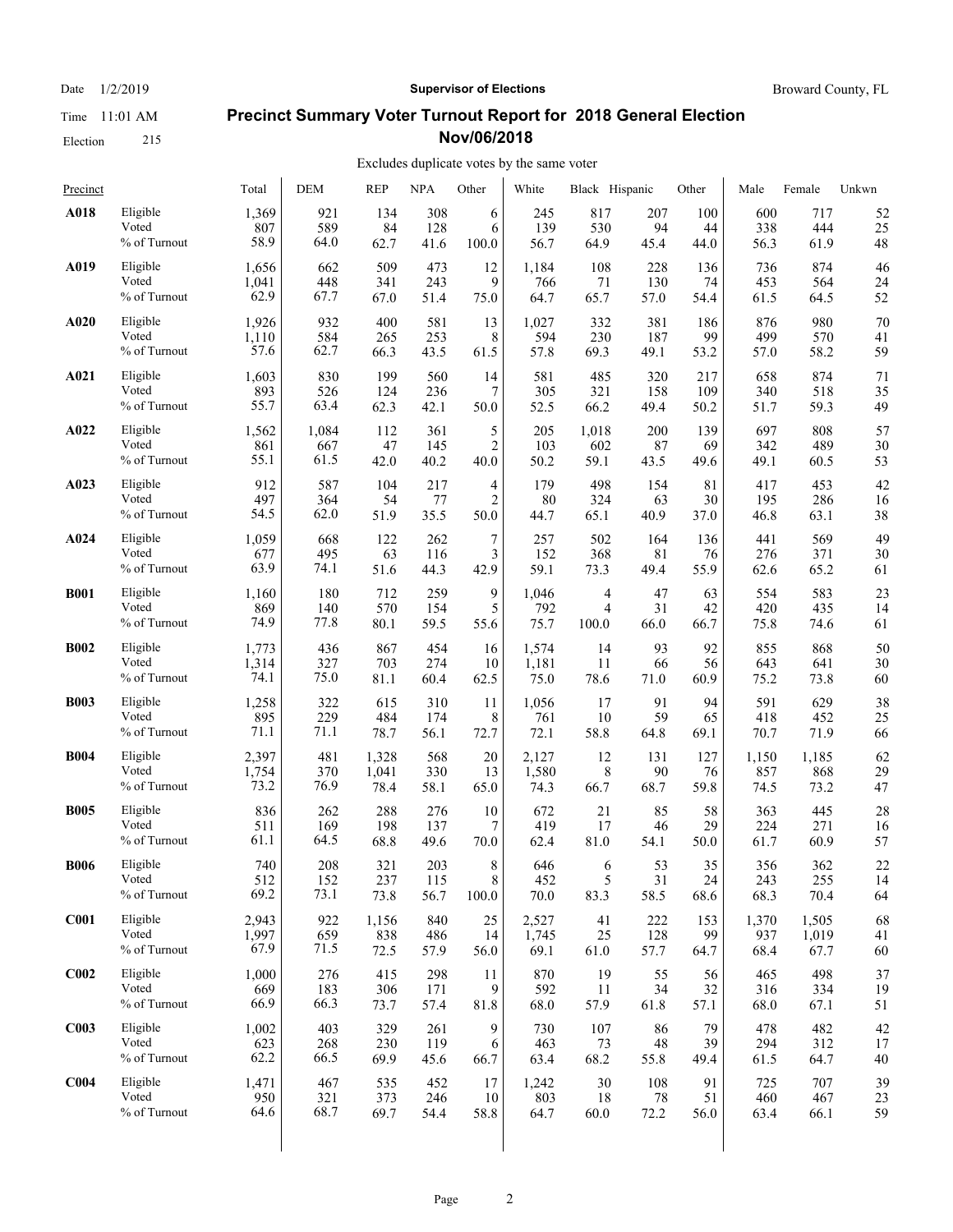Election 215

## Date  $1/2/2019$  **Supervisor of Elections** Broward County, FL **Precinct Summary Voter Turnout Report for 2018 General Election**

**Nov/06/2018**

| Precinct         |                 | Total | DEM   | REP   | <b>NPA</b> | Other          | White | Black Hispanic |      | Other       | Male  | Female | Unkwn |
|------------------|-----------------|-------|-------|-------|------------|----------------|-------|----------------|------|-------------|-------|--------|-------|
| C005             | Eligible        | 2,251 | 1,928 | 49    | 269        | 5              | 28    | 2,038          | 71   | 114         | 898   | 1,285  | 68    |
|                  | Voted           | 1,428 | 1,281 | 29    | 114        | $\overline{4}$ | 9     | 1,326          | 32   | 61          | 491   | 899    | 38    |
|                  | $\%$ of Turnout | 63.4  | 66.4  | 59.2  | 42.4       | 80.0           | 32.1  | 65.1           | 45.1 | 53.5        | 54.7  | 70.0   | 56    |
| C <sub>006</sub> | Eligible        | 3,126 | 2,428 | 129   | 557        | 12             | 205   | 2,531          | 179  | 211         | 1,318 | 1,690  | 118   |
|                  | Voted           | 1,832 | 1,551 | 63    | 210        | 8              | 89    | 1,581          | 71   | 91          | 709   | 1,073  | 50    |
|                  | % of Turnout    | 58.6  | 63.9  | 48.8  | 37.7       | 66.7           | 43.4  | 62.5           | 39.7 | 43.1        | 53.8  | 63.5   | 42    |
| C <sub>007</sub> | Eligible        | 513   | 174   | 213   | 119        | 7              | 413   | 31             | 37   | 32          | 265   | 238    | 10    |
|                  | Voted           | 330   | 116   | 153   | 57         | 4              | 272   | 22             | 18   | 18          | 170   | 155    | 5     |
|                  | % of Turnout    | 64.3  | 66.7  | 71.8  | 47.9       | 57.1           | 65.9  | 71.0           | 48.6 | 56.3        | 64.2  | 65.1   | 50    |
| <b>C008</b>      | Eligible        | 1,149 | 371   | 439   | 327        | 12             | 945   | 17             | 113  | 74          | 539   | 576    | 34    |
|                  | Voted           | 729   | 261   | 293   | 171        | 4              | 619   | 9              | 56   | 45          | 343   | 370    | 16    |
|                  | $\%$ of Turnout | 63.4  | 70.4  | 66.7  | 52.3       | 33.3           | 65.5  | 52.9           | 49.6 | 60.8        | 63.6  | 64.2   | 47    |
| C <sub>009</sub> | Eligible        | 827   | 431   | 154   | 231        | 11             | 381   | 277            | 96   | 73          | 396   | 400    | 31    |
|                  | Voted           | 384   | 234   | 70    | 76         | 4              | 162   | 152            | 43   | 27          | 159   | 209    | 16    |
|                  | % of Turnout    | 46.4  | 54.3  | 45.5  | 32.9       | 36.4           | 42.5  | 54.9           | 44.8 | 37.0        | 40.2  | 52.3   | 52    |
| C <sub>010</sub> | Eligible        | 2,326 | 892   | 733   | 684        | 17             | 1,665 | 222            | 254  | 185         | 1,101 | 1,152  | 73    |
|                  | Voted           | 1,501 | 629   | 510   | 352        | 10             | 1,106 | 143            | 142  | 110         | 699   | 759    | 43    |
|                  | % of Turnout    | 64.5  | 70.5  | 69.6  | 51.5       | 58.8           | 66.4  | 64.4           | 55.9 | 59.5        | 63.5  | 65.9   | 59    |
| <b>C011</b>      | Eligible        | 1,806 | 583   | 662   | 537        | 24             | 1,560 | 20             | 107  | 119         | 815   | 944    | 47    |
|                  | Voted           | 1,242 | 426   | 470   | 328        | 18             | 1,082 | 15             | 71   | 74          | 558   | 651    | 33    |
|                  | % of Turnout    | 68.8  | 73.1  | 71.0  | 61.1       | 75.0           | 69.4  | 75.0           | 66.4 | 62.2        | 68.5  | 69.0   | 70    |
| <b>C012</b>      | Eligible        | 1,573 | 494   | 590   | 474        | 15             | 1,350 | 18             | 101  | 104         | 758   | 774    | 41    |
|                  | Voted           | 1,090 | 375   | 437   | 271        | 7              | 944   | 13             | 61   | 72          | 516   | 551    | 23    |
|                  | % of Turnout    | 69.3  | 75.9  | 74.1  | 57.2       | 46.7           | 69.9  | 72.2           | 60.4 | 69.2        | 68.1  | 71.2   | 56    |
| C013             | Eligible        | 1,107 | 361   | 401   | 332        | 13             | 943   | 28             | 83   | 53          | 535   | 550    | 22    |
|                  | Voted           | 697   | 261   | 274   | 155        | 7              | 605   | 12             | 53   | 27          | 325   | 357    | 15    |
|                  | $\%$ of Turnout | 63.0  | 72.3  | 68.3  | 46.7       | 53.8           | 64.2  | 42.9           | 63.9 | 50.9        | 60.7  | 64.9   | 68    |
| C <sub>014</sub> | Eligible        | 1,165 | 364   | 442   | 349        | 10             | 965   | 38             | 87   | 75          | 556   | 574    | 35    |
|                  | Voted           | 748   | 244   | 311   | 186        | 7              | 621   | 25             | 57   | 45          | 363   | 372    | 13    |
|                  | % of Turnout    | 64.2  | 67.0  | 70.4  | 53.3       | 70.0           | 64.4  | 65.8           | 65.5 | 60.0        | 65.3  | 64.8   | 37    |
| <b>C015</b>      | Eligible        | 2,506 | 1,862 | 131   | 508        | 5              | 127   | 1,929          | 247  | 203         | 947   | 1,459  | 100   |
|                  | Voted           | 1,321 | 1,064 | 51    | 202        | 4              | 43    | 1,089          | 105  | 84          | 455   | 821    | 45    |
|                  | $\%$ of Turnout | 52.7  | 57.1  | 38.9  | 39.8       | 80.0           | 33.9  | 56.5           | 42.5 | 41.4        | 48.0  | 56.3   | 45    |
| C <sub>016</sub> | Eligible        | 3,001 | 1,016 | 1,106 | 850        | 29             | 2,428 | 120            | 258  | 195         | 1,421 | 1,504  | 76    |
|                  | Voted           | 1,941 | 697   | 808   | 417        | 19             | 1,620 | 73             | 147  | 101         | 918   | 984    | 39    |
|                  | % of Turnout    | 64.7  | 68.6  | 73.1  | 49.1       | 65.5           | 66.7  | 60.8           | 57.0 | 51.8        | 64.6  | 65.4   | 51    |
| C <sub>017</sub> | Eligible        | 1,173 | 329   | 505   | 334        | 5              | 987   | 12             | 97   | $77\,$      | 572   | 561    | 40    |
|                  | Voted           | 793   | 230   | 377   | 181        | 5              | 678   | 10             | 64   | 41          | 391   | 385    | 17    |
|                  | % of Turnout    | 67.6  | 69.9  | 74.7  | 54.2       | 100.0          | 68.7  | 83.3           | 66.0 | 53.2        | 68.4  | 68.6   | 43    |
| <b>C018</b>      | Eligible        | 1,585 | 516   | 621   | 429        | 19             | 1,302 | 73             | 119  | 91          | 763   | 786    | 36    |
|                  | Voted           | 1,053 | 362   | 452   | 225        | 14             | 873   | 60             | 67   | 53          | 495   | 534    | 24    |
|                  | % of Turnout    | 66.4  | 70.2  | 72.8  | 52.4       | 73.7           | 67.1  | 82.2           | 56.3 | 58.2        | 64.9  | 67.9   | 67    |
| C <sub>019</sub> | Eligible        | 1,492 | 446   | 625   | 404        | 17             | 1,299 | 18             | 94   | $8\sqrt{1}$ | 702   | 754    | 36    |
|                  | Voted           | 1,042 | 327   | 477   | 228        | 10             | 912   | 14             | 66   | 50          | 500   | 526    | 16    |
|                  | % of Turnout    | 69.8  | 73.3  | 76.3  | 56.4       | 58.8           | 70.2  | 77.8           | 70.2 | 61.7        | 71.2  | 69.8   | 44    |
| C <sub>020</sub> | Eligible        | 988   | 586   | 85    | 314        | 3              | 177   | 487            | 244  | 80          | 374   | 572    | 42    |
|                  | Voted           | 505   | 346   | 45    | 112        | 2              | 64    | 309            | 95   | 37          | 173   | 313    | 19    |
|                  | % of Turnout    | 51.1  | 59.0  | 52.9  | 35.7       | 66.7           | 36.2  | 63.4           | 38.9 | 46.3        | 46.3  | 54.7   | 45    |
| C <sub>021</sub> | Eligible        | 1,695 | 733   | 460   | 480        | 22             | 1,266 | 84             | 205  | 140         | 763   | 886    | 46    |
|                  | Voted           | 1,123 | 530   | 326   | 253        | 14             | 860   | 70             | 115  | 78          | 501   | 593    | 29    |
|                  | % of Turnout    | 66.3  | 72.3  | 70.9  | 52.7       | 63.6           | 67.9  | 83.3           | 56.1 | 55.7        | 65.7  | 66.9   | 63    |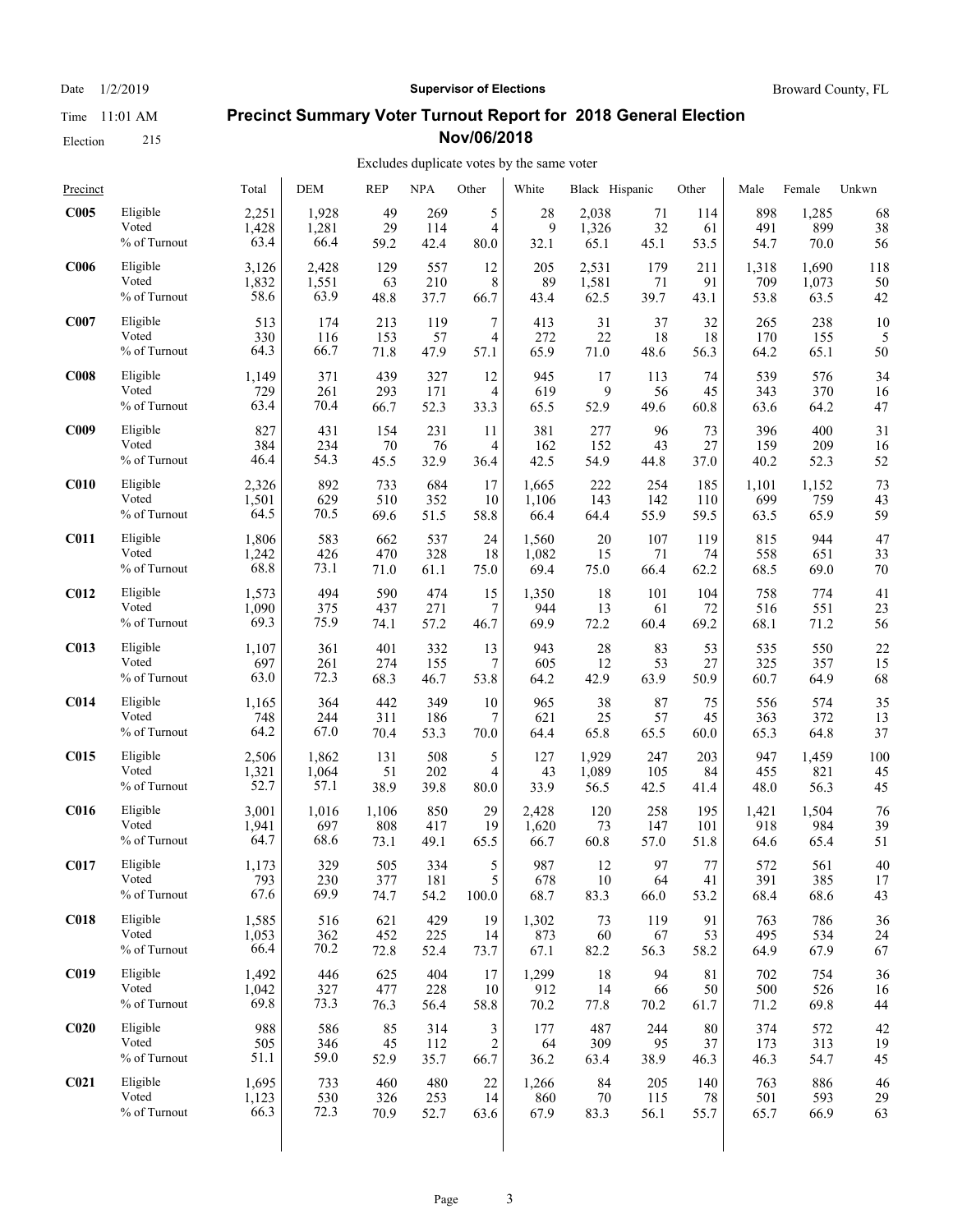Election 215

#### Date  $1/2/2019$  **Supervisor of Elections** Broward County, FL

#### **Precinct Summary Voter Turnout Report for 2018 General Election Nov/06/2018**

#### Excludes duplicate votes by the same voter

| Precinct         |                 | Total | <b>DEM</b> | <b>REP</b> | <b>NPA</b> | Other            | White | Black Hispanic |      | Other | Male  | Female | Unkwn |
|------------------|-----------------|-------|------------|------------|------------|------------------|-------|----------------|------|-------|-------|--------|-------|
| C <sub>022</sub> | Eligible        | 1,572 | 452        | 678        | 424        | 18               | 1,315 | 49             | 120  | 88    | 796   | 737    | 39    |
|                  | Voted           | 1,015 | 300        | 486        | 218        | 11               | 879   | 30             | 66   | 40    | 521   | 484    | 10    |
|                  | $\%$ of Turnout | 64.6  | 66.4       | 71.7       | 51.4       | 61.1             | 66.8  | 61.2           | 55.0 | 45.5  | 65.5  | 65.7   | 26    |
| C <sub>023</sub> | Eligible        | 5,398 | 2,577      | 1,317      | 1,453      | 51               | 3,573 | 639            | 806  | 380   | 2,563 | 2,707  | 128   |
|                  | Voted           | 3,681 | 1,880      | 932        | 832        | 37               | 2,529 | 444            | 478  | 230   | 1,809 | 1,791  | 81    |
|                  | % of Turnout    | 68.2  | 73.0       | 70.8       | 57.3       | 72.5             | 70.8  | 69.5           | 59.3 | 60.5  | 70.6  | 66.2   | 63    |
| C <sub>024</sub> | Eligible        | 2,556 | 1,204      | 599        | 735        | 18               | 1,825 | 170            | 362  | 199   | 1,230 | 1,241  | 85    |
|                  | Voted           | 1,713 | 874        | 400        | 425        | 14               | 1,251 | 123            | 222  | 117   | 848   | 812    | 53    |
|                  | % of Turnout    | 67.0  | 72.6       | 66.8       | 57.8       | 77.8             | 68.5  | 72.4           | 61.3 | 58.8  | 68.9  | 65.4   | 62    |
| C <sub>025</sub> | Eligible        | 826   | 557        | 69         | 194        | 6                | 144   | 502            | 118  | 62    | 354   | 431    | 41    |
|                  | Voted           | 388   | 285        | 30         | 72         | 1                | 41    | 275            | 40   | 32    | 128   | 239    | 21    |
|                  | % of Turnout    | 47.0  | 51.2       | 43.5       | 37.1       | 16.7             | 28.5  | 54.8           | 33.9 | 51.6  | 36.2  | 55.5   | 51    |
| C <sub>026</sub> | Eligible        | 711   | 328        | 99         | 280        | 4                | 284   | 92             | 256  | 79    | 311   | 370    | 30    |
|                  | Voted           | 327   | 183        | 39         | 103        | $\overline{2}$   | 124   | 66             | 104  | 33    | 144   | 174    | 9     |
|                  | % of Turnout    | 46.0  | 55.8       | 39.4       | 36.8       | 50.0             | 43.7  | 71.7           | 40.6 | 41.8  | 46.3  | 47.0   | 30    |
| C <sub>027</sub> | Eligible        | 433   | 291        | 49         | 93         | $\boldsymbol{0}$ | 148   | 224            | 37   | 24    | 181   | 234    | 18    |
|                  | Voted           | 238   | 171        | 31         | 35         | 1                | 74    | 130            | 22   | 12    | 101   | 125    | 12    |
|                  | % of Turnout    | 55.0  | 58.8       | 63.3       | 37.6       | 0.0              | 50.0  | 58.0           | 59.5 | 50.0  | 55.8  | 53.4   | 67    |
| C <sub>028</sub> | Eligible        | 2,893 | 2,368      | 90         | 430        | 5                | 67    | 2,477          | 138  | 211   | 1,078 | 1,701  | 114   |
|                  | Voted           | 1,658 | 1,453      | 35         | 167        | 3                | 27    | 1,486          | 51   | 94    | 563   | 1,043  | 52    |
|                  | % of Turnout    | 57.3  | 61.4       | 38.9       | 38.8       | 60.0             | 40.3  | 60.0           | 37.0 | 44.5  | 52.2  | 61.3   | 46    |
| C <sub>029</sub> | Eligible        | 793   | 278        | 405        | 104        | 6                | 767   | $\overline{4}$ | 6    | 16    | 282   | 499    | 12    |
|                  | Voted           | 607   | 232        | 296        | 73         | 6                | 588   | 3              | 5    | 11    | 229   | 372    | 6     |
|                  | % of Turnout    | 76.5  | 83.5       | 73.1       | 70.2       | 100.0            | 76.7  | 75.0           | 83.3 | 68.8  | 81.2  | 74.5   | 50    |
| C <sub>030</sub> | Eligible        | 2,124 | 933        | 504        | 673        | 14               | 1,241 | 277            | 400  | 206   | 1,008 | 1,043  | 73    |
|                  | Voted           | 1,197 | 567        | 319        | 301        | 10               | 695   | 182            | 203  | 117   | 544   | 609    | 44    |
|                  | % of Turnout    | 56.4  | 60.8       | 63.3       | 44.7       | 71.4             | 56.0  | 65.7           | 50.8 | 56.8  | 54.0  | 58.4   | 60    |
| <b>C031</b>      | Eligible        | 2,223 | 1,072      | 458        | 672        | 21               | 1,174 | 423            | 419  | 207   | 1,023 | 1,119  | 81    |
|                  | Voted           | 1,233 | 654        | 277        | 290        | 12               | 648   | 286            | 191  | 108   | 558   | 635    | 40    |
|                  | % of Turnout    | 55.5  | 61.0       | 60.5       | 43.2       | 57.1             | 55.2  | 67.6           | 45.6 | 52.2  | 54.5  | 56.7   | 49    |
| C <sub>032</sub> | Eligible        | 540   | 301        | 67         | 170        | $\overline{c}$   | 130   | 232            | 118  | 60    | 238   | 285    | 17    |
|                  | Voted           | 218   | 141        | 29         | 45         | 3                | 51    | 107            | 36   | 24    | 91    | 118    | 9     |
|                  | $\%$ of Turnout | 40.4  | 46.8       | 43.3       | 26.5       | 150.0            | 39.2  | 46.1           | 30.5 | 40.0  | 38.2  | 41.4   | 53    |
| C <sub>033</sub> | Eligible        | 1,013 | 471        | 200        | 333        | 9                | 522   | 162            | 228  | 101   | 494   | 477    | 42    |
|                  | Voted           | 443   | 233        | 102        | 105        | 3                | 224   | 94             | 87   | 38    | 208   | 222    | 13    |
|                  | % of Turnout    | 43.7  | 49.5       | 51.0       | 31.5       | 33.3             | 42.9  | 58.0           | 38.2 | 37.6  | 42.1  | 46.5   | 31    |
| <b>C034</b>      | Eligible        | 2,732 | 1,210      | 611        | 877        | 34               | 1,453 | 508            | 523  | 248   | 1,265 | 1,353  | 114   |
|                  | Voted           | 1,407 | 696        | 348        | 340        | 23               | 753   | 313            | 230  | 111   | 613   | 740    | 54    |
|                  | % of Turnout    | 51.5  | 57.5       | 57.0       | 38.8       | 67.6             | 51.8  | 61.6           | 44.0 | 44.8  | 48.5  | 54.7   | 47    |
| C <sub>035</sub> | Eligible        | 1,472 | 1,000      | 120        | 346        | 6                | 244   | 847            | 231  | 150   | 683   | 712    | 77    |
|                  | Voted           | 796   | 597        | 62         | 133        | 4                | 105   | 535            | 94   | 62    | 347   | 406    | 43    |
|                  | % of Turnout    | 54.1  | 59.7       | 51.7       | 38.4       | 66.7             | 43.0  | 63.2           | 40.7 | 41.3  | 50.8  | 57.0   | 56    |
| <b>C036</b>      | Eligible        | 485   | 280        | 42         | 158        | 5                | 134   | 200            | 101  | 50    | 205   | 259    | 21    |
|                  | Voted           | 220   | 149        | 21         | 47         | 3                | 55    | 103            | 41   | 21    | 93    | 118    | 9     |
|                  | % of Turnout    | 45.4  | 53.2       | 50.0       | 29.7       | 60.0             | 41.0  | 51.5           | 40.6 | 42.0  | 45.4  | 45.6   | 43    |
| C037             | Eligible        | 1,015 | 441        | 302        | 264        | 8                | 732   | 124            | 106  | 53    | 431   | 551    | 33    |
|                  | Voted           | 664   | 300        | 214        | 143        | 7                | 483   | 81             | 66   | 34    | 281   | 362    | 21    |
|                  | % of Turnout    | 65.4  | 68.0       | 70.9       | 54.2       | 87.5             | 66.0  | 65.3           | 62.3 | 64.2  | 65.2  | 65.7   | 64    |
| <b>C038</b>      | Eligible        | 186   | 64         | 71         | 50         | 1                | 160   | 1              | 8    | 17    | 88    | 87     | 11    |
|                  | Voted           | 127   | 44         | 49         | 33         | 1                | 112   | $\mathbf{1}$   | 5    | 9     | 59    | 63     | 5     |
|                  | % of Turnout    | 68.3  | 68.8       | 69.0       | 66.0       | 100.0            | 70.0  | 100.0          | 62.5 | 52.9  | 67.0  | 72.4   | 45    |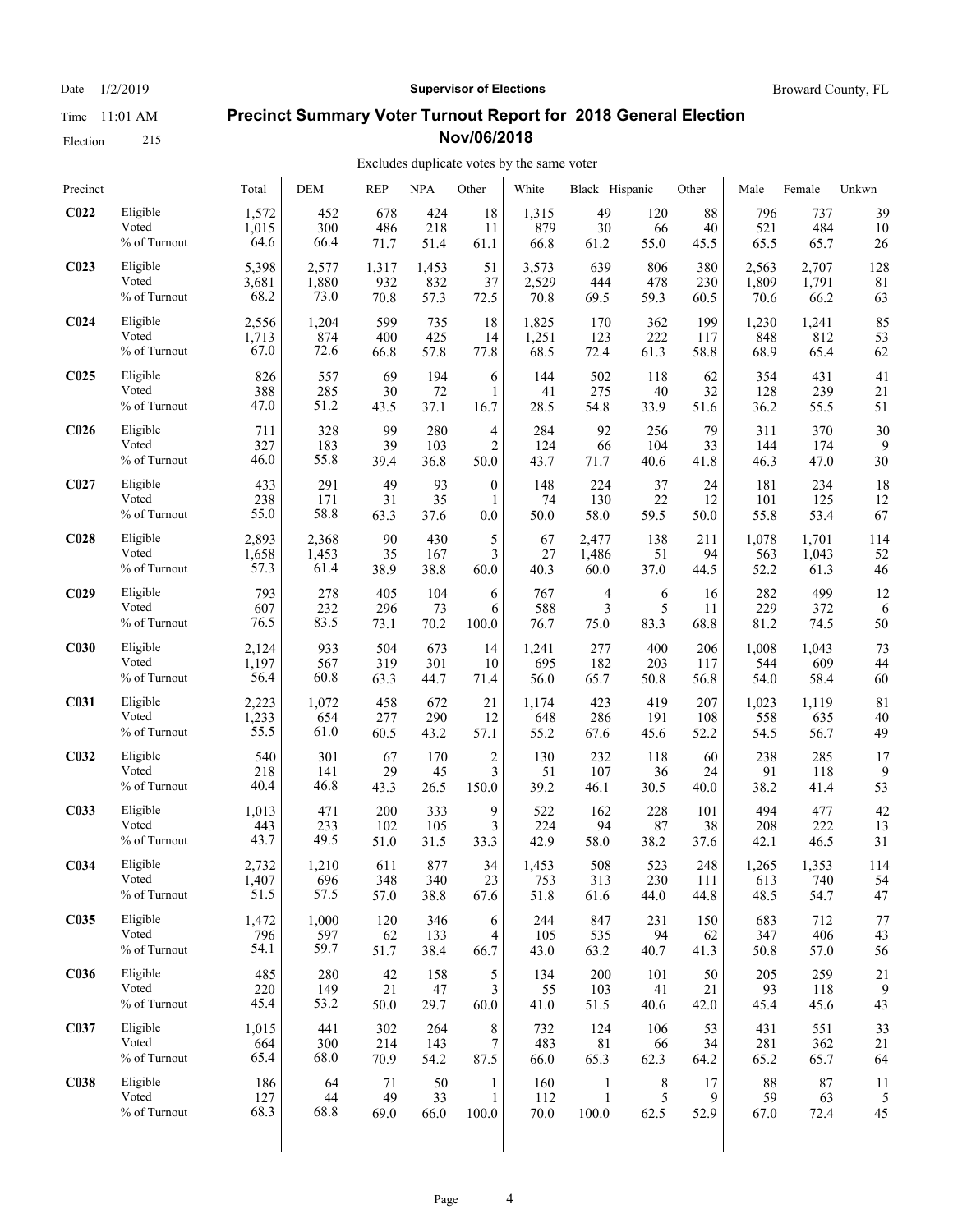Election 215

#### Date  $1/2/2019$  **Supervisor of Elections** Broward County, FL

#### **Precinct Summary Voter Turnout Report for 2018 General Election Nov/06/2018**

| Precinct    |                                      | Total              | <b>DEM</b>         | <b>REP</b>       | <b>NPA</b>       | Other                   | White             | Black Hispanic    |                  | Other            | Male               | Female            | Unkwn   |
|-------------|--------------------------------------|--------------------|--------------------|------------------|------------------|-------------------------|-------------------|-------------------|------------------|------------------|--------------------|-------------------|---------|
| <b>D001</b> | Eligible                             | 1,578              | 696                | 456              | 415              | 11                      | 1,124             | 98                | 232              | 124              | 838                | 693               | 47      |
|             | Voted                                | 1,035              | 498                | 318              | 211              | 8                       | 766               | 50                | 146              | 73               | 593                | 423               | 19      |
|             | $\%$ of Turnout                      | 65.6               | 71.6               | 69.7             | 50.8             | 72.7                    | 68.1              | 51.0              | 62.9             | 58.9             | 70.8               | 61.0              | 40      |
| <b>D002</b> | Eligible                             | 1,905              | 982                | 345              | 556              | 22                      | 1,078             | 260               | 394              | 173              | 1,102              | 737               | 66      |
|             | Voted                                | 1,111              | 651                | 204              | 244              | 12                      | 669               | 153               | 200              | 89               | 671                | 409               | 31      |
|             | % of Turnout                         | 58.3               | 66.3               | 59.1             | 43.9             | 54.5                    | 62.1              | 58.8              | 50.8             | 51.4             | 60.9               | 55.5              | 47      |
| <b>D003</b> | Eligible                             | 1,693              | 793                | 476              | 415              | 9                       | 1,372             | 38                | 155              | 128              | 927                | 718               | 48      |
|             | Voted                                | 1,264              | 655                | 361              | 239              | 9                       | 1,064             | 27                | 95               | 78               | 712                | 519               | 33      |
|             | % of Turnout                         | 74.7               | 82.6               | 75.8             | 57.6             | 100.0                   | 77.6              | 71.1              | 61.3             | 60.9             | 76.8               | 72.3              | 69      |
| <b>D004</b> | Eligible                             | 1,327              | 730                | 256              | 334              | 7                       | 971               | 96                | 168              | 92               | 769                | 527               | 31      |
|             | Voted                                | 942                | 561                | 186              | 191              | 4                       | 713               | 65                | 100              | 64               | 574                | 345               | 23      |
|             | $\%$ of Turnout                      | 71.0               | 76.8               | 72.7             | 57.2             | 57.1                    | 73.4              | 67.7              | 59.5             | 69.6             | 74.6               | 65.5              | 74      |
| <b>D005</b> | Eligible                             | 2,276              | 1,442              | 268              | 546              | 20                      | 927               | 828               | 335              | 186              | 1,209              | 990               | 77      |
|             | Voted                                | 1,393              | 967                | 151              | 266              | 9                       | 591               | 523               | 172              | 107              | 754                | 596               | 43      |
|             | % of Turnout                         | 61.2               | 67.1               | 56.3             | 48.7             | 45.0                    | 63.8              | 63.2              | 51.3             | 57.5             | 62.4               | 60.2              | 56      |
| D006        | Eligible                             | 1,559              | 766                | 357              | 418              | 18                      | 1,202             | 51                | 199              | 107              | 932                | 591               | 36      |
|             | Voted                                | 1,079              | 576                | 248              | 240              | 15                      | 863               | 34                | 121              | 61               | 673                | 385               | 21      |
|             | % of Turnout                         | 69.2               | 75.2               | 69.5             | 57.4             | 83.3                    | 71.8              | 66.7              | 60.8             | 57.0             | 72.2               | 65.1              | 58      |
| <b>D007</b> | Eligible                             | 1,213              | 833                | 116              | 252              | 12                      | 228               | 774               | 116              | 95               | 542                | 631               | 40      |
|             | Voted                                | 680                | 514                | 60               | 101              | 5                       | 102               | 477               | 55               | 46               | 280                | 377               | 23      |
|             | % of Turnout                         | 56.1               | 61.7               | 51.7             | 40.1             | 41.7                    | 44.7              | 61.6              | 47.4             | 48.4             | 51.7               | 59.7              | 58      |
| <b>D008</b> | Eligible                             | 1,681              | 881                | 371              | 419              | 10                      | 992               | 345               | 198              | 146              | 847                | 770               | 64      |
|             | Voted                                | 1,036              | 584                | 255              | 190              | 7                       | 655               | 204               | 102              | 75               | 521                | 481               | 34      |
|             | % of Turnout                         | 61.6               | 66.3               | 68.7             | 45.3             | 70.0                    | 66.0              | 59.1              | 51.5             | 51.4             | 61.5               | 62.5              | 53      |
| <b>D009</b> | Eligible                             | 2,505              | 1,630              | 237              | 620              | 18                      | 1,022             | 938               | 309              | 236              | 1,252              | 1,165             | 88      |
|             | Voted                                | 1,714              | 1,239              | 138              | 327              | 10                      | 685               | 687               | 187              | 155              | 841                | 811               | 62      |
|             | % of Turnout                         | 68.4               | 76.0               | 58.2             | 52.7             | 55.6                    | 67.0              | 73.2              | 60.5             | 65.7             | 67.2               | 69.6              | 70      |
| <b>D010</b> | Eligible                             | 884                | 556                | 98               | 221              | 9                       | 287               | 340               | 167              | 90               | 429                | 419               | 36      |
|             | Voted                                | 469                | 332                | 48               | 82               | 7                       | 150               | 205               | 75               | 39               | 227                | 223               | 19      |
|             | % of Turnout                         | 53.1               | 59.7               | 49.0             | 37.1             | 77.8                    | 52.3              | 60.3              | 44.9             | 43.3             | 52.9               | 53.2              | 53      |
| <b>D011</b> | Eligible<br>Voted<br>$\%$ of Turnout | 334<br>167<br>50.0 | 211<br>121<br>57.3 | 31<br>14<br>45.2 | 91<br>31<br>34.1 | 1<br>1<br>100.0         | 126<br>67<br>53.2 | 118<br>55<br>46.6 | 64<br>27<br>42.2 | 26<br>18<br>69.2 | 197<br>112<br>56.9 | 132<br>54<br>40.9 | 5<br>20 |
| D012        | Eligible                             | 512                | 343                | 50               | 117              | $\overline{\mathbf{c}}$ | 97                | 308               | 49               | 58               | 211                | 277               | 24      |
|             | Voted                                | 336                | 255                | 27               | 52               | $\mathfrak{2}$          | 55                | 229               | 23               | 29               | 133                | 192               | 11      |
|             | % of Turnout                         | 65.6               | 74.3               | 54.0             | 44.4             | 100.0                   | 56.7              | 74.4              | 46.9             | 50.0             | 63.0               | 69.3              | 46      |
| D013        | Eligible                             | 1,284              | 818                | 148              | 310              | 8                       | 507               | 519               | 158              | 100              | 582                | 663               | 39      |
|             | Voted                                | 854                | 570                | 108              | 173              | 3                       | 356               | 346               | 91               | 61               | 403                | 428               | 23      |
|             | % of Turnout                         | 66.5               | 69.7               | 73.0             | 55.8             | 37.5                    | 70.2              | 66.7              | 57.6             | 61.0             | 69.2               | 64.6              | 59      |
| <b>D014</b> | Eligible                             | 1,417              | 659                | 286              | 463              | 9                       | 737               | 187               | 375              | 118              | 667                | 700               | 50      |
|             | Voted                                | 833                | 424                | 179              | 222              | 8                       | 441               | 123               | 207              | 62               | 398                | 409               | 26      |
|             | % of Turnout                         | 58.8               | 64.3               | 62.6             | 47.9             | 88.9                    | 59.8              | 65.8              | 55.2             | 52.5             | 59.7               | 58.4              | 52      |
| <b>D015</b> | Eligible                             | 2,077              | 974                | 508              | 580              | 15                      | 1,428             | 129               | 377              | 143              | 1,115              | 907               | 55      |
|             | Voted                                | 1,271              | 673                | 325              | 264              | 9                       | 903               | 70                | 212              | 86               | 691                | 551               | 29      |
|             | % of Turnout                         | 61.2               | 69.1               | 64.0             | 45.5             | 60.0                    | 63.2              | 54.3              | 56.2             | 60.1             | 62.0               | 60.7              | 53      |
| D016        | Eligible                             | 3,286              | 1,493              | 743              | 1,031            | 19                      | 1,867             | 213               | 926              | 280              | 1,645              | 1,529             | 112     |
|             | Voted                                | 1,877              | 969                | 442              | 453              | 13                      | 1,106             | 135               | 477              | 159              | 937                | 878               | 62      |
|             | % of Turnout                         | 57.1               | 64.9               | 59.5             | 43.9             | 68.4                    | 59.2              | 63.4              | 51.5             | 56.8             | 57.0               | 57.4              | 55      |
| <b>E001</b> | Eligible                             | 599                | 389                | 54               | 154              | $\overline{\mathbf{c}}$ | 114               | 274               | 117              | 94               | 251                | 326               | 22      |
|             | Voted                                | 334                | 233                | 36               | 63               | $\overline{c}$          | 68                | 171               | 45               | 50               | 130                | 196               | 8       |
|             | % of Turnout                         | 55.8               | 59.9               | 66.7             | 40.9             | 100.0                   | 59.6              | 62.4              | 38.5             | 53.2             | 51.8               | 60.1              | 36      |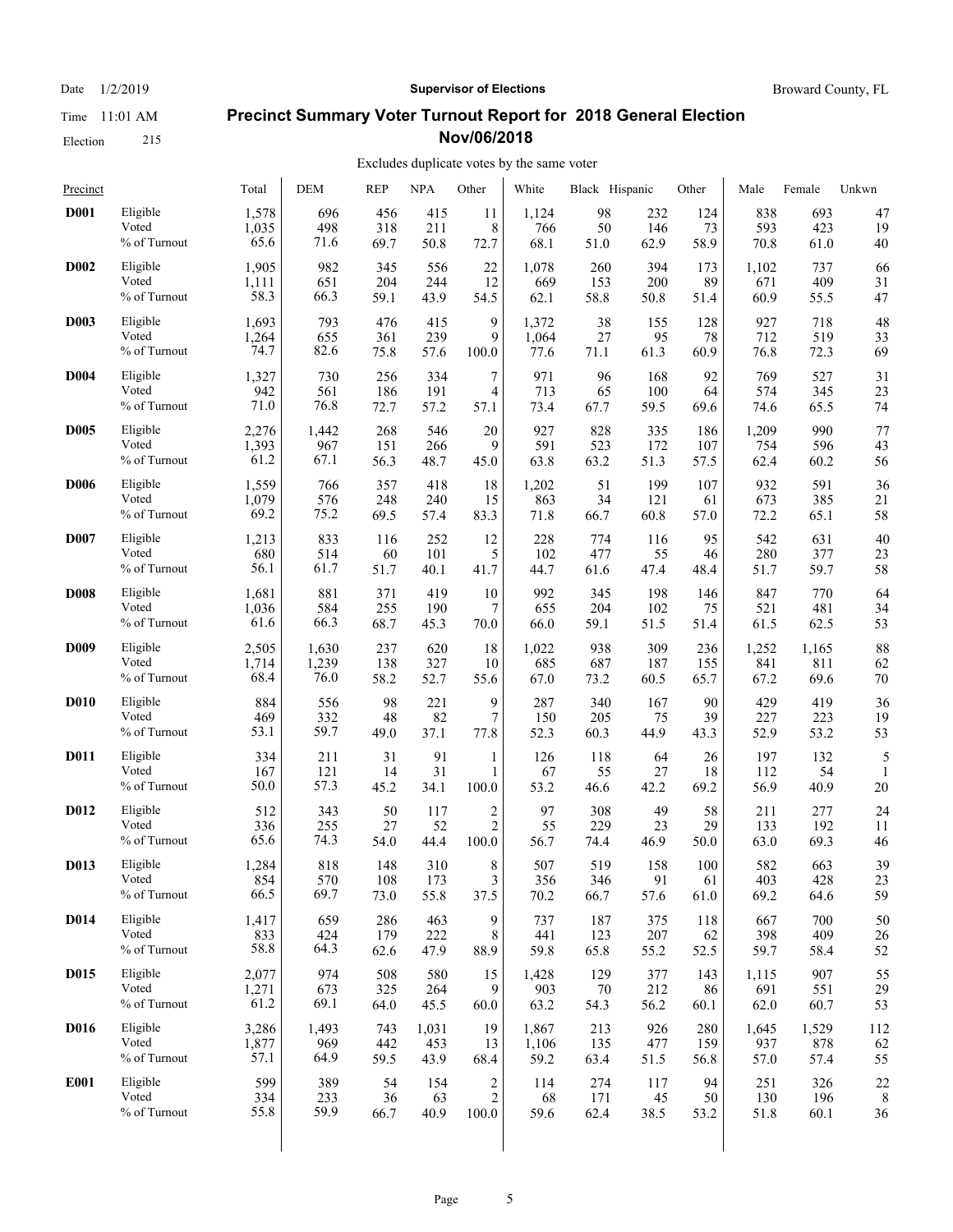Election 215

# Date  $1/2/2019$  **Supervisor of Elections** Broward County, FL

#### **Precinct Summary Voter Turnout Report for 2018 General Election Nov/06/2018**

#### Excludes duplicate votes by the same voter

| Precinct    |                 | Total | <b>DEM</b> | <b>REP</b> | <b>NPA</b> | Other            | White | Black Hispanic |      | Other | Male  | Female | Unkwn |
|-------------|-----------------|-------|------------|------------|------------|------------------|-------|----------------|------|-------|-------|--------|-------|
| E002        | Eligible        | 2,156 | 1,102      | 385        | 649        | 20               | 800   | 587            | 492  | 277   | 899   | 1,160  | 97    |
|             | Voted           | 1,321 | 744        | 259        | 307        | 11               | 494   | 394            | 262  | 171   | 532   | 734    | 55    |
|             | % of Turnout    | 61.3  | 67.5       | 67.3       | 47.3       | 55.0             | 61.8  | 67.1           | 53.3 | 61.7  | 59.2  | 63.3   | 57    |
| E003        | Eligible        | 2,113 | 833        | 670        | 600        | 10               | 1,220 | 297            | 362  | 234   | 937   | 1,105  | 71    |
|             | Voted           | 1,361 | 540        | 497        | 314        | 10               | 816   | 199            | 205  | 141   | 596   | 726    | 39    |
|             | % of Turnout    | 64.4  | 64.8       | 74.2       | 52.3       | 100.0            | 66.9  | 67.0           | 56.6 | 60.3  | 63.6  | 65.7   | 55    |
| E004        | Eligible        | 3,651 | 1,865      | 702        | 1,065      | 19               | 1,424 | 1,022          | 728  | 477   | 1,542 | 1,969  | 140   |
|             | Voted           | 2,229 | 1,264      | 451        | 505        | 9                | 899   | 696            | 398  | 236   | 909   | 1,252  | 68    |
|             | % of Turnout    | 61.1  | 67.8       | 64.2       | 47.4       | 47.4             | 63.1  | 68.1           | 54.7 | 49.5  | 58.9  | 63.6   | 49    |
| <b>E005</b> | Eligible        | 2,311 | 1,098      | 439        | 761        | 13               | 960   | 499            | 582  | 270   | 1,014 | 1,202  | 95    |
|             | Voted           | 1,371 | 729        | 294        | 342        | 6                | 595   | 332            | 298  | 146   | 576   | 742    | 53    |
|             | $\%$ of Turnout | 59.3  | 66.4       | 67.0       | 44.9       | 46.2             | 62.0  | 66.5           | 51.2 | 54.1  | 56.8  | 61.7   | 56    |
| <b>E006</b> | Eligible        | 4,861 | 2,128      | 1,283      | 1,420      | 30               | 2,628 | 781            | 969  | 483   | 2,085 | 2,587  | 189   |
|             | Voted           | 3,025 | 1,432      | 885        | 689        | 19               | 1,719 | 512            | 538  | 256   | 1,266 | 1,676  | 83    |
|             | % of Turnout    | 62.2  | 67.3       | 69.0       | 48.5       | 63.3             | 65.4  | 65.6           | 55.5 | 53.0  | 60.7  | 64.8   | 44    |
| E007        | Eligible        | 3,830 | 1,827      | 858        | 1,121      | 24               | 2,003 | 738            | 699  | 390   | 1,666 | 2,038  | 126   |
|             | Voted           | 2,389 | 1,243      | 584        | 543        | 19               | 1,307 | 506            | 375  | 201   | 998   | 1,321  | 70    |
|             | % of Turnout    | 62.4  | 68.0       | 68.1       | 48.4       | 79.2             | 65.3  | 68.6           | 53.6 | 51.5  | 59.9  | 64.8   | 56    |
| <b>E008</b> | Eligible        | 3,084 | 1,477      | 614        | 975        | 18               | 1,482 | 523            | 657  | 422   | 1,333 | 1,633  | 118   |
|             | Voted           | 1,752 | 916        | 365        | 460        | 11               | 888   | 345            | 315  | 204   | 718   | 971    | 63    |
|             | % of Turnout    | 56.8  | 62.0       | 59.4       | 47.2       | 61.1             | 59.9  | 66.0           | 47.9 | 48.3  | 53.9  | 59.5   | 53    |
| E009        | Eligible        | 1,615 | 671        | 452        | 483        | 9                | 1,041 | 177            | 242  | 155   | 736   | 836    | 43    |
|             | Voted           | 1,103 | 504        | 331        | 261        | $\boldsymbol{7}$ | 715   | 139            | 144  | 105   | 487   | 591    | 25    |
|             | % of Turnout    | 68.3  | 75.1       | 73.2       | 54.0       | 77.8             | 68.7  | 78.5           | 59.5 | 67.7  | 66.2  | 70.7   | 58    |
| E010        | Eligible        | 4,073 | 1,856      | 1,010      | 1,183      | 24               | 2,214 | 587            | 864  | 408   | 1,806 | 2,123  | 144   |
|             | Voted           | 2,523 | 1,243      | 671        | 592        | 17               | 1,432 | 419            | 467  | 205   | 1,098 | 1,347  | 78    |
|             | % of Turnout    | 61.9  | 67.0       | 66.4       | 50.0       | 70.8             | 64.7  | 71.4           | 54.1 | 50.2  | 60.8  | 63.4   | 54    |
| E011        | Eligible        | 3,393 | 1,528      | 771        | 1,061      | 33               | 1,709 | 640            | 656  | 388   | 1,523 | 1,774  | 96    |
|             | Voted           | 1,993 | 1,027      | 471        | 475        | 20               | 967   | 475            | 340  | 211   | 862   | 1,079  | 52    |
|             | % of Turnout    | 58.7  | 67.2       | 61.1       | 44.8       | 60.6             | 56.6  | 74.2           | 51.8 | 54.4  | 56.6  | 60.8   | 54    |
| E012        | Eligible        | 1,565 | 791        | 251        | 511        | 12               | 555   | 346            | 485  | 179   | 650   | 857    | 58    |
|             | Voted           | 907   | 505        | 160        | 237        | 5                | 317   | 240            | 254  | 96    | 359   | 514    | 34    |
|             | $\%$ of Turnout | 58.0  | 63.8       | 63.7       | 46.4       | 41.7             | 57.1  | 69.4           | 52.4 | 53.6  | 55.2  | 60.0   | 59    |
| E013        | Eligible        | 2,371 | 1,048      | 642        | 672        | 9                | 1,416 | 318            | 394  | 243   | 1,073 | 1,236  | 62    |
|             | Voted           | 1,592 | 748        | 465        | 370        | 9                | 965   | 238            | 237  | 152   | 698   | 858    | 36    |
|             | % of Turnout    | 67.1  | 71.4       | 72.4       | 55.1       | 100.0            | 68.1  | 74.8           | 60.2 | 62.6  | 65.1  | 69.4   | 58    |
| E014        | Eligible        | 3,656 | 1,460      | 1.155      | 1,017      | 24               | 2.257 | 468            | 474  | 457   | 1,722 | 1,835  | 99    |
|             | Voted           | 2,381 | 1,036      | 797        | 533        | 15               | 1,483 | 337            | 281  | 280   | 1,111 | 1,208  | 62    |
|             | % of Turnout    | 65.1  | 71.0       | 69.0       | 52.4       | 62.5             | 65.7  | 72.0           | 59.3 | 61.3  | 64.5  | 65.8   | 63    |
| E015        | Eligible        | 1,471 | 610        | 436        | 412        | 13               | 1,004 | 107            | 228  | 132   | 678   | 744    | 49    |
|             | Voted           | 996   | 456        | 303        | 231        | 6                | 707   | 84             | 134  | 71    | 448   | 523    | 25    |
|             | % of Turnout    | 67.7  | 74.8       | 69.5       | 56.1       | 46.2             | 70.4  | 78.5           | 58.8 | 53.8  | 66.1  | 70.3   | 51    |
| E016        | Eligible        | 1,685 | 707        | 485        | 484        | 9                | 996   | 212            | 277  | 200   | 766   | 868    | 51    |
|             | Voted           | 1,092 | 489        | 346        | 251        | 6                | 680   | 158            | 151  | 103   | 502   | 569    | 21    |
|             | % of Turnout    | 64.8  | 69.2       | 71.3       | 51.9       | 66.7             | 68.3  | 74.5           | 54.5 | 51.5  | 65.5  | 65.6   | 41    |
| E017        | Eligible        | 3,071 | 1,352      | 787        | 921        | 11               | 1,762 | 413            | 443  | 453   | 1,445 | 1,543  | 83    |
|             | Voted           | 2,030 | 979        | 564        | 482        | 5                | 1,206 | 311            | 272  | 241   | 918   | 1,064  | 48    |
|             | % of Turnout    | 66.1  | 72.4       | 71.7       | 52.3       | 45.5             | 68.4  | 75.3           | 61.4 | 53.2  | 63.5  | 69.0   | 58    |
| E018        | Eligible        | 1,120 | 410        | 430        | 270        | 10               | 801   | 83             | 120  | 116   | 523   | 567    | 30    |
|             | Voted           | 768   | 293        | 308        | 161        | 6                | 557   | 63             | 75   | 73    | 343   | 405    | 20    |
|             | % of Turnout    | 68.6  | 71.5       | 71.6       | 59.6       | 60.0             | 69.5  | 75.9           | 62.5 | 62.9  | 65.6  | 71.4   | 67    |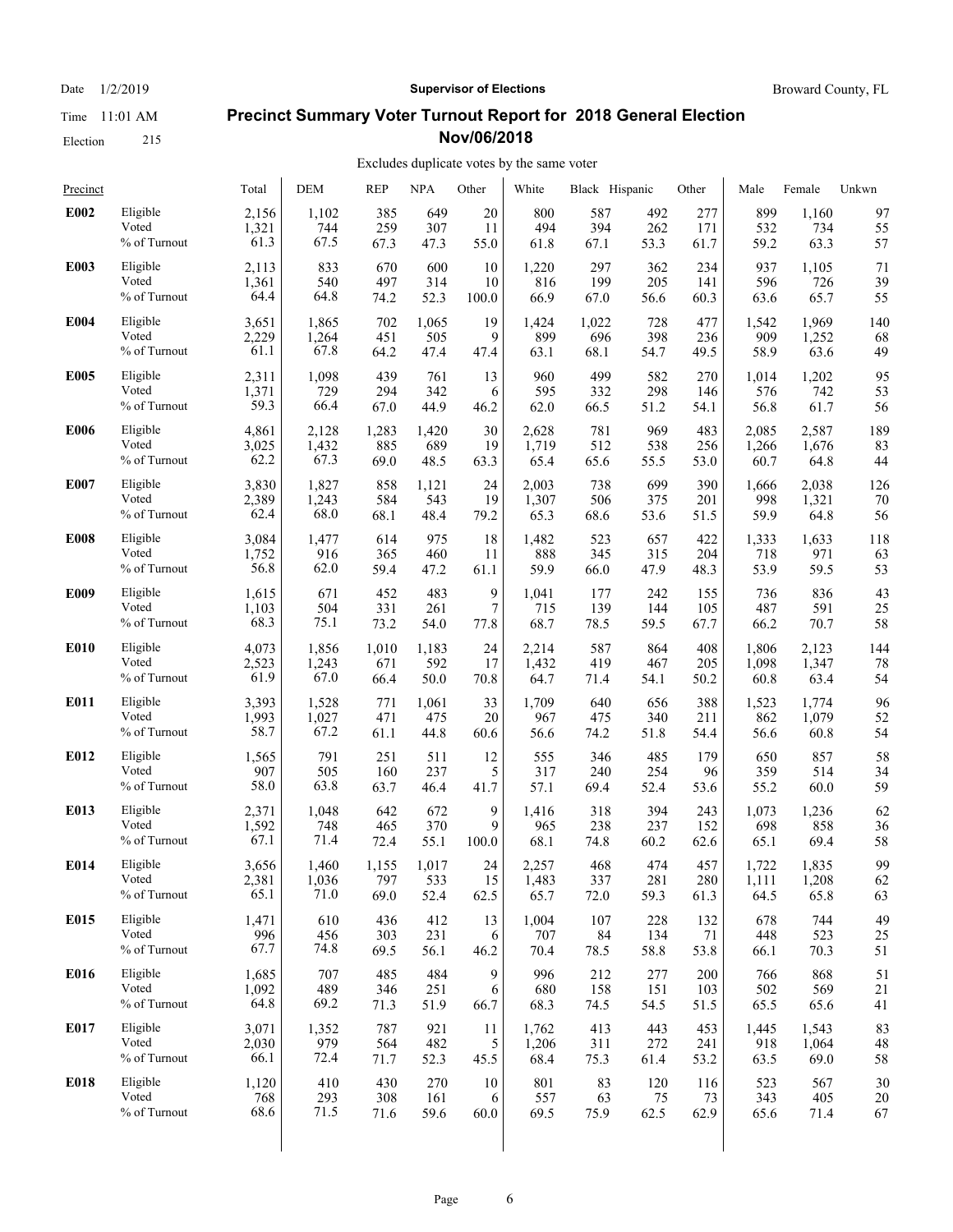Election 215

#### **Precinct Summary Voter Turnout Report for 2018 General Election Nov/06/2018**

#### Excludes duplicate votes by the same voter

| Precinct    |                 | Total | <b>DEM</b> | <b>REP</b> | <b>NPA</b> | Other | White | Black Hispanic |      | Other | Male  | Female | Unkwn |
|-------------|-----------------|-------|------------|------------|------------|-------|-------|----------------|------|-------|-------|--------|-------|
| E019        | Eligible        | 1,839 | 895        | 386        | 547        | 11    | 814   | 484            | 318  | 223   | 826   | 949    | 64    |
|             | Voted           | 1,141 | 615        | 254        | 267        | 5     | 508   | 330            | 159  | 144   | 491   | 615    | 35    |
|             | $\%$ of Turnout | 62.0  | 68.7       | 65.8       | 48.8       | 45.5  | 62.4  | 68.2           | 50.0 | 64.6  | 59.4  | 64.8   | 55    |
| <b>E020</b> | Eligible        | 3,564 | 1,750      | 720        | 1,075      | 19    | 1,586 | 590            | 915  | 473   | 1,479 | 1,942  | 143   |
|             | Voted           | 2,129 | 1,137      | 473        | 509        | 10    | 962   | 404            | 503  | 260   | 850   | 1,211  | 68    |
|             | % of Turnout    | 59.7  | 65.0       | 65.7       | 47.3       | 52.6  | 60.7  | 68.5           | 55.0 | 55.0  | 57.5  | 62.4   | 48    |
| E021        | Eligible        | 1,915 | 832        | 469        | 602        | 12    | 884   | 337            | 444  | 250   | 819   | 1,022  | 74    |
|             | Voted           | 1,142 | 528        | 301        | 303        | 10    | 537   | 220            | 250  | 135   | 472   | 635    | 35    |
|             | % of Turnout    | 59.6  | 63.5       | 64.2       | 50.3       | 83.3  | 60.7  | 65.3           | 56.3 | 54.0  | 57.6  | 62.1   | 47    |
| E022        | Eligible        | 3,053 | 1,336      | 856        | 844        | 17    | 1,966 | 296            | 342  | 449   | 1,430 | 1,533  | 90    |
|             | Voted           | 2,067 | 961        | 639        | 455        | 12    | 1,348 | 230            | 222  | 267   | 947   | 1,071  | 49    |
|             | $\%$ of Turnout | 67.7  | 71.9       | 74.6       | 53.9       | 70.6  | 68.6  | 77.7           | 64.9 | 59.5  | 66.2  | 69.9   | 54    |
| E023        | Eligible        | 2,063 | 879        | 565        | 600        | 19    | 1,250 | 273            | 344  | 196   | 945   | 1,059  | 59    |
|             | Voted           | 1,289 | 594        | 384        | 302        | 9     | 817   | 184            | 190  | 98    | 591   | 675    | 23    |
|             | % of Turnout    | 62.5  | 67.6       | 68.0       | 50.3       | 47.4  | 65.4  | 67.4           | 55.2 | 50.0  | 62.5  | 63.7   | 39    |
| E024        | Eligible        | 3,513 | 1,538      | 894        | 1,058      | 23    | 1,846 | 533            | 555  | 579   | 1,609 | 1,801  | 103   |
|             | Voted           | 2,265 | 1,090      | 612        | 546        | 17    | 1,229 | 414            | 305  | 317   | 1,016 | 1,189  | 60    |
|             | % of Turnout    | 64.5  | 70.9       | 68.5       | 51.6       | 73.9  | 66.6  | 77.7           | 55.0 | 54.7  | 63.1  | 66.0   | 58    |
| E025        | Eligible        | 1,295 | 624        | 269        | 399        | 3     | 574   | 300            | 255  | 166   | 565   | 685    | 45    |
|             | Voted           | 742   | 401        | 180        | 158        | 3     | 331   | 197            | 133  | 81    | 301   | 412    | 29    |
|             | % of Turnout    | 57.3  | 64.3       | 66.9       | 39.6       | 100.0 | 57.7  | 65.7           | 52.2 | 48.8  | 53.3  | 60.1   | 64    |
| E026        | Eligible        | 1,772 | 801        | 440        | 515        | 16    | 918   | 282            | 315  | 257   | 809   | 899    | 64    |
|             | Voted           | 1,158 | 566        | 321        | 261        | 10    | 626   | 209            | 167  | 156   | 535   | 588    | 35    |
|             | % of Turnout    | 65.3  | 70.7       | 73.0       | 50.7       | 62.5  | 68.2  | 74.1           | 53.0 | 60.7  | 66.1  | 65.4   | 55    |
| E027        | Eligible        | 3,478 | 1,633      | 799        | 1,023      | 23    | 1,835 | 509            | 771  | 363   | 1,499 | 1,855  | 124   |
|             | Voted           | 2,168 | 1,090      | 541        | 520        | 17    | 1,174 | 350            | 449  | 195   | 919   | 1,181  | 68    |
|             | $\%$ of Turnout | 62.3  | 66.7       | 67.7       | 50.8       | 73.9  | 64.0  | 68.8           | 58.2 | 53.7  | 61.3  | 63.7   | 55    |
| E028        | Eligible        | 1,746 | 910        | 312        | 511        | 13    | 819   | 282            | 448  | 197   | 674   | 1,004  | 68    |
|             | Voted           | 989   | 564        | 186        | 231        | 8     | 497   | 193            | 208  | 91    | 370   | 587    | 32    |
|             | % of Turnout    | 56.6  | 62.0       | 59.6       | 45.2       | 61.5  | 60.7  | 68.4           | 46.4 | 46.2  | 54.9  | 58.5   | 47    |
| E029        | Eligible        | 1,323 | 731        | 158        | 423        | 11    | 388   | 455            | 297  | 183   | 530   | 725    | 68    |
|             | Voted           | 698   | 440        | 84         | 166        | 8     | 201   | 264            | 149  | 84    | 288   | 383    | 27    |
|             | % of Turnout    | 52.8  | 60.2       | 53.2       | 39.2       | 72.7  | 51.8  | 58.0           | 50.2 | 45.9  | 54.3  | 52.8   | 40    |
| E030        | Eligible        | 642   | 359        | 65         | 210        | 8     | 142   | 305            | 117  | 78    | 259   | 340    | 43    |
|             | Voted           | 357   | 238        | 34         | 82         | 3     | 76    | 178            | 62   | 41    | 124   | 211    | 22    |
|             | % of Turnout    | 55.6  | 66.3       | 52.3       | 39.0       | 37.5  | 53.5  | 58.4           | 53.0 | 52.6  | 47.9  | 62.1   | 51    |
| E031        | Eligible        | 2,214 | 866        | 671        | 661        | 16    | 1,524 | 165            | 298  | 227   | 996   | 1,155  | 63    |
|             | Voted           | 1,478 | 624        | 441        | 405        | 8     | 1,032 | 128            | 184  | 134   | 653   | 794    | 31    |
|             | % of Turnout    | 66.8  | 72.1       | 65.7       | 61.3       | 50.0  | 67.7  | 77.6           | 61.7 | 59.0  | 65.6  | 68.7   | 49    |
| E032        | Eligible        | 2,261 | 952        | 600        | 700        | 9     | 1,266 | 270            | 344  | 381   | 1,050 | 1,140  | 71    |
|             | Voted           | 1,455 | 661        | 424        | 364        | 6     | 835   | 205            | 212  | 203   | 669   | 753    | 33    |
|             | % of Turnout    | 64.4  | 69.4       | 70.7       | 52.0       | 66.7  | 66.0  | 75.9           | 61.6 | 53.3  | 63.7  | 66.1   | 46    |
| E033        | Eligible        | 2,124 | 923        | 518        | 665        | 18    | 1,166 | 280            | 371  | 307   | 1,013 | 1,051  | 60    |
|             | Voted           | 1,330 | 626        | 331        | 362        | 11    | 757   | 196            | 206  | 171   | 609   | 683    | 38    |
|             | % of Turnout    | 62.6  | 67.8       | 63.9       | 54.4       | 61.1  | 64.9  | 70.0           | 55.5 | 55.7  | 60.1  | 65.0   | 63    |
| E034        | Eligible        | 993   | 378        | 317        | 292        | 6     | 618   | 86             | 179  | 110   | 439   | 528    | 26    |
|             | Voted           | 608   | 245        | 202        | 156        | 5     | 374   | 64             | 103  | 67    | 267   | 326    | 15    |
|             | % of Turnout    | 61.2  | 64.8       | 63.7       | 53.4       | 83.3  | 60.5  | 74.4           | 57.5 | 60.9  | 60.8  | 61.7   | 58    |
| <b>F001</b> | Eligible        | 2,148 | 943        | 585        | 599        | 21    | 1,327 | 381            | 271  | 169   | 977   | 1,114  | 57    |
|             | Voted           | 1,360 | 642        | 412        | 296        | 10    | 866   | 261            | 141  | 92    | 598   | 728    | 34    |
|             | % of Turnout    | 63.3  | 68.1       | 70.4       | 49.4       | 47.6  | 65.3  | 68.5           | 52.0 | 54.4  | 61.2  | 65.4   | 60    |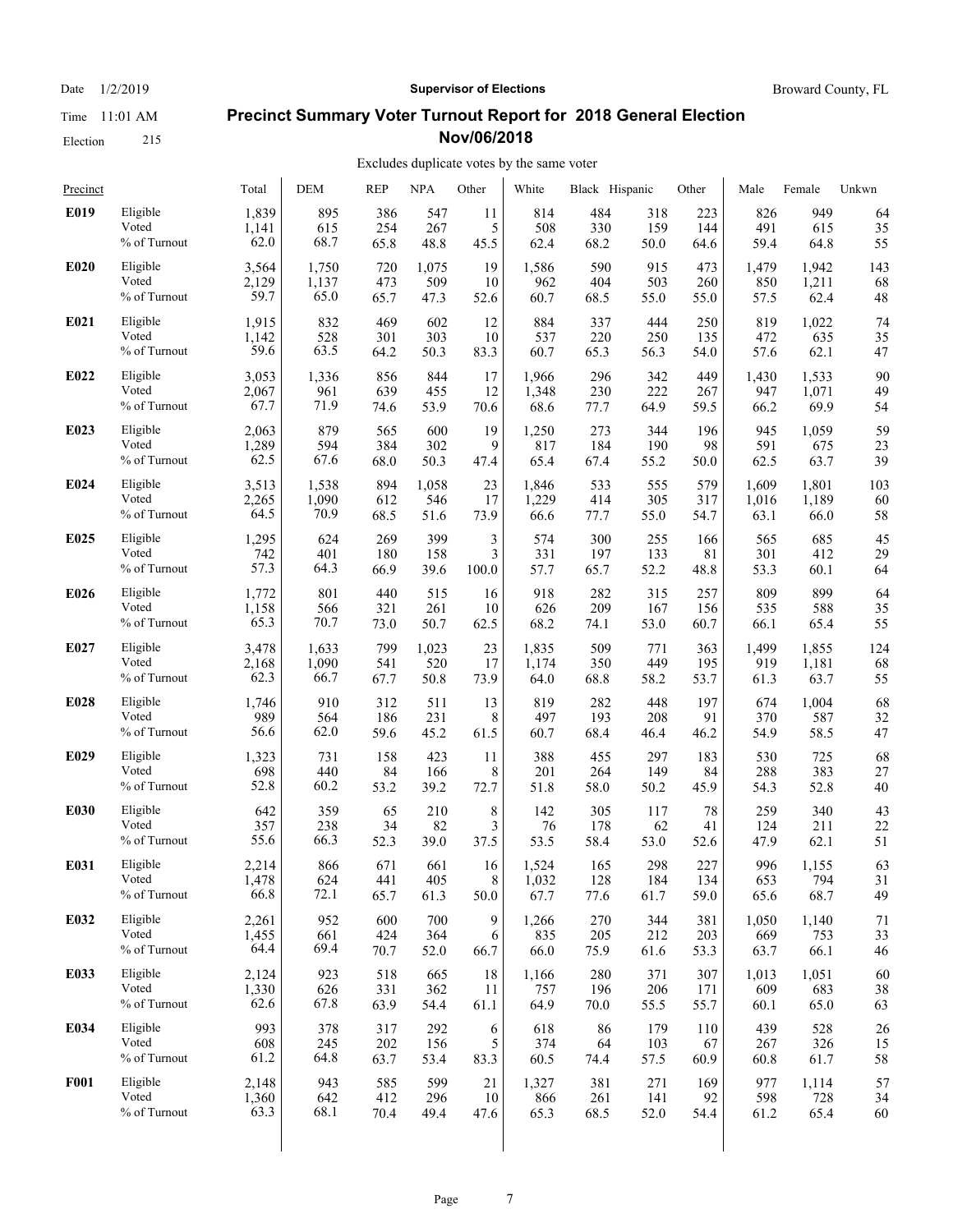Election 215

## Date  $1/2/2019$  **Supervisor of Elections** Broward County, FL **Precinct Summary Voter Turnout Report for 2018 General Election**

**Nov/06/2018**

| Precinct    |                 | Total | DEM   | <b>REP</b> | <b>NPA</b> | Other  | White | Black Hispanic |      | Other | Male  | Female | Unkwn |
|-------------|-----------------|-------|-------|------------|------------|--------|-------|----------------|------|-------|-------|--------|-------|
| <b>F002</b> | Eligible        | 1,558 | 751   | 301        | 496        | 10     | 889   | 156            | 352  | 161   | 635   | 876    | 47    |
|             | Voted           | 963   | 519   | 195        | 240        | 9      | 550   | 121            | 185  | 107   | 365   | 571    | 27    |
|             | $\%$ of Turnout | 61.8  | 69.1  | 64.8       | 48.4       | 90.0   | 61.9  | 77.6           | 52.6 | 66.5  | 57.5  | 65.2   | 57    |
| <b>F003</b> | Eligible        | 1,404 | 673   | 275        | 450        | 6      | 889   | 121            | 284  | 110   | 557   | 799    | 48    |
|             | Voted           | 914   | 482   | 182        | 246        | 4      | 594   | 101            | 166  | 53    | 349   | 547    | 18    |
|             | % of Turnout    | 65.1  | 71.6  | 66.2       | 54.7       | 66.7   | 66.8  | 83.5           | 58.5 | 48.2  | 62.7  | 68.5   | 38    |
| <b>F004</b> | Eligible        | 4,704 | 2,642 | 912        | 1,127      | 23     | 3,825 | 188            | 425  | 266   | 1,736 | 2,838  | 130   |
|             | Voted           | 3,449 | 2,009 | 712        | 714        | 14     | 2,843 | 155            | 276  | 175   | 1,270 | 2,094  | 85    |
|             | % of Turnout    | 73.3  | 76.0  | 78.1       | 63.4       | 60.9   | 74.3  | 82.4           | 64.9 | 65.8  | 73.2  | 73.8   | 65    |
| <b>F005</b> | Eligible        | 4,340 | 1,876 | 1,038      | 1,396      | 30     | 2,295 | 711            | 771  | 563   | 1,948 | 2,228  | 164   |
|             | Voted           | 2,545 | 1,184 | 679        | 661        | 21     | 1,398 | 455            | 404  | 288   | 1,124 | 1,335  | 86    |
|             | $\%$ of Turnout | 58.6  | 63.1  | 65.4       | 47.3       | 70.0   | 60.9  | 64.0           | 52.4 | 51.2  | 57.7  | 59.9   | 52    |
| <b>F006</b> | Eligible        | 2,463 | 1,217 | 459        | 768        | 19     | 1,199 | 544            | 452  | 268   | 1,038 | 1,350  | 75    |
|             | Voted           | 1,493 | 837   | 299        | 348        | 9      | 721   | 385            | 234  | 153   | 612   | 839    | 42    |
|             | % of Turnout    | 60.6  | 68.8  | 65.1       | 45.3       | 47.4   | 60.1  | 70.8           | 51.8 | 57.1  | 59.0  | 62.1   | 56    |
| <b>F007</b> | Eligible        | 2,762 | 1,195 | 594        | 946        | 27     | 1,475 | 406            | 533  | 348   | 1,285 | 1,395  | 82    |
|             | Voted           | 1,665 | 819   | 349        | 479        | 18     | 897   | 287            | 280  | 201   | 768   | 853    | 44    |
|             | % of Turnout    | 60.3  | 68.5  | 58.8       | 50.6       | 66.7   | 60.8  | 70.7           | 52.5 | 57.8  | 59.8  | 61.1   | 54    |
| <b>F008</b> | Eligible        | 2,309 | 1,096 | 488        | 708        | 17     | 1,240 | 353            | 460  | 256   | 1,008 | 1,227  | 74    |
|             | Voted           | 1,504 | 789   | 334        | 373        | 8      | 835   | 251            | 267  | 151   | 626   | 834    | 44    |
|             | % of Turnout    | 65.1  | 72.0  | 68.4       | 52.7       | 47.1   | 67.3  | 71.1           | 58.0 | 59.0  | 62.1  | 68.0   | 59    |
| <b>F009</b> | Eligible        | 2,073 | 1,067 | 406        | 587        | 13     | 1,163 | 357            | 362  | 191   | 824   | 1,174  | 75    |
|             | Voted           | 1,271 | 730   | 262        | 271        | 8      | 727   | 236            | 196  | 112   | 480   | 750    | 41    |
|             | % of Turnout    | 61.3  | 68.4  | 64.5       | 46.2       | 61.5   | 62.5  | 66.1           | 54.1 | 58.6  | 58.3  | 63.9   | 55    |
| <b>F010</b> | Eligible        | 2,743 | 1,187 | 642        | 898        | 16     | 1,465 | 408            | 558  | 312   | 1,233 | 1,416  | 94    |
|             | Voted           | 1,706 | 826   | 424        | 443        | 13     | 919   | 305            | 321  | 161   | 739   | 916    | 51    |
|             | $\%$ of Turnout | 62.2  | 69.6  | 66.0       | 49.3       | 81.3   | 62.7  | 74.8           | 57.5 | 51.6  | 59.9  | 64.7   | 54    |
| <b>F011</b> | Eligible        | 1,372 | 498   | 432        | 429        | 13     | 854   | 152            | 193  | 173   | 638   | 690    | 44    |
|             | Voted           | 759   | 297   | 275        | 185        | 2      | 487   | 96             | 95   | 81    | 350   | 390    | 19    |
|             | % of Turnout    | 55.3  | 59.6  | 63.7       | 43.1       | 15.4   | 57.0  | 63.2           | 49.2 | 46.8  | 54.9  | 56.5   | 43    |
| <b>F012</b> | Eligible        | 4,332 | 1,812 | 1,041      | 1,441      | 38     | 2,446 | 479            | 934  | 473   | 1,922 | 2,250  | 160   |
|             | Voted           | 2,544 | 1,169 | 665        | 689        | 21     | 1,478 | 352            | 449  | 265   | 1,145 | 1,319  | 80    |
|             | $\%$ of Turnout | 58.7  | 64.5  | 63.9       | 47.8       | 55.3   | 60.4  | 73.5           | 48.1 | 56.0  | 59.6  | 58.6   | 50    |
| <b>F013</b> | Eligible        | 1,158 | 548   | 240        | 355        | 15     | 610   | 198            | 219  | 131   | 510   | 605    | 43    |
|             | Voted           | 725   | 384   | 152        | 179        | 10     | 377   | 148            | 126  | 74    | 330   | 374    | 21    |
|             | % of Turnout    | 62.6  | 70.1  | 63.3       | 50.4       | 66.7   | 61.8  | 74.7           | 57.5 | 56.5  | 64.7  | 61.8   | 49    |
| F014        | Eligible        | 1,667 | 798   | 338        | 513        | $18\,$ | 781   | 300            | 364  | 222   | 716   | 892    | 59    |
|             | Voted           | 928   | 488   | 194        | 236        | 10     | 417   | 203            | 194  | 114   | 381   | 515    | 32    |
|             | % of Turnout    | 55.7  | 61.2  | 57.4       | 46.0       | 55.6   | 53.4  | 67.7           | 53.3 | 51.4  | 53.2  | 57.7   | 54    |
| G001        | Eligible        | 2,013 | 1,081 | 293        | 626        | 13     | 545   | 729            | 377  | 362   | 893   | 1,043  | 77    |
|             | Voted           | 1,301 | 753   | 187        | 350        | 11     | 338   | 528            | 229  | 206   | 552   | 698    | 51    |
|             | % of Turnout    | 64.6  | 69.7  | 63.8       | 55.9       | 84.6   | 62.0  | 72.4           | 60.7 | 56.9  | 61.8  | 66.9   | 66    |
| G002        | Eligible        | 3,013 | 1,373 | 725        | 899        | 16     | 1,565 | 607            | 479  | 362   | 1,303 | 1,604  | 106   |
|             | Voted           | 1,825 | 926   | 473        | 416        | 10     | 926   | 449            | 246  | 204   | 750   | 1,015  | 60    |
|             | % of Turnout    | 60.6  | 67.4  | 65.2       | 46.3       | 62.5   | 59.2  | 74.0           | 51.4 | 56.4  | 57.6  | 63.3   | 57    |
| G003        | Eligible        | 2,614 | 1,308 | 521        | 773        | 12     | 1,289 | 572            | 489  | 264   | 1,137 | 1,391  | 86    |
|             | Voted           | 1,544 | 818   | 346        | 372        | 8      | 780   | 379            | 227  | 158   | 640   | 850    | 54    |
|             | % of Turnout    | 59.1  | 62.5  | 66.4       | 48.1       | 66.7   | 60.5  | 66.3           | 46.4 | 59.8  | 56.3  | 61.1   | 63    |
| G004        | Eligible        | 2,977 | 1,565 | 603        | 790        | 19     | 1,358 | 563            | 734  | 322   | 1,208 | 1,674  | 95    |
|             | Voted           | 1,869 | 1,034 | 419        | 404        | 12     | 860   | 411            | 414  | 184   | 740   | 1,071  | 58    |
|             | % of Turnout    | 62.8  | 66.1  | 69.5       | 51.1       | 63.2   | 63.3  | 73.0           | 56.4 | 57.1  | 61.3  | 64.0   | 61    |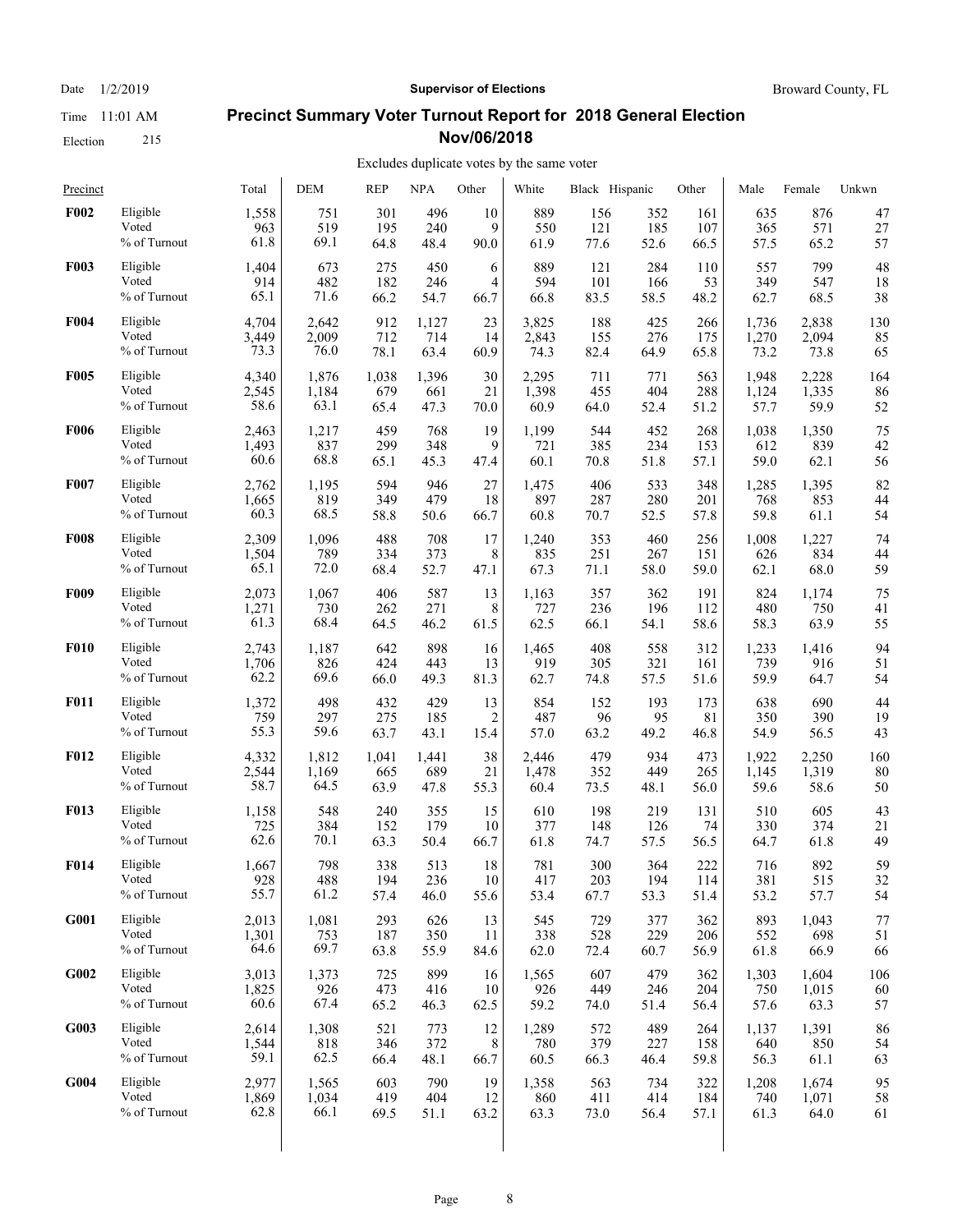Time 11:01 AM Election 215

Date  $1/2/2019$  **Supervisor of Elections** Broward County, FL

#### **Precinct Summary Voter Turnout Report for 2018 General Election Nov/06/2018**

| Precinct          |                 | Total | <b>DEM</b> | <b>REP</b> | <b>NPA</b> | Other          | White | Black Hispanic |      | Other | Male  | Female | Unkwn |
|-------------------|-----------------|-------|------------|------------|------------|----------------|-------|----------------|------|-------|-------|--------|-------|
| G005              | Eligible        | 1,771 | 917        | 326        | 525        | 3              | 711   | 528            | 321  | 211   | 756   | 958    | 57    |
|                   | Voted           | 1,141 | 655        | 223        | 262        | $\mathbf{1}$   | 460   | 390            | 167  | 124   | 465   | 647    | 29    |
|                   | % of Turnout    | 64.4  | 71.4       | 68.4       | 49.9       | 33.3           | 64.7  | 73.9           | 52.0 | 58.8  | 61.5  | 67.5   | 51    |
| G006              | Eligible        | 3,240 | 1,618      | 665        | 940        | 17             | 1,529 | 627            | 704  | 380   | 1,404 | 1,705  | 131   |
|                   | Voted           | 1,743 | 944        | 397        | 393        | 9              | 810   | 420            | 321  | 192   | 743   | 941    | 59    |
|                   | % of Turnout    | 53.8  | 58.3       | 59.7       | 41.8       | 52.9           | 53.0  | 67.0           | 45.6 | 50.5  | 52.9  | 55.2   | 45    |
| G007              | Eligible        | 676   | 340        | 127        | 204        | 5              | 270   | 123            | 168  | 115   | 293   | 356    | 27    |
|                   | Voted           | 366   | 194        | 80         | 90         | $\overline{c}$ | 157   | 71             | 75   | 63    | 150   | 204    | 12    |
|                   | % of Turnout    | 54.1  | 57.1       | 63.0       | 44.1       | 40.0           | 58.1  | 57.7           | 44.6 | 54.8  | 51.2  | 57.3   | 44    |
| G008              | Eligible        | 3,144 | 1,850      | 445        | 831        | 18             | 874   | 1,425          | 447  | 398   | 1,381 | 1,630  | 133   |
|                   | Voted           | 1,944 | 1,275      | 272        | 387        | 10             | 499   | 1,004          | 215  | 226   | 792   | 1,061  | 91    |
|                   | % of Turnout    | 61.8  | 68.9       | 61.1       | 46.6       | 55.6           | 57.1  | 70.5           | 48.1 | 56.8  | 57.3  | 65.1   | 68    |
| G009              | Eligible        | 879   | 540        | 87         | 249        | 3              | 169   | 389            | 213  | 108   | 371   | 476    | 32    |
|                   | Voted           | 517   | 354        | 48         | 114        | $\mathbf{1}$   | 86    | 268            | 102  | 61    | 205   | 298    | 14    |
|                   | % of Turnout    | 58.8  | 65.6       | 55.2       | 45.8       | 33.3           | 50.9  | 68.9           | 47.9 | 56.5  | 55.3  | 62.6   | 44    |
| <b>G010</b>       | Eligible        | 2,248 | 999        | 561        | 678        | 10             | 1,264 | 357            | 403  | 224   | 1,008 | 1,172  | 68    |
|                   | Voted           | 1,380 | 680        | 363        | 330        | 7              | 758   | 271            | 219  | 132   | 578   | 765    | 37    |
|                   | % of Turnout    | 61.4  | 68.1       | 64.7       | 48.7       | 70.0           | 60.0  | 75.9           | 54.3 | 58.9  | 57.3  | 65.3   | 54    |
| G011              | Eligible        | 2,395 | 1,155      | 489        | 734        | 17             | 1,242 | 447            | 480  | 226   | 994   | 1,326  | 75    |
|                   | Voted           | 1,454 | 760        | 325        | 357        | 12             | 767   | 321            | 248  | 118   | 575   | 838    | 41    |
|                   | % of Turnout    | 60.7  | 65.8       | 66.5       | 48.6       | 70.6           | 61.8  | 71.8           | 51.7 | 52.2  | 57.8  | 63.2   | 55    |
| G012              | Eligible        | 1,905 | 978        | 359        | 565        | 3              | 935   | 420            | 372  | 178   | 811   | 1,020  | 74    |
|                   | Voted           | 1,124 | 619        | 235        | 268        | 2              | 555   | 281            | 189  | 99    | 456   | 623    | 45    |
|                   | % of Turnout    | 59.0  | 63.3       | 65.5       | 47.4       | 66.7           | 59.4  | 66.9           | 50.8 | 55.6  | 56.2  | 61.1   | 61    |
| G013              | Eligible        | 1,023 | 594        | 132        | 295        | $\overline{c}$ | 237   | 494            | 142  | 150   | 462   | 524    | 37    |
|                   | Voted           | 571   | 367        | 80         | 122        | $\overline{2}$ | 137   | 301            | 63   | 70    | 240   | 308    | 23    |
|                   | $\%$ of Turnout | 55.8  | 61.8       | 60.6       | 41.4       | 100.0          | 57.8  | 60.9           | 44.4 | 46.7  | 51.9  | 58.8   | 62    |
| G014              | Eligible        | 2,375 | 1,176      | 417        | 771        | 11             | 1,016 | 556            | 524  | 279   | 1,035 | 1,264  | 76    |
|                   | Voted           | 1,343 | 747        | 263        | 324        | 9              | 597   | 367            | 226  | 153   | 555   | 754    | 34    |
|                   | % of Turnout    | 56.5  | 63.5       | 63.1       | 42.0       | 81.8           | 58.8  | 66.0           | 43.1 | 54.8  | 53.6  | 59.7   | 45    |
| G015              | Eligible        | 1,893 | 1,035      | 396        | 447        | 15             | 967   | 291            | 443  | 192   | 721   | 1,115  | 57    |
|                   | Voted           | 1,220 | 722        | 263        | 229        | 6              | 625   | 214            | 256  | 125   | 451   | 735    | 34    |
|                   | % of Turnout    | 64.4  | 69.8       | 66.4       | 51.2       | 40.0           | 64.6  | 73.5           | 57.8 | 65.1  | 62.6  | 65.9   | 60    |
| G016              | Eligible        | 3,420 | 1,741      | 710        | 954        | 15             | 1,492 | 825            | 617  | 486   | 1,448 | 1,862  | 110   |
|                   | Voted           | 2,245 | 1,218      | 491        | 528        | 8              | 993   | 589            | 392  | 271   | 919   | 1,252  | 74    |
|                   | % of Turnout    | 65.6  | 70.0       | 69.2       | 55.3       | 53.3           | 66.6  | 71.4           | 63.5 | 55.8  | 63.5  | 67.2   | 67    |
| H <sub>001</sub>  | Eligible        | 2,742 | 1,779      | 228        | 728        | $\tau$         | 428   | 1,533          | 421  | 360   | 1,149 | 1,471  | 122   |
|                   | Voted           | 1,578 | 1,134      | 134        | 307        | 3              | 245   | 965            | 186  | 182   | 618   | 911    | 49    |
|                   | % of Turnout    | 57.5  | 63.7       | 58.8       | 42.2       | 42.9           | 57.2  | 62.9           | 44.2 | 50.6  | 53.8  | 61.9   | 40    |
| H <sub>0</sub> 02 | Eligible        | 1,014 | 693        | $80\,$     | 237        | 4              | 97    | 659            | 124  | 134   | 382   | 578    | 54    |
|                   | Voted           | 578   | 432        | 42         | 103        | $\mathbf{1}$   | 58    | 398            | 50   | 72    | 192   | 361    | 25    |
|                   | % of Turnout    | 57.0  | 62.3       | 52.5       | 43.5       | 25.0           | 59.8  | 60.4           | 40.3 | 53.7  | 50.3  | 62.5   | 46    |
| H <sub>0</sub> 03 | Eligible        | 3,478 | 2,345      | 237        | 875        | 21             | 504   | 2,107          | 470  | 397   | 1,328 | 2,006  | 144   |
|                   | Voted           | 1,956 | 1,446      | 125        | 373        | 12             | 243   | 1,323          | 183  | 207   | 664   | 1,216  | 76    |
|                   | % of Turnout    | 56.2  | 61.7       | 52.7       | 42.6       | 57.1           | 48.2  | 62.8           | 38.9 | 52.1  | 50.0  | 60.6   | 53    |
| H <sub>0</sub> 04 | Eligible        | 1,375 | 844        | 142        | 386        | 3              | 294   | 661            | 198  | 222   | 611   | 702    | 62    |
|                   | Voted           | 831   | 568        | 86         | 175        | $\overline{c}$ | 159   | 451            | 89   | 132   | 317   | 483    | 31    |
|                   | % of Turnout    | 60.4  | 67.3       | 60.6       | 45.3       | 66.7           | 54.1  | 68.2           | 44.9 | 59.5  | 51.9  | 68.8   | 50    |
| <b>H005</b>       | Eligible        | 2,996 | 2,039      | 218        | 730        | 9              | 323   | 1,934          | 295  | 444   | 1,187 | 1,666  | 143   |
|                   | Voted           | 1,771 | 1,352      | 101        | 312        | 6              | 151   | 1,270          | 118  | 232   | 632   | 1,068  | 71    |
|                   | % of Turnout    | 59.1  | 66.3       | 46.3       | 42.7       | 66.7           | 46.7  | 65.7           | 40.0 | 52.3  | 53.2  | 64.1   | 50    |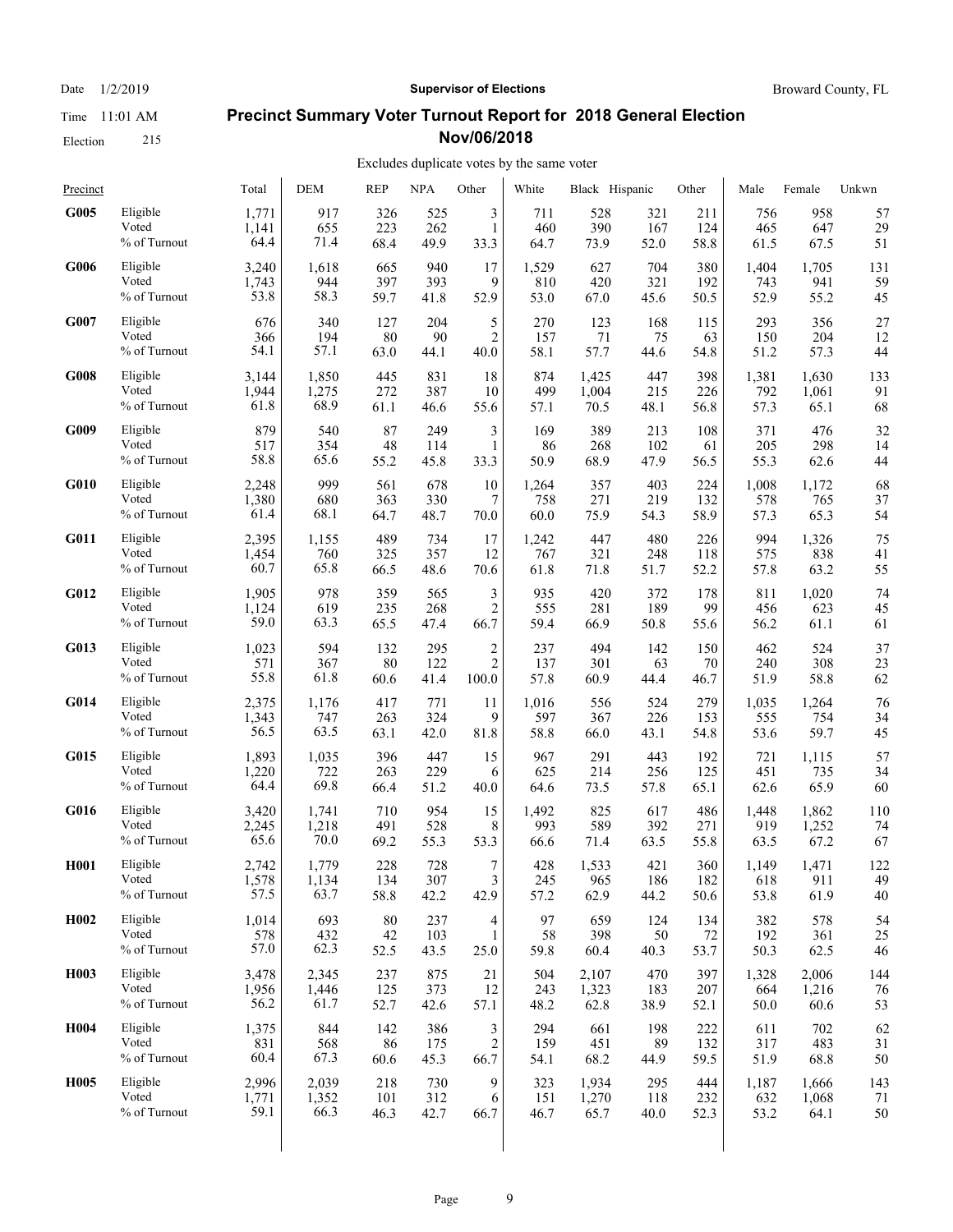Election 215

#### Date  $1/2/2019$  **Supervisor of Elections** Broward County, FL

#### **Precinct Summary Voter Turnout Report for 2018 General Election Nov/06/2018**

#### Excludes duplicate votes by the same voter

| Precinct         |                 | Total | <b>DEM</b> | <b>REP</b> | <b>NPA</b> | Other            | White | Black Hispanic |       | Other | Male  | Female | Unkwn |
|------------------|-----------------|-------|------------|------------|------------|------------------|-------|----------------|-------|-------|-------|--------|-------|
| H006             | Eligible        | 1,943 | 1,256      | 220        | 457        | 10               | 432   | 952            | 339   | 220   | 757   | 1,103  | 83    |
|                  | Voted           | 1,192 | 859        | 129        | 196        | 8                | 255   | 638            | 172   | 127   | 435   | 706    | 51    |
|                  | % of Turnout    | 61.3  | 68.4       | 58.6       | 42.9       | 80.0             | 59.0  | 67.0           | 50.7  | 57.7  | 57.5  | 64.0   | 61    |
| H007             | Eligible        | 2,271 | 1,454      | 216        | 589        | 12               | 352   | 1,371          | 235   | 313   | 965   | 1,218  | 88    |
|                  | Voted           | 1,354 | 955        | 126        | 264        | 9                | 188   | 889            | 113   | 164   | 530   | 779    | 45    |
|                  | % of Turnout    | 59.6  | 65.7       | 58.3       | 44.8       | 75.0             | 53.4  | 64.8           | 48.1  | 52.4  | 54.9  | 64.0   | 51    |
| H <sub>008</sub> | Eligible        | 1,756 | 1,212      | 138        | 398        | 8                | 328   | 976            | 300   | 152   | 644   | 1,053  | 59    |
|                  | Voted           | 1,055 | 798        | 75         | 177        | 5                | 165   | 662            | 142   | 86    | 348   | 672    | 35    |
|                  | % of Turnout    | 60.1  | 65.8       | 54.3       | 44.5       | 62.5             | 50.3  | 67.8           | 47.3  | 56.6  | 54.0  | 63.8   | 59    |
| H <sub>009</sub> | Eligible        | 1,062 | 697        | 101        | 260        | 4                | 199   | 570            | 173   | 120   | 420   | 596    | 46    |
|                  | Voted           | 618   | 461        | 48         | 108        | 1                | 98    | 373            | 87    | 60    | 216   | 381    | 21    |
|                  | $\%$ of Turnout | 58.2  | 66.1       | 47.5       | 41.5       | 25.0             | 49.2  | 65.4           | 50.3  | 50.0  | 51.4  | 63.9   | 46    |
| <b>H010</b>      | Eligible        | 429   | 244        | 41         | 144        | $\mathbf{0}$     | 90    | 155            | 140   | 44    | 182   | 226    | 21    |
|                  | Voted           | 167   | 115        | 18         | 34         | $\theta$         | 36    | 93             | 20    | 18    | 60    | 98     | 9     |
|                  | % of Turnout    | 38.9  | 47.1       | 43.9       | 23.6       | 0.0              | 40.0  | 60.0           | 14.3  | 40.9  | 33.0  | 43.4   | 43    |
| H <sub>011</sub> | Eligible        | 2,818 | 1,683      | 316        | 812        | 7                | 482   | 1,039          | 946   | 351   | 1,150 | 1,559  | 109   |
|                  | Voted           | 1,440 | 949        | 165        | 323        | 3                | 232   | 633            | 419   | 156   | 524   | 874    | 42    |
|                  | % of Turnout    | 51.1  | 56.4       | 52.2       | 39.8       | 42.9             | 48.1  | 60.9           | 44.3  | 44.4  | 45.6  | 56.1   | 39    |
| <b>J001</b>      | Eligible        | 1,715 | 983        | 287        | 442        | 3                | 715   | 496            | 345   | 159   | 684   | 988    | 43    |
|                  | Voted           | 1,079 | 657        | 203        | 216        | 3                | 452   | 352            | 194   | 81    | 398   | 663    | 18    |
|                  | % of Turnout    | 62.9  | 66.8       | 70.7       | 48.9       | 100.0            | 63.2  | 71.0           | 56.2  | 50.9  | 58.2  | 67.1   | 42    |
| <b>J002</b>      | Eligible        | 1,825 | 896        | 325        | 594        | 10               | 782   | 311            | 524   | 208   | 749   | 997    | 79    |
|                  | Voted           | 1,068 | 571        | 213        | 280        | 4                | 446   | 213            | 293   | 116   | 422   | 604    | 42    |
|                  | % of Turnout    | 58.5  | 63.7       | 65.5       | 47.1       | 40.0             | 57.0  | 68.5           | 55.9  | 55.8  | 56.3  | 60.6   | 53    |
| <b>J003</b>      | Eligible        | 1,791 | 925        | 371        | 483        | 12               | 930   | 330            | 371   | 160   | 802   | 953    | 36    |
|                  | Voted           | 1,162 | 654        | 254        | 246        | 8                | 600   | 249            | 214   | 99    | 495   | 648    | 19    |
|                  | % of Turnout    | 64.9  | 70.7       | 68.5       | 50.9       | 66.7             | 64.5  | 75.5           | 57.7  | 61.9  | 61.7  | 68.0   | 53    |
| J004             | Eligible        | 2,123 | 1,148      | 311        | 652        | 12               | 679   | 664            | 554   | 226   | 902   | 1,152  | 69    |
|                  | Voted           | 1,267 | 797        | 170        | 292        | 8                | 353   | 511            | 287   | 116   | 496   | 734    | 37    |
|                  | % of Turnout    | 59.7  | 69.4       | 54.7       | 44.8       | 66.7             | 52.0  | 77.0           | 51.8  | 51.3  | 55.0  | 63.7   | 54    |
| <b>J005</b>      | Eligible        | 1,851 | 1,080      | 245        | 517        | 9                | 586   | 522            | 573   | 170   | 728   | 1.066  | 57    |
|                  | Voted           | 1,072 | 667        | 159        | 241        | 5                | 328   | 352            | 286   | 106   | 380   | 663    | 29    |
|                  | $\%$ of Turnout | 57.9  | 61.8       | 64.9       | 46.6       | 55.6             | 56.0  | 67.4           | 49.9  | 62.4  | 52.2  | 62.2   | 51    |
| <b>J006</b>      | Eligible        | 779   | 439        | 149        | 188        | 3                | 427   | 90             | 207   | 55    | 293   | 461    | 25    |
|                  | Voted           | 486   | 287        | 91         | 106        | $\overline{c}$   | 280   | 65             | 117   | 24    | 179   | 293    | 14    |
|                  | % of Turnout    | 62.4  | 65.4       | 61.1       | 56.4       | 66.7             | 65.6  | 72.2           | 56.5  | 43.6  | 61.1  | 63.6   | 56    |
| <b>J007</b>      | Eligible        | 1,990 | 1,274      | 256        | 448        | 12               | 578   | 820            | 411   | 181   | 782   | 1,137  | 71    |
|                  | Voted           | 1,291 | 894        | 163        | 224        | 10               | 345   | 619            | 211   | 116   | 485   | 758    | 48    |
|                  | % of Turnout    | 64.9  | 70.2       | 63.7       | 50.0       | 83.3             | 59.7  | 75.5           | 51.3  | 64.1  | 62.0  | 66.7   | 68    |
| <b>J008</b>      | Eligible        | 482   | 284        | 109        | 89         | $\boldsymbol{0}$ | 218   | 135            | 85    | 44    | 199   | 272    | 11    |
|                  | Voted           | 331   | 206        | 78         | 46         | 1                | 145   | 106            | 54    | 26    | 130   | 193    | 8     |
|                  | % of Turnout    | 68.7  | 72.5       | 71.6       | 51.7       | 0.0              | 66.5  | 78.5           | 63.5  | 59.1  | 65.3  | 71.0   | 73    |
| <b>J009</b>      | Eligible        | 1,701 | 974        | 293        | 428        | 6                | 725   | 463            | 369   | 144   | 670   | 985    | 46    |
|                  | Voted           | 1,061 | 644        | 198        | 213        | 6                | 435   | 317            | 217   | 92    | 401   | 636    | 24    |
|                  | % of Turnout    | 62.4  | 66.1       | 67.6       | 49.8       | 100.0            | 60.0  | 68.5           | 58.8  | 63.9  | 59.9  | 64.6   | 52    |
| <b>J010</b>      | Eligible        | 1,639 | 852        | 290        | 481        | 16               | 740   | 405            | 344   | 150   | 716   | 867    | 56    |
|                  | Voted           | 969   | 567        | 167        | 228        | 7                | 434   | 275            | 177   | 83    | 420   | 518    | 31    |
|                  | % of Turnout    | 59.1  | 66.5       | 57.6       | 47.4       | 43.8             | 58.6  | 67.9           | 51.5  | 55.3  | 58.7  | 59.7   | 55    |
| <b>J011</b>      | Eligible        | 3,468 | 1,798      | 565        | 1,093      | 12               | 1,325 | 777            | 1,011 | 355   | 1,502 | 1,844  | 122   |
|                  | Voted           | 1,845 | 1,070      | 309        | 459        | 7                | 664   | 521            | 468   | 192   | 730   | 1,061  | 54    |
|                  | % of Turnout    | 53.2  | 59.5       | 54.7       | 42.0       | 58.3             | 50.1  | 67.1           | 46.3  | 54.1  | 48.6  | 57.5   | 44    |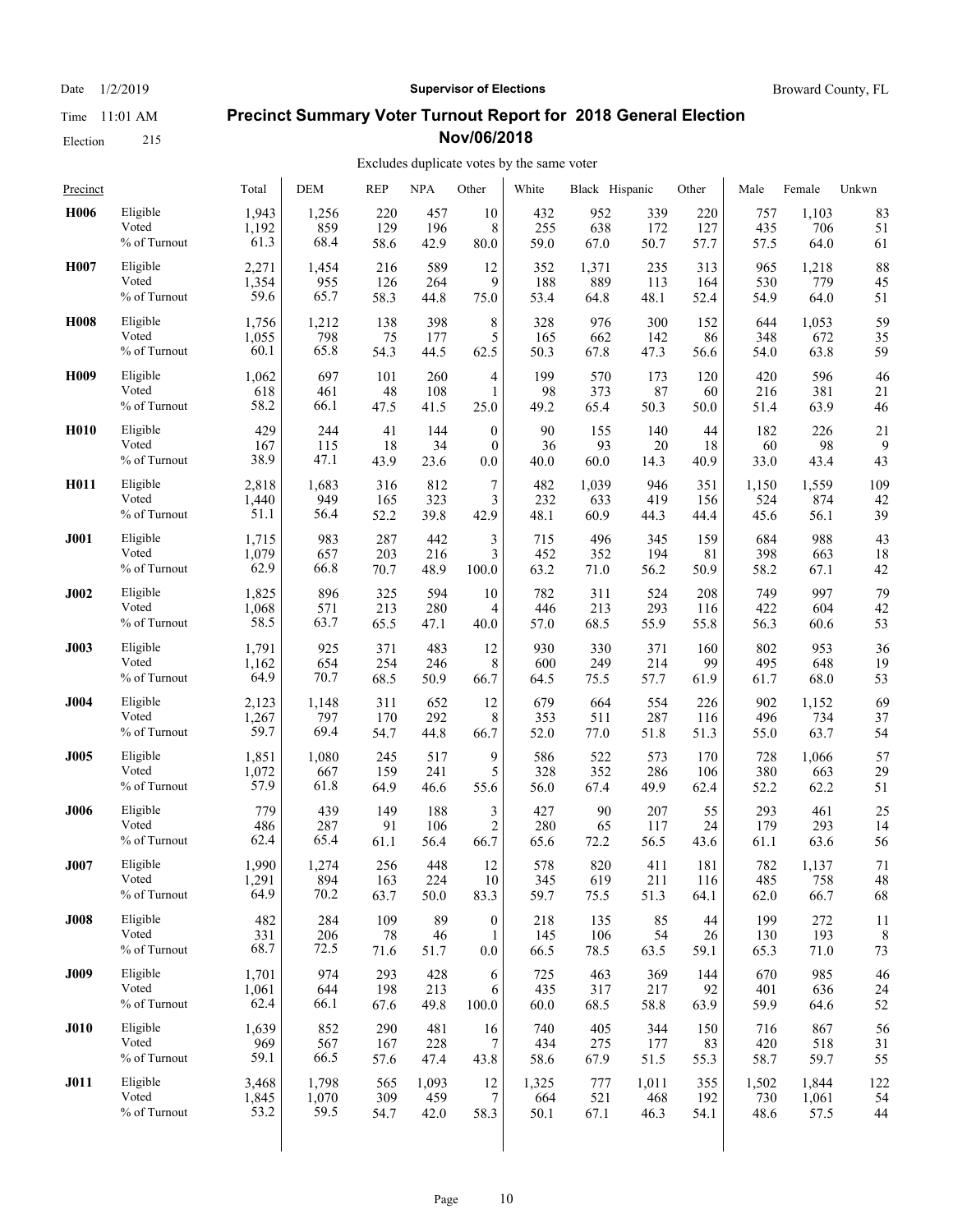Election 215

Date  $1/2/2019$  **Supervisor of Elections** Broward County, FL

#### **Precinct Summary Voter Turnout Report for 2018 General Election Nov/06/2018**

#### Excludes duplicate votes by the same voter  $\overline{1}$

| Precinct    |                 | Total | DEM   | REP  | <b>NPA</b> | Other                    | White | Black Hispanic |      | Other | Male  | Female | Unkwn |
|-------------|-----------------|-------|-------|------|------------|--------------------------|-------|----------------|------|-------|-------|--------|-------|
| <b>J012</b> | Eligible        | 4,447 | 2,726 | 695  | 999        | 27                       | 2,706 | 701            | 709  | 331   | 1,567 | 2.779  | 101   |
|             | Voted           | 3,096 | 2,039 | 491  | 544        | 22                       | 1,947 | 517            | 424  | 208   | 1,025 | 2,013  | 58    |
|             | $\%$ of Turnout | 69.6  | 74.8  | 70.6 | 54.5       | 81.5                     | 72.0  | 73.8           | 59.8 | 62.8  | 65.4  | 72.4   | 57    |
| J013        | Eligible        | 1,980 | 1,199 | 273  | 496        | 12                       | 599   | 739            | 407  | 235   | 845   | 1,080  | 55    |
|             | Voted           | 1,294 | 868   | 188  | 231        | 7                        | 373   | 555            | 221  | 145   | 533   | 720    | 41    |
|             | % of Turnout    | 65.4  | 72.4  | 68.9 | 46.6       | 58.3                     | 62.3  | 75.1           | 54.3 | 61.7  | 63.1  | 66.7   | 75    |
| J014        | Eligible        | 1,653 | 950   | 358  | 337        | 8                        | 764   | 495            | 257  | 137   | 704   | 913    | 36    |
|             | Voted           | 1,161 | 694   | 270  | 190        | $\boldsymbol{7}$         | 540   | 371            | 159  | 91    | 478   | 667    | 16    |
|             | % of Turnout    | 70.2  | 73.1  | 75.4 | 56.4       | 87.5                     | 70.7  | 74.9           | 61.9 | 66.4  | 67.9  | 73.1   | 44    |
| <b>J015</b> | Eligible        | 1,707 | 941   | 339  | 417        | 10                       | 749   | 553            | 224  | 181   | 780   | 890    | 37    |
|             | Voted           | 1,188 | 684   | 257  | 237        | 10                       | 513   | 414            | 145  | 116   | 543   | 620    | 25    |
|             | $\%$ of Turnout | 69.6  | 72.7  | 75.8 | 56.8       | 100.0                    | 68.5  | 74.9           | 64.7 | 64.1  | 69.6  | 69.7   | 68    |
| <b>J016</b> | Eligible        | 717   | 389   | 99   | 224        | 5                        | 212   | 191            | 230  | 84    | 291   | 386    | 40    |
|             | Voted           | 421   | 245   | 58   | 115        | 3                        | 127   | 128            | 119  | 47    | 165   | 235    | 21    |
|             | % of Turnout    | 58.7  | 63.0  | 58.6 | 51.3       | 60.0                     | 59.9  | 67.0           | 51.7 | 56.0  | 56.7  | 60.9   | 53    |
| J017        | Eligible        | 1,832 | 1,145 | 191  | 487        | 9                        | 365   | 910            | 314  | 243   | 709   | 1.055  | 68    |
|             | Voted           | 1,135 | 776   | 111  | 240        | 8                        | 204   | 621            | 163  | 147   | 395   | 694    | 46    |
|             | % of Turnout    | 62.0  | 67.8  | 58.1 | 49.3       | 88.9                     | 55.9  | 68.2           | 51.9 | 60.5  | 55.7  | 65.8   | 68    |
| <b>J018</b> | Eligible        | 2,025 | 1,099 | 325  | 584        | 17                       | 958   | 453            | 421  | 193   | 813   | 1,172  | 40    |
|             | Voted           | 1,307 | 772   | 233  | 291        | 11                       | 627   | 330            | 245  | 105   | 496   | 793    | 18    |
|             | % of Turnout    | 64.5  | 70.2  | 71.7 | 49.8       | 64.7                     | 65.4  | 72.8           | 58.2 | 54.4  | 61.0  | 67.7   | 45    |
| <b>J019</b> | Eligible        | 3,837 | 1,997 | 668  | 1,146      | 26                       | 1,517 | 938            | 946  | 436   | 1,651 | 2,046  | 140   |
|             | Voted           | 2,321 | 1,347 | 399  | 558        | 17                       | 897   | 687            | 510  | 227   | 955   | 1,296  | 70    |
|             | % of Turnout    | 60.5  | 67.5  | 59.7 | 48.7       | 65.4                     | 59.1  | 73.2           | 53.9 | 52.1  | 57.8  | 63.3   | 50    |
| J020        | Eligible        | 1,445 | 928   | 176  | 329        | 12                       | 319   | 691            | 275  | 160   | 575   | 811    | 59    |
|             | Voted           | 932   | 628   | 123  | 173        | 8                        | 201   | 488            | 141  | 102   | 351   | 549    | 32    |
|             | $\%$ of Turnout | 64.5  | 67.7  | 69.9 | 52.6       | 66.7                     | 63.0  | 70.6           | 51.3 | 63.8  | 61.0  | 67.7   | 54    |
| J021        | Eligible        | 2,445 | 1,248 | 496  | 684        | 17                       | 1,209 | 514            | 485  | 237   | 1,061 | 1,331  | 53    |
|             | Voted           | 1,583 | 890   | 334  | 347        | 12                       | 799   | 405            | 261  | 118   | 649   | 910    | 24    |
|             | % of Turnout    | 64.7  | 71.3  | 67.3 | 50.7       | 70.6                     | 66.1  | 78.8           | 53.8 | 49.8  | 61.2  | 68.4   | 45    |
| J022        | Eligible        | 1,967 | 1,257 | 302  | 390        | 18                       | 1,518 | 159            | 163  | 127   | 698   | 1,238  | 31    |
|             | Voted           | 1,545 | 1,039 | 235  | 256        | 15                       | 1,225 | 129            | 105  | 86    | 537   | 986    | 22    |
|             | % of Turnout    | 78.5  | 82.7  | 77.8 | 65.6       | 83.3                     | 80.7  | 81.1           | 64.4 | 67.7  | 76.9  | 79.6   | 71    |
| J023        | Eligible        | 1,540 | 744   | 323  | 463        | 10                       | 729   | 304            | 364  | 143   | 663   | 828    | 49    |
|             | Voted           | 935   | 497   | 208  | 226        | 4                        | 427   | 215            | 206  | 87    | 381   | 528    | 26    |
|             | % of Turnout    | 60.7  | 66.8  | 64.4 | 48.8       | 40.0                     | 58.6  | 70.7           | 56.6 | 60.8  | 57.5  | 63.8   | 53    |
| J024        | Eligible        | 1,090 | 731   | 169  | 186        | $\overline{\mathcal{A}}$ | 822   | 92             | 118  | 58    | 391   | 677    | 22    |
|             | Voted           | 782   | 550   | 121  | 108        | 3                        | 594   | 78             | 76   | 34    | 273   | 496    | 13    |
|             | % of Turnout    | 71.7  | 75.2  | 71.6 | 58.1       | 75.0                     | 72.3  | 84.8           | 64.4 | 58.6  | 69.8  | 73.3   | 59    |
| <b>K001</b> | Eligible        | 1,428 | 1,092 | 51   | 285        | $\boldsymbol{0}$         | 63    | 1,205          | 35   | 125   | 575   | 786    | 67    |
|             | Voted           | 821   | 670   | 24   | 127        | $\boldsymbol{0}$         | 32    | 711            | 15   | 63    | 314   | 476    | 31    |
|             | % of Turnout    | 57.5  | 61.4  | 47.1 | 44.6       | 0.0                      | 50.8  | 59.0           | 42.9 | 50.4  | 54.6  | 60.6   | 46    |
| <b>K002</b> | Eligible        | 1,564 | 1,217 | 64   | 279        | 4                        | 108   | 1,282          | 31   | 143   | 647   | 850    | 67    |
|             | Voted           | 983   | 816   | 37   | 130        | $\boldsymbol{0}$         | 64    | 823            | 18   | 78    | 370   | 573    | 40    |
|             | % of Turnout    | 62.9  | 67.1  | 57.8 | 46.6       | 0.0                      | 59.3  | 64.2           | 58.1 | 54.5  | 57.2  | 67.4   | 60    |
| <b>K003</b> | Eligible        | 2,632 | 2,090 | 107  | 430        | 5                        | 167   | 2,080          | 81   | 304   | 1,028 | 1,487  | 117   |
|             | Voted           | 1,840 | 1,527 | 69   | 237        | 7                        | 101   | 1,474          | 59   | 206   | 659   | 1,094  | 87    |
|             | % of Turnout    | 69.9  | 73.1  | 64.5 | 55.1       | 140.0                    | 60.5  | 70.9           | 72.8 | 67.8  | 64.1  | 73.6   | 74    |
| <b>K004</b> | Eligible        | 2,152 | 1,668 | 76   | 403        | 5                        | 125   | 1,759          | 73   | 195   | 957   | 1,118  | 77    |
|             | Voted           | 1,303 | 1,079 | 46   | 176        | 2                        | 62    | 1,109          | 24   | 108   | 529   | 734    | 40    |
|             | % of Turnout    | 60.5  | 64.7  | 60.5 | 43.7       | 40.0                     | 49.6  | 63.0           | 32.9 | 55.4  | 55.3  | 65.7   | 52    |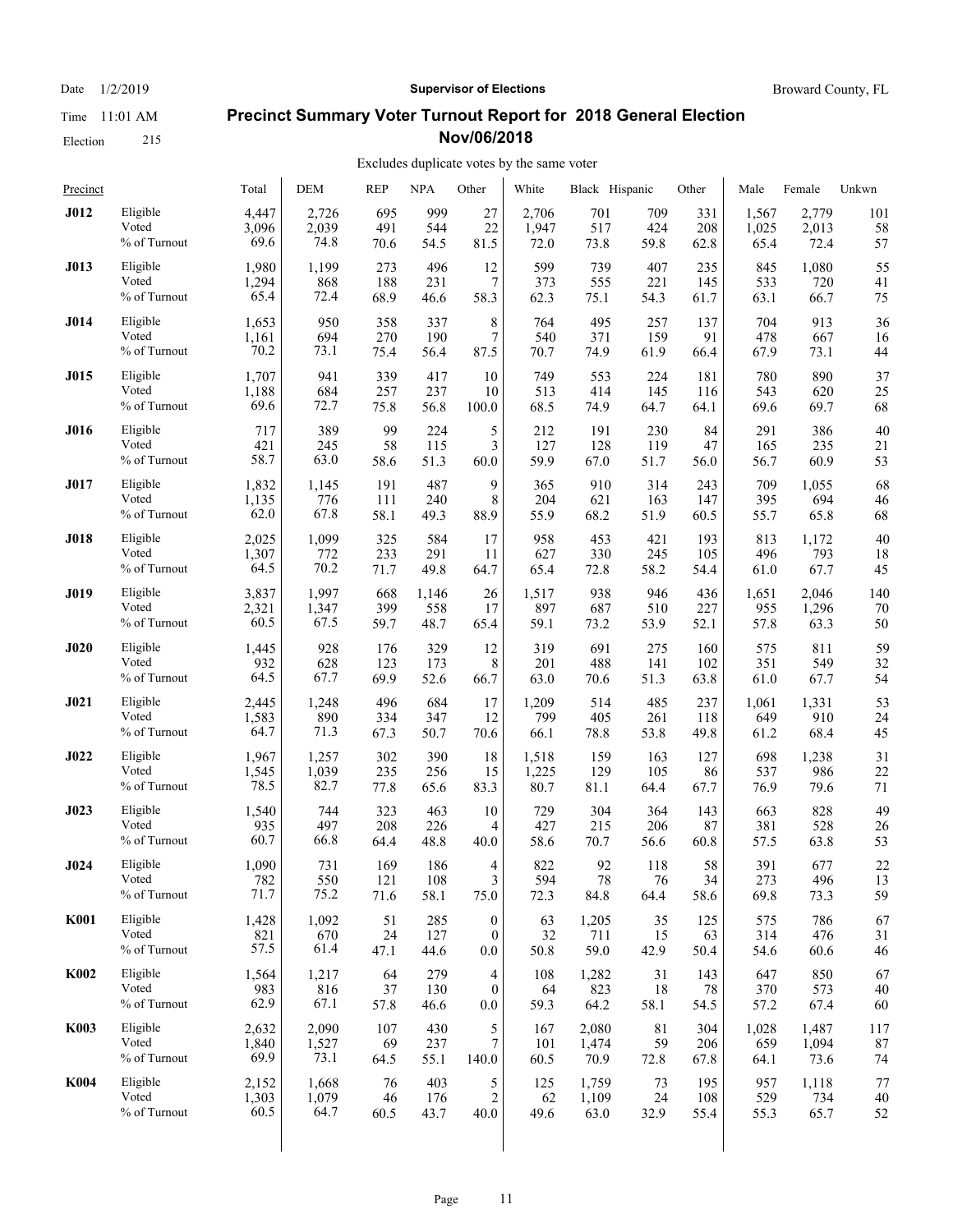Time 11:01 AM Election 215

Date  $1/2/2019$  **Supervisor of Elections** Broward County, FL

#### **Precinct Summary Voter Turnout Report for 2018 General Election Nov/06/2018**

#### Excludes duplicate votes by the same voter

| Precinct    |              | Total | <b>DEM</b> | <b>REP</b> | <b>NPA</b> | Other            | White | Black Hispanic |      | Other | Male  | Female | Unkwn |
|-------------|--------------|-------|------------|------------|------------|------------------|-------|----------------|------|-------|-------|--------|-------|
| <b>K005</b> | Eligible     | 1,512 | 1,152      | 51         | 305        | 4                | 35    | 1,296          | 38   | 143   | 613   | 837    | 62    |
|             | Voted        | 868   | 723        | 23         | 121        | $\mathbf{1}$     | 13    | 773            | 10   | 72    | 300   | 538    | 30    |
|             | % of Turnout | 57.4  | 62.8       | 45.1       | 39.7       | 25.0             | 37.1  | 59.6           | 26.3 | 50.3  | 48.9  | 64.3   | 48    |
| <b>K006</b> | Eligible     | 1,695 | 1,339      | 74         | 278        | 4                | 121   | 1,336          | 88   | 150   | 720   | 896    | 79    |
|             | Voted        | 1,130 | 960        | 36         | 132        | 2                | 66    | 927            | 49   | 88    | 464   | 626    | 40    |
|             | % of Turnout | 66.7  | 71.7       | 48.6       | 47.5       | 50.0             | 54.5  | 69.4           | 55.7 | 58.7  | 64.4  | 69.9   | 51    |
| <b>K007</b> | Eligible     | 1,935 | 1,553      | 37         | 342        | 3                | 33    | 1,719          | 19   | 164   | 685   | 1,175  | 75    |
|             | Voted        | 1,133 | 963        | 19         | 148        | 3                | 18    | 1,034          | 10   | 71    | 357   | 740    | 36    |
|             | % of Turnout | 58.6  | 62.0       | 51.4       | 43.3       | 100.0            | 54.5  | 60.2           | 52.6 | 43.3  | 52.1  | 63.0   | 48    |
| <b>K008</b> | Eligible     | 1,608 | 1,211      | 80         | 313        | 4                | 176   | 1,145          | 133  | 154   | 590   | 953    | 65    |
|             | Voted        | 942   | 777        | 39         | 124        | $\overline{2}$   | 91    | 724            | 49   | 78    | 311   | 595    | 36    |
|             | % of Turnout | 58.6  | 64.2       | 48.8       | 39.6       | 50.0             | 51.7  | 63.2           | 36.8 | 50.6  | 52.7  | 62.4   | 55    |
| <b>K009</b> | Eligible     | 1,706 | 1,247      | 106        | 350        | 3                | 296   | 1,123          | 112  | 175   | 685   | 968    | 53    |
|             | Voted        | 1,099 | 854        | 74         | 170        | $\mathbf{1}$     | 172   | 757            | 63   | 107   | 405   | 663    | 31    |
|             | % of Turnout | 64.4  | 68.5       | 69.8       | 48.6       | 33.3             | 58.1  | 67.4           | 56.3 | 61.1  | 59.1  | 68.5   | 58    |
| <b>K010</b> | Eligible     | 614   | 454        | 30         | 129        | $\mathbf{1}$     | 95    | 404            | 50   | 65    | 248   | 341    | 25    |
|             | Voted        | 406   | 329        | 21         | 56         | $\mathbf{0}$     | 56    | 284            | 29   | 37    | 152   | 241    | 13    |
|             | % of Turnout | 66.1  | 72.5       | 70.0       | 43.4       | 0.0              | 58.9  | 70.3           | 58.0 | 56.9  | 61.3  | 70.7   | 52    |
| <b>K011</b> | Eligible     | 1,893 | 1,457      | 90         | 344        | 2                | 191   | 1,428          | 95   | 179   | 698   | 1,114  | 81    |
|             | Voted        | 1,082 | 896        | 47         | 137        | 2                | 94    | 855            | 44   | 89    | 397   | 642    | 43    |
|             | % of Turnout | 57.2  | 61.5       | 52.2       | 39.8       | 100.0            | 49.2  | 59.9           | 46.3 | 49.7  | 56.9  | 57.6   | 53    |
| L001        | Eligible     | 4,896 | 3,020      | 622        | 1,235      | 19               | 1,433 | 2,127          | 684  | 652   | 2,165 | 2,545  | 186   |
|             | Voted        | 3,061 | 2,080      | 369        | 597        | 15               | 822   | 1,518          | 329  | 392   | 1,288 | 1,677  | 96    |
|             | % of Turnout | 62.5  | 68.9       | 59.3       | 48.3       | 78.9             | 57.4  | 71.4           | 48.1 | 60.1  | 59.5  | 65.9   | 52    |
| L002        | Eligible     | 1,300 | 1,047      | 32         | 221        | $\boldsymbol{0}$ | 33    | 1,095          | 31   | 141   | 531   | 722    | 47    |
|             | Voted        | 801   | 707        | 8          | 86         | $\mathbf{0}$     | 12    | 700            | 18   | 71    | 288   | 487    | 26    |
|             | % of Turnout | 61.6  | 67.5       | 25.0       | 38.9       | 0.0              | 36.4  | 63.9           | 58.1 | 50.4  | 54.2  | 67.5   | 55    |
| L003        | Eligible     | 1,184 | 917        | 70         | 192        | 5                | 121   | 906            | 54   | 103   | 458   | 689    | 37    |
|             | Voted        | 796   | 659        | 35         | 100        | 2                | 63    | 641            | 33   | 59    | 287   | 488    | 21    |
|             | % of Turnout | 67.2  | 71.9       | 50.0       | 52.1       | 40.0             | 52.1  | 70.8           | 61.1 | 57.3  | 62.7  | 70.8   | 57    |
| L004        | Eligible     | 5,350 | 4,170      | 152        | 1,018      | 10               | 202   | 4,504          | 155  | 489   | 1,962 | 3,182  | 206   |
|             | Voted        | 2,843 | 2,409      | 53         | 374        | 7                | 62    | 2,494          | 50   | 237   | 909   | 1,835  | 99    |
|             | % of Turnout | 53.1  | 57.8       | 34.9       | 36.7       | 70.0             | 30.7  | 55.4           | 32.3 | 48.5  | 46.3  | 57.7   | 48    |
| L005        | Eligible     | 1,712 | 1,334      | 72         | 303        | 3                | 77    | 1,444          | 41   | 150   | 641   | 997    | 74    |
|             | Voted        | 981   | 837        | 34         | 107        | 3                | 37    | 856            | 16   | 72    | 331   | 618    | 32    |
|             | % of Turnout | 57.3  | 62.7       | 47.2       | 35.3       | 100.0            | 48.1  | 59.3           | 39.0 | 48.0  | 51.6  | 62.0   | 43    |
| L006        | Eligible     | 3,141 | 2,476      | 106        | 548        | 11               | 182   | 2.523          | 109  | 327   | 1,267 | 1,771  | 103   |
|             | Voted        | 1,922 | 1,624      | 60         | 230        | $\,$ 8 $\,$      | 81    | 1,589          | 61   | 191   | 725   | 1,145  | 52    |
|             | % of Turnout | 61.2  | 65.6       | 56.6       | 42.0       | 72.7             | 44.5  | 63.0           | 56.0 | 58.4  | 57.2  | 64.7   | 50    |
| L007        | Eligible     | 1,150 | 798        | 105        | 245        | 2                | 198   | 735            | 80   | 137   | 495   | 627    | 28    |
|             | Voted        | 772   | 576        | 62         | 132        | $\sqrt{2}$       | 116   | 522            | 47   | 87    | 308   | 448    | 16    |
|             | % of Turnout | 67.1  | 72.2       | 59.0       | 53.9       | 100.0            | 58.6  | 71.0           | 58.8 | 63.5  | 62.2  | 71.5   | 57    |
| L008        | Eligible     | 2,210 | 1,779      | 88         | 340        | 3                | 78    | 1,873          | 75   | 184   | 924   | 1,199  | 87    |
|             | Voted        | 1,378 | 1,194      | 40         | 142        | $\overline{c}$   | 40    | 1,205          | 33   | 100   | 519   | 817    | 42    |
|             | % of Turnout | 62.4  | 67.1       | 45.5       | 41.8       | 66.7             | 51.3  | 64.3           | 44.0 | 54.3  | 56.2  | 68.1   | 48    |
| L009        | Eligible     | 2,045 | 1,356      | 216        | 463        | 10               | 501   | 1,080          | 232  | 232   | 788   | 1,193  | 64    |
|             | Voted        | 1,403 | 996        | 138        | 263        | 6                | 321   | 803            | 132  | 147   | 496   | 868    | 39    |
|             | % of Turnout | 68.6  | 73.5       | 63.9       | 56.8       | 60.0             | 64.1  | 74.4           | 56.9 | 63.4  | 62.9  | 72.8   | 61    |
| L010        | Eligible     | 4,452 | 3,024      | 394        | 1,013      | 21               | 1,068 | 2,391          | 514  | 479   | 1,720 | 2,605  | 127   |
|             | Voted        | 2,882 | 2,088      | 244        | 530        | 20               | 656   | 1,685          | 262  | 279   | 1,030 | 1,776  | 76    |
|             | % of Turnout | 64.7  | 69.0       | 61.9       | 52.3       | 95.2             | 61.4  | 70.5           | 51.0 | 58.2  | 59.9  | 68.2   | 60    |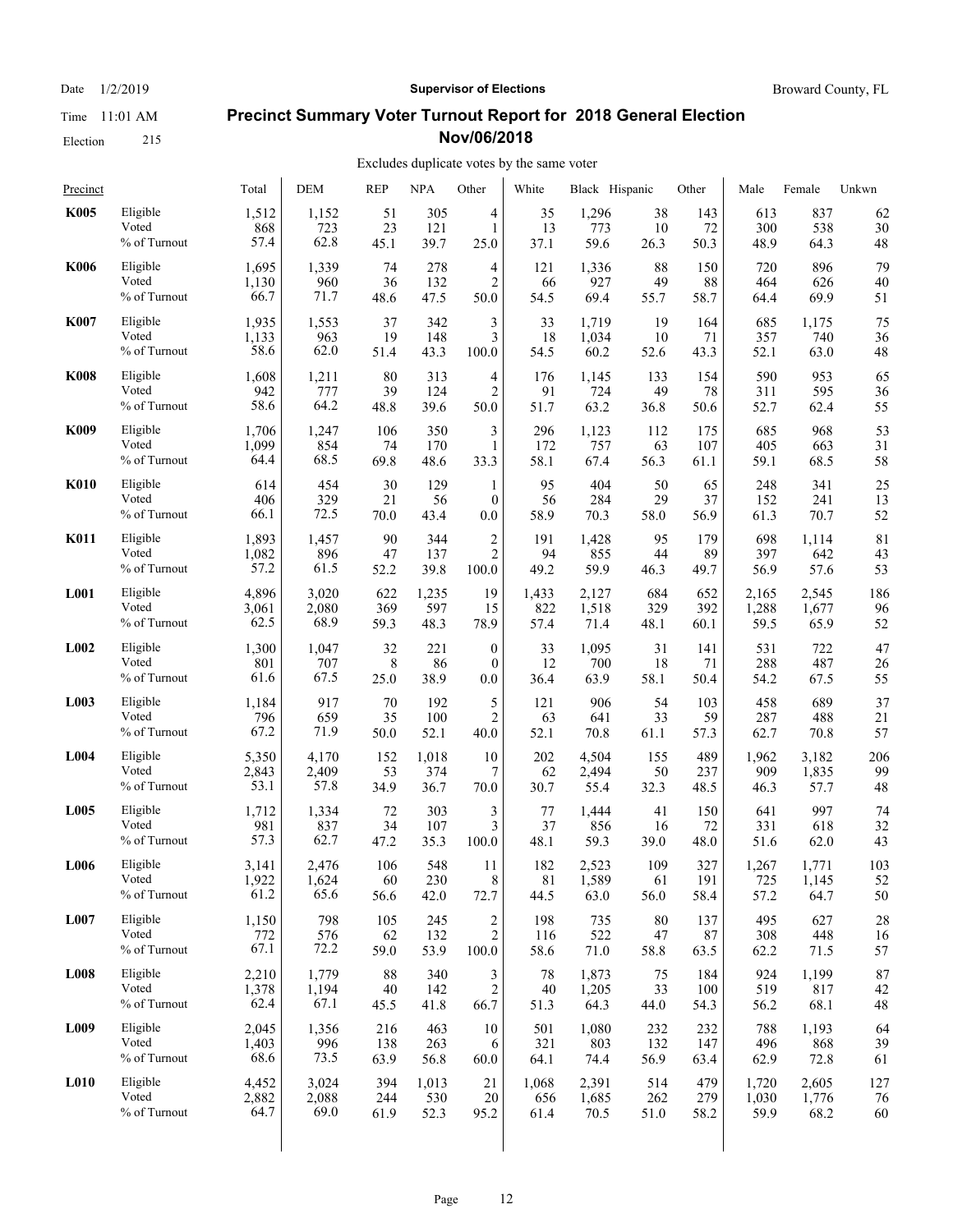Date  $1/2/2019$  **Supervisor of Elections** Broward County, FL

#### **Precinct Summary Voter Turnout Report for 2018 General Election Nov/06/2018**

#### Excludes duplicate votes by the same voter  $\overline{1}$

| Precinct    |                 | Total | DEM   | <b>REP</b> | <b>NPA</b> | Other            | White | Black Hispanic |                | Other  | Male  | Female | Unkwn |
|-------------|-----------------|-------|-------|------------|------------|------------------|-------|----------------|----------------|--------|-------|--------|-------|
| L011        | Eligible        | 1,334 | 924   | 80         | 324        | 6                | 161   | 916            | 119            | 138    | 493   | 792    | 49    |
|             | Voted           | 832   | 629   | 35         | 163        | 5                | 77    | 621            | 55             | 79     | 288   | 517    | 27    |
|             | % of Turnout    | 62.4  | 68.1  | 43.8       | 50.3       | 83.3             | 47.8  | 67.8           | 46.2           | 57.2   | 58.4  | 65.3   | 55    |
| L012        | Eligible        | 1,410 | 1,088 | 59         | 260        | 3                | 41    | 1,163          | 65             | 141    | 563   | 791    | 56    |
|             | Voted           | 809   | 668   | 31         | 109        | $\mathbf{1}$     | 16    | 693            | 26             | 74     | 260   | 518    | 31    |
|             | % of Turnout    | 57.4  | 61.4  | 52.5       | 41.9       | 33.3             | 39.0  | 59.6           | 40.0           | 52.5   | 46.2  | 65.5   | 55    |
| L013        | Eligible        | 3,674 | 2,501 | 416        | 745        | 12               | 1,002 | 2,048          | 201            | 423    | 1,593 | 1,979  | 102   |
|             | Voted           | 2,391 | 1,742 | 283        | 357        | 9                | 595   | 1,465          | 94             | 237    | 990   | 1,340  | 61    |
|             | % of Turnout    | 65.1  | 69.7  | 68.0       | 47.9       | 75.0             | 59.4  | 71.5           | 46.8           | 56.0   | 62.1  | 67.7   | 60    |
| L014        | Eligible        | 1,453 | 1,231 | 26         | 196        | $\boldsymbol{0}$ | 17    | 1,332          | 8              | 96     | 546   | 847    | 60    |
|             | Voted           | 719   | 658   | 7          | 54         | $\mathbf{0}$     | 3     | 678            | 3              | 35     | 230   | 465    | 24    |
|             | % of Turnout    | 49.5  | 53.5  | 26.9       | 27.6       | 0.0              | 17.6  | 50.9           | 37.5           | 36.5   | 42.1  | 54.9   | 40    |
| L015        | Eligible        | 956   | 833   | 17         | 105        | 1                | 19    | 874            | 8              | 55     | 366   | 556    | 34    |
|             | Voted           | 594   | 550   | 8          | 35         | 1                | 9     | 553            | $\overline{c}$ | 30     | 188   | 388    | 18    |
|             | % of Turnout    | 62.1  | 66.0  | 47.1       | 33.3       | 100.0            | 47.4  | 63.3           | 25.0           | 54.5   | 51.4  | 69.8   | 53    |
| L016        | Eligible        | 1,687 | 1,443 | 46         | 195        | 3                | 27    | 1,542          | 26             | 92     | 663   | 978    | 46    |
|             | Voted           | 978   | 888   | 16         | 74         | $\mathbf{0}$     | 11    | 903            | 13             | 51     | 331   | 624    | 23    |
|             | % of Turnout    | 58.0  | 61.5  | 34.8       | 37.9       | 0.0              | 40.7  | 58.6           | 50.0           | 55.4   | 49.9  | 63.8   | 50    |
| L017        | Eligible        | 992   | 830   | 21         | 140        | 1                | 13    | 903            | 16             | 60     | 366   | 587    | 39    |
|             | Voted           | 612   | 543   | 6          | 62         | $\mathbf{1}$     | 6     | 562            | 7              | 37     | 205   | 386    | 21    |
|             | % of Turnout    | 61.7  | 65.4  | 28.6       | 44.3       | 100.0            | 46.2  | 62.2           | 43.8           | 61.7   | 56.0  | 65.8   | 54    |
| L018        | Eligible        | 1,703 | 1,417 | 48         | 238        | $\boldsymbol{0}$ | 63    | 1,495          | 35             | 110    | 688   | 950    | 65    |
|             | Voted           | 953   | 852   | 18         | 83         | $\mathbf{0}$     | 18    | 877            | 14             | 44     | 332   | 590    | 31    |
|             | % of Turnout    | 56.0  | 60.1  | 37.5       | 34.9       | 0.0              | 28.6  | 58.7           | 40.0           | 40.0   | 48.3  | 62.1   | 48    |
| L019        | Eligible        | 632   | 482   | 27         | 123        | $\mathbf{0}$     | 31    | 527            | 22             | 52     | 248   | 364    | 20    |
|             | Voted           | 357   | 308   | 8          | 41         | $\mathbf{0}$     | 8     | 313            | 8              | 28     | 120   | 230    | 7     |
|             | % of Turnout    | 56.5  | 63.9  | 29.6       | 33.3       | 0.0              | 25.8  | 59.4           | 36.4           | 53.8   | 48.4  | 63.2   | 35    |
| <b>M001</b> | Eligible        | 2,177 | 1,026 | 481        | 655        | 15               | 1,138 | 271            | 562            | 206    | 971   | 1,122  | 84    |
|             | Voted           | 1,363 | 689   | 341        | 328        | 5                | 725   | 189            | 331            | 118    | 594   | 721    | 48    |
|             | % of Turnout    | 62.6  | 67.2  | 70.9       | 50.1       | 33.3             | 63.7  | 69.7           | 58.9           | 57.3   | 61.2  | 64.3   | 57    |
| M002        | Eligible        | 2,829 | 1,989 | 155        | 674        | 11               | 289   | 1,963          | 256            | 321    | 1,152 | 1,564  | 113   |
|             | Voted           | 1,655 | 1,269 | 76         | 301        | 9                | 143   | 1,203          | 115            | 194    | 602   | 978    | 75    |
|             | % of Turnout    | 58.5  | 63.8  | 49.0       | 44.7       | 81.8             | 49.5  | 61.3           | 44.9           | 60.4   | 52.3  | 62.5   | 66    |
| <b>M003</b> | Eligible        | 3,228 | 2,386 | 176        | 661        | 5                | 302   | 2,325          | 256            | 345    | 1,277 | 1,823  | 128   |
|             | Voted           | 1,893 | 1,517 | 87         | 284        | 5                | 146   | 1,435          | 128            | 184    | 693   | 1,143  | 57    |
|             | % of Turnout    | 58.6  | 63.6  | 49.4       | 43.0       | 100.0            | 48.3  | 61.7           | 50.0           | 53.3   | 54.3  | 62.7   | 45    |
| <b>M004</b> | Eligible        | 1,473 | 1,026 | 86         | 357        | 4                | 239   | 911            | 155            | 168    | 641   | 771    | 61    |
|             | Voted           | 846   | 648   | 41         | 155        | $\overline{2}$   | 104   | 598            | 64             | $80\,$ | 335   | 475    | 36    |
|             | $\%$ of Turnout | 57.4  | 63.2  | 47.7       | 43.4       | 50.0             | 43.5  | 65.6           | 41.3           | 47.6   | 52.3  | 61.6   | 59    |
| <b>M005</b> | Eligible        | 1,707 | 1,043 | 240        | 412        | 12               | 509   | 635            | 377            | 186    | 698   | 959    | 50    |
|             | Voted           | 1,081 | 712   | 145        | 216        | 8                | 299   | 464            | 210            | 108    | 410   | 639    | 32    |
|             | % of Turnout    | 63.3  | 68.3  | 60.4       | 52.4       | 66.7             | 58.7  | 73.1           | 55.7           | 58.1   | 58.7  | 66.6   | 64    |
| <b>M006</b> | Eligible        | 1,066 | 537   | 207        | 312        | 10               | 424   | 260            | 238            | 144    | 463   | 562    | 41    |
|             | Voted           | 626   | 350   | 120        | 151        | 5                | 243   | 165            | 135            | 83     | 254   | 350    | 22    |
|             | % of Turnout    | 58.7  | 65.2  | 58.0       | 48.4       | 50.0             | 57.3  | 63.5           | 56.7           | 57.6   | 54.9  | 62.3   | 54    |
| M007        | Eligible        | 1,080 | 640   | 174        | 262        | 4                | 367   | 268            | 346            | 99     | 439   | 606    | 35    |
|             | Voted           | 668   | 429   | 110        | 128        | 1                | 209   | 202            | 200            | 57     | 273   | 372    | 23    |
|             | % of Turnout    | 61.9  | 67.0  | 63.2       | 48.9       | 25.0             | 56.9  | 75.4           | 57.8           | 57.6   | 62.2  | 61.4   | 66    |
| <b>M008</b> | Eligible        | 1,671 | 986   | 243        | 438        | 4                | 453   | 432            | 628            | 158    | 615   | 988    | 68    |
|             | Voted           | 1,020 | 640   | 161        | 218        | $\mathbf{1}$     | 282   | 302            | 346            | 90     | 356   | 626    | 38    |
|             | % of Turnout    | 61.0  | 64.9  | 66.3       | 49.8       | 25.0             | 62.3  | 69.9           | 55.1           | 57.0   | 57.9  | 63.4   | 56    |
|             |                 |       |       |            |            |                  |       |                |                |        |       |        |       |

Election 215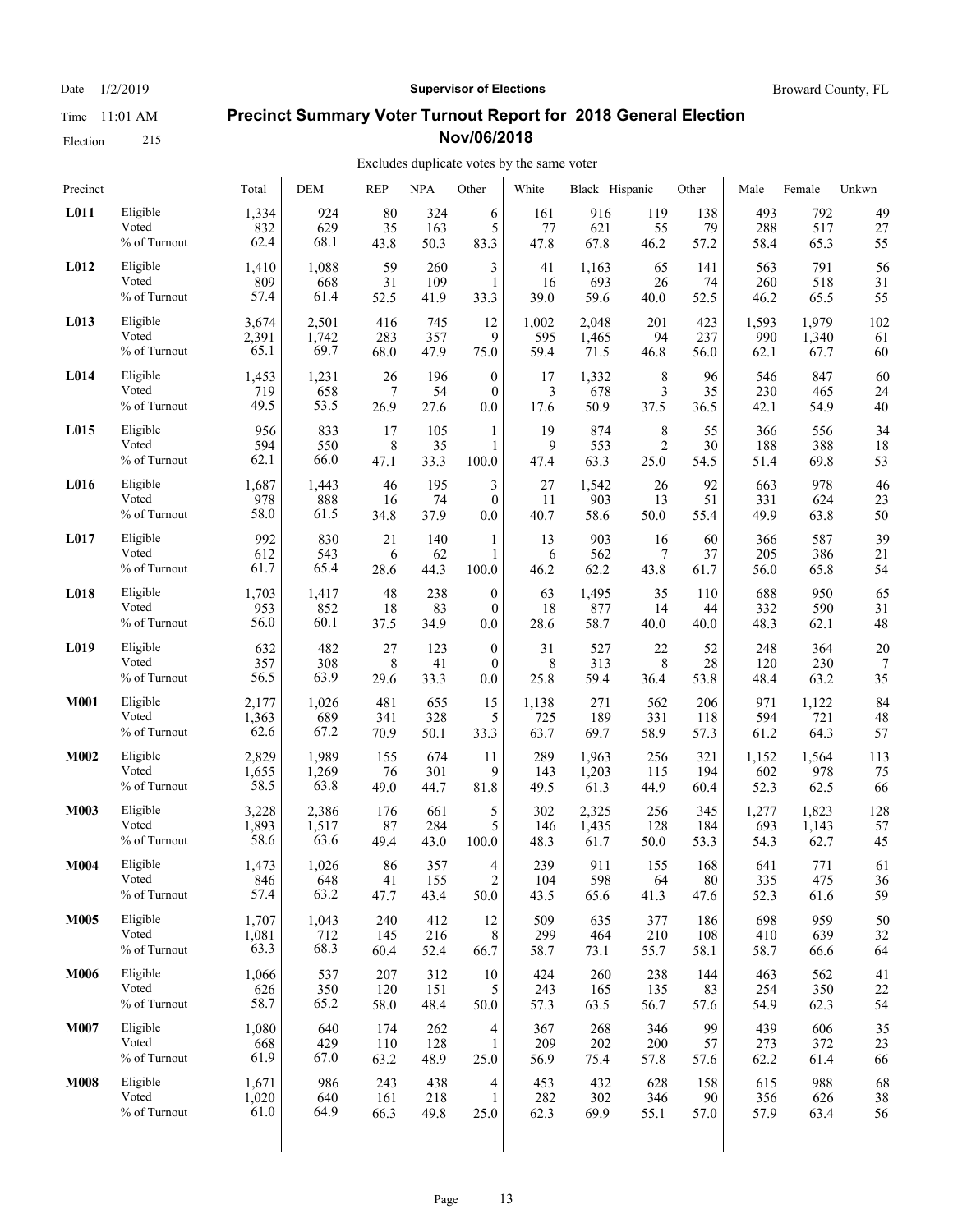Election 215

#### Date  $1/2/2019$  **Supervisor of Elections** Broward County, FL

#### **Precinct Summary Voter Turnout Report for 2018 General Election Nov/06/2018**

| Precinct    |                 | Total | <b>DEM</b> | <b>REP</b> | <b>NPA</b> | Other          | White | Black Hispanic |       | Other | Male  | Female | Unkwn |
|-------------|-----------------|-------|------------|------------|------------|----------------|-------|----------------|-------|-------|-------|--------|-------|
| M009        | Eligible        | 2,345 | 1,364      | 342        | 627        | 12             | 747   | 744            | 561   | 293   | 1,058 | 1,184  | 103   |
|             | Voted           | 1,317 | 834        | 186        | 289        | 8              | 428   | 461            | 281   | 147   | 572   | 700    | 45    |
|             | % of Turnout    | 56.2  | 61.1       | 54.4       | 46.1       | 66.7           | 57.3  | 62.0           | 50.1  | 50.2  | 54.1  | 59.1   | 44    |
| <b>M010</b> | Eligible        | 1,038 | 633        | 146        | 253        | 6              | 425   | 119            | 399   | 95    | 406   | 591    | 41    |
|             | Voted           | 636   | 403        | 98         | 131        | $\overline{4}$ | 264   | 87             | 229   | 56    | 240   | 373    | 23    |
|             | % of Turnout    | 61.3  | 63.7       | 67.1       | 51.8       | 66.7           | 62.1  | 73.1           | 57.4  | 58.9  | 59.1  | 63.1   | 56    |
| <b>M011</b> | Eligible        | 1,083 | 623        | 183        | 273        | 4              | 419   | 306            | 245   | 113   | 479   | 568    | 36    |
|             | Voted           | 654   | 411        | 120        | 121        | $\overline{2}$ | 245   | 210            | 131   | 68    | 275   | 364    | 15    |
|             | % of Turnout    | 60.4  | 66.0       | 65.6       | 44.3       | 50.0           | 58.5  | 68.6           | 53.5  | 60.2  | 57.4  | 64.1   | 42    |
| M012        | Eligible        | 2,450 | 1,192      | 536        | 701        | 21             | 1,232 | 424            | 557   | 237   | 1,091 | 1,289  | 70    |
|             | Voted           | 1,519 | 786        | 387        | 338        | 8              | 771   | 295            | 311   | 142   | 661   | 816    | 42    |
|             | % of Turnout    | 62.0  | 65.9       | 72.2       | 48.2       | 38.1           | 62.6  | 69.6           | 55.8  | 59.9  | 60.6  | 63.3   | 60    |
| <b>M013</b> | Eligible        | 1,551 | 937        | 188        | 414        | 12             | 446   | 552            | 376   | 177   | 593   | 886    | 72    |
|             | Voted           | 874   | 571        | 101        | 193        | 9              | 216   | 377            | 173   | 108   | 308   | 523    | 43    |
|             | % of Turnout    | 56.4  | 60.9       | 53.7       | 46.6       | 75.0           | 48.4  | 68.3           | 46.0  | 61.0  | 51.9  | 59.0   | 60    |
| M014        | Eligible        | 2,467 | 1,168      | 559        | 723        | 17             | 1,206 | 474            | 534   | 253   | 1,138 | 1,245  | 84    |
|             | Voted           | 1,416 | 735        | 347        | 322        | 12             | 685   | 303            | 288   | 140   | 631   | 740    | 45    |
|             | % of Turnout    | 57.4  | 62.9       | 62.1       | 44.5       | 70.6           | 56.8  | 63.9           | 53.9  | 55.3  | 55.4  | 59.4   | 54    |
| M015        | Eligible        | 2,378 | 1,283      | 384        | 702        | 9              | 732   | 646            | 640   | 360   | 1,018 | 1,272  | 88    |
|             | Voted           | 1,355 | 820        | 221        | 308        | 6              | 397   | 442            | 337   | 179   | 538   | 777    | 40    |
|             | % of Turnout    | 57.0  | 63.9       | 57.6       | 43.9       | 66.7           | 54.2  | 68.4           | 52.7  | 49.7  | 52.8  | 61.1   | 45    |
| M016        | Eligible        | 661   | 384        | 107        | 162        | $\,$ 8 $\,$    | 302   | 77             | 225   | 57    | 256   | 385    | 20    |
|             | Voted           | 415   | 263        | 66         | 82         | 4              | 192   | 54             | 133   | 36    | 169   | 236    | 10    |
|             | % of Turnout    | 62.8  | 68.5       | 61.7       | 50.6       | 50.0           | 63.6  | 70.1           | 59.1  | 63.2  | 66.0  | 61.3   | 50    |
| M017        | Eligible        | 931   | 548        | 160        | 219        | 4              | 422   | 146            | 276   | 87    | 354   | 556    | 21    |
|             | Voted           | 643   | 408        | 110        | 124        | $\mathbf{1}$   | 283   | 122            | 184   | 54    | 237   | 394    | 12    |
|             | % of Turnout    | 69.1  | 74.5       | 68.8       | 56.6       | 25.0           | 67.1  | 83.6           | 66.7  | 62.1  | 66.9  | 70.9   | 57    |
| <b>M018</b> | Eligible        | 1,057 | 588        | 163        | 301        | 5              | 381   | 211            | 352   | 113   | 412   | 613    | 32    |
|             | Voted           | 617   | 384        | 95         | 135        | 3              | 211   | 146            | 206   | 54    | 232   | 371    | 14    |
|             | $\%$ of Turnout | 58.4  | 65.3       | 58.3       | 44.9       | 60.0           | 55.4  | 69.2           | 58.5  | 47.8  | 56.3  | 60.5   | 44    |
| M019        | Eligible        | 1,434 | 753        | 268        | 404        | 9              | 572   | 368            | 320   | 174   | 668   | 715    | 51    |
|             | Voted           | 830   | 474        | 147        | 201        | 8              | 327   | 250            | 168   | 85    | 357   | 450    | 23    |
|             | % of Turnout    | 57.9  | 62.9       | 54.9       | 49.8       | 88.9           | 57.2  | 67.9           | 52.5  | 48.9  | 53.4  | 62.9   | 45    |
| M020        | Eligible        | 3,168 | 1,768      | 429        | 946        | 25             | 1,027 | 927            | 856   | 358   | 1,279 | 1,770  | 119   |
|             | Voted           | 1,666 | 1,053      | 221        | 379        | 13             | 526   | 591            | 373   | 176   | 653   | 962    | 51    |
|             | % of Turnout    | 52.6  | 59.6       | 51.5       | 40.1       | 52.0           | 51.2  | 63.8           | 43.6  | 49.2  | 51.1  | 54.4   | 43    |
| M021        | Eligible        | 1,109 | 659        | 187        | 255        | 8              | 510   | 168            | 324   | 107   | 417   | 668    | 24    |
|             | Voted           | 777   | 472        | 151        | 148        | 6              | 355   | 136            | 211   | 75    | 280   | 485    | 12    |
|             | % of Turnout    | 70.1  | 71.6       | 80.7       | 58.0       | 75.0           | 69.6  | 81.0           | 65.1  | 70.1  | 67.1  | 72.6   | 50    |
| M022        | Eligible        | 2,602 | 1,122      | 538        | 916        | 26             | 1,033 | 447            | 781   | 341   | 1,183 | 1,337  | 82    |
|             | Voted           | 1,576 | 744        | 365        | 444        | 23             | 639   | 312            | 424   | 201   | 702   | 818    | 56    |
|             | % of Turnout    | 60.6  | 66.3       | 67.8       | 48.5       | 88.5           | 61.9  | 69.8           | 54.3  | 58.9  | 59.3  | 61.2   | 68    |
| M023        | Eligible        | 2,184 | 1,281      | 386        | 508        | 9              | 1,212 | 261            | 560   | 151   | 813   | 1,327  | 44    |
|             | Voted           | 1,556 | 964        | 269        | 316        | 7              | 871   | 205            | 382   | 98    | 579   | 951    | 26    |
|             | % of Turnout    | 71.2  | 75.3       | 69.7       | 62.2       | 77.8           | 71.9  | 78.5           | 68.2  | 64.9  | 71.2  | 71.7   | 59    |
| M024        | Eligible        | 1,659 | 973        | 251        | 426        | 9              | 605   | 452            | 417   | 185   | 666   | 943    | 50    |
|             | Voted           | 927   | 585        | 156        | 178        | 8              | 341   | 293            | 201   | 92    | 341   | 566    | 20    |
|             | % of Turnout    | 55.9  | 60.1       | 62.2       | 41.8       | 88.9           | 56.4  | 64.8           | 48.2  | 49.7  | 51.2  | 60.0   | 40    |
| M025        | Eligible        | 3,487 | 1,363      | 944        | 1,161      | 19             | 1,653 | 163            | 1,349 | 322   | 1,553 | 1,784  | 150   |
|             | Voted           | 2,037 | 871        | 595        | 558        | 13             | 1,003 | 103            | 756   | 175   | 862   | 1,095  | 80    |
|             | % of Turnout    | 58.4  | 63.9       | 63.0       | 48.1       | 68.4           | 60.7  | 63.2           | 56.0  | 54.3  | 55.5  | 61.4   | 53    |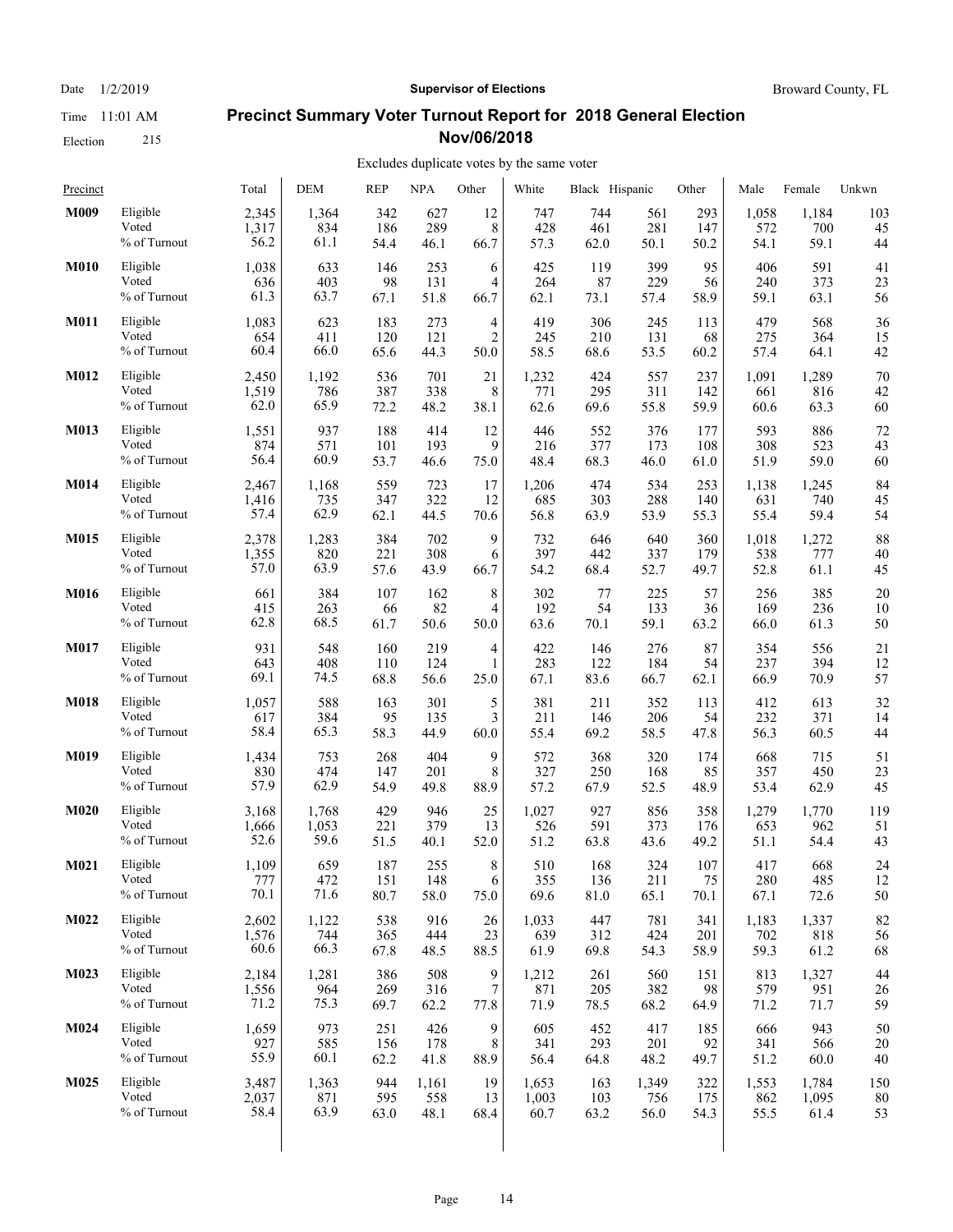Election 215

## **Precinct Summary Voter Turnout Report for 2018 General Election Nov/06/2018**

#### Excludes duplicate votes by the same voter

| Precinct         |              | Total | <b>DEM</b> | <b>REP</b> | <b>NPA</b> | Other            | White | Black Hispanic |       | Other | Male  | Female | Unkwn |
|------------------|--------------|-------|------------|------------|------------|------------------|-------|----------------|-------|-------|-------|--------|-------|
| M026             | Eligible     | 2,390 | 1,359      | 379        | 643        | 9                | 871   | 719            | 461   | 339   | 1,025 | 1,282  | 83    |
|                  | Voted        | 1,482 | 932        | 245        | 299        | 6                | 530   | 514            | 253   | 185   | 593   | 845    | 44    |
|                  | % of Turnout | 62.0  | 68.6       | 64.6       | 46.5       | 66.7             | 60.8  | 71.5           | 54.9  | 54.6  | 57.9  | 65.9   | 53    |
| M027             | Eligible     | 1,013 | 532        | 199        | 273        | 9                | 480   | 228            | 181   | 124   | 472   | 516    | 25    |
|                  | Voted        | 637   | 373        | 130        | 129        | 5                | 311   | 159            | 102   | 65    | 287   | 340    | 10    |
|                  | % of Turnout | 62.9  | 70.1       | 65.3       | 47.3       | 55.6             | 64.8  | 69.7           | 56.4  | 52.4  | 60.8  | 65.9   | 40    |
| M028             | Eligible     | 2,090 | 1,162      | 281        | 631        | 16               | 578   | 705            | 552   | 255   | 887   | 1,128  | 75    |
|                  | Voted        | 1,201 | 770        | 151        | 270        | 10               | 302   | 504            | 273   | 122   | 477   | 692    | 32    |
|                  | % of Turnout | 57.5  | 66.3       | 53.7       | 42.8       | 62.5             | 52.2  | 71.5           | 49.5  | 47.8  | 53.8  | 61.3   | 43    |
| M029             | Eligible     | 1,968 | 925        | 429        | 600        | 14               | 1,006 | 267            | 511   | 184   | 918   | 995    | 55    |
|                  | Voted        | 1,148 | 583        | 273        | 282        | 10               | 597   | 179            | 277   | 95    | 528   | 593    | 27    |
|                  | % of Turnout | 58.3  | 63.0       | 63.6       | 47.0       | 71.4             | 59.3  | 67.0           | 54.2  | 51.6  | 57.5  | 59.6   | 49    |
| <b>M030</b>      | Eligible     | 4,089 | 1,832      | 881        | 1,343      | 33               | 1.744 | 624            | 1,228 | 493   | 1.862 | 2,073  | 154   |
|                  | Voted        | 2,422 | 1,171      | 555        | 667        | 29               | 1,104 | 417            | 647   | 254   | 1,099 | 1,245  | 78    |
|                  | % of Turnout | 59.2  | 63.9       | 63.0       | 49.7       | 87.9             | 63.3  | 66.8           | 52.7  | 51.5  | 59.0  | 60.1   | 51    |
| M031             | Eligible     | 993   | 659        | 104        | 224        | 6                | 157   | 540            | 159   | 137   | 434   | 522    | 37    |
|                  | Voted        | 593   | 425        | 62         | 101        | 5                | 85    | 354            | 77    | 77    | 234   | 340    | 19    |
|                  | % of Turnout | 59.7  | 64.5       | 59.6       | 45.1       | 83.3             | 54.1  | 65.6           | 48.4  | 56.2  | 53.9  | 65.1   | 51    |
| M032             | Eligible     | 1,376 | 797        | 126        | 445        | 8                | 340   | 480            | 381   | 175   | 542   | 774    | 60    |
|                  | Voted        | 768   | 523        | 66         | 172        | 7                | 186   | 326            | 169   | 87    | 279   | 464    | 25    |
|                  | % of Turnout | 55.8  | 65.6       | 52.4       | 38.7       | 87.5             | 54.7  | 67.9           | 44.4  | 49.7  | 51.5  | 59.9   | 42    |
| <b>N001</b>      | Eligible     | 2,116 | 1,513      | 167        | 433        | 3                | 232   | 1,414          | 201   | 269   | 860   | 1,154  | 102   |
|                  | Voted        | 1,242 | 971        | 85         | 184        | $\overline{c}$   | 118   | 900            | 82    | 142   | 482   | 717    | 43    |
|                  | % of Turnout | 58.7  | 64.2       | 50.9       | 42.5       | 66.7             | 50.9  | 63.6           | 40.8  | 52.8  | 56.0  | 62.1   | 42    |
| <b>N002</b>      | Eligible     | 2,011 | 1,365      | 166        | 473        | $\boldsymbol{7}$ | 249   | 1,335          | 171   | 256   | 858   | 1,066  | 87    |
|                  | Voted        | 1,279 | 943        | 102        | 228        | 6                | 143   | 894            | 91    | 151   | 491   | 736    | 52    |
|                  | % of Turnout | 63.6  | 69.1       | 61.4       | 48.2       | 85.7             | 57.4  | 67.0           | 53.2  | 59.0  | 57.2  | 69.0   | 60    |
| <b>N003</b>      | Eligible     | 1,356 | 624        | 326        | 392        | 14               | 764   | 180            | 238   | 174   | 622   | 695    | 39    |
|                  | Voted        | 788   | 392        | 212        | 177        | 7                | 481   | 111            | 106   | 90    | 361   | 410    | 17    |
|                  | % of Turnout | 58.1  | 62.8       | 65.0       | 45.2       | 50.0             | 63.0  | 61.7           | 44.5  | 51.7  | 58.0  | 59.0   | 44    |
| <b>N004</b>      | Eligible     | 2,989 | 1,253      | 748        | 962        | 26               | 1,541 | 361            | 768   | 319   | 1,348 | 1,521  | 120   |
|                  | Voted        | 1,757 | 818        | 477        | 446        | 16               | 930   | 252            | 407   | 168   | 759   | 930    | 68    |
|                  | % of Turnout | 58.8  | 65.3       | 63.8       | 46.4       | 61.5             | 60.4  | 69.8           | 53.0  | 52.7  | 56.3  | 61.1   | 57    |
| <b>N005</b>      | Eligible     | 787   | 360        | 191        | 233        | 3                | 409   | 138            | 140   | 100   | 364   | 385    | 38    |
|                  | Voted        | 490   | 238        | 137        | 113        | 2                | 279   | 94             | 69    | 48    | 218   | 254    | 18    |
|                  | % of Turnout | 62.3  | 66.1       | 71.7       | 48.5       | 66.7             | 68.2  | 68.1           | 49.3  | 48.0  | 59.9  | 66.0   | 47    |
| N006             | Eligible     | 2,149 | 738        | 823        | 579        | 9                | 1,512 | 133            | 325   | 179   | 1,028 | 1,064  | 57    |
|                  | Voted        | 1,433 | 507        | 616        | 306        | 4                | 1,033 | 91             | 210   | 99    | 676   | 732    | 25    |
|                  | % of Turnout | 66.7  | 68.7       | 74.8       | 52.8       | 44.4             | 68.3  | 68.4           | 64.6  | 55.3  | 65.8  | 68.8   | 44    |
| N007             | Eligible     | 1,833 | 764        | 615        | 450        | 4                | 1,212 | 196            | 266   | 159   | 815   | 969    | 49    |
|                  | Voted        | 1,228 | 555        | 423        | 243        | 7                | 814   | 140            | 179   | 95    | 542   | 660    | 26    |
|                  | % of Turnout | 67.0  | 72.6       | 68.8       | 54.0       | 175.0            | 67.2  | 71.4           | 67.3  | 59.7  | 66.5  | 68.1   | 53    |
| <b>N008</b>      | Eligible     | 3,216 | 1,516      | 844        | 834        | 22               | 1,847 | 490            | 562   | 317   | 1,380 | 1,744  | 92    |
|                  | Voted        | 2,084 | 1,057      | 563        | 452        | 12               | 1,239 | 330            | 326   | 189   | 893   | 1,131  | 60    |
|                  | % of Turnout | 64.8  | 69.7       | 66.7       | 54.2       | 54.5             | 67.1  | 67.3           | 58.0  | 59.6  | 64.7  | 64.9   | 65    |
| N <sub>009</sub> | Eligible     | 1,224 | 596        | 229        | 381        | 18               | 620   | 190            | 289   | 125   | 525   | 664    | 35    |
|                  | Voted        | 804   | 438        | 163        | 189        | 14               | 424   | 155            | 161   | 64    | 352   | 431    | 21    |
|                  | % of Turnout | 65.7  | 73.5       | 71.2       | 49.6       | 77.8             | 68.4  | 81.6           | 55.7  | 51.2  | 67.0  | 64.9   | 60    |
| <b>N010</b>      | Eligible     | 1,658 | 740        | 516        | 389        | 13               | 1,083 | 173            | 244   | 158   | 793   | 817    | 48    |
|                  | Voted        | 1,157 | 549        | 380        | 218        | 10               | 775   | 116            | 167   | 99    | 544   | 589    | 24    |
|                  | % of Turnout | 69.8  | 74.2       | 73.6       | 56.0       | 76.9             | 71.6  | 67.1           | 68.4  | 62.7  | 68.6  | 72.1   | 50    |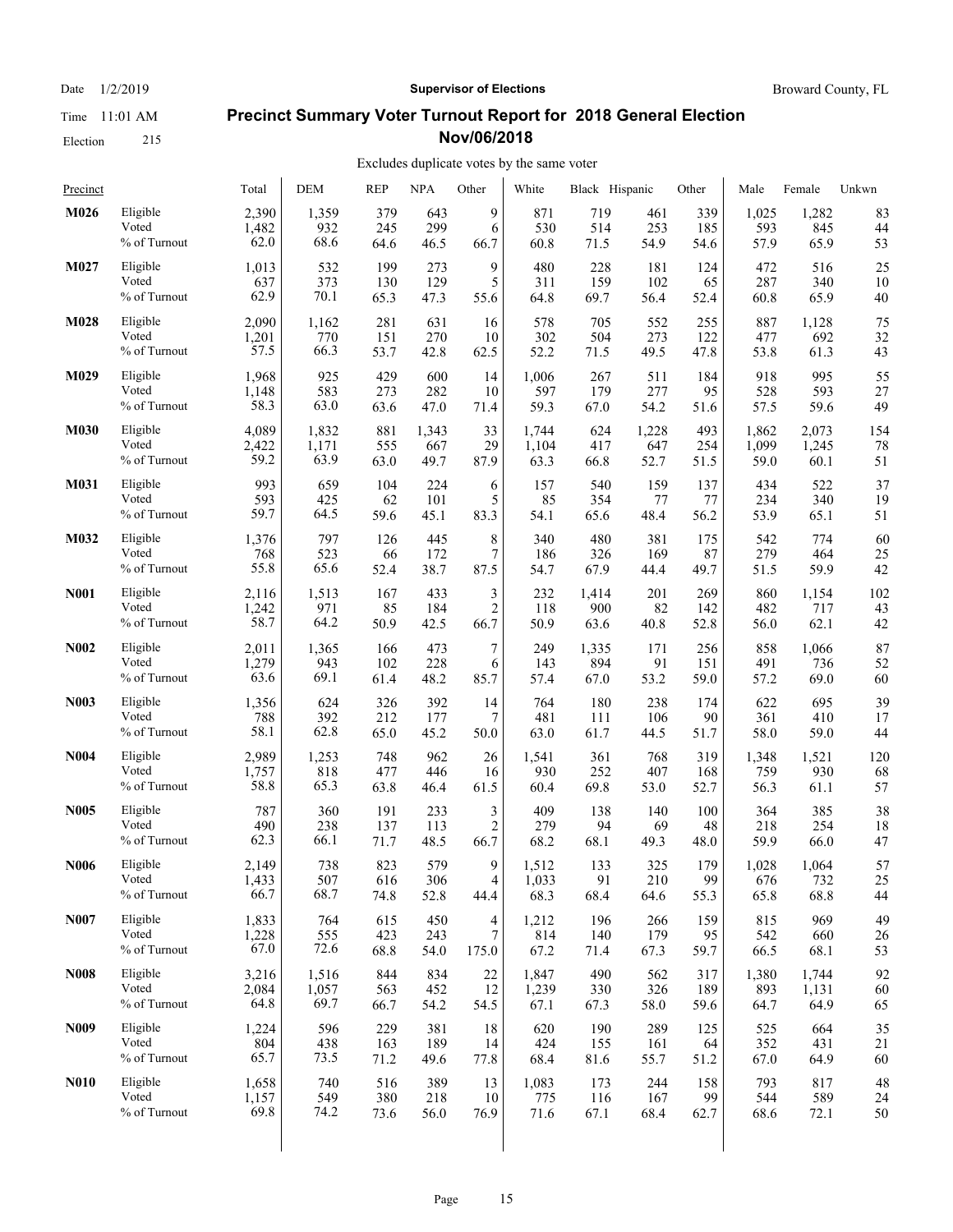#### Election 215

#### Date  $1/2/2019$  **Supervisor of Elections** Broward County, FL

## **Precinct Summary Voter Turnout Report for 2018 General Election Nov/06/2018**

| Precinct          |                 | Total | DEM   | <b>REP</b> | <b>NPA</b> | Other            | White | Black Hispanic |      | Other | Male  | Female | Unkwn |
|-------------------|-----------------|-------|-------|------------|------------|------------------|-------|----------------|------|-------|-------|--------|-------|
| N011              | Eligible        | 1,474 | 555   | 569        | 342        | 8                | 1,113 | 100            | 147  | 114   | 702   | 739    | 33    |
|                   | Voted           | 1,064 | 422   | 426        | 208        | $\,$ 8 $\,$      | 810   | 85             | 92   | 77    | 508   | 535    | 21    |
|                   | % of Turnout    | 72.2  | 76.0  | 74.9       | 60.8       | 100.0            | 72.8  | 85.0           | 62.6 | 67.5  | 72.4  | 72.4   | 64    |
| N012              | Eligible        | 1,727 | 910   | 344        | 469        | 4                | 712   | 443            | 358  | 214   | 737   | 937    | 53    |
|                   | Voted           | 1,114 | 621   | 257        | 232        | 4                | 469   | 316            | 212  | 117   | 458   | 614    | 42    |
|                   | % of Turnout    | 64.5  | 68.2  | 74.7       | 49.5       | 100.0            | 65.9  | 71.3           | 59.2 | 54.7  | 62.1  | 65.5   | 79    |
| N013              | Eligible        | 1,350 | 707   | 318        | 316        | 9                | 726   | 290            | 192  | 142   | 609   | 703    | 38    |
|                   | Voted           | 959   | 527   | 239        | 184        | 9                | 541   | 214            | 123  | 81    | 428   | 510    | 21    |
|                   | % of Turnout    | 71.0  | 74.5  | 75.2       | 58.2       | 100.0            | 74.5  | 73.8           | 64.1 | 57.0  | 70.3  | 72.5   | 55    |
| <b>N014</b>       | Eligible        | 2,700 | 1,493 | 418        | 779        | 10               | 973   | 822            | 591  | 314   | 1,138 | 1,469  | 93    |
|                   | Voted           | 1,566 | 972   | 256        | 332        | 6                | 549   | 553            | 302  | 162   | 631   | 885    | 50    |
|                   | % of Turnout    | 58.0  | 65.1  | 61.2       | 42.6       | 60.0             | 56.4  | 67.3           | 51.1 | 51.6  | 55.4  | 60.2   | 54    |
| N015              | Eligible        | 4,031 | 2,106 | 930        | 963        | 32               | 2,555 | 520            | 637  | 319   | 1,561 | 2,370  | 100   |
|                   | Voted           | 2,629 | 1,469 | 647        | 493        | 20               | 1,701 | 370            | 381  | 177   | 1,000 | 1,571  | 58    |
|                   | % of Turnout    | 65.2  | 69.8  | 69.6       | 51.2       | 62.5             | 66.6  | 71.2           | 59.8 | 55.5  | 64.1  | 66.3   | 58    |
| N016              | Eligible        | 1,902 | 718   | 657        | 521        | 6                | 1,177 | 193            | 285  | 247   | 901   | 951    | 50    |
|                   | Voted           | 1,223 | 464   | 464        | 289        | 6                | 805   | 129            | 167  | 122   | 572   | 628    | 23    |
|                   | % of Turnout    | 64.3  | 64.6  | 70.6       | 55.5       | 100.0            | 68.4  | 66.8           | 58.6 | 49.4  | 63.5  | 66.0   | 46    |
| <b>N017</b>       | Eligible        | 2,073 | 952   | 459        | 642        | 20               | 1,039 | 321            | 482  | 231   | 957   | 1,041  | 75    |
|                   | Voted           | 1,201 | 631   | 263        | 297        | 10               | 635   | 213            | 246  | 107   | 526   | 624    | 51    |
|                   | % of Turnout    | 57.9  | 66.3  | 57.3       | 46.3       | 50.0             | 61.1  | 66.4           | 51.0 | 46.3  | 55.0  | 59.9   | 68    |
| N018              | Eligible        | 2,364 | 1,161 | 509        | 667        | 27               | 1,173 | 473            | 496  | 222   | 943   | 1,336  | 85    |
|                   | Voted           | 1,505 | 825   | 326        | 338        | 16               | 750   | 336            | 292  | 127   | 591   | 863    | 51    |
|                   | $\%$ of Turnout | 63.7  | 71.1  | 64.0       | 50.7       | 59.3             | 63.9  | 71.0           | 58.9 | 57.2  | 62.7  | 64.6   | 60    |
| N <sub>0</sub> 19 | Eligible        | 1,351 | 682   | 311        | 346        | 12               | 720   | 357            | 158  | 116   | 596   | 719    | 36    |
|                   | Voted           | 888   | 480   | 218        | 183        | 7                | 482   | 244            | 100  | 62    | 383   | 489    | 16    |
|                   | % of Turnout    | 65.7  | 70.4  | 70.1       | 52.9       | 58.3             | 66.9  | 68.3           | 63.3 | 53.4  | 64.3  | 68.0   | 44    |
| <b>N020</b>       | Eligible        | 2,109 | 953   | 631        | 515        | 10               | 1,380 | 263            | 290  | 176   | 962   | 1,080  | 67    |
|                   | Voted           | 1,429 | 692   | 447        | 282        | 8                | 964   | 193            | 161  | 111   | 646   | 746    | 37    |
|                   | % of Turnout    | 67.8  | 72.6  | 70.8       | 54.8       | 80.0             | 69.9  | 73.4           | 55.5 | 63.1  | 67.2  | 69.1   | 55    |
| N <sub>0</sub> 21 | Eligible        | 1,858 | 698   | 616        | 534        | 10               | 1,221 | 163            | 274  | 200   | 847   | 948    | 63    |
|                   | Voted           | 1,237 | 514   | 438        | 280        | 5                | 855   | 114            | 145  | 123   | 574   | 641    | 22    |
|                   | % of Turnout    | 66.6  | 73.6  | 71.1       | 52.4       | 50.0             | 70.0  | 69.9           | 52.9 | 61.5  | 67.8  | 67.6   | 35    |
| N <sub>0</sub> 22 | Eligible        | 3,756 | 1,753 | 911        | 1,056      | 36               | 2,201 | 482            | 700  | 373   | 1,562 | 2,097  | 97    |
|                   | Voted           | 2,492 | 1,253 | 655        | 560        | 24               | 1,525 | 348            | 421  | 198   | 1,013 | 1,432  | 47    |
|                   | % of Turnout    | 66.3  | 71.5  | 71.9       | 53.0       | 66.7             | 69.3  | 72.2           | 60.1 | 53.1  | 64.9  | 68.3   | 48    |
| N <sub>0</sub> 23 | Eligible        | 2,712 | 1,223 | 689        | 782        | 18               | 1,586 | 303            | 548  | 275   | 1,192 | 1,433  | 87    |
|                   | Voted           | 1,750 | 872   | 462        | 401        | 15               | 1,082 | 217            | 301  | 150   | 764   | 939    | 47    |
|                   | % of Turnout    | 64.5  | 71.3  | 67.1       | 51.3       | 83.3             | 68.2  | 71.6           | 54.9 | 54.5  | 64.1  | 65.5   | 54    |
| <b>N024</b>       | Eligible        | 1,945 | 890   | 571        | 474        | 10               | 1,422 | 141            | 221  | 161   | 943   | 957    | 45    |
|                   | Voted           | 1,416 | 681   | 429        | 298        | 8                | 1,065 | 108            | 141  | 102   | 682   | 715    | 19    |
|                   | % of Turnout    | 72.8  | 76.5  | 75.1       | 62.9       | 80.0             | 74.9  | 76.6           | 63.8 | 63.4  | 72.3  | 74.7   | 42    |
| N <sub>0</sub> 25 | Eligible        | 3,254 | 1,489 | 808        | 927        | 30               | 1,923 | 386            | 590  | 355   | 1,444 | 1,728  | 82    |
|                   | Voted           | 2,228 | 1,106 | 568        | 533        | 21               | 1,345 | 282            | 382  | 219   | 975   | 1,196  | 57    |
|                   | % of Turnout    | 68.5  | 74.3  | 70.3       | 57.5       | 70.0             | 69.9  | 73.1           | 64.7 | 61.7  | 67.5  | 69.2   | 70    |
| N <sub>0</sub> 26 | Eligible        | 2,341 | 1,170 | 430        | 715        | 26               | 1,022 | 502            | 558  | 259   | 952   | 1,300  | 89    |
|                   | Voted           | 1,422 | 814   | 279        | 315        | 14               | 640   | 349            | 291  | 142   | 567   | 806    | 49    |
|                   | % of Turnout    | 60.7  | 69.6  | 64.9       | 44.1       | 53.8             | 62.6  | 69.5           | 52.2 | 54.8  | 59.6  | 62.0   | 55    |
| N <sub>0</sub> 27 | Eligible        | 529   | 219   | 200        | 107        | 3                | 417   | 45             | 40   | 27    | 234   | 286    | 9     |
|                   | Voted           | 386   | 176   | 151        | 59         | $\boldsymbol{0}$ | 308   | 34             | 29   | 15    | 168   | 213    | 5     |
|                   | % of Turnout    | 73.0  | 80.4  | 75.5       | 55.1       | $0.0\,$          | 73.9  | 75.6           | 72.5 | 55.6  | 71.8  | 74.5   | 56    |
|                   |                 |       |       |            |            |                  |       |                |      |       |       |        |       |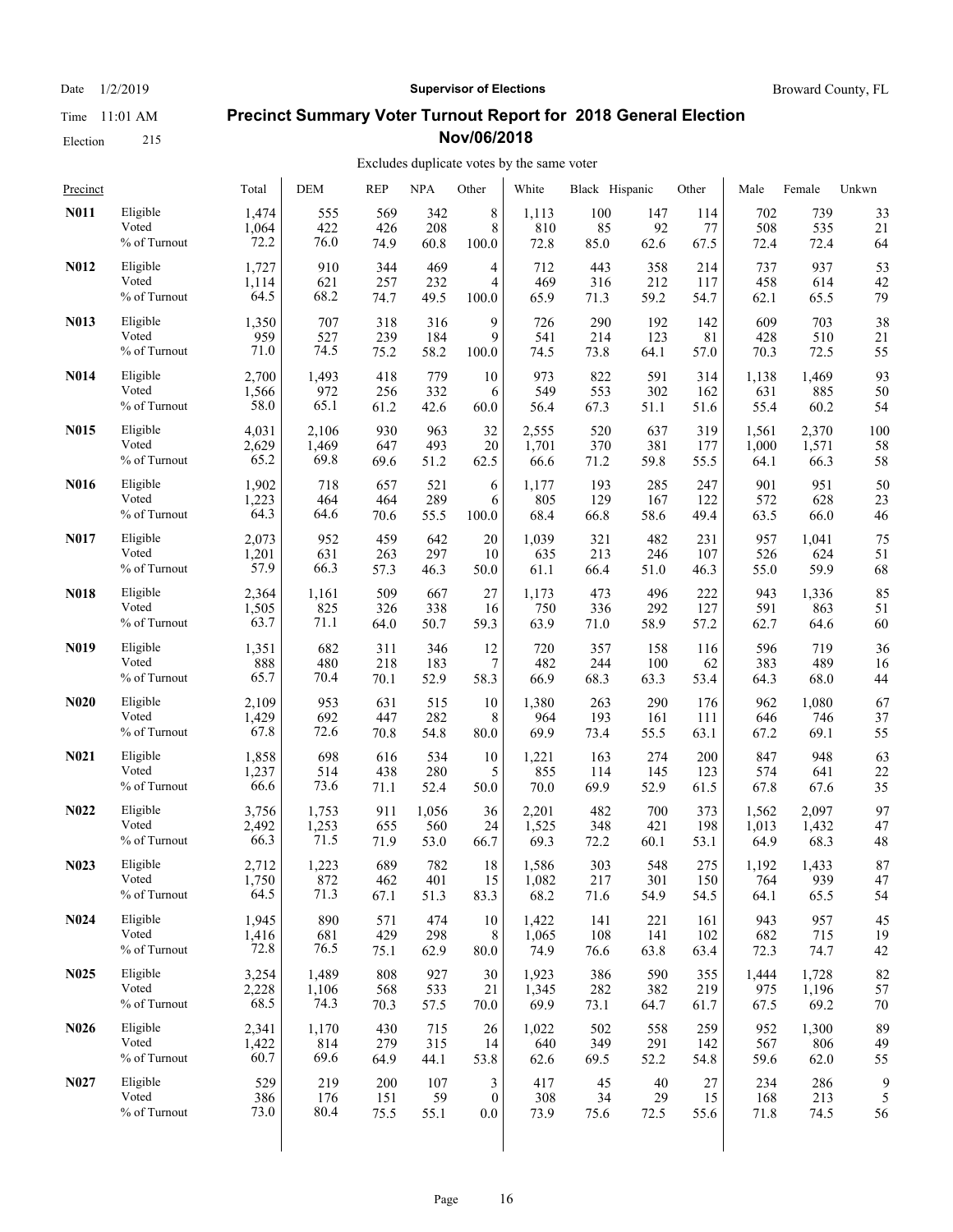Election 215

#### Date  $1/2/2019$  **Supervisor of Elections** Broward County, FL

#### **Precinct Summary Voter Turnout Report for 2018 General Election Nov/06/2018**

| Precinct          |                 | Total | <b>DEM</b> | <b>REP</b> | <b>NPA</b> | Other            | White | Black Hispanic |       | Other | Male  | Female | Unkwn |
|-------------------|-----------------|-------|------------|------------|------------|------------------|-------|----------------|-------|-------|-------|--------|-------|
| <b>N028</b>       | Eligible        | 1,875 | 730        | 593        | 540        | 12               | 1,074 | 280            | 280   | 241   | 901   | 920    | 54    |
|                   | Voted           | 1,243 | 540        | 410        | 282        | 11               | 721   | 206            | 168   | 148   | 575   | 630    | 38    |
|                   | $\%$ of Turnout | 66.3  | 74.0       | 69.1       | 52.2       | 91.7             | 67.1  | 73.6           | 60.0  | 61.4  | 63.8  | 68.5   | 70    |
| N <sub>0</sub> 29 | Eligible        | 2,963 | 1,329      | 775        | 843        | 16               | 1,975 | 197            | 497   | 294   | 1,324 | 1,541  | 98    |
|                   | Voted           | 1,922 | 947        | 529        | 435        | 11               | 1,332 | 152            | 286   | 152   | 848   | 1,029  | 45    |
|                   | % of Turnout    | 64.9  | 71.3       | 68.3       | 51.6       | 68.8             | 67.4  | 77.2           | 57.5  | 51.7  | 64.0  | 66.8   | 46    |
| <b>P001</b>       | Eligible        | 1,563 | 973        | 207        | 373        | 10               | 1,218 | 77             | 153   | 115   | 1,133 | 378    | 52    |
|                   | Voted           | 1,158 | 782        | 140        | 226        | 10               | 914   | 54             | 120   | 70    | 874   | 245    | 39    |
|                   | % of Turnout    | 74.1  | 80.4       | 67.6       | 60.6       | 100.0            | 75.0  | 70.1           | 78.4  | 60.9  | 77.1  | 64.8   | 75    |
| <b>P002</b>       | Eligible        | 1,406 | 912        | 201        | 274        | 19               | 1,106 | 50             | 154   | 96    | 1,050 | 313    | 43    |
|                   | Voted           | 1,042 | 725        | 146        | 157        | 14               | 828   | 40             | 110   | 64    | 800   | 215    | 27    |
|                   | % of Turnout    | 74.1  | 79.5       | 72.6       | 57.3       | 73.7             | 74.9  | 80.0           | 71.4  | 66.7  | 76.2  | 68.7   | 63    |
| <b>P003</b>       | Eligible        | 2,254 | 1,403      | 366        | 468        | 17               | 1,549 | 332            | 208   | 165   | 1,433 | 770    | 51    |
|                   | Voted           | 1,568 | 1,053      | 246        | 253        | 16               | 1,131 | 203            | 138   | 96    | 1,035 | 500    | 33    |
|                   | % of Turnout    | 69.6  | 75.1       | 67.2       | 54.1       | 94.1             | 73.0  | 61.1           | 66.3  | 58.2  | 72.2  | 64.9   | 65    |
| <b>P004</b>       | Eligible        | 1,458 | 925        | 218        | 302        | 13               | 1,121 | 76             | 169   | 92    | 1,041 | 375    | 42    |
|                   | Voted           | 1,100 | 750        | 151        | 189        | 10               | 871   | 40             | 127   | 62    | 805   | 262    | 33    |
|                   | % of Turnout    | 75.4  | 81.1       | 69.3       | 62.6       | 76.9             | 77.7  | 52.6           | 75.1  | 67.4  | 77.3  | 69.9   | 79    |
| <b>P005</b>       | Eligible        | 1,125 | 573        | 267        | 272        | 13               | 905   | 27             | 109   | 84    | 708   | 396    | 21    |
|                   | Voted           | 819   | 444        | 183        | 184        | 8                | 669   | 19             | 78    | 53    | 525   | 279    | 15    |
|                   | % of Turnout    | 72.8  | 77.5       | 68.5       | 67.6       | 61.5             | 73.9  | 70.4           | 71.6  | 63.1  | 74.2  | 70.5   | 71    |
| <b>P006</b>       | Eligible        | 1,081 | 642        | 225        | 205        | 9                | 923   | 28             | 78    | 52    | 717   | 344    | 20    |
|                   | Voted           | 828   | 533        | 157        | 129        | 9                | 711   | 23             | 59    | 35    | 573   | 241    | 14    |
|                   | % of Turnout    | 76.6  | 83.0       | 69.8       | 62.9       | 100.0            | 77.0  | 82.1           | 75.6  | 67.3  | 79.9  | 70.1   | 70    |
| Q010              | Eligible        | 1,599 | 459        | 697        | 416        | 27               | 1,436 | 17             | 76    | 70    | 748   | 821    | 30    |
|                   | Voted           | 1,098 | 328        | 496        | 259        | 15               | 994   | 11             | 48    | 45    | 526   | 554    | 18    |
|                   | % of Turnout    | 68.7  | 71.5       | 71.2       | 62.3       | 55.6             | 69.2  | 64.7           | 63.2  | 64.3  | 70.3  | 67.5   | 60    |
| Q <sub>020</sub>  | Eligible        | 453   | 81         | 259        | 113        | $\boldsymbol{0}$ | 369   | 6              | 43    | 35    | 206   | 228    | 19    |
|                   | Voted           | 343   | 58         | 210        | 75         | $\mathbf{0}$     | 282   | 6              | 34    | 21    | 160   | 174    | 9     |
|                   | % of Turnout    | 75.7  | 71.6       | 81.1       | 66.4       | 0.0              | 76.4  | 100.0          | 79.1  | 60.0  | 77.7  | 76.3   | 47    |
| Q030              | Eligible        | 2,942 | 875        | 1,198      | 837        | 32               | 2,541 | 30             | 206   | 165   | 1,420 | 1,443  | 79    |
|                   | Voted           | 1,873 | 591        | 817        | 445        | 20               | 1,643 | 18             | 122   | 90    | 910   | 923    | 40    |
|                   | % of Turnout    | 63.7  | 67.5       | 68.2       | 53.2       | 62.5             | 64.7  | 60.0           | 59.2  | 54.5  | 64.1  | 64.0   | 51    |
| Q031              | Eligible        | 2,374 | 702        | 941        | 700        | 31               | 2,059 | 21             | 164   | 130   | 1,090 | 1,224  | 60    |
|                   | Voted           | 1,648 | 509        | 688        | 424        | 27               | 1,459 | 15             | 93    | 81    | 765   | 838    | 45    |
|                   | % of Turnout    | 69.4  | 72.5       | 73.1       | 60.6       | 87.1             | 70.9  | 71.4           | 56.7  | 62.3  | 70.2  | 68.5   | 75    |
| <b>O040</b>       | Eligible        | 3.497 | 1,250      | 1,220      | 1,010      | 17               | 2,589 | 158            | 351   | 399   | 1,698 | 1.709  | 90    |
|                   | Voted           | 2,487 | 952        | 926        | 598        | 11               | 1,879 | 119            | 226   | 263   | 1,191 | 1,243  | 53    |
|                   | % of Turnout    | 71.1  | 76.2       | 75.9       | 59.2       | 64.7             | 72.6  | 75.3           | 64.4  | 65.9  | 70.1  | 72.7   | 59    |
| Q041              | Eligible        | 3,916 | 1,484      | 1,198      | 1,213      | 21               | 2,708 | 294            | 451   | 463   | 1,787 | 1,998  | 131   |
|                   | Voted           | 2,611 | 1,073      | 832        | 691        | 15               | 1,848 | 217            | 278   | 268   | 1,182 | 1,345  | 84    |
|                   | % of Turnout    | 66.7  | 72.3       | 69.4       | 57.0       | 71.4             | 68.2  | 73.8           | 61.6  | 57.9  | 66.1  | 67.3   | 64    |
| Q042              | Eligible        | 1,481 | 539        | 541        | 389        | 12               | 1,179 | 41             | 138   | 123   | 698   | 745    | 38    |
|                   | Voted           | 1,030 | 396        | 382        | 244        | 8                | 834   | 32             | 93    | 71    | 487   | 521    | 22    |
|                   | % of Turnout    | 69.5  | 73.5       | 70.6       | 62.7       | 66.7             | 70.7  | 78.0           | 67.4  | 57.7  | 69.8  | 69.9   | 58    |
| Q043              | Eligible        | 2,242 | 681        | 876        | 670        | 15               | 1,558 | 141            | 252   | 291   | 1,067 | 1,118  | 57    |
|                   | Voted           | 1,463 | 484        | 612        | 356        | 11               | 1,054 | 98             | 145   | 166   | 677   | 752    | 34    |
|                   | % of Turnout    | 65.3  | 71.1       | 69.9       | 53.1       | 73.3             | 67.7  | 69.5           | 57.5  | 57.0  | 63.4  | 67.3   | 60    |
| Q044              | Eligible        | 8,723 | 3,089      | 2,775      | 2,789      | 70               | 5,712 | 573            | 1,232 | 1,206 | 4,134 | 4,329  | 260   |
|                   | Voted           | 6,167 | 2,396      | 1,983      | 1,733      | 55               | 4,168 | 438            | 824   | 737   | 2,919 | 3,094  | 154   |
|                   | % of Turnout    | 70.7  | 77.6       | 71.5       | 62.1       | 78.6             | 73.0  | 76.4           | 66.9  | 61.1  | 70.6  | 71.5   | 59    |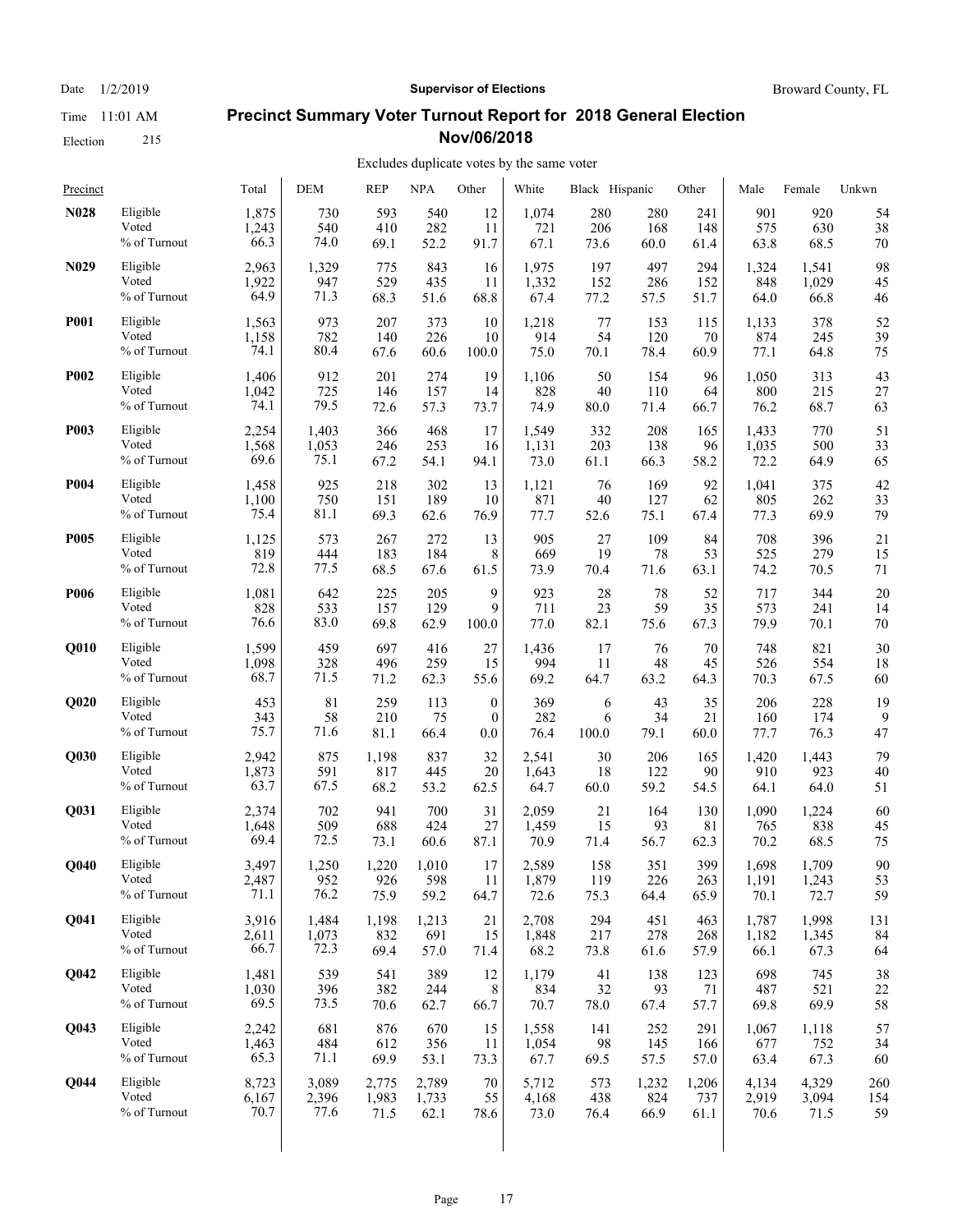## Election 215

#### Date  $1/2/2019$  **Supervisor of Elections** Broward County, FL

#### **Precinct Summary Voter Turnout Report for 2018 General Election Nov/06/2018**

## Excludes duplicate votes by the same voter

| Precinct         |                 | Total | <b>DEM</b> | <b>REP</b> | <b>NPA</b> | Other          | White | Black Hispanic |       | Other | Male  | Female | Unkwn |
|------------------|-----------------|-------|------------|------------|------------|----------------|-------|----------------|-------|-------|-------|--------|-------|
| <b>O045</b>      | Eligible        | 1,638 | 625        | 574        | 427        | 12             | 1,267 | 76             | 144   | 151   | 736   | 852    | 50    |
|                  | Voted           | 1,158 | 476        | 429        | 247        | 6              | 912   | 62             | 92    | 92    | 526   | 601    | 31    |
|                  | $\%$ of Turnout | 70.7  | 76.2       | 74.7       | 57.8       | 50.0           | 72.0  | 81.6           | 63.9  | 60.9  | 71.5  | 70.5   | 62    |
| <b>O050</b>      | Eligible        | 1,923 | 1,396      | 120        | 399        | 8              | 167   | 1,370          | 217   | 169   | 678   | 1,162  | 83    |
|                  | Voted           | 1,079 | 858        | 59         | 160        | $\overline{2}$ | 65    | 822            | 95    | 97    | 345   | 683    | 51    |
|                  | % of Turnout    | 56.1  | 61.5       | 49.2       | 40.1       | 25.0           | 38.9  | 60.0           | 43.8  | 57.4  | 50.9  | 58.8   | 61    |
| Q051             | Eligible        | 732   | 355        | 118        | 256        | 3              | 290   | 113            | 262   | 67    | 341   | 364    | 27    |
|                  | Voted           | 332   | 191        | 49         | 90         | $\overline{2}$ | 125   | 68             | 105   | 34    | 145   | 175    | 12    |
|                  | % of Turnout    | 45.4  | 53.8       | 41.5       | 35.2       | 66.7           | 43.1  | 60.2           | 40.1  | 50.7  | 42.5  | 48.1   | 44    |
| Q060             | Eligible        | 4,190 | 1,571      | 1,055      | 1,543      | 21             | 1,918 | 194            | 1,583 | 495   | 1,920 | 2.078  | 192   |
|                  | Voted           | 2.667 | 1,098      | 693        | 863        | 13             | 1,291 | 134            | 956   | 286   | 1,201 | 1,363  | 103   |
|                  | % of Turnout    | 63.7  | 69.9       | 65.7       | 55.9       | 61.9           | 67.3  | 69.1           | 60.4  | 57.8  | 62.6  | 65.6   | 54    |
| Q061             | Eligible        | 4,538 | 1,731      | 1,240      | 1,528      | 39             | 2,393 | 127            | 1,519 | 499   | 2,057 | 2,273  | 208   |
|                  | Voted           | 2,918 | 1,179      | 839        | 875        | 25             | 1,601 | 96             | 952   | 269   | 1,317 | 1,487  | 114   |
|                  | % of Turnout    | 64.3  | 68.1       | 67.7       | 57.3       | 64.1           | 66.9  | 75.6           | 62.7  | 53.9  | 64.0  | 65.4   | 55    |
| Q062             | Eligible        | 3,439 | 1,507      | 641        | 1,276      | 15             | 991   | 153            | 1,980 | 315   | 1,414 | 1,834  | 191   |
|                  | Voted           | 1,920 | 887        | 402        | 621        | 10             | 564   | 89             | 1,106 | 161   | 776   | 1,049  | 95    |
|                  | % of Turnout    | 55.8  | 58.9       | 62.7       | 48.7       | 66.7           | 56.9  | 58.2           | 55.9  | 51.1  | 54.9  | 57.2   | 50    |
| Q063             | Eligible        | 1,506 | 570        | 408        | 517        | 11             | 702   | 42             | 624   | 138   | 672   | 766    | 68    |
|                  | Voted           | 941   | 387        | 271        | 276        | 7              | 462   | 28             | 368   | 83    | 405   | 498    | 38    |
|                  | % of Turnout    | 62.5  | 67.9       | 66.4       | 53.4       | 63.6           | 65.8  | 66.7           | 59.0  | 60.1  | 60.3  | 65.0   | 56    |
| Q064             | Eligible        | 2,188 | 910        | 508        | 759        | 11             | 955   | 88             | 990   | 155   | 937   | 1,165  | 86    |
|                  | Voted           | 1,342 | 613        | 324        | 395        | 10             | 587   | 65             | 600   | 90    | 574   | 712    | 56    |
|                  | % of Turnout    | 61.3  | 67.4       | 63.8       | 52.0       | 90.9           | 61.5  | 73.9           | 60.6  | 58.1  | 61.3  | 61.1   | 65    |
| Q065             | Eligible        | 6,228 | 2,164      | 1,420      | 2,605      | 39             | 2,083 | 295            | 3,109 | 741   | 2,823 | 3,036  | 369   |
|                  | Voted           | 3,684 | 1,382      | 892        | 1,382      | 28             | 1,250 | 197            | 1,831 | 406   | 1,640 | 1,850  | 194   |
|                  | $\%$ of Turnout | 59.2  | 63.9       | 62.8       | 53.1       | 71.8           | 60.0  | 66.8           | 58.9  | 54.8  | 58.1  | 60.9   | 53    |
| Q066             | Eligible        | 2,039 | 645        | 727        | 653        | 14             | 1,333 | 33             | 453   | 220   | 944   | 1,010  | 85    |
|                  | Voted           | 1,449 | 472        | 562        | 402        | 13             | 985   | 24             | 295   | 145   | 682   | 721    | 46    |
|                  | $\%$ of Turnout | 71.1  | 73.2       | 77.3       | 61.6       | 92.9           | 73.9  | 72.7           | 65.1  | 65.9  | 72.2  | 71.4   | 54    |
| <b>O067</b>      | Eligible        | 2,583 | 911        | 728        | 932        | 12             | 1,375 | 83             | 786   | 339   | 1,185 | 1,252  | 146   |
|                  | Voted           | 1,774 | 688        | 524        | 557        | 5              | 1,015 | 62             | 489   | 208   | 814   | 869    | 91    |
|                  | % of Turnout    | 68.7  | 75.5       | 72.0       | 59.8       | 41.7           | 73.8  | 74.7           | 62.2  | 61.4  | 68.7  | 69.4   | 62    |
| Q068             | Eligible        | 2,641 | 1,013      | 733        | 882        | 13             | 1,259 | 140            | 886   | 356   | 1,143 | 1,396  | 102   |
|                  | Voted           | 1,707 | 700        | 507        | 492        | 8              | 891   | 89             | 516   | 211   | 763   | 895    | 49    |
|                  | % of Turnout    | 64.6  | 69.1       | 69.2       | 55.8       | 61.5           | 70.8  | 63.6           | 58.2  | 59.3  | 66.8  | 64.1   | 48    |
| O069             | Eligible        | 1,968 | 671        | 468        | 823        | 6              | 653   | 124            | 858   | 333   | 897   | 960    | 111   |
|                  | Voted           | 1,233 | 459        | 294        | 475        | 5              | 412   | 95             | 545   | 181   | 567   | 606    | 60    |
|                  | % of Turnout    | 62.7  | 68.4       | 62.8       | 57.7       | 83.3           | 63.1  | 76.6           | 63.5  | 54.4  | 63.2  | 63.1   | 54    |
| Q <sub>070</sub> | Eligible        | 3,855 | 1,433      | 829        | 1,573      | $20\,$         | 1,525 | 184            | 1,573 | 573   | 1,750 | 1,897  | 208   |
|                  | Voted           | 2,484 | 1,003      | 567        | 904        | 10             | 1,025 | 125            | 987   | 347   | 1,145 | 1,222  | 117   |
|                  | % of Turnout    | 64.4  | 70.0       | 68.4       | 57.5       | 50.0           | 67.2  | 67.9           | 62.7  | 60.6  | 65.4  | 64.4   | 56    |
| <b>O071</b>      | Eligible        | 2,972 | 1,091      | 859        | 1,007      | 15             | 1,588 | 108            | 1,012 | 264   | 1,345 | 1,501  | 126   |
|                  | Voted           | 1,888 | 743        | 578        | 556        | 11             | 1,069 | 68             | 599   | 152   | 857   | 968    | 63    |
|                  | % of Turnout    | 63.5  | 68.1       | 67.3       | 55.2       | 73.3           | 67.3  | 63.0           | 59.2  | 57.6  | 63.7  | 64.5   | 50    |
| Q072             | Eligible        | 2,571 | 945        | 759        | 857        | 10             | 1,414 | 161            | 737   | 259   | 1,200 | 1,268  | 103   |
|                  | Voted           | 1,582 | 645        | 494        | 437        | 6              | 932   | 96             | 416   | 138   | 724   | 800    | 58    |
|                  | % of Turnout    | 61.5  | 68.3       | 65.1       | 51.0       | 60.0           | 65.9  | 59.6           | 56.4  | 53.3  | 60.3  | 63.1   | 56    |
| Q080             | Eligible        | 3,222 | 1,878      | 424        | 902        | 18             | 771   | 1,013          | 1,116 | 322   | 1,373 | 1,729  | 120   |
|                  | Voted           | 1,649 | 1,052      | 243        | 344        | 10             | 410   | 572            | 523   | 144   | 642   | 945    | 62    |
|                  | % of Turnout    | 51.2  | 56.0       | 57.3       | 38.1       | 55.6           | 53.2  | 56.5           | 46.9  | 44.7  | 46.8  | 54.7   | 52    |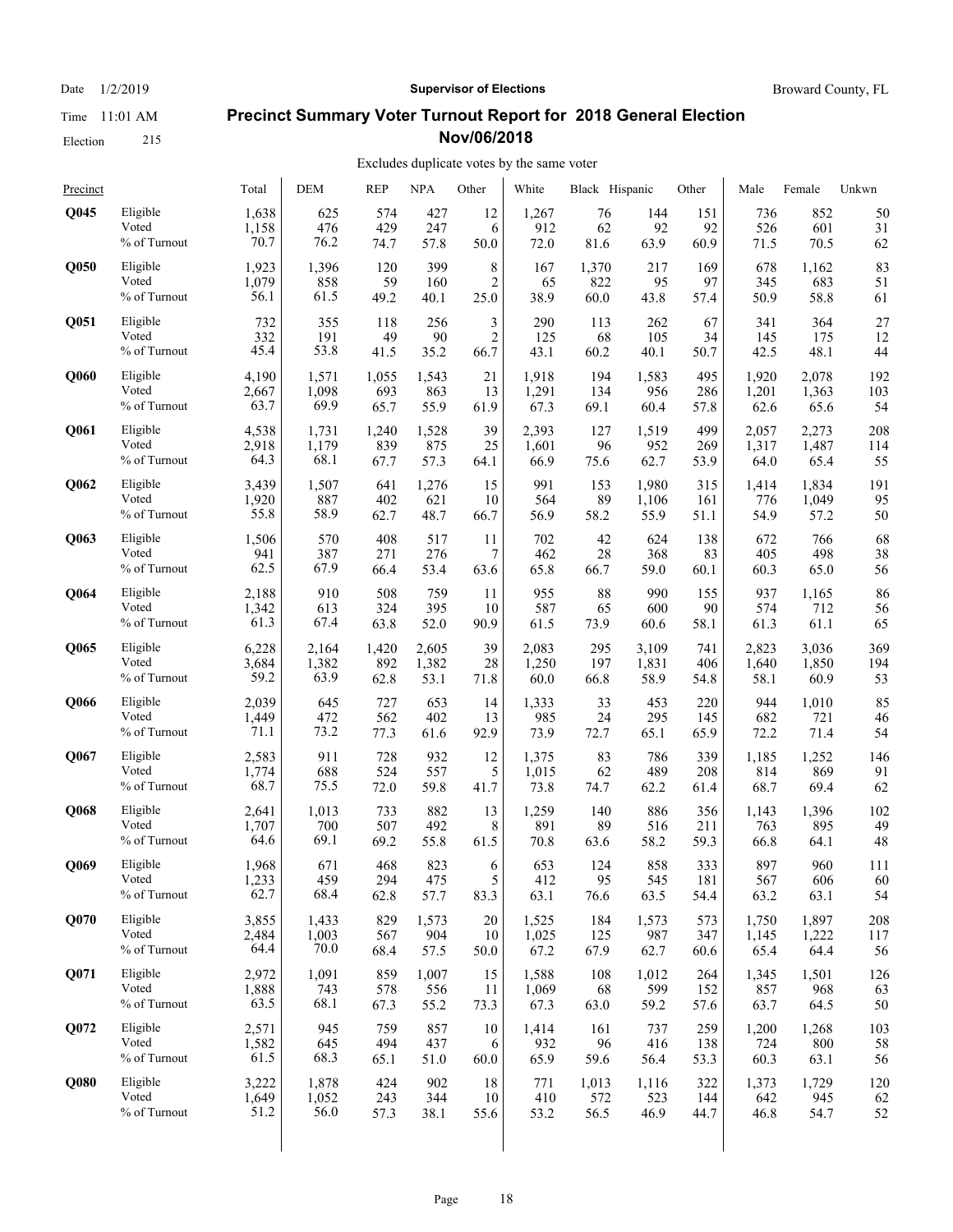Election 215

#### Date  $1/2/2019$  **Supervisor of Elections** Broward County, FL

#### **Precinct Summary Voter Turnout Report for 2018 General Election Nov/06/2018**

#### Excludes duplicate votes by the same voter

| Precinct    |                 | Total | <b>DEM</b> | <b>REP</b> | <b>NPA</b> | Other          | White | Black Hispanic |       | Other | Male  | Female | Unkwn |
|-------------|-----------------|-------|------------|------------|------------|----------------|-------|----------------|-------|-------|-------|--------|-------|
| Q081        | Eligible        | 1,978 | 1,182      | 243        | 547        | 6              | 340   | 782            | 664   | 192   | 819   | 1,071  | 88    |
|             | Voted           | 1,002 | 654        | 123        | 220        | 5              | 149   | 462            | 290   | 101   | 350   | 604    | 48    |
|             | $\%$ of Turnout | 50.7  | 55.3       | 50.6       | 40.2       | 83.3           | 43.8  | 59.1           | 43.7  | 52.6  | 42.7  | 56.4   | 55    |
| Q082        | Eligible        | 1,982 | 1,557      | 84         | 338        | 3              | 67    | 1,592          | 152   | 171   | 816   | 1,090  | 76    |
|             | Voted           | 1,124 | 953        | 39         | 130        | $\overline{c}$ | 26    | 965            | 54    | 79    | 394   | 697    | 33    |
|             | % of Turnout    | 56.7  | 61.2       | 46.4       | 38.5       | 66.7           | 38.8  | 60.6           | 35.5  | 46.2  | 48.3  | 63.9   | 43    |
| Q083        | Eligible        | 2,165 | 1,804      | 56         | 302        | 3              | 27    | 1,910          | 100   | 128   | 859   | 1,244  | 62    |
|             | Voted           | 1,277 | 1,130      | 29         | 116        | $\overline{c}$ | 12    | 1,171          | 37    | 57    | 427   | 815    | 35    |
|             | % of Turnout    | 59.0  | 62.6       | 51.8       | 38.4       | 66.7           | 44.4  | 61.3           | 37.0  | 44.5  | 49.7  | 65.5   | 56    |
| <b>O090</b> | Eligible        | 1,625 | 548        | 652        | 418        | 7              | 955   | 95             | 419   | 156   | 745   | 835    | 45    |
|             | Voted           | 1,019 | 369        | 451        | 195        | 4              | 642   | 64             | 240   | 73    | 459   | 534    | 26    |
|             | % of Turnout    | 62.7  | 67.3       | 69.2       | 46.7       | 57.1           | 67.2  | 67.4           | 57.3  | 46.8  | 61.6  | 64.0   | 58    |
| Q091        | Eligible        | 4,151 | 1,269      | 1,773      | 1,085      | 24             | 2,250 | 200            | 1,328 | 373   | 1,967 | 2,073  | 111   |
|             | Voted           | 2,652 | 817        | 1,278      | 544        | 13             | 1,527 | 123            | 794   | 208   | 1,260 | 1,339  | 53    |
|             | % of Turnout    | 63.9  | 64.4       | 72.1       | 50.1       | 54.2           | 67.9  | 61.5           | 59.8  | 55.8  | 64.1  | 64.6   | 48    |
| <b>R001</b> | Eligible        | 2,131 | 643        | 859        | 603        | 26             | 1,701 | 62             | 208   | 160   | 1,028 | 1,042  | 61    |
|             | Voted           | 1,469 | 470        | 629        | 353        | 17             | 1,199 | 46             | 131   | 93    | 709   | 715    | 45    |
|             | % of Turnout    | 68.9  | 73.1       | 73.2       | 58.5       | 65.4           | 70.5  | 74.2           | 63.0  | 58.1  | 69.0  | 68.6   | 74    |
| <b>R002</b> | Eligible        | 2,587 | 924        | 937        | 705        | 21             | 2,006 | 93             | 307   | 181   | 1,222 | 1,275  | 90    |
|             | Voted           | 1,718 | 636        | 688        | 378        | 16             | 1,379 | 63             | 184   | 92    | 817   | 848    | 53    |
|             | % of Turnout    | 66.4  | 68.8       | 73.4       | 53.6       | 76.2           | 68.7  | 67.7           | 59.9  | 50.8  | 66.9  | 66.5   | 59    |
| <b>R003</b> | Eligible        | 1,325 | 440        | 515        | 357        | 13             | 1,079 | 25             | 106   | 115   | 619   | 661    | 45    |
|             | Voted           | 901   | 306        | 386        | 200        | 9              | 749   | 20             | 63    | 69    | 421   | 450    | 30    |
|             | % of Turnout    | 68.0  | 69.5       | 75.0       | 56.0       | 69.2           | 69.4  | 80.0           | 59.4  | 60.0  | 68.0  | 68.1   | 67    |
| <b>R004</b> | Eligible        | 2,049 | 686        | 746        | 601        | 16             | 1,711 | 24             | 168   | 146   | 970   | 1,024  | 55    |
|             | Voted           | 1,415 | 518        | 522        | 365        | 10             | 1,195 | 18             | 115   | 87    | 683   | 705    | 27    |
|             | $\%$ of Turnout | 69.1  | 75.5       | 70.0       | 60.7       | 62.5           | 69.8  | 75.0           | 68.5  | 59.6  | 70.4  | 68.8   | 49    |
| <b>R005</b> | Eligible        | 1,122 | 360        | 433        | 321        | 8              | 938   | 19             | 92    | 73    | 553   | 547    | 22    |
|             | Voted           | 796   | 273        | 320        | 200        | 3              | 675   | 12             | 64    | 45    | 397   | 386    | 13    |
|             | $\%$ of Turnout | 70.9  | 75.8       | 73.9       | 62.3       | 37.5           | 72.0  | 63.2           | 69.6  | 61.6  | 71.8  | 70.6   | 59    |
| <b>R006</b> | Eligible        | 1,071 | 421        | 358        | 281        | 11             | 824   | 46             | 134   | 67    | 528   | 513    | 30    |
|             | Voted           | 680   | 285        | 243        | 146        | 6              | 545   | 25             | 78    | 32    | 341   | 326    | 13    |
|             | % of Turnout    | 63.5  | 67.7       | 67.9       | 52.0       | 54.5           | 66.1  | 54.3           | 58.2  | 47.8  | 64.6  | 63.5   | 43    |
| <b>R007</b> | Eligible        | 1,341 | 475        | 526        | 332        | 8              | 1,062 | 51             | 134   | 94    | 659   | 653    | 29    |
|             | Voted           | 873   | 319        | 377        | 171        | 6              | 717   | 33             | 70    | 53    | 432   | 428    | 13    |
|             | % of Turnout    | 65.1  | 67.2       | 71.7       | 51.5       | 75.0           | 67.5  | 64.7           | 52.2  | 56.4  | 65.6  | 65.5   | 45    |
| <b>R008</b> | Eligible        | 1,335 | 452        | 534        | 335        | 14             | 1,147 | 19             | 87    | 82    | 666   | 635    | 34    |
|             | Voted           | 965   | 350        | 404        | 201        | 10             | 855   | 11             | 53    | 46    | 494   | 450    | 21    |
|             | % of Turnout    | 72.3  | 77.4       | 75.7       | 60.0       | 71.4           | 74.5  | 57.9           | 60.9  | 56.1  | 74.2  | 70.9   | 62    |
| <b>R009</b> | Eligible        | 1,761 | 640        | 625        | 483        | 13             | 1,354 | 90             | 207   | 110   | 878   | 845    | 38    |
|             | Voted           | 1,158 | 453        | 444        | 253        | 8              | 903   | 57             | 135   | 63    | 565   | 570    | 23    |
|             | % of Turnout    | 65.8  | 70.8       | 71.0       | 52.4       | 61.5           | 66.7  | 63.3           | 65.2  | 57.3  | 64.4  | 67.5   | 61    |
| <b>R010</b> | Eligible        | 1,209 | 430        | 479        | 290        | 10             | 971   | $28\,$         | 132   | 78    | 584   | 595    | 30    |
|             | Voted           | 843   | 307        | 364        | 164        | 8              | 697   | 24             | 79    | 43    | 420   | 406    | 17    |
|             | % of Turnout    | 69.7  | 71.4       | 76.0       | 56.6       | 80.0           | 71.8  | 85.7           | 59.8  | 55.1  | 71.9  | 68.2   | 57    |
| <b>R011</b> | Eligible        | 1,510 | 539        | 577        | 382        | 12             | 1,270 | 29             | 126   | 85    | 778   | 692    | 40    |
|             | Voted           | 1,111 | 422        | 442        | 237        | 10             | 945   | 19             | 99    | 48    | 581   | 501    | 29    |
|             | % of Turnout    | 73.6  | 78.3       | 76.6       | 62.0       | 83.3           | 74.4  | 65.5           | 78.6  | 56.5  | 74.7  | 72.4   | 73    |
| <b>R012</b> | Eligible        | 1,620 | 628        | 578        | 398        | 16             | 1,441 | 16             | 82    | 81    | 877   | 711    | 32    |
|             | Voted           | 1,211 | 519        | 412        | 268        | 12             | 1,082 | 9              | 62    | 58    | 685   | 507    | 19    |
|             | % of Turnout    | 74.8  | 82.6       | 71.3       | 67.3       | 75.0           | 75.1  | 56.3           | 75.6  | 71.6  | 78.1  | 71.3   | 59    |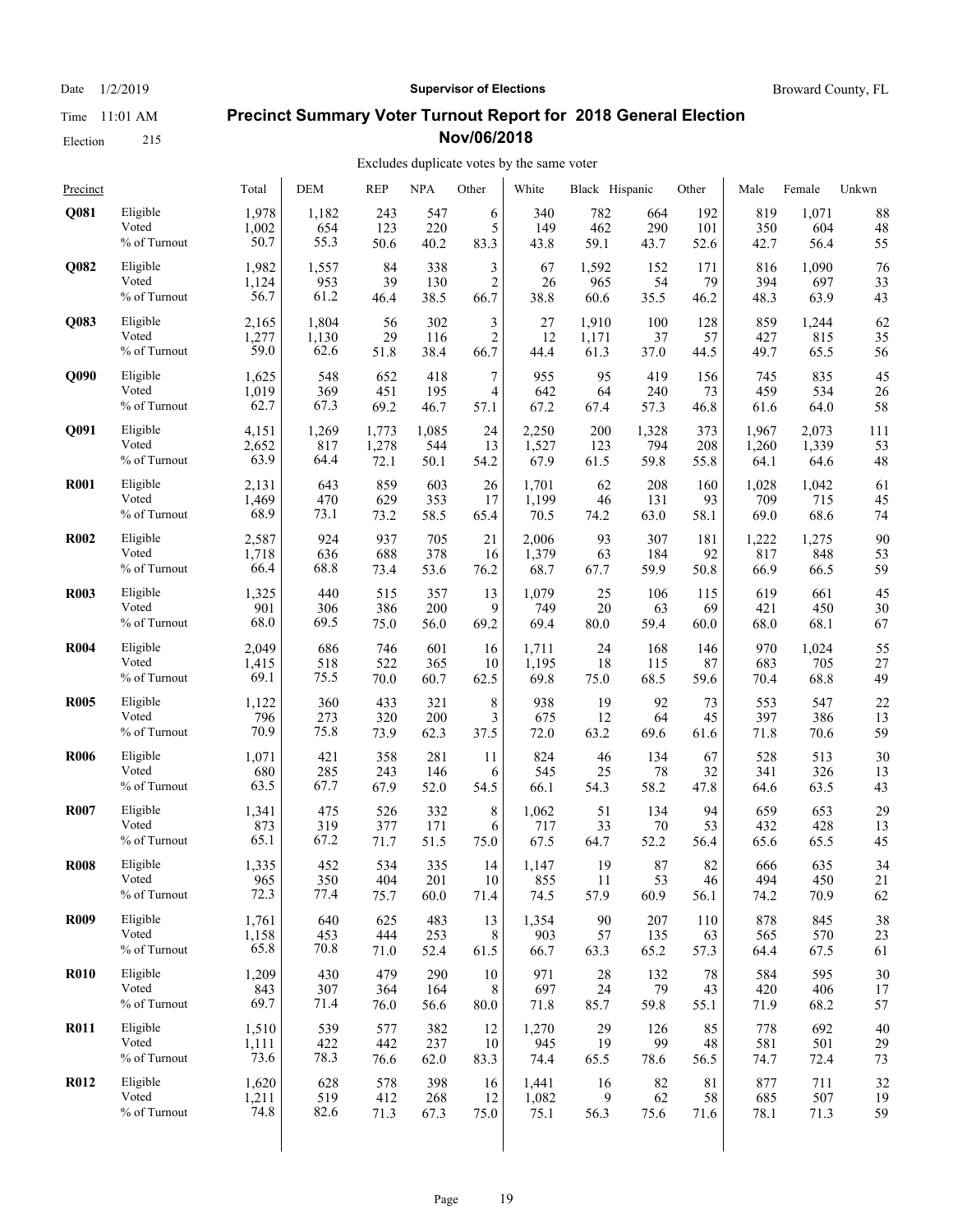Election 215

#### Date  $1/2/2019$  **Supervisor of Elections** Broward County, FL

#### **Precinct Summary Voter Turnout Report for 2018 General Election Nov/06/2018**

| Precinct    |                 | Total | <b>DEM</b> | <b>REP</b> | <b>NPA</b> | Other                    | White | Black Hispanic |      | Other | Male  | Female | Unkwn |
|-------------|-----------------|-------|------------|------------|------------|--------------------------|-------|----------------|------|-------|-------|--------|-------|
| <b>R013</b> | Eligible        | 3,878 | 1,204      | 1,711      | 932        | 31                       | 3,270 | 55             | 301  | 252   | 2,029 | 1,742  | 107   |
|             | Voted           | 2,758 | 924        | 1,277      | 536        | 21                       | 2,379 | 36             | 196  | 147   | 1,461 | 1,233  | 64    |
|             | % of Turnout    | 71.1  | 76.7       | 74.6       | 57.5       | 67.7                     | 72.8  | 65.5           | 65.1 | 58.3  | 72.0  | 70.8   | 60    |
| <b>R014</b> | Eligible        | 1,525 | 606        | 434        | 465        | 20                       | 1,215 | 97             | 100  | 113   | 866   | 619    | 40    |
|             | Voted           | 991   | 412        | 303        | 259        | 17                       | 847   | 28             | 55   | 61    | 588   | 381    | 22    |
|             | % of Turnout    | 65.0  | 68.0       | 69.8       | 55.7       | 85.0                     | 69.7  | 28.9           | 55.0 | 54.0  | 67.9  | 61.6   | 55    |
| <b>R015</b> | Eligible        | 3,275 | 1,069      | 1,306      | 870        | 30                       | 2,765 | 58             | 262  | 190   | 1,719 | 1,485  | 71    |
|             | Voted           | 2,349 | 836        | 977        | 518        | 18                       | 2,015 | 44             | 159  | 131   | 1,257 | 1,038  | 54    |
|             | % of Turnout    | 71.7  | 78.2       | 74.8       | 59.5       | 60.0                     | 72.9  | 75.9           | 60.7 | 68.9  | 73.1  | 69.9   | 76    |
| <b>R016</b> | Eligible        | 1,815 | 891        | 490        | 421        | 13                       | 1,465 | 46             | 158  | 146   | 1,059 | 701    | 55    |
|             | Voted           | 1,321 | 688        | 367        | 257        | 9                        | 1,079 | 32             | 114  | 96    | 777   | 509    | 35    |
|             | $\%$ of Turnout | 72.8  | 77.2       | 74.9       | 61.0       | 69.2                     | 73.7  | 69.6           | 72.2 | 65.8  | 73.4  | 72.6   | 64    |
| <b>R017</b> | Eligible        | 555   | 292        | 109        | 149        | 5                        | 433   | 21             | 61   | 40    | 320   | 224    | 11    |
|             | Voted           | 379   | 228        | 74         | 74         | 3                        | 301   | 13             | 42   | 23    | 226   | 145    | 8     |
|             | % of Turnout    | 68.3  | 78.1       | 67.9       | 49.7       | 60.0                     | 69.5  | 61.9           | 68.9 | 57.5  | 70.6  | 64.7   | 73    |
| <b>R018</b> | Eligible        | 2,518 | 1,237      | 445        | 803        | 33                       | 1,727 | 257            | 304  | 230   | 1,415 | 1,018  | 85    |
|             | Voted           | 1,483 | 814        | 249        | 405        | 15                       | 1,025 | 134            | 182  | 142   | 855   | 586    | 42    |
|             | % of Turnout    | 58.9  | 65.8       | 56.0       | 50.4       | 45.5                     | 59.4  | 52.1           | 59.9 | 61.7  | 60.4  | 57.6   | 49    |
| <b>R019</b> | Eligible        | 1,460 | 677        | 343        | 418        | 22                       | 1,123 | 68             | 166  | 103   | 742   | 676    | 42    |
|             | Voted           | 1,023 | 518        | 263        | 228        | 14                       | 794   | 53             | 110  | 66    | 547   | 447    | 29    |
|             | % of Turnout    | 70.1  | 76.5       | 76.7       | 54.5       | 63.6                     | 70.7  | 77.9           | 66.3 | 64.1  | 73.7  | 66.1   | 69    |
| <b>R020</b> | Eligible        | 914   | 398        | 208        | 291        | 17                       | 680   | 30             | 136  | 68    | 481   | 413    | 20    |
|             | Voted           | 636   | 319        | 147        | 158        | 12                       | 480   | 25             | 90   | 41    | 334   | 292    | 10    |
|             | % of Turnout    | 69.6  | 80.2       | 70.7       | 54.3       | 70.6                     | 70.6  | 83.3           | 66.2 | 60.3  | 69.4  | 70.7   | 50    |
| <b>R021</b> | Eligible        | 1,764 | 1,141      | 198        | 410        | 15                       | 1,232 | 182            | 203  | 147   | 1,198 | 505    | 61    |
|             | Voted           | 1,258 | 876        | 128        | 245        | 9                        | 902   | 123            | 138  | 95    | 891   | 328    | 39    |
|             | % of Turnout    | 71.3  | 76.8       | 64.6       | 59.8       | 60.0                     | 73.2  | 67.6           | 68.0 | 64.6  | 74.4  | 65.0   | 64    |
| <b>R022</b> | Eligible        | 1,422 | 954        | 158        | 301        | 9                        | 550   | 595            | 153  | 124   | 781   | 595    | 46    |
|             | Voted           | 889   | 650        | 88         | 145        | 6                        | 360   | 371            | 88   | 70    | 477   | 390    | 22    |
|             | % of Turnout    | 62.5  | 68.1       | 55.7       | 48.2       | 66.7                     | 65.5  | 62.4           | 57.5 | 56.5  | 61.1  | 65.5   | 48    |
| <b>R023</b> | Eligible        | 1,553 | 1,258      | 46         | 247        | $\overline{2}$           | 84    | 1,295          | 55   | 119   | 567   | 922    | 64    |
|             | Voted           | 775   | 681        | 14         | 78         | $\overline{c}$           | 15    | 684            | 28   | 48    | 251   | 498    | 26    |
|             | % of Turnout    | 49.9  | 54.1       | 30.4       | 31.6       | 100.0                    | 17.9  | 52.8           | 50.9 | 40.3  | 44.3  | 54.0   | 41    |
| <b>R024</b> | Eligible        | 1,212 | 995        | 35         | 180        | 2                        | 47    | 1,056          | 38   | 71    | 479   | 697    | 36    |
|             | Voted           | 683   | 608        | 18         | 56         | 1                        | 22    | 612            | 20   | 29    | 245   | 425    | 13    |
|             | % of Turnout    | 56.4  | 61.1       | 51.4       | 31.1       | 50.0                     | 46.8  | 58.0           | 52.6 | 40.8  | 51.1  | 61.0   | 36    |
| <b>R025</b> | Eligible        | 2,122 | 1,762      | 72         | 281        | $\boldsymbol{7}$         | 157   | 1.746          | 59   | 160   | 894   | 1,141  | 87    |
|             | Voted           | 1,237 | 1,067      | 40         | 125        | $\overline{\mathcal{L}}$ | 89    | 1,050          | 27   | 71    | 471   | 725    | 41    |
|             | % of Turnout    | 58.3  | 60.6       | 55.6       | 44.5       | 71.4                     | 56.7  | 60.1           | 45.8 | 44.4  | 52.7  | 63.5   | 47    |
| <b>R026</b> | Eligible        | 2,029 | 1,652      | 61         | 312        | 4                        | 85    | 1,743          | 41   | 160   | 800   | 1,147  | 82    |
|             | Voted           | 998   | 895        | 16         | 86         | 1                        | 32    | 898            | 19   | 49    | 352   | 617    | 29    |
|             | % of Turnout    | 49.2  | 54.2       | 26.2       | 27.6       | 25.0                     | 37.6  | 51.5           | 46.3 | 30.6  | 44.0  | 53.8   | 35    |
| <b>R027</b> | Eligible        | 1,906 | 1,333      | 166        | 392        | 15                       | 523   | 1,017          | 184  | 182   | 971   | 841    | 94    |
|             | Voted           | 1,041 | 777        | 90         | 164        | 10                       | 314   | 528            | 99   | 100   | 513   | 474    | 54    |
|             | % of Turnout    | 54.6  | 58.3       | 54.2       | 41.8       | 66.7                     | 60.0  | 51.9           | 53.8 | 54.9  | 52.8  | 56.4   | 57    |
| <b>R028</b> | Eligible        | 2,102 | 1,813      | 48         | 237        | 4                        | 31    | 1,917          | 27   | 127   | 750   | 1,293  | 59    |
|             | Voted           | 1,154 | 1,054      | 23         | 73         | 4                        | 13    | 1,078          | 9    | 54    | 352   | 779    | 23    |
|             | % of Turnout    | 54.9  | 58.1       | 47.9       | 30.8       | 100.0                    | 41.9  | 56.2           | 33.3 | 42.5  | 46.9  | 60.2   | 39    |
| <b>R029</b> | Eligible        | 1,312 | 1,090      | 36         | 182        | 4                        | 40    | 1,158          | 23   | 91    | 486   | 771    | 55    |
|             | Voted           | 681   | 612        | 8          | 57         | 4                        | 13    | 628            | 8    | 32    | 211   | 444    | 26    |
|             | % of Turnout    | 51.9  | 56.1       | 22.2       | 31.3       | 100.0                    | 32.5  | 54.2           | 34.8 | 35.2  | 43.4  | 57.6   | 47    |
|             |                 |       |            |            |            |                          |       |                |      |       |       |        |       |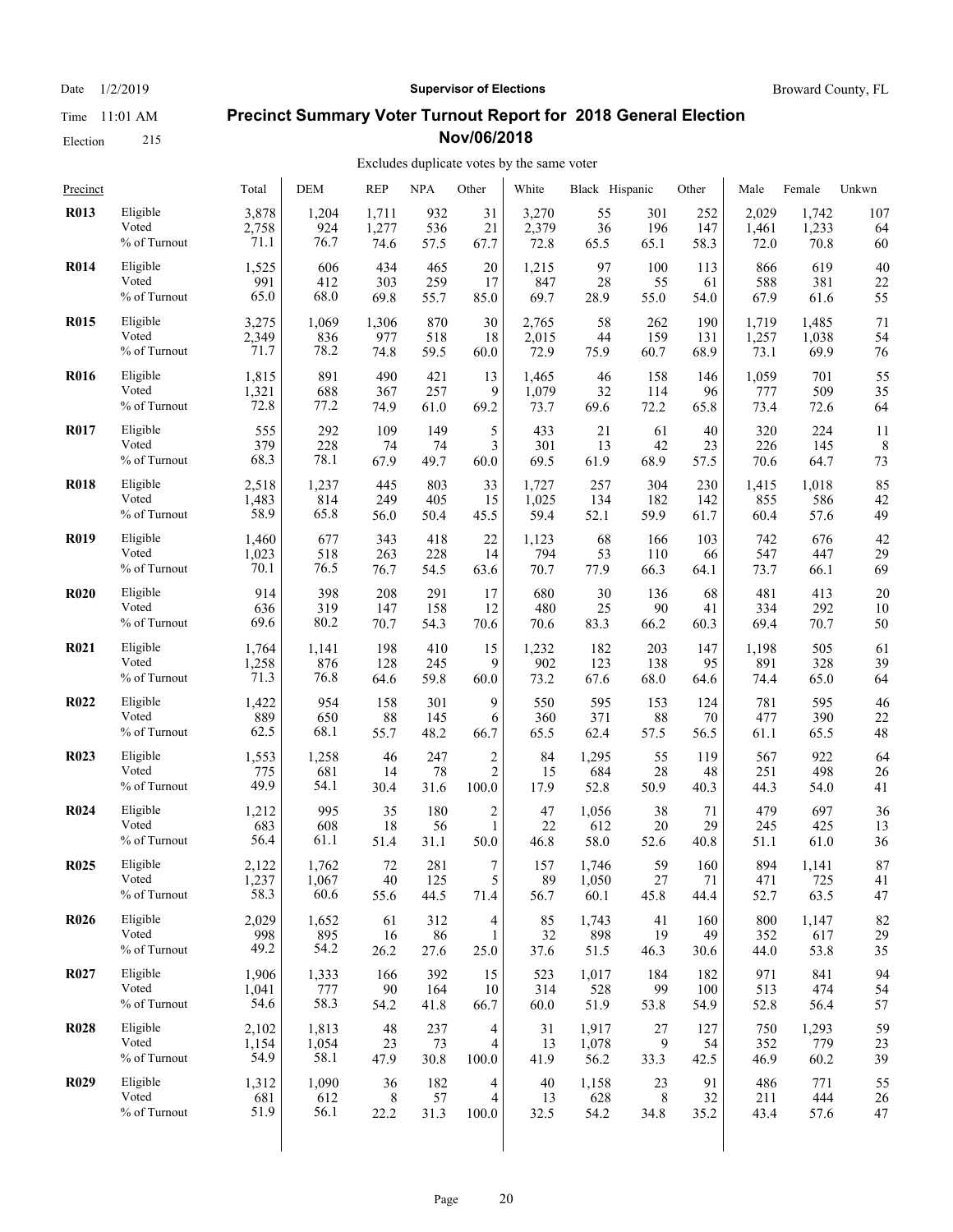Election 215

#### Date  $1/2/2019$  **Supervisor of Elections** Broward County, FL

## **Precinct Summary Voter Turnout Report for 2018 General Election Nov/06/2018**

#### Excludes duplicate votes by the same voter

| Precinct    |              | Total | <b>DEM</b> | <b>REP</b> | <b>NPA</b> | Other | White | Black Hispanic |        | Other | Male  | Female | Unkwn |
|-------------|--------------|-------|------------|------------|------------|-------|-------|----------------|--------|-------|-------|--------|-------|
| <b>R030</b> | Eligible     | 2,326 | 1,942      | 54         | 327        | 3     | 53    | 2,053          | 57     | 163   | 785   | 1,458  | 83    |
|             | Voted        | 1,182 | 1,078      | 22         | 77         | 5     | 12    | 1,095          | 20     | 55    | 354   | 800    | 28    |
|             | % of Turnout | 50.8  | 55.5       | 40.7       | 23.5       | 166.7 | 22.6  | 53.3           | 35.1   | 33.7  | 45.1  | 54.9   | 34    |
| <b>R031</b> | Eligible     | 1,935 | 1,187      | 223        | 514        | 11    | 723   | 767            | 273    | 172   | 899   | 965    | 71    |
|             | Voted        | 1,058 | 731        | 114        | 207        | 6     | 395   | 418            | 158    | 87    | 475   | 539    | 44    |
|             | % of Turnout | 54.7  | 61.6       | 51.1       | 40.3       | 54.5  | 54.6  | 54.5           | 57.9   | 50.6  | 52.8  | 55.9   | 62    |
| <b>R032</b> | Eligible     | 4,337 | 1,614      | 1,322      | 1,340      | 61    | 3,325 | 239            | 434    | 339   | 2,273 | 1,938  | 126   |
|             | Voted        | 2,723 | 1,086      | 887        | 707        | 43    | 2,113 | 126            | 283    | 201   | 1,436 | 1,215  | 72    |
|             | % of Turnout | 62.8  | 67.3       | 67.1       | 52.8       | 70.5  | 63.5  | 52.7           | 65.2   | 59.3  | 63.2  | 62.7   | 57    |
| <b>R033</b> | Eligible     | 1,808 | 1,249      | 155        | 392        | 12    | 430   | 1,065          | 152    | 161   | 801   | 944    | 63    |
|             | Voted        | 1,028 | 746        | 97         | 171        | 14    | 279   | 576            | 91     | 82    | 469   | 534    | 25    |
|             | % of Turnout | 56.9  | 59.7       | 62.6       | 43.6       | 116.7 | 64.9  | 54.1           | 59.9   | 50.9  | 58.6  | 56.6   | 40    |
| <b>R034</b> | Eligible     | 3,074 | 1,311      | 804        | 922        | 37    | 2,499 | 106            | 285    | 184   | 1,598 | 1,399  | 77    |
|             | Voted        | 2,079 | 980        | 550        | 525        | 24    | 1,701 | 66             | 188    | 124   | 1,093 | 943    | 43    |
|             | % of Turnout | 67.6  | 74.8       | 68.4       | 56.9       | 64.9  | 68.1  | 62.3           | 66.0   | 67.4  | 68.4  | 67.4   | 56    |
| <b>R035</b> | Eligible     | 1,396 | 498        | 449        | 424        | 25    | 1,162 | 33             | 105    | 96    | 750   | 615    | 31    |
|             | Voted        | 896   | 335        | 318        | 229        | 14    | 756   | 19             | 57     | 64    | 486   | 392    | 18    |
|             | % of Turnout | 64.2  | 67.3       | 70.8       | 54.0       | 56.0  | 65.1  | 57.6           | 54.3   | 66.7  | 64.8  | 63.7   | 58    |
| <b>R036</b> | Eligible     | 1,397 | 391        | 606        | 391        | 9     | 1,198 | 18             | 98     | 83    | 736   | 636    | 25    |
|             | Voted        | 944   | 283        | 439        | 216        | 6     | 814   | 12             | 65     | 53    | 496   | 427    | 21    |
|             | % of Turnout | 67.6  | 72.4       | 72.4       | 55.2       | 66.7  | 67.9  | 66.7           | 66.3   | 63.9  | 67.4  | 67.1   | 84    |
| <b>R037</b> | Eligible     | 1,389 | 401        | 630        | 349        | 9     | 1,228 | 11             | 65     | 85    | 693   | 658    | 38    |
|             | Voted        | 1,010 | 327        | 470        | 206        | 7     | 898   | 8              | 46     | 58    | 531   | 459    | 20    |
|             | % of Turnout | 72.7  | 81.5       | 74.6       | 59.0       | 77.8  | 73.1  | 72.7           | 70.8   | 68.2  | 76.6  | 69.8   | 53    |
| <b>R038</b> | Eligible     | 534   | 123        | 279        | 126        | 6     | 449   | 12             | 33     | 40    | 265   | 257    | 12    |
|             | Voted        | 375   | 84         | 212        | 76         | 3     | 321   | 5              | 26     | 23    | 187   | 182    | 6     |
|             | % of Turnout | 70.2  | 68.3       | 76.0       | 60.3       | 50.0  | 71.5  | 41.7           | 78.8   | 57.5  | 70.6  | 70.8   | 50    |
| <b>R039</b> | Eligible     | 2,013 | 587        | 851        | 549        | 26    | 1,770 | 27             | 111    | 105   | 998   | 986    | 29    |
|             | Voted        | 1,414 | 440        | 617        | 338        | 19    | 1,264 | 19             | 66     | 65    | 709   | 683    | 22    |
|             | % of Turnout | 70.2  | 75.0       | 72.5       | 61.6       | 73.1  | 71.4  | 70.4           | 59.5   | 61.9  | 71.0  | 69.3   | 76    |
| <b>R040</b> | Eligible     | 3,679 | 1,022      | 1,557      | 1,048      | 52    | 3,104 | 71             | 291    | 213   | 1,857 | 1,721  | 101   |
|             | Voted        | 2,457 | 727        | 1,139      | 564        | 27    | 2,117 | 38             | 184    | 118   | 1,235 | 1,165  | 57    |
|             | % of Turnout | 66.8  | 71.1       | 73.2       | 53.8       | 51.9  | 68.2  | 53.5           | 63.2   | 55.4  | 66.5  | 67.7   | 56    |
| <b>R041</b> | Eligible     | 1,461 | 728        | 299        | 415        | 19    | 1,043 | 164            | 158    | 96    | 786   | 643    | 32    |
|             | Voted        | 918   | 497        | 190        | 221        | 10    | 672   | 98             | 94     | 54    | 482   | 419    | 17    |
|             | % of Turnout | 62.8  | 68.3       | 63.5       | 53.3       | 52.6  | 64.4  | 59.8           | 59.5   | 56.3  | 61.3  | 65.2   | 53    |
| <b>R042</b> | Eligible     | 793   | 312        | 271        | 203        | 7     | 671   | 15             | 60     | 47    | 394   | 372    | 27    |
|             | Voted        | 590   | 262        | 203        | 120        | 5     | 516   | 13             | $37\,$ | 24    | 292   | 281    | 17    |
|             | % of Turnout | 74.4  | 84.0       | 74.9       | 59.1       | 71.4  | 76.9  | 86.7           | 61.7   | 51.1  | 74.1  | 75.5   | 63    |
| <b>R043</b> | Eligible     | 2,259 | 898        | 679        | 657        | 25    | 1,765 | 105            | 225    | 164   | 1,123 | 1,068  | 68    |
|             | Voted        | 1,379 | 597        | 459        | 308        | 15    | 1,118 | 55             | 125    | 81    | 689   | 662    | 28    |
|             | % of Turnout | 61.0  | 66.5       | 67.6       | 46.9       | 60.0  | 63.3  | 52.4           | 55.6   | 49.4  | 61.4  | 62.0   | 41    |
| <b>R044</b> | Eligible     | 362   | 186        | 66         | 103        | 7     | 231   | 58             | 40     | 33    | 192   | 156    | 14    |
|             | Voted        | 191   | 102        | 38         | 48         | 3     | 117   | 29             | 27     | 18    | 97    | 87     | 7     |
|             | % of Turnout | 52.8  | 54.8       | 57.6       | 46.6       | 42.9  | 50.6  | 50.0           | 67.5   | 54.5  | 50.5  | 55.8   | 50    |
| <b>R045</b> | Eligible     | 1,597 | 693        | 409        | 483        | 12    | 1,159 | 115            | 203    | 120   | 783   | 765    | 49    |
|             | Voted        | 957   | 469        | 260        | 218        | 10    | 720   | 58             | 117    | 62    | 470   | 461    | 26    |
|             | % of Turnout | 59.9  | 67.7       | 63.6       | 45.1       | 83.3  | 62.1  | 50.4           | 57.6   | 51.7  | 60.0  | 60.3   | 53    |
| <b>R046</b> | Eligible     | 2,569 | 938        | 861        | 743        | 27    | 2,132 | 53             | 217    | 167   | 1,370 | 1,128  | 71    |
|             | Voted        | 1,781 | 726        | 602        | 430        | 23    | 1,489 | 37             | 141    | 114   | 959   | 776    | 46    |
|             | % of Turnout | 69.3  | 77.4       | 69.9       | 57.9       | 85.2  | 69.8  | 69.8           | 65.0   | 68.3  | 70.0  | 68.8   | 65    |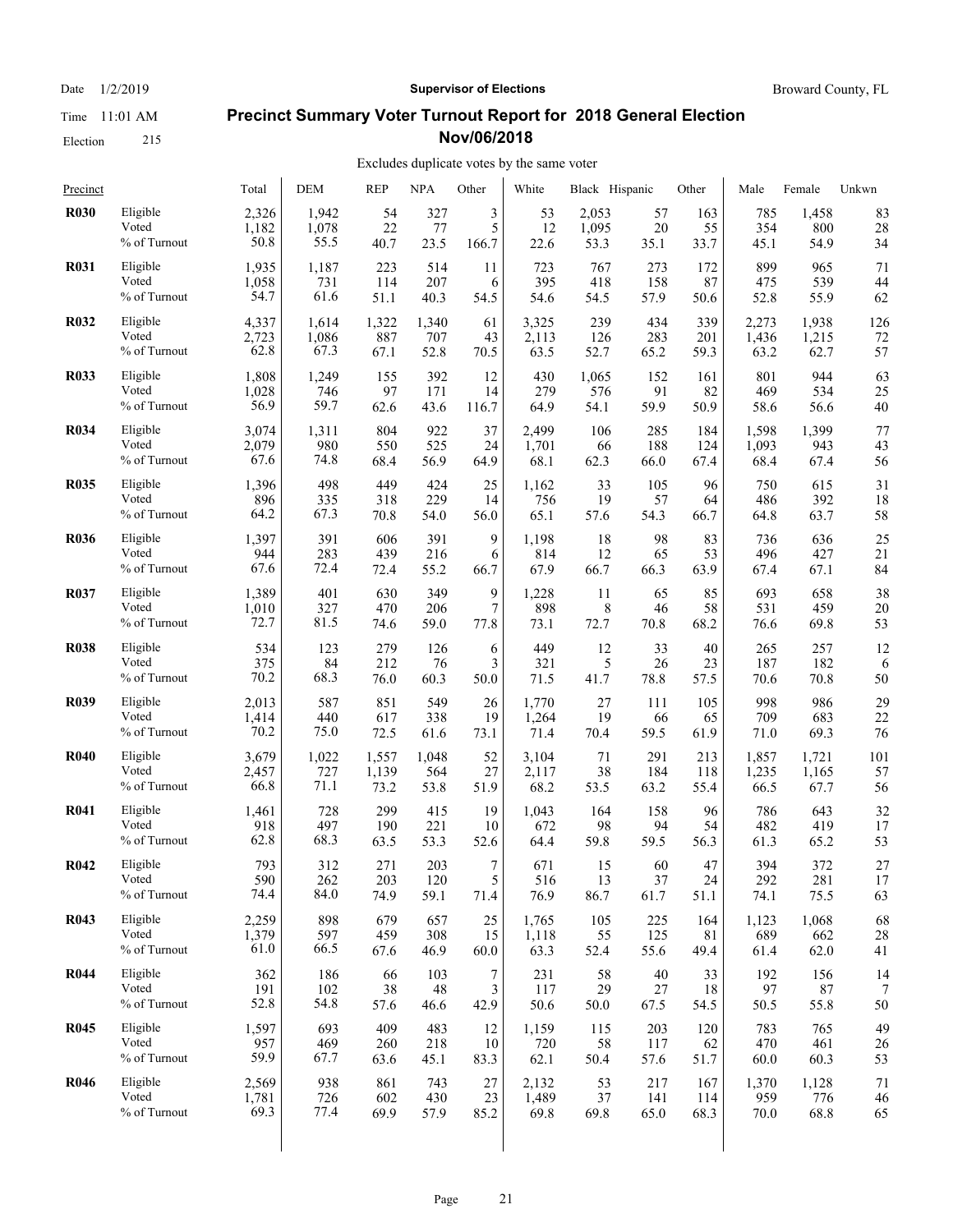Election 215

Date  $1/2/2019$  **Supervisor of Elections** Broward County, FL

#### **Precinct Summary Voter Turnout Report for 2018 General Election Nov/06/2018**

| Precinct    |                 | Total | <b>DEM</b> | <b>REP</b> | <b>NPA</b> | Other          | White | Black Hispanic |      | Other | Male  | Female | Unkwn |
|-------------|-----------------|-------|------------|------------|------------|----------------|-------|----------------|------|-------|-------|--------|-------|
| <b>R047</b> | Eligible        | 1,880 | 869        | 421        | 568        | 22             | 1,211 | 132            | 386  | 151   | 928   | 890    | 62    |
|             | Voted           | 988   | 479        | 246        | 252        | 11             | 658   | 79             | 188  | 63    | 475   | 478    | 35    |
|             | % of Turnout    | 52.6  | 55.1       | 58.4       | 44.4       | 50.0           | 54.3  | 59.8           | 48.7 | 41.7  | 51.2  | 53.7   | 56    |
| <b>R048</b> | Eligible        | 1,696 | 751        | 390        | 549        | 6              | 793   | 250            | 479  | 174   | 820   | 804    | 72    |
|             | Voted           | 896   | 418        | 237        | 236        | 5              | 438   | 149            | 220  | 89    | 436   | 425    | 35    |
|             | % of Turnout    | 52.8  | 55.7       | 60.8       | 43.0       | 83.3           | 55.2  | 59.6           | 45.9 | 51.1  | 53.2  | 52.9   | 49    |
| <b>R049</b> | Eligible        | 1,944 | 828        | 529        | 577        | 10             | 1,244 | 99             | 458  | 143   | 982   | 919    | 43    |
|             | Voted           | 1,167 | 561        | 346        | 256        | 4              | 787   | 68             | 236  | 76    | 592   | 558    | 17    |
|             | % of Turnout    | 60.0  | 67.8       | 65.4       | 44.4       | 40.0           | 63.3  | 68.7           | 51.5 | 53.1  | 60.3  | 60.7   | 40    |
| <b>R050</b> | Eligible        | 1,905 | 1,377      | 146        | 376        | 6              | 255   | 1,200          | 285  | 165   | 814   | 1,005  | 86    |
|             | Voted           | 1,042 | 826        | 74         | 140        | 2              | 129   | 722            | 106  | 85    | 402   | 598    | 42    |
|             | $\%$ of Turnout | 54.7  | 60.0       | 50.7       | 37.2       | 33.3           | 50.6  | 60.2           | 37.2 | 51.5  | 49.4  | 59.5   | 49    |
| <b>R051</b> | Eligible        | 1,289 | 1,042      | 37         | 208        | $\overline{c}$ | 44    | 1,087          | 46   | 112   | 549   | 690    | 50    |
|             | Voted           | 786   | 690        | 20         | 72         | 4              | 19    | 693            | 22   | 52    | 317   | 438    | 31    |
|             | % of Turnout    | 61.0  | 66.2       | 54.1       | 34.6       | 200.0          | 43.2  | 63.8           | 47.8 | 46.4  | 57.7  | 63.5   | 62    |
| <b>R052</b> | Eligible        | 1,235 | 627        | 265        | 328        | 15             | 656   | 270            | 218  | 91    | 574   | 618    | 43    |
|             | Voted           | 661   | 378        | 142        | 132        | 9              | 366   | 154            | 96   | 45    | 290   | 351    | 20    |
|             | % of Turnout    | 53.5  | 60.3       | 53.6       | 40.2       | $60.0\,$       | 55.8  | 57.0           | 44.0 | 49.5  | 50.5  | 56.8   | 47    |
| <b>R053</b> | Eligible        | 2,422 | 906        | 828        | 668        | 20             | 1,607 | 265            | 359  | 191   | 1,159 | 1,201  | 62    |
|             | Voted           | 1,526 | 632        | 574        | 309        | 11             | 1,037 | 180            | 214  | 95    | 727   | 764    | 35    |
|             | % of Turnout    | 63.0  | 69.8       | 69.3       | 46.3       | 55.0           | 64.5  | 67.9           | 59.6 | 49.7  | 62.7  | 63.6   | 56    |
| <b>R054</b> | Eligible        | 1,087 | 429        | 324        | 325        | 9              | 809   | 60             | 130  | 88    | 537   | 525    | 25    |
|             | Voted           | 692   | 299        | 220        | 165        | 8              | 539   | 38             | 69   | 46    | 343   | 335    | 14    |
|             | % of Turnout    | 63.7  | 69.7       | 67.9       | 50.8       | 88.9           | 66.6  | 63.3           | 53.1 | 52.3  | 63.9  | 63.8   | 56    |
| <b>R055</b> | Eligible        | 1,052 | 332        | 369        | 345        | 6              | 909   | 16             | 65   | 62    | 623   | 403    | 26    |
|             | Voted           | 657   | 221        | 245        | 188        | 3              | 574   | 10             | 37   | 36    | 393   | 247    | 17    |
|             | % of Turnout    | 62.5  | 66.6       | 66.4       | 54.5       | 50.0           | 63.1  | 62.5           | 56.9 | 58.1  | 63.1  | 61.3   | 65    |
| <b>R056</b> | Eligible        | 992   | 740        | 44         | 204        | 4              | 157   | 679            | 60   | 96    | 447   | 487    | 58    |
|             | Voted           | 484   | 405        | 16         | 59         | 4              | 95    | 329            | 31   | 29    | 208   | 252    | 24    |
|             | % of Turnout    | 48.8  | 54.7       | 36.4       | 28.9       | 100.0          | 60.5  | 48.5           | 51.7 | 30.2  | 46.5  | 51.7   | 41    |
| <b>R057</b> | Eligible        | 977   | 624        | 107        | 235        | 11             | 487   | 271            | 121  | 98    | 586   | 349    | 42    |
|             | Voted           | 598   | 428        | 56         | 107        | 7              | 300   | 171            | 71   | 56    | 372   | 203    | 23    |
|             | % of Turnout    | 61.2  | 68.6       | 52.3       | 45.5       | 63.6           | 61.6  | 63.1           | 58.7 | 57.1  | 63.5  | 58.2   | 55    |
| <b>R058</b> | Eligible        | 1,124 | 495        | 278        | 336        | 15             | 848   | 82             | 110  | 84    | 581   | 521    | 22    |
|             | Voted           | 755   | 357        | 194        | 195        | 9              | 576   | 52             | 80   | 47    | 384   | 351    | 20    |
|             | % of Turnout    | 67.2  | 72.1       | 69.8       | 58.0       | 60.0           | 67.9  | 63.4           | 72.7 | 56.0  | 66.1  | 67.4   | 91    |
| <b>R059</b> | Eligible        | 1,133 | 435        | 363        | 331        | 4              | 974   | 24             | 80   | 55    | 519   | 574    | 40    |
|             | Voted           | 820   | 345        | 273        | 199        | 3              | 726   | 13             | 49   | 32    | 383   | 416    | 21    |
|             | % of Turnout    | 72.4  | 79.3       | 75.2       | 60.1       | 75.0           | 74.5  | 54.2           | 61.3 | 58.2  | 73.8  | 72.5   | 53    |
| <b>R060</b> | Eligible        | 1,911 | 841        | 401        | 638        | 31             | 1,332 | 178            | 232  | 169   | 1,031 | 826    | 54    |
|             | Voted           | 1,166 | 605        | 223        | 318        | 20             | 807   | 109            | 141  | 109   | 635   | 490    | 41    |
|             | % of Turnout    | 61.0  | 71.9       | 55.6       | 49.8       | 64.5           | 60.6  | 61.2           | 60.8 | 64.5  | 61.6  | 59.3   | 76    |
| <b>R061</b> | Eligible        | 943   | 358        | 261        | 316        | 8              | 679   | 62             | 125  | 77    | 445   | 460    | 38    |
|             | Voted           | 587   | 246        | 178        | 159        | 4              | 431   | 39             | 77   | 40    | 286   | 279    | 22    |
|             | % of Turnout    | 62.2  | 68.7       | 68.2       | 50.3       | 50.0           | 63.5  | 62.9           | 61.6 | 51.9  | 64.3  | 60.7   | 58    |
| <b>R062</b> | Eligible        | 941   | 756        | 40         | 144        | 1              | 21    | 824            | 27   | 69    | 360   | 556    | 25    |
|             | Voted           | 458   | 396        | 14         | 47         | 1              | 11    | 418            | 4    | 25    | 157   | 290    | 11    |
|             | % of Turnout    | 48.7  | 52.4       | 35.0       | 32.6       | 100.0          | 52.4  | 50.7           | 14.8 | 36.2  | 43.6  | 52.2   | 44    |
| <b>R063</b> | Eligible        | 4,996 | 3,793      | 259        | 927        | 17             | 375   | 3,832          | 290  | 499   | 2,132 | 2,660  | 204   |
|             | Voted           | 3,026 | 2,484      | 128        | 398        | 16             | 205   | 2,430          | 135  | 256   | 1,201 | 1,721  | 104   |
|             | % of Turnout    | 60.6  | 65.5       | 49.4       | 42.9       | 94.1           | 54.7  | 63.4           | 46.6 | 51.3  | 56.3  | 64.7   | 51    |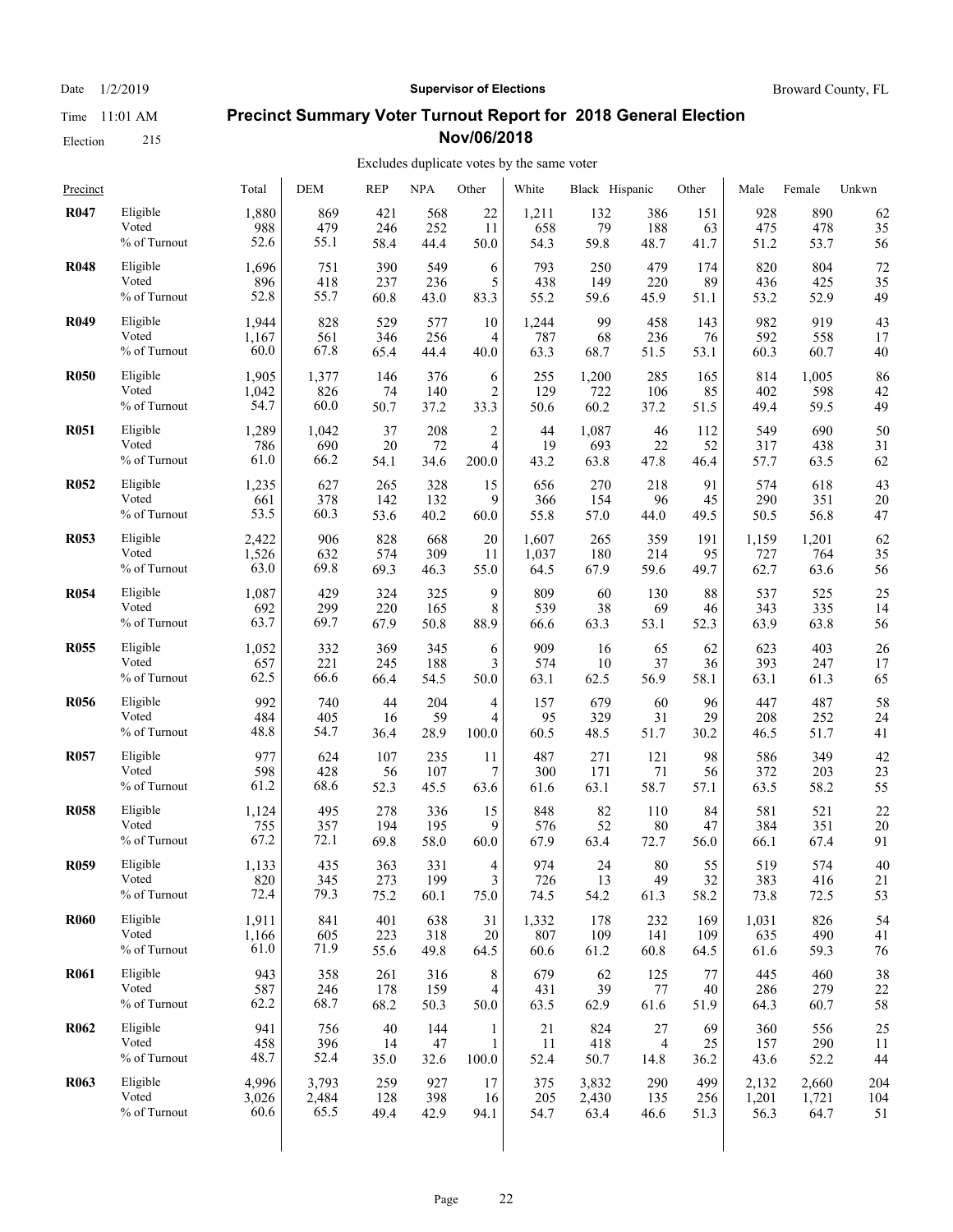Election 215

## Date  $1/2/2019$  **Supervisor of Elections** Broward County, FL **Precinct Summary Voter Turnout Report for 2018 General Election**

**Nov/06/2018**

| Precinct    |              | Total | <b>DEM</b> | <b>REP</b> | <b>NPA</b> | Other          | White | Black Hispanic |      | Other | Male  | Female | Unkwn |
|-------------|--------------|-------|------------|------------|------------|----------------|-------|----------------|------|-------|-------|--------|-------|
| <b>R064</b> | Eligible     | 1,177 | 812        | 110        | 248        | $\tau$         | 190   | 692            | 216  | 79    | 524   | 607    | 46    |
|             | Voted        | 626   | 469        | 57         | 98         | $\overline{c}$ | 107   | 387            | 96   | 36    | 253   | 361    | 12    |
|             | % of Turnout | 53.2  | 57.8       | 51.8       | 39.5       | 28.6           | 56.3  | 55.9           | 44.4 | 45.6  | 48.3  | 59.5   | 26    |
| <b>R065</b> | Eligible     | 632   | 213        | 201        | 209        | 9              | 464   | 34             | 86   | 48    | 314   | 294    | 24    |
|             | Voted        | 379   | 137        | 128        | 109        | 5              | 288   | 27             | 37   | 27    | 195   | 173    | 11    |
|             | % of Turnout | 60.0  | 64.3       | 63.7       | 52.2       | 55.6           | 62.1  | 79.4           | 43.0 | 56.3  | 62.1  | 58.8   | 46    |
| <b>R066</b> | Eligible     | 833   | 324        | 254        | 246        | 9              | 531   | 50             | 168  | 84    | 405   | 397    | 31    |
|             | Voted        | 526   | 238        | 168        | 112        | 8              | 341   | 40             | 96   | 49    | 247   | 263    | 16    |
|             | % of Turnout | 63.1  | 73.5       | 66.1       | 45.5       | 88.9           | 64.2  | 80.0           | 57.1 | 58.3  | 61.0  | 66.2   | 52    |
| <b>R067</b> | Eligible     | 1,461 | 642        | 404        | 400        | 15             | 869   | 97             | 336  | 159   | 680   | 718    | 63    |
|             | Voted        | 818   | 393        | 247        | 168        | 10             | 500   | 56             | 185  | 77    | 358   | 427    | 33    |
|             | % of Turnout | 56.0  | 61.2       | 61.1       | 42.0       | 66.7           | 57.5  | 57.7           | 55.1 | 48.4  | 52.6  | 59.5   | 52    |
| <b>R068</b> | Eligible     | 1,165 | 433        | 408        | 312        | 12             | 962   | 17             | 119  | 67    | 612   | 523    | 30    |
|             | Voted        | 784   | 319        | 277        | 179        | 9              | 649   | 11             | 83   | 41    | 403   | 364    | 17    |
|             | % of Turnout | 67.3  | 73.7       | 67.9       | 57.4       | 75.0           | 67.5  | 64.7           | 69.7 | 61.2  | 65.8  | 69.6   | 57    |
| <b>R069</b> | Eligible     | 2,344 | 1,979      | 58         | 306        | 1              | 35    | 2,130          | 53   | 126   | 891   | 1,378  | 75    |
|             | Voted        | 1,321 | 1,186      | 25         | 109        | 1              | 8     | 1,235          | 22   | 56    | 439   | 858    | 24    |
|             | % of Turnout | 56.4  | 59.9       | 43.1       | 35.6       | 100.0          | 22.9  | 58.0           | 41.5 | 44.4  | 49.3  | 62.3   | 32    |
| <b>S001</b> | Eligible     | 2,056 | 1,290      | 238        | 516        | 12             | 675   | 936            | 305  | 140   | 865   | 1,120  | 71    |
|             | Voted        | 1,162 | 812        | 138        | 208        | 4              | 377   | 582            | 141  | 62    | 452   | 680    | 30    |
|             | % of Turnout | 56.5  | 62.9       | 58.0       | 40.3       | 33.3           | 55.9  | 62.2           | 46.2 | 44.3  | 52.3  | 60.7   | 42    |
| <b>S002</b> | Eligible     | 1,645 | 1,287      | 71         | 281        | 6              | 140   | 1,303          | 103  | 99    | 629   | 972    | 44    |
|             | Voted        | 896   | 776        | 32         | 84         | $\overline{4}$ | 57    | 761            | 32   | 46    | 311   | 568    | 17    |
|             | % of Turnout | 54.5  | 60.3       | 45.1       | 29.9       | 66.7           | 40.7  | 58.4           | 31.1 | 46.5  | 49.4  | 58.4   | 39    |
| <b>S003</b> | Eligible     | 2,404 | 1,102      | 530        | 750        | 22             | 1,604 | 158            | 468  | 174   | 1,077 | 1,245  | 82    |
|             | Voted        | 1,541 | 767        | 365        | 391        | 18             | 1,050 | 103            | 281  | 107   | 673   | 814    | 54    |
|             | % of Turnout | 64.1  | 69.6       | 68.9       | 52.1       | 81.8           | 65.5  | 65.2           | 60.0 | 61.5  | 62.5  | 65.4   | 66    |
| <b>S004</b> | Eligible     | 2,870 | 1,263      | 658        | 924        | 25             | 1,997 | 148            | 512  | 213   | 1,348 | 1,434  | 88    |
|             | Voted        | 1,753 | 836        | 431        | 466        | 20             | 1,262 | 89             | 278  | 124   | 802   | 904    | 47    |
|             | % of Turnout | 61.1  | 66.2       | 65.5       | 50.4       | 80.0           | 63.2  | 60.1           | 54.3 | 58.2  | 59.5  | 63.0   | 53    |
| <b>S005</b> | Eligible     | 1,890 | 775        | 496        | 607        | 12             | 1,097 | 172            | 454  | 167   | 911   | 926    | 53    |
|             | Voted        | 979   | 435        | 305        | 230        | 9              | 590   | 78             | 224  | 87    | 458   | 491    | 30    |
|             | % of Turnout | 51.8  | 56.1       | 61.5       | 37.9       | 75.0           | 53.8  | 45.3           | 49.3 | 52.1  | 50.3  | 53.0   | 57    |
| <b>S006</b> | Eligible     | 1,257 | 595        | 266        | 387        | 9              | 818   | 90             | 255  | 94    | 571   | 653    | 33    |
|             | Voted        | 740   | 411        | 155        | 169        | 5              | 494   | 63             | 124  | 59    | 328   | 389    | 23    |
|             | % of Turnout | 58.9  | 69.1       | 58.3       | 43.7       | 55.6           | 60.4  | 70.0           | 48.6 | 62.8  | 57.4  | 59.6   | 70    |
| <b>S007</b> | Eligible     | 1,285 | 512        | 343        | 424        | 6              | 846   | 75             | 249  | 115   | 605   | 638    | 42    |
|             | Voted        | 729   | 309        | 234        | 182        | $\overline{4}$ | 491   | 51             | 137  | 50    | 341   | 372    | 16    |
|             | % of Turnout | 56.7  | 60.4       | 68.2       | 42.9       | 66.7           | 58.0  | 68.0           | 55.0 | 43.5  | 56.4  | 58.3   | 38    |
| <b>S008</b> | Eligible     | 2,746 | 1,290      | 567        | 875        | 14             | 1,347 | 334            | 816  | 249   | 1,201 | 1,433  | 112   |
|             | Voted        | 1,405 | 721        | 353        | 322        | 9              | 727   | 211            | 355  | 112   | 572   | 783    | 50    |
|             | % of Turnout | 51.2  | 55.9       | 62.3       | 36.8       | 64.3           | 54.0  | 63.2           | 43.5 | 45.0  | 47.6  | 54.6   | 45    |
| <b>S009</b> | Eligible     | 1,745 | 773        | 420        | 539        | 13             | 1,212 | 77             | 306  | 150   | 776   | 920    | 49    |
|             | Voted        | 895   | 435        | 233        | 221        | 6              | 648   | 44             | 140  | 63    | 402   | 474    | 19    |
|             | % of Turnout | 51.3  | 56.3       | 55.5       | 41.0       | 46.2           | 53.5  | 57.1           | 45.8 | 42.0  | 51.8  | 51.5   | 39    |
| <b>T001</b> | Eligible     | 2,402 | 1,128      | 451        | 812        | 11             | 1,045 | 323            | 756  | 278   | 1,058 | 1,256  | 88    |
|             | Voted        | 1,123 | 589        | 242        | 287        | 5              | 499   | 187            | 305  | 132   | 448   | 637    | 38    |
|             | % of Turnout | 46.8  | 52.2       | 53.7       | 35.3       | 45.5           | 47.8  | 57.9           | 40.3 | 47.5  | 42.3  | 50.7   | 43    |
| <b>T002</b> | Eligible     | 1,874 | 877        | 374        | 610        | 13             | 880   | 179            | 581  | 234   | 780   | 1,030  | 64    |
|             | Voted        | 1,025 | 522        | 228        | 268        | 7              | 487   | 106            | 306  | 126   | 391   | 591    | 43    |
|             | % of Turnout | 54.7  | 59.5       | 61.0       | 43.9       | 53.8           | 55.3  | 59.2           | 52.7 | 53.8  | 50.1  | 57.4   | 67    |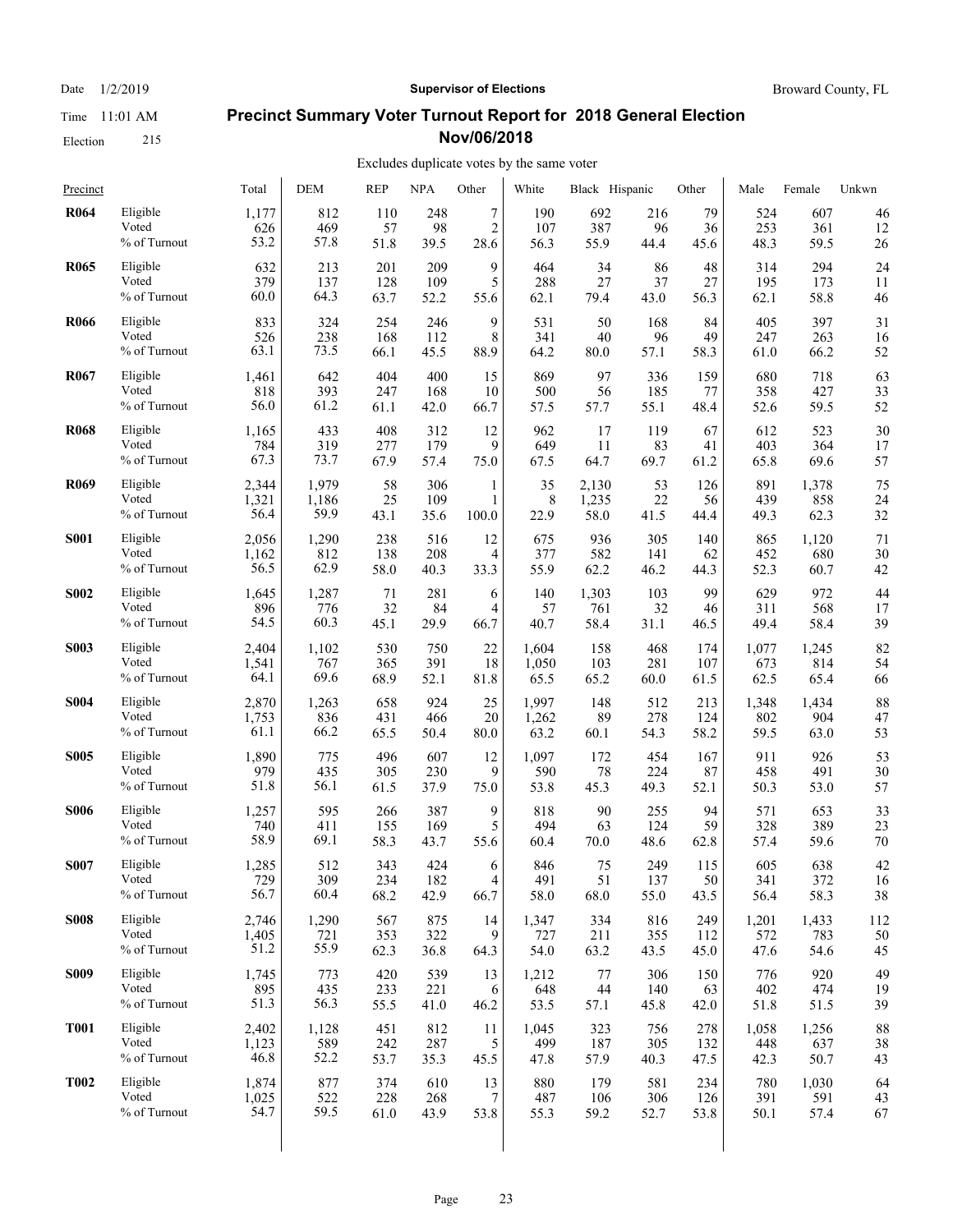Election 215

#### Date  $1/2/2019$  **Supervisor of Elections** Broward County, FL

#### **Precinct Summary Voter Turnout Report for 2018 General Election Nov/06/2018**

#### Excludes duplicate votes by the same voter

| Precinct    |              | Total | <b>DEM</b> | <b>REP</b> | <b>NPA</b> | Other | White | Black Hispanic |       | Other | Male  | Female | Unkwn |
|-------------|--------------|-------|------------|------------|------------|-------|-------|----------------|-------|-------|-------|--------|-------|
| <b>T003</b> | Eligible     | 3,629 | 1,530      | 970        | 1,096      | 33    | 2,037 | 320            | 818   | 454   | 1,611 | 1,902  | 116   |
|             | Voted        | 2,103 | 977        | 620        | 488        | 18    | 1,206 | 216            | 454   | 227   | 915   | 1,121  | 67    |
|             | % of Turnout | 57.9  | 63.9       | 63.9       | 44.5       | 54.5  | 59.2  | 67.5           | 55.5  | 50.0  | 56.8  | 58.9   | 58    |
| <b>T004</b> | Eligible     | 2,049 | 873        | 377        | 775        | 24    | 943   | 250            | 434   | 422   | 825   | 1,067  | 157   |
|             | Voted        | 960   | 516        | 171        | 261        | 12    | 436   | 132            | 217   | 175   | 362   | 529    | 69    |
|             | % of Turnout | 46.9  | 59.1       | 45.4       | 33.7       | 50.0  | 46.2  | 52.8           | 50.0  | 41.5  | 43.9  | 49.6   | 44    |
| <b>T005</b> | Eligible     | 842   | 378        | 155        | 300        | 9     | 394   | 51             | 257   | 140   | 351   | 455    | 36    |
|             | Voted        | 498   | 260        | 96         | 136        | 6     | 230   | 38             | 154   | 76    | 207   | 276    | 15    |
|             | % of Turnout | 59.1  | 68.8       | 61.9       | 45.3       | 66.7  | 58.4  | 74.5           | 59.9  | 54.3  | 59.0  | 60.7   | 42    |
| <b>T006</b> | Eligible     | 747   | 308        | 265        | 171        | 3     | 546   | 11             | 101   | 89    | 329   | 401    | 17    |
|             | Voted        | 526   | 227        | 202        | 96         | 1     | 388   | 8              | 78    | 52    | 235   | 285    | 6     |
|             | % of Turnout | 70.4  | 73.7       | 76.2       | 56.1       | 33.3  | 71.1  | 72.7           | 77.2  | 58.4  | 71.4  | 71.1   | 35    |
| <b>T007</b> | Eligible     | 1,756 | 691        | 495        | 562        | 8     | 968   | 46             | 584   | 158   | 780   | 912    | 64    |
|             | Voted        | 971   | 404        | 323        | 240        | 4     | 583   | 28             | 290   | 70    | 418   | 522    | 31    |
|             | % of Turnout | 55.3  | 58.5       | 65.3       | 42.7       | 50.0  | 60.2  | 60.9           | 49.7  | 44.3  | 53.6  | 57.2   | 48    |
| <b>T008</b> | Eligible     | 2,195 | 874        | 595        | 719        | 7     | 1,133 | 147            | 693   | 222   | 1,007 | 1,122  | 66    |
|             | Voted        | 1,351 | 576        | 390        | 380        | 5     | 731   | 99             | 399   | 122   | 609   | 702    | 40    |
|             | % of Turnout | 61.5  | 65.9       | 65.5       | 52.9       | 71.4  | 64.5  | 67.3           | 57.6  | 55.0  | 60.5  | 62.6   | 61    |
| <b>T009</b> | Eligible     | 3,391 | 1,798      | 521        | 1,058      | 14    | 817   | 665            | 1,436 | 473   | 1,374 | 1,861  | 156   |
|             | Voted        | 1,829 | 1,101      | 299        | 421        | 8     | 449   | 447            | 684   | 249   | 687   | 1,067  | 75    |
|             | % of Turnout | 53.9  | 61.2       | 57.4       | 39.8       | 57.1  | 55.0  | 67.2           | 47.6  | 52.6  | 50.0  | 57.3   | 48    |
| <b>T010</b> | Eligible     | 3,425 | 1,366      | 1,143      | 903        | 13    | 2,599 | 99             | 469   | 258   | 1,599 | 1,728  | 98    |
|             | Voted        | 2,420 | 1,017      | 851        | 541        | 11    | 1,906 | 67             | 302   | 145   | 1,117 | 1,241  | 62    |
|             | % of Turnout | 70.7  | 74.5       | 74.5       | 59.9       | 84.6  | 73.3  | 67.7           | 64.4  | 56.2  | 69.9  | 71.8   | 63    |
| <b>T011</b> | Eligible     | 1,885 | 768        | 546        | 551        | 20    | 1,169 | 119            | 384   | 213   | 853   | 967    | 65    |
|             | Voted        | 1,092 | 486        | 368        | 228        | 10    | 721   | 78             | 190   | 103   | 488   | 566    | 38    |
|             | % of Turnout | 57.9  | 63.3       | 67.4       | 41.4       | 50.0  | 61.7  | 65.5           | 49.5  | 48.4  | 57.2  | 58.5   | 58    |
| <b>T012</b> | Eligible     | 1,300 | 569        | 319        | 404        | 8     | 733   | 90             | 350   | 127   | 534   | 718    | 48    |
|             | Voted        | 759   | 361        | 217        | 177        | 4     | 452   | 62             | 179   | 66    | 300   | 442    | 17    |
|             | % of Turnout | 58.4  | 63.4       | 68.0       | 43.8       | 50.0  | 61.7  | 68.9           | 51.1  | 52.0  | 56.2  | 61.6   | 35    |
| <b>T013</b> | Eligible     | 1,223 | 506        | 320        | 394        | 3     | 726   | 85             | 282   | 130   | 549   | 636    | 38    |
|             | Voted        | 661   | 305        | 199        | 154        | 3     | 388   | 61             | 150   | 62    | 288   | 357    | 16    |
|             | % of Turnout | 54.0  | 60.3       | 62.2       | 39.1       | 100.0 | 53.4  | 71.8           | 53.2  | 47.7  | 52.5  | 56.1   | 42    |
| <b>T014</b> | Eligible     | 2,417 | 1,006      | 639        | 755        | 17    | 1,534 | 155            | 468   | 260   | 1,035 | 1,304  | 78    |
|             | Voted        | 1,440 | 655        | 411        | 365        | 9     | 926   | 116            | 252   | 146   | 595   | 801    | 44    |
|             | % of Turnout | 59.6  | 65.1       | 64.3       | 48.3       | 52.9  | 60.4  | 74.8           | 53.8  | 56.2  | 57.5  | 61.4   | 56    |
| <b>T015</b> | Eligible     | 2,252 | 916        | 659        | 662        | 15    | 1,387 | 114            | 569   | 182   | 1,026 | 1,166  | 60    |
|             | Voted        | 1,443 | 635        | 458        | 336        | 14    | 933   | 79             | 335   | 96    | 655   | 760    | 28    |
|             | % of Turnout | 64.1  | 69.3       | 69.5       | 50.8       | 93.3  | 67.3  | 69.3           | 58.9  | 52.7  | 63.8  | 65.2   | 47    |
| <b>T016</b> | Eligible     | 322   | 139        | 66         | 109        | 8     | 170   | 51             | 67    | 34    | 154   | 159    | 9     |
|             | Voted        | 180   | 94         | 32         | 48         | 6     | 85    | 37             | 41    | 17    | 82    | 93     | 5     |
|             | % of Turnout | 55.9  | 67.6       | 48.5       | 44.0       | 75.0  | 50.0  | 72.5           | 61.2  | 50.0  | 53.2  | 58.5   | 56    |
| <b>T017</b> | Eligible     | 1,598 | 625        | 504        | 461        | 8     | 843   | 109            | 452   | 194   | 760   | 801    | 37    |
|             | Voted        | 1,033 | 436        | 358        | 232        | 7     | 554   | 80             | 295   | 104   | 495   | 516    | 22    |
|             | % of Turnout | 64.6  | 69.8       | 71.0       | 50.3       | 87.5  | 65.7  | 73.4           | 65.3  | 53.6  | 65.1  | 64.4   | 59    |
| <b>T018</b> | Eligible     | 6,747 | 2,213      | 2,610      | 1,887      | 37    | 3,891 | 420            | 1,610 | 826   | 3,220 | 3,323  | 204   |
|             | Voted        | 4,404 | 1,516      | 1,882      | 985        | 21    | 2,592 | 301            | 1,017 | 494   | 2,111 | 2,184  | 109   |
|             | % of Turnout | 65.3  | 68.5       | 72.1       | 52.2       | 56.8  | 66.6  | 71.7           | 63.2  | 59.8  | 65.6  | 65.7   | 53    |
| <b>T019</b> | Eligible     | 1,877 | 767        | 406        | 689        | 15    | 963   | 66             | 670   | 178   | 834   | 975    | 68    |
|             | Voted        | 766   | 341        | 212        | 208        | 5     | 405   | 32             | 269   | 60    | 331   | 413    | 22    |
|             | % of Turnout | 40.8  | 44.5       | 52.2       | 30.2       | 33.3  | 42.1  | 48.5           | 40.1  | 33.7  | 39.7  | 42.4   | 32    |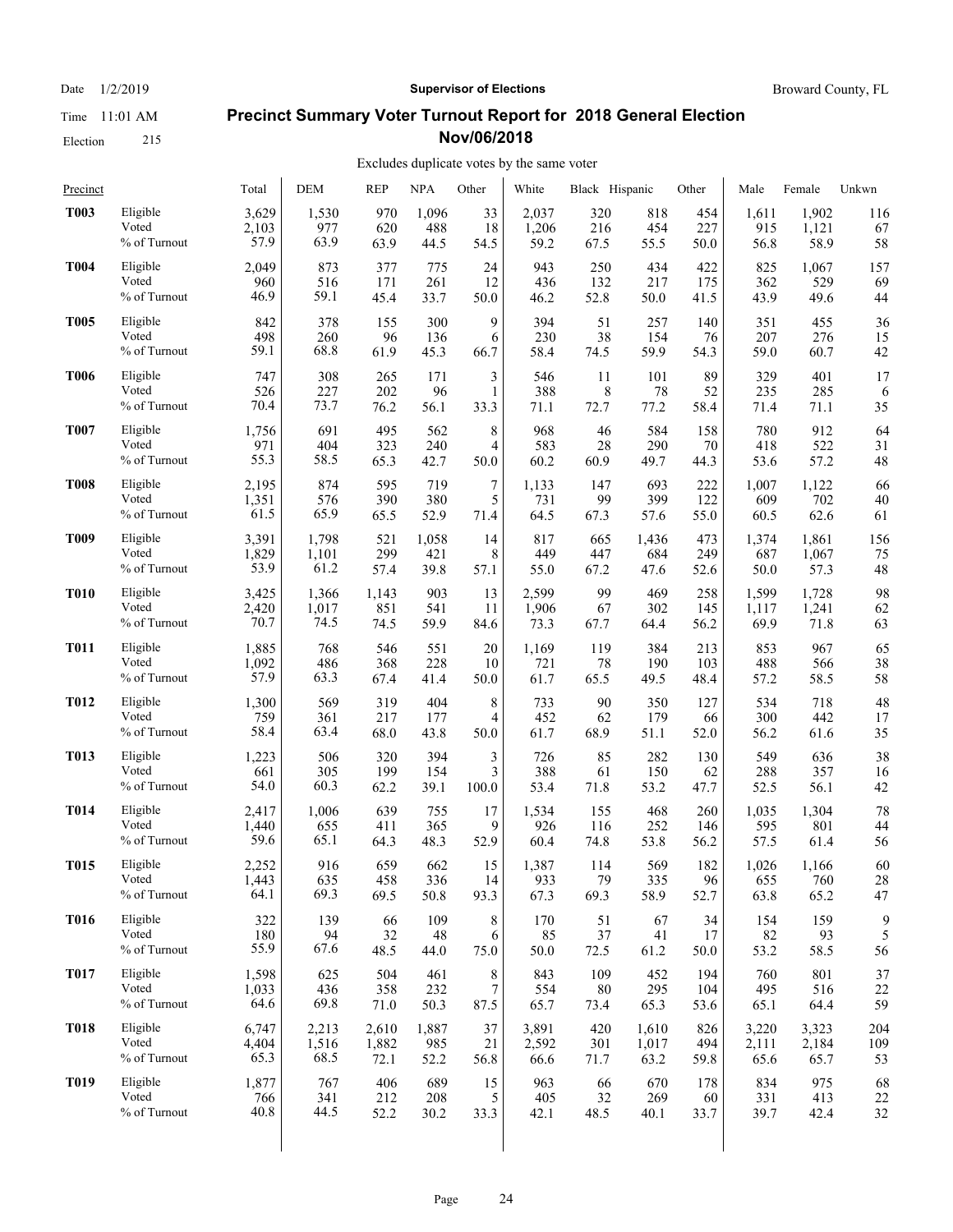Election 215

## Date  $1/2/2019$  **Supervisor of Elections** Broward County, FL

#### **Precinct Summary Voter Turnout Report for 2018 General Election Nov/06/2018**

#### Excludes duplicate votes by the same voter

| Precinct         |              | Total | <b>DEM</b> | <b>REP</b> | <b>NPA</b> | Other          | White | Black Hispanic |      | Other | Male  | Female | Unkwn |
|------------------|--------------|-------|------------|------------|------------|----------------|-------|----------------|------|-------|-------|--------|-------|
| <b>T020</b>      | Eligible     | 2,053 | 866        | 650        | 526        | 11             | 1,141 | 145            | 543  | 224   | 934   | 1,058  | 61    |
|                  | Voted        | 1,376 | 621        | 474        | 275        | 6              | 818   | 96             | 331  | 131   | 621   | 722    | 33    |
|                  | % of Turnout | 67.0  | 71.7       | 72.9       | 52.3       | 54.5           | 71.7  | 66.2           | 61.0 | 58.5  | 66.5  | 68.2   | 54    |
| <b>T021</b>      | Eligible     | 1,752 | 597        | 670        | 473        | 12             | 1,120 | 98             | 298  | 236   | 812   | 883    | 57    |
|                  | Voted        | 1,184 | 425        | 486        | 263        | 10             | 764   | 72             | 208  | 140   | 549   | 601    | 34    |
|                  | % of Turnout | 67.6  | 71.2       | 72.5       | 55.6       | 83.3           | 68.2  | 73.5           | 69.8 | 59.3  | 67.6  | 68.1   | 60    |
| <b>T022</b>      | Eligible     | 764   | 285        | 246        | 225        | 8              | 490   | 24             | 138  | 112   | 340   | 400    | 24    |
|                  | Voted        | 457   | 188        | 153        | 110        | 6              | 317   | 19             | 79   | 42    | 205   | 243    | 9     |
|                  | % of Turnout | 59.8  | 66.0       | 62.2       | 48.9       | 75.0           | 64.7  | 79.2           | 57.2 | 37.5  | 60.3  | 60.8   | 38    |
| T <sub>023</sub> | Eligible     | 2,028 | 922        | 441        | 643        | 22             | 979   | 299            | 572  | 178   | 927   | 1,037  | 64    |
|                  | Voted        | 1,120 | 593        | 264        | 249        | 14             | 528   | 180            | 290  | 122   | 476   | 593    | 51    |
|                  | % of Turnout | 55.2  | 64.3       | 59.9       | 38.7       | 63.6           | 53.9  | 60.2           | 50.7 | 68.5  | 51.3  | 57.2   | 80    |
| <b>T024</b>      | Eligible     | 1,378 | 514        | 465        | 393        | 6              | 762   | 63             | 368  | 185   | 640   | 692    | 46    |
|                  | Voted        | 928   | 374        | 339        | 210        | 5              | 540   | 43             | 238  | 107   | 437   | 471    | 20    |
|                  | % of Turnout | 67.3  | 72.8       | 72.9       | 53.4       | 83.3           | 70.9  | 68.3           | 64.7 | 57.8  | 68.3  | 68.1   | 43    |
| <b>T025</b>      | Eligible     | 2,259 | 936        | 531        | 777        | 15             | 1,298 | 85             | 680  | 196   | 958   | 1,225  | 76    |
|                  | Voted        | 1,281 | 587        | 343        | 343        | 8              | 769   | 55             | 357  | 100   | 529   | 715    | 37    |
|                  | % of Turnout | 56.7  | 62.7       | 64.6       | 44.1       | 53.3           | 59.2  | 64.7           | 52.5 | 51.0  | 55.2  | 58.4   | 49    |
| <b>T026</b>      | Eligible     | 2,407 | 922        | 764        | 709        | 12             | 1,605 | 130            | 390  | 282   | 1,131 | 1,192  | 84    |
|                  | Voted        | 1,600 | 698        | 530        | 362        | 10             | 1,122 | 96             | 238  | 144   | 765   | 791    | 44    |
|                  | % of Turnout | 66.5  | 75.7       | 69.4       | 51.1       | 83.3           | 69.9  | 73.8           | 61.0 | 51.1  | 67.6  | 66.4   | 52    |
| <b>T027</b>      | Eligible     | 991   | 332        | 374        | 280        | 5              | 678   | 32             | 162  | 119   | 469   | 487    | 35    |
|                  | Voted        | 684   | 231        | 290        | 161        | $\overline{2}$ | 481   | 24             | 112  | 67    | 322   | 340    | 22    |
|                  | % of Turnout | 69.0  | 69.6       | 77.5       | 57.5       | 40.0           | 70.9  | 75.0           | 69.1 | 56.3  | 68.7  | 69.8   | 63    |
| <b>T028</b>      | Eligible     | 4,214 | 1,934      | 1,027      | 1,216      | 37             | 2,739 | 173            | 931  | 371   | 1,726 | 2,371  | 117   |
|                  | Voted        | 2,775 | 1,398      | 739        | 616        | 22             | 1,898 | 117            | 546  | 214   | 1,113 | 1,589  | 73    |
|                  | % of Turnout | 65.9  | 72.3       | 72.0       | 50.7       | 59.5           | 69.3  | 67.6           | 58.6 | 57.7  | 64.5  | 67.0   | 62    |
| T <sub>029</sub> | Eligible     | 2,321 | 980        | 614        | 713        | 14             | 1,365 | 122            | 617  | 217   | 983   | 1,253  | 85    |
|                  | Voted        | 1,308 | 608        | 384        | 305        | 11             | 813   | 88             | 295  | 112   | 538   | 730    | 40    |
|                  | % of Turnout | 56.4  | 62.0       | 62.5       | 42.8       | 78.6           | 59.6  | 72.1           | 47.8 | 51.6  | 54.7  | 58.3   | 47    |
| <b>T030</b>      | Eligible     | 608   | 244        | 223        | 137        | 4              | 432   | 28             | 90   | 58    | 287   | 302    | 19    |
|                  | Voted        | 393   | 156        | 167        | 66         | 4              | 283   | $20\,$         | 62   | 28    | 191   | 193    | 9     |
|                  | % of Turnout | 64.6  | 63.9       | 74.9       | 48.2       | 100.0          | 65.5  | 71.4           | 68.9 | 48.3  | 66.6  | 63.9   | 47    |
| <b>U001</b>      | Eligible     | 1,246 | 507        | 342        | 391        | 6              | 708   | 89             | 300  | 149   | 567   | 641    | 38    |
|                  | Voted        | 764   | 333        | 234        | 194        | 3              | 453   | 55             | 185  | 71    | 347   | 398    | 19    |
|                  | % of Turnout | 61.3  | 65.7       | 68.4       | 49.6       | 50.0           | 64.0  | 61.8           | 61.7 | 47.7  | 61.2  | 62.1   | 50    |
| <b>U002</b>      | Eligible     | 1.498 | 605        | 498        | 385        | 10             | 895   | 63             | 378  | 162   | 669   | 779    | 50    |
|                  | Voted        | 1,030 | 440        | 371        | 213        | 6              | 629   | 42             | 264  | 95    | 460   | 538    | 32    |
|                  | % of Turnout | 68.8  | 72.7       | 74.5       | 55.3       | 60.0           | 70.3  | 66.7           | 69.8 | 58.6  | 68.8  | 69.1   | 64    |
| <b>U003</b>      | Eligible     | 2,917 | 1,179      | 946        | 773        | 19             | 2,073 | 67             | 530  | 247   | 1,346 | 1,470  | 101   |
|                  | Voted        | 2,000 | 871        | 673        | 440        | 16             | 1,469 | 49             | 336  | 146   | 909   | 1,033  | 58    |
|                  | % of Turnout | 68.6  | 73.9       | 71.1       | 56.9       | 84.2           | 70.9  | 73.1           | 63.4 | 59.1  | 67.5  | 70.3   | 57    |
| <b>U004</b>      | Eligible     | 4,161 | 1,596      | 1,292      | 1,251      | 22             | 2,686 | 116            | 956  | 403   | 1,935 | 2,092  | 134   |
|                  | Voted        | 2,667 | 1,118      | 926        | 608        | 15             | 1,828 | 77             | 577  | 185   | 1,238 | 1,374  | 55    |
|                  | % of Turnout | 64.1  | 70.1       | 71.7       | 48.6       | 68.2           | 68.1  | 66.4           | 60.4 | 45.9  | 64.0  | 65.7   | 41    |
| U005             | Eligible     | 1,701 | 750        | 502        | 436        | 13             | 1,138 | 79             | 322  | 162   | 768   | 861    | 72    |
|                  | Voted        | 1,189 | 576        | 364        | 243        | 6              | 825   | 55             | 216  | 93    | 530   | 616    | 43    |
|                  | % of Turnout | 69.9  | 76.8       | 72.5       | 55.7       | 46.2           | 72.5  | 69.6           | 67.1 | 57.4  | 69.0  | 71.5   | 60    |
| U006             | Eligible     | 3,782 | 1,921      | 907        | 942        | 12             | 2,576 | 196            | 581  | 429   | 1,717 | 1,924  | 141   |
|                  | Voted        | 2,577 | 1,449      | 624        | 498        | 6              | 1,857 | 137            | 350  | 233   | 1,164 | 1,339  | 74    |
|                  | % of Turnout | 68.1  | 75.4       | 68.8       | 52.9       | 50.0           | 72.1  | 69.9           | 60.2 | 54.3  | 67.8  | 69.6   | 52    |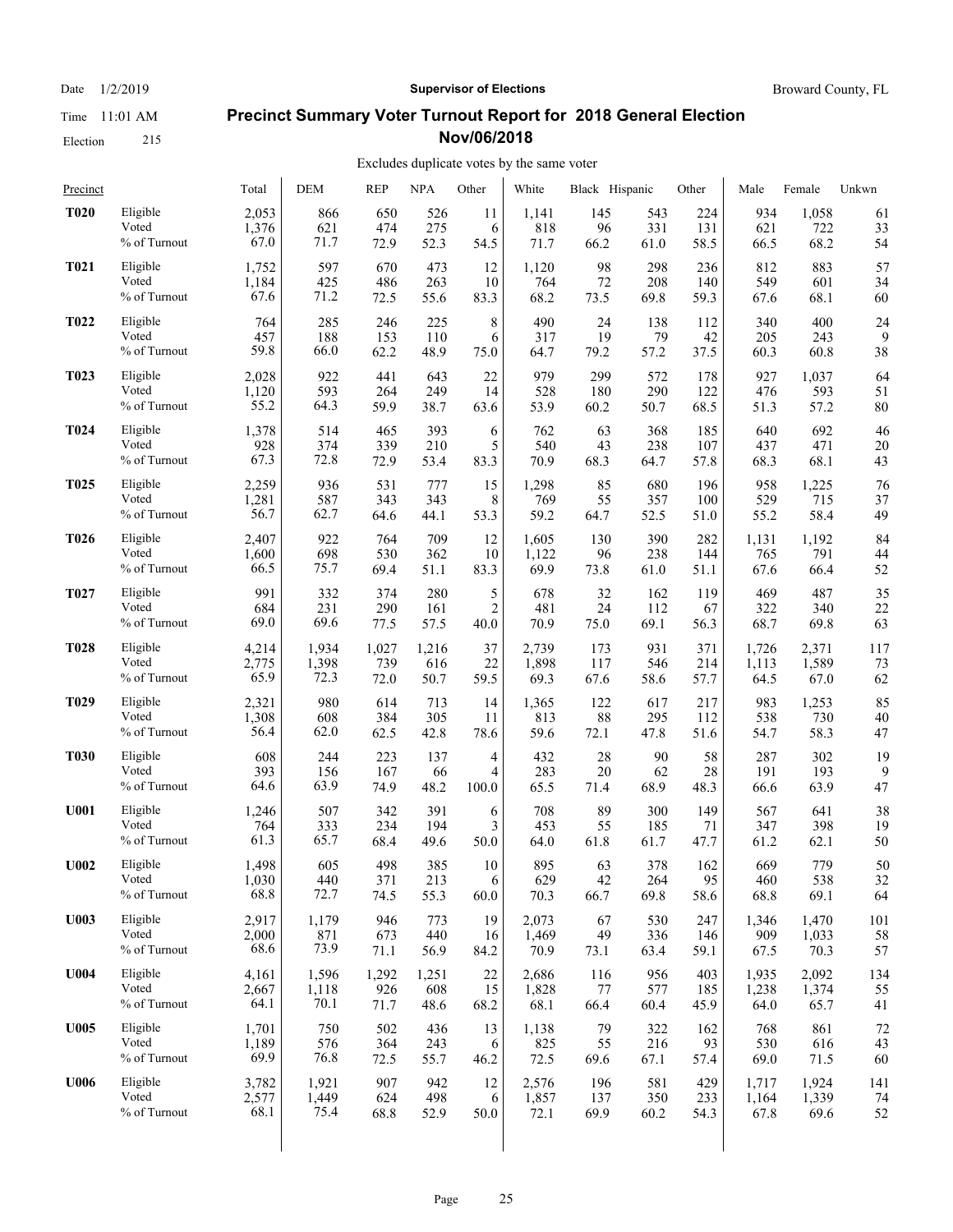Election 215

# Date  $1/2/2019$  **Supervisor of Elections** Broward County, FL

#### **Precinct Summary Voter Turnout Report for 2018 General Election Nov/06/2018**

#### Excludes duplicate votes by the same voter  $\overline{1}$

| Precinct         |                 | Total | DEM   | REP   | <b>NPA</b> | Other            | White | Black Hispanic |       | Other | Male  | Female | Unkwn |
|------------------|-----------------|-------|-------|-------|------------|------------------|-------|----------------|-------|-------|-------|--------|-------|
| U007             | Eligible        | 2,069 | 832   | 660   | 565        | 12               | 1,341 | 79             | 391   | 258   | 959   | 1,044  | 66    |
|                  | Voted           | 1,366 | 581   | 478   | 298        | 9                | 924   | 55             | 253   | 134   | 638   | 693    | 35    |
|                  | $\%$ of Turnout | 66.0  | 69.8  | 72.4  | 52.7       | 75.0             | 68.9  | 69.6           | 64.7  | 51.9  | 66.5  | 66.4   | 53    |
| <b>U008</b>      | Eligible        | 795   | 306   | 273   | 211        | 5                | 451   | 52             | 150   | 142   | 373   | 391    | 31    |
|                  | Voted           | 573   | 232   | 200   | 137        | 4                | 338   | 42             | 96    | 97    | 273   | 283    | 17    |
|                  | % of Turnout    | 72.1  | 75.8  | 73.3  | 64.9       | 80.0             | 74.9  | 80.8           | 64.0  | 68.3  | 73.2  | 72.4   | 55    |
| <b>U009</b>      | Eligible        | 999   | 439   | 246   | 310        | 4                | 539   | 77             | 284   | 99    | 393   | 573    | 33    |
|                  | Voted           | 594   | 293   | 158   | 140        | 3                | 332   | 59             | 158   | 45    | 217   | 355    | 22    |
|                  | % of Turnout    | 59.5  | 66.7  | 64.2  | 45.2       | 75.0             | 61.6  | 76.6           | 55.6  | 45.5  | 55.2  | 62.0   | 67    |
| U010             | Eligible        | 1,978 | 860   | 537   | 573        | 8                | 1,182 | 97             | 429   | 270   | 879   | 1,026  | 73    |
|                  | Voted           | 1,305 | 612   | 373   | 313        | 7                | 812   | 74             | 277   | 142   | 580   | 691    | 34    |
|                  | $\%$ of Turnout | 66.0  | 71.2  | 69.5  | 54.6       | 87.5             | 68.7  | 76.3           | 64.6  | 52.6  | 66.0  | 67.3   | 47    |
| U011             | Eligible        | 2,966 | 1,201 | 683   | 1,066      | 16               | 1,387 | 355            | 786   | 438   | 1,323 | 1,530  | 113   |
|                  | Voted           | 1,887 | 848   | 450   | 580        | 9                | 931   | 236            | 453   | 267   | 834   | 985    | 68    |
|                  | % of Turnout    | 63.6  | 70.6  | 65.9  | 54.4       | 56.3             | 67.1  | 66.5           | 57.6  | 61.0  | 63.0  | 64.4   | 60    |
| <b>V001</b>      | Eligible        | 1,204 | 407   | 384   | 409        | $\overline{4}$   | 831   | 26             | 250   | 97    | 560   | 596    | 48    |
|                  | Voted           | 729   | 254   | 258   | 215        | $\overline{2}$   | 522   | 17             | 133   | 57    | 331   | 369    | 29    |
|                  | % of Turnout    | 60.5  | 62.4  | 67.2  | 52.6       | 50.0             | 62.8  | 65.4           | 53.2  | 58.8  | 59.1  | 61.9   | 60    |
| <b>V002</b>      | Eligible        | 4,137 | 1,469 | 1,285 | 1,327      | 56               | 2,895 | 125            | 834   | 283   | 1,847 | 2.165  | 125   |
|                  | Voted           | 2,640 | 973   | 875   | 751        | 41               | 1,882 | 83             | 503   | 172   | 1,181 | 1,381  | 78    |
|                  | % of Turnout    | 63.8  | 66.2  | 68.1  | 56.6       | 73.2             | 65.0  | 66.4           | 60.3  | 60.8  | 63.9  | 63.8   | 62    |
| <b>V003</b>      | Eligible        | 1,813 | 877   | 364   | 562        | 10               | 1,142 | 166            | 363   | 142   | 835   | 923    | 55    |
|                  | Voted           | 1,037 | 570   | 236   | 223        | 8                | 663   | 91             | 202   | 81    | 471   | 530    | 36    |
|                  | % of Turnout    | 57.2  | 65.0  | 64.8  | 39.7       | 80.0             | 58.1  | 54.8           | 55.6  | 57.0  | 56.4  | 57.4   | 65    |
| <b>V004</b>      | Eligible        | 1,534 | 776   | 264   | 481        | 13               | 738   | 304            | 349   | 143   | 743   | 730    | 61    |
|                  | Voted           | 619   | 355   | 121   | 137        | 6                | 314   | 132            | 101   | 72    | 278   | 315    | 26    |
|                  | $\%$ of Turnout | 40.4  | 45.7  | 45.8  | 28.5       | 46.2             | 42.5  | 43.4           | 28.9  | 50.3  | 37.4  | 43.2   | 43    |
| <b>V005</b>      | Eligible        | 1,219 | 514   | 333   | 365        | $\boldsymbol{7}$ | 939   | 20             | 176   | 84    | 573   | 609    | 37    |
|                  | Voted           | 819   | 384   | 238   | 192        | 5                | 639   | 12             | 119   | 49    | 369   | 434    | 16    |
|                  | % of Turnout    | 67.2  | 74.7  | 71.5  | 52.6       | 71.4             | 68.1  | 60.0           | 67.6  | 58.3  | 64.4  | 71.3   | 43    |
| <b>V006</b>      | Eligible        | 1,307 | 614   | 287   | 395        | 11               | 801   | 91             | 299   | 116   | 611   | 645    | 51    |
|                  | Voted           | 745   | 380   | 177   | 181        | 7                | 489   | 43             | 155   | 58    | 343   | 378    | 24    |
|                  | % of Turnout    | 57.0  | 61.9  | 61.7  | 45.8       | 63.6             | 61.0  | 47.3           | 51.8  | 50.0  | 56.1  | 58.6   | 47    |
| <b>V007</b>      | Eligible        | 2,232 | 973   | 592   | 654        | 13               | 1,639 | 59             | 342   | 192   | 1,061 | 1,096  | 75    |
|                  | Voted           | 1,538 | 706   | 432   | 393        | 7                | 1,154 | 43             | 223   | 118   | 734   | 763    | 41    |
|                  | % of Turnout    | 68.9  | 72.6  | 73.0  | 60.1       | 53.8             | 70.4  | 72.9           | 65.2  | 61.5  | 69.2  | 69.6   | 55    |
| <b>V008</b>      | Eligible        | 961   | 780   | 35    | 145        | 1                | 24    | 762            | 93    | 82    | 349   | 580    | 32    |
|                  | Voted           | 549   | 483   | 15    | 51         | $\boldsymbol{0}$ | 13    | 461            | 39    | 36    | 187   | 349    | 13    |
|                  | % of Turnout    | 57.1  | 61.9  | 42.9  | 35.2       | $0.0\,$          | 54.2  | 60.5           | 41.9  | 43.9  | 53.6  | 60.2   | 41    |
| V <sub>009</sub> | Eligible        | 1,913 | 982   | 251   | 659        | 21               | 834   | 311            | 575   | 193   | 902   | 940    | 71    |
|                  | Voted           | 983   | 565   | 128   | 280        | 10               | 428   | 193            | 269   | 93    | 433   | 509    | 41    |
|                  | % of Turnout    | 51.4  | 57.5  | 51.0  | 42.5       | 47.6             | 51.3  | 62.1           | 46.8  | 48.2  | 48.0  | 54.1   | 58    |
| <b>V010</b>      | Eligible        | 536   | 275   | 93    | 163        | 5                | 288   | 72             | 130   | 46    | 244   | 281    | 11    |
|                  | Voted           | 333   | 170   | 59    | 100        | $\overline{4}$   | 185   | 50             | 72    | 26    | 153   | 170    | 10    |
|                  | % of Turnout    | 62.1  | 61.8  | 63.4  | 61.3       | 80.0             | 64.2  | 69.4           | 55.4  | 56.5  | 62.7  | 60.5   | 91    |
| <b>V011</b>      | Eligible        | 1,899 | 1,391 | 111   | 392        | 5                | 177   | 1,281          | 288   | 153   | 734   | 1,084  | 81    |
|                  | Voted           | 1,051 | 844   | 48    | 156        | 3                | 82    | 759            | 129   | 81    | 353   | 643    | 55    |
|                  | % of Turnout    | 55.3  | 60.7  | 43.2  | 39.8       | 60.0             | 46.3  | 59.3           | 44.8  | 52.9  | 48.1  | 59.3   | 68    |
| <b>V012</b>      | Eligible        | 3,084 | 1,634 | 462   | 962        | 26               | 1,217 | 556            | 1,003 | 308   | 1,338 | 1,617  | 129   |
|                  | Voted           | 1,496 | 881   | 240   | 363        | 12               | 615   | 311            | 438   | 132   | 627   | 809    | 60    |
|                  | % of Turnout    | 48.5  | 53.9  | 51.9  | 37.7       | 46.2             | 50.5  | 55.9           | 43.7  | 42.9  | 46.9  | 50.0   | 47    |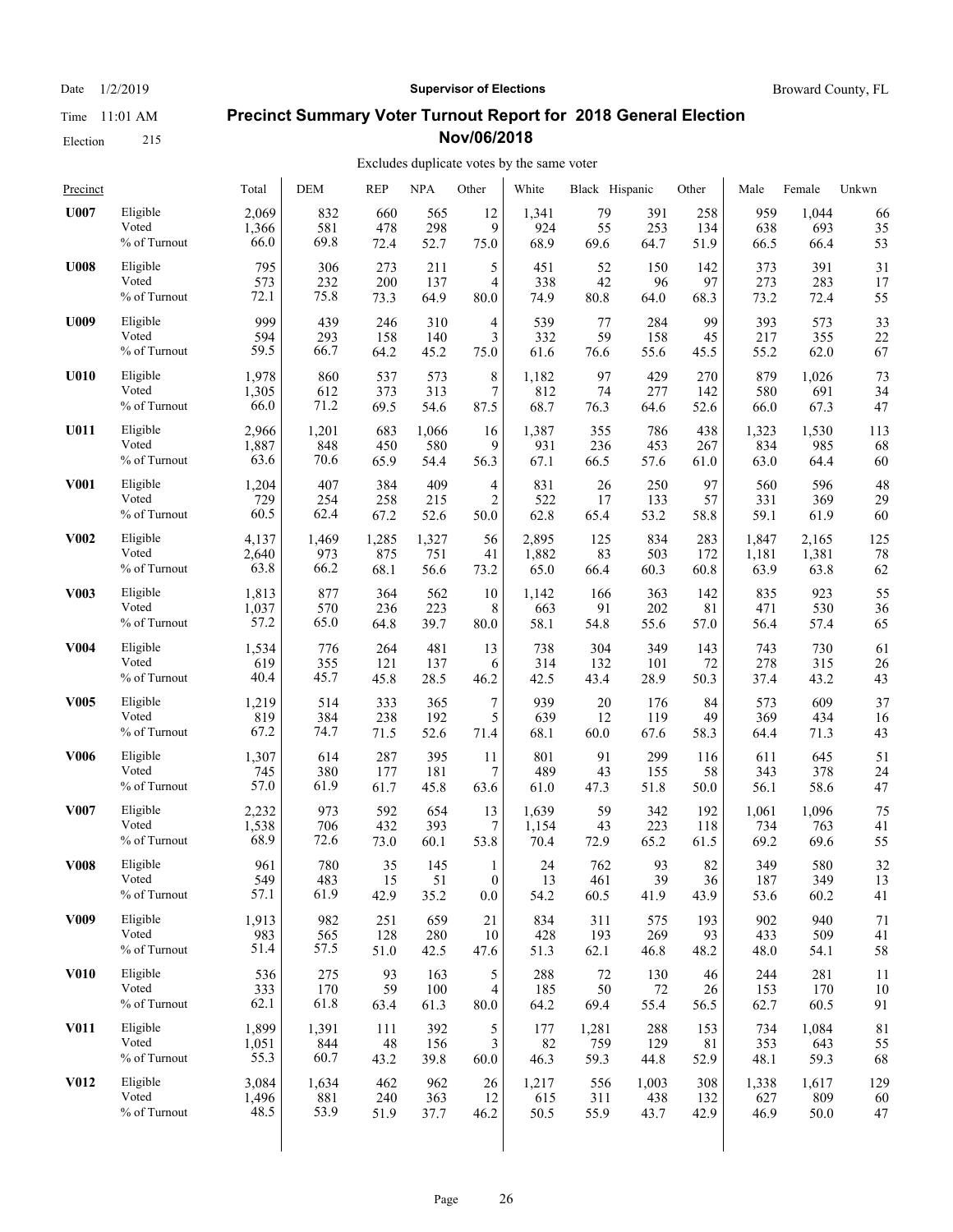Election 215

# Date  $1/2/2019$  **Supervisor of Elections** Broward County, FL

#### **Precinct Summary Voter Turnout Report for 2018 General Election Nov/06/2018**

| Precinct          |                 | Total | <b>DEM</b> | <b>REP</b> | <b>NPA</b> | Other            | White | Black Hispanic |      | Other | Male  | Female | Unkwn |
|-------------------|-----------------|-------|------------|------------|------------|------------------|-------|----------------|------|-------|-------|--------|-------|
| V013              | Eligible        | 1,297 | 700        | 175        | 414        | 8                | 487   | 278            | 416  | 116   | 588   | 661    | 48    |
|                   | Voted           | 628   | 364        | 92         | 170        | $\overline{c}$   | 235   | 151            | 186  | 56    | 284   | 318    | 26    |
|                   | % of Turnout    | 48.4  | 52.0       | 52.6       | 41.1       | 25.0             | 48.3  | 54.3           | 44.7 | 48.3  | 48.3  | 48.1   | 54    |
| <b>V014</b>       | Eligible        | 1,542 | 741        | 344        | 453        | 4                | 563   | 231            | 591  | 157   | 670   | 818    | 54    |
|                   | Voted           | 809   | 428        | 198        | 182        | 1                | 277   | 153            | 300  | 79    | 326   | 454    | 29    |
|                   | % of Turnout    | 52.5  | 57.8       | 57.6       | 40.2       | 25.0             | 49.2  | 66.2           | 50.8 | 50.3  | 48.7  | 55.5   | 54    |
| <b>V015</b>       | Eligible        | 1,507 | 793        | 318        | 385        | 11               | 973   | 107            | 339  | 88    | 564   | 890    | 53    |
|                   | Voted           | 882   | 507        | 208        | 160        | 7                | 581   | 78             | 183  | 40    | 328   | 534    | 20    |
|                   | % of Turnout    | 58.5  | 63.9       | 65.4       | 41.6       | 63.6             | 59.7  | 72.9           | 54.0 | 45.5  | 58.2  | 60.0   | 38    |
| <b>V016</b>       | Eligible        | 1,899 | 916        | 390        | 576        | 17               | 1,051 | 206            | 501  | 141   | 915   | 932    | 52    |
|                   | Voted           | 1,127 | 586        | 256        | 273        | 12               | 646   | 137            | 279  | 65    | 539   | 566    | 22    |
|                   | $\%$ of Turnout | 59.3  | 64.0       | 65.6       | 47.4       | 70.6             | 61.5  | 66.5           | 55.7 | 46.1  | 58.9  | 60.7   | 42    |
| V017              | Eligible        | 752   | 403        | 106        | 234        | 9                | 261   | 187            | 240  | 64    | 335   | 392    | 25    |
|                   | Voted           | 331   | 191        | 49         | 87         | 4                | 102   | 96             | 98   | 35    | 137   | 187    | 7     |
|                   | % of Turnout    | 44.0  | 47.4       | 46.2       | 37.2       | 44.4             | 39.1  | 51.3           | 40.8 | 54.7  | 40.9  | 47.7   | 28    |
| <b>V018</b>       | Eligible        | 3,838 | 2,317      | 448        | 1,045      | 28               | 1,190 | 1,346          | 944  | 358   | 1,719 | 1,990  | 129   |
|                   | Voted           | 2,040 | 1,368      | 241        | 414        | 17               | 636   | 792            | 440  | 172   | 874   | 1,094  | 72    |
|                   | % of Turnout    | 53.2  | 59.0       | 53.8       | 39.6       | 60.7             | 53.4  | 58.8           | 46.6 | 48.0  | 50.8  | 55.0   | 56    |
| V <sub>0</sub> 19 | Eligible        | 1,467 | 967        | 124        | 372        | 4                | 226   | 804            | 321  | 116   | 591   | 817    | 59    |
|                   | Voted           | 737   | 545        | 54         | 137        | 1                | 98    | 469            | 125  | 45    | 295   | 417    | 25    |
|                   | % of Turnout    | 50.2  | 56.4       | 43.5       | 36.8       | 25.0             | 43.4  | 58.3           | 38.9 | 38.8  | 49.9  | 51.0   | 42    |
| <b>V020</b>       | Eligible        | 1,079 | 541        | 176        | 347        | 15               | 440   | 186            | 339  | 114   | 453   | 575    | 51    |
|                   | Voted           | 522   | 287        | 93         | 135        | 7                | 219   | 119            | 140  | 44    | 196   | 298    | 28    |
|                   | % of Turnout    | 48.4  | 53.0       | 52.8       | 38.9       | 46.7             | 49.8  | 64.0           | 41.3 | 38.6  | 43.3  | 51.8   | 55    |
| V <sub>0</sub> 21 | Eligible        | 1,795 | 847        | 473        | 461        | 14               | 1,067 | 130            | 440  | 158   | 791   | 953    | 51    |
|                   | Voted           | 1,161 | 590        | 323        | 237        | 11               | 718   | 89             | 262  | 92    | 498   | 629    | 34    |
|                   | % of Turnout    | 64.7  | 69.7       | 68.3       | 51.4       | 78.6             | 67.3  | 68.5           | 59.5 | 58.2  | 63.0  | 66.0   | 67    |
| V <sub>0</sub> 22 | Eligible        | 1,650 | 727        | 426        | 486        | 11               | 1,022 | 78             | 401  | 149   | 769   | 826    | 55    |
|                   | Voted           | 1,056 | 500        | 298        | 252        | 6                | 691   | 53             | 236  | 76    | 501   | 528    | 27    |
|                   | % of Turnout    | 64.0  | 68.8       | 70.0       | 51.9       | 54.5             | 67.6  | 67.9           | 58.9 | 51.0  | 65.1  | 63.9   | 49    |
| V <sub>0</sub> 23 | Eligible        | 816   | 422        | 181        | 207        | 6                | 515   | 30             | 203  | 68    | 368   | 418    | 30    |
|                   | Voted           | 522   | 268        | 140        | 111        | 3                | 345   | 20             | 126  | 31    | 233   | 277    | 12    |
|                   | % of Turnout    | 64.0  | 63.5       | 77.3       | 53.6       | 50.0             | 67.0  | 66.7           | 62.1 | 45.6  | 63.3  | 66.3   | 40    |
| V <sub>0</sub> 24 | Eligible        | 2,053 | 1,034      | 407        | 586        | 26               | 1,335 | 182            | 351  | 185   | 897   | 1,098  | 58    |
|                   | Voted           | 1,365 | 768        | 268        | 313        | 16               | 896   | 140            | 219  | 110   | 572   | 755    | 38    |
|                   | % of Turnout    | 66.5  | 74.3       | 65.8       | 53.4       | 61.5             | 67.1  | 76.9           | 62.4 | 59.5  | 63.8  | 68.8   | 66    |
| V <sub>0</sub> 25 | Eligible        | 1,398 | 605        | 443        | 346        | 4                | 1,204 | 17             | 86   | 91    | 655   | 705    | 38    |
|                   | Voted           | 955   | 441        | 322        | 189        | 3                | 836   | 12             | 55   | 52    | 447   | 485    | 23    |
|                   | % of Turnout    | 68.3  | 72.9       | 72.7       | 54.6       | 75.0             | 69.4  | 70.6           | 64.0 | 57.1  | 68.2  | 68.8   | 61    |
| <b>V026</b>       | Eligible        | 1,368 | 663        | 263        | 434        | 8                | 626   | 167            | 444  | 131   | 601   | 724    | 43    |
|                   | Voted           | 678   | 374        | 144        | 154        | 6                | 298   | 119            | 203  | 58    | 298   | 367    | 13    |
|                   | % of Turnout    | 49.6  | 56.4       | 54.8       | 35.5       | 75.0             | 47.6  | 71.3           | 45.7 | 44.3  | 49.6  | 50.7   | 30    |
| V <sub>0</sub> 27 | Eligible        | 838   | 380        | 209        | 247        | $\boldsymbol{2}$ | 527   | 49             | 202  | 60    | 396   | 423    | 19    |
|                   | Voted           | 534   | 268        | 143        | 122        | $\mathbf{1}$     | 344   | 32             | 128  | 30    | 252   | 273    | 9     |
|                   | % of Turnout    | 63.7  | 70.5       | 68.4       | 49.4       | 50.0             | 65.3  | 65.3           | 63.4 | 50.0  | 63.6  | 64.5   | 47    |
| <b>V028</b>       | Eligible        | 1,095 | 525        | 289        | 275        | 6                | 700   | 86             | 221  | 88    | 504   | 554    | 37    |
|                   | Voted           | 674   | 344        | 196        | 128        | 6                | 435   | 66             | 127  | 46    | 306   | 347    | 21    |
|                   | % of Turnout    | 61.6  | 65.5       | 67.8       | 46.5       | 100.0            | 62.1  | 76.7           | 57.5 | 52.3  | 60.7  | 62.6   | 57    |
| V <sub>0</sub> 29 | Eligible        | 571   | 274        | 179        | 115        | 3                | 320   | 51             | 139  | 61    | 257   | 297    | 17    |
|                   | Voted           | 374   | 192        | 115        | 66         | $\mathbf{1}$     | 216   | 40             | 84   | 34    | 163   | 206    | 5     |
|                   | % of Turnout    | 65.5  | 70.1       | 64.2       | 57.4       | 33.3             | 67.5  | 78.4           | 60.4 | 55.7  | 63.4  | 69.4   | 29    |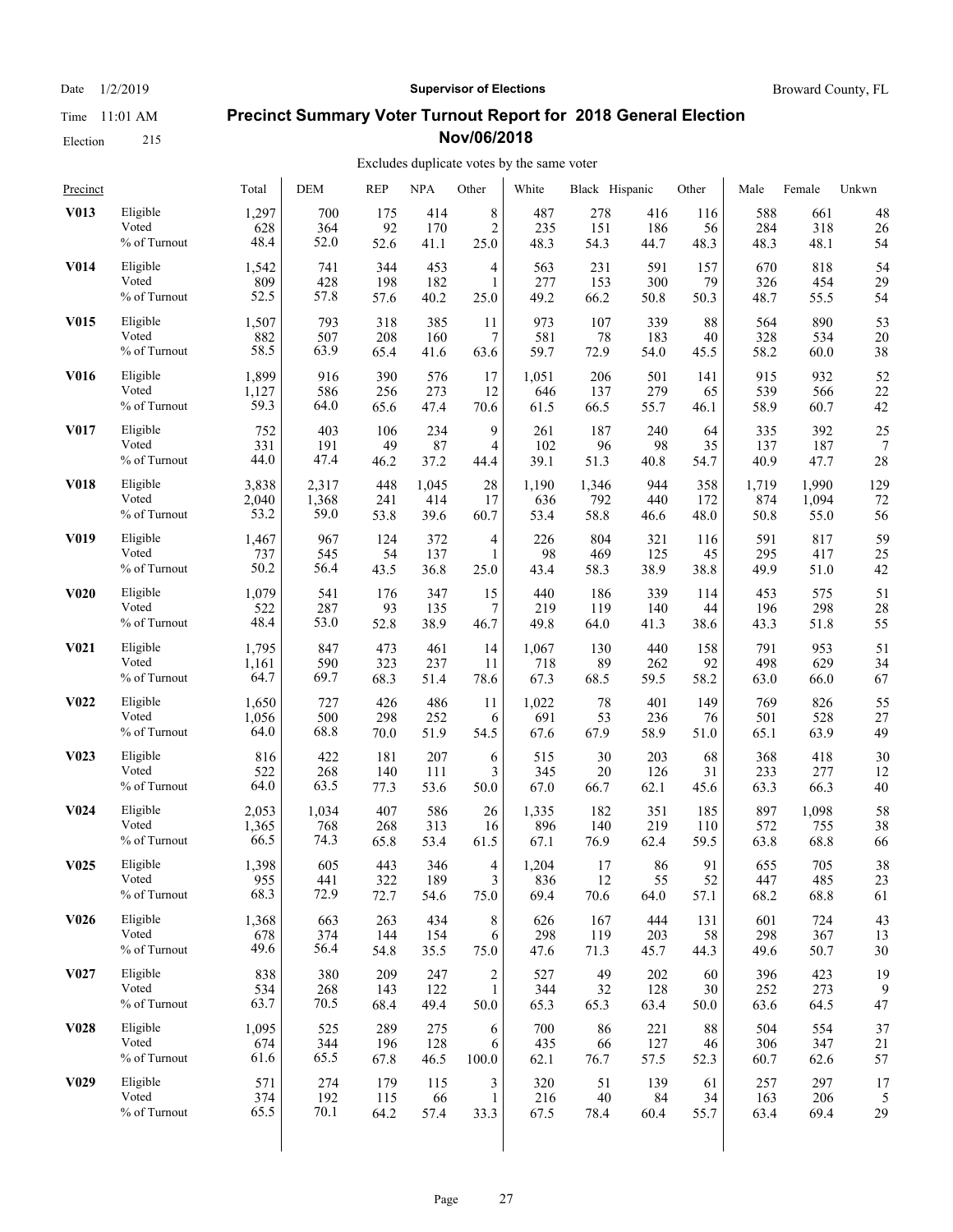Election 215

#### Date  $1/2/2019$  **Supervisor of Elections** Broward County, FL

## **Precinct Summary Voter Turnout Report for 2018 General Election Nov/06/2018**

#### Excludes duplicate votes by the same voter

| Precinct          |              | Total | DEM   | <b>REP</b> | <b>NPA</b> | Other          | White | Black Hispanic |       | Other | Male  | Female | Unkwn |
|-------------------|--------------|-------|-------|------------|------------|----------------|-------|----------------|-------|-------|-------|--------|-------|
| <b>V030</b>       | Eligible     | 1,583 | 738   | 445        | 396        | 4              | 1,076 | 73             | 305   | 129   | 723   | 814    | 46    |
|                   | Voted        | 1,058 | 521   | 310        | 225        | $\overline{2}$ | 751   | 61             | 180   | 66    | 498   | 535    | 25    |
|                   | % of Turnout | 66.8  | 70.6  | 69.7       | 56.8       | 50.0           | 69.8  | 83.6           | 59.0  | 51.2  | 68.9  | 65.7   | 54    |
| <b>V031</b>       | Eligible     | 1,337 | 624   | 359        | 346        | 8              | 794   | 167            | 266   | 110   | 639   | 658    | 40    |
|                   | Voted        | 836   | 406   | 247        | 178        | 5              | 511   | 109            | 156   | 60    | 384   | 435    | 17    |
|                   | % of Turnout | 62.5  | 65.1  | 68.8       | 51.4       | 62.5           | 64.4  | 65.3           | 58.6  | 54.5  | 60.1  | 66.1   | 43    |
| V032              | Eligible     | 1,870 | 983   | 362        | 512        | 13             | 798   | 363            | 546   | 163   | 801   | 1,008  | 61    |
|                   | Voted        | 1,087 | 621   | 235        | 223        | 8              | 482   | 240            | 278   | 87    | 453   | 600    | 34    |
|                   | % of Turnout | 58.1  | 63.2  | 64.9       | 43.6       | 61.5           | 60.4  | 66.1           | 50.9  | 53.4  | 56.6  | 59.5   | 56    |
| V033              | Eligible     | 1,471 | 724   | 348        | 392        | $\sqrt{ }$     | 691   | 226            | 436   | 118   | 695   | 727    | 49    |
|                   | Voted        | 915   | 477   | 238        | 197        | 3              | 452   | 146            | 251   | 66    | 411   | 479    | 25    |
|                   | % of Turnout | 62.2  | 65.9  | 68.4       | 50.3       | 42.9           | 65.4  | 64.6           | 57.6  | 55.9  | 59.1  | 65.9   | 51    |
| <b>V034</b>       | Eligible     | 2,313 | 1,218 | 410        | 674        | 11             | 1,131 | 271            | 711   | 200   | 946   | 1,292  | 75    |
|                   | Voted        | 1,450 | 829   | 269        | 345        | 7              | 696   | 200            | 429   | 125   | 582   | 823    | 45    |
|                   | % of Turnout | 62.7  | 68.1  | 65.6       | 51.2       | 63.6           | 61.5  | 73.8           | 60.3  | 62.5  | 61.5  | 63.7   | 60    |
| <b>V035</b>       | Eligible     | 573   | 300   | 113        | 156        | 4              | 309   | 59             | 165   | 40    | 234   | 317    | 22    |
|                   | Voted        | 366   | 195   | 82         | 87         | $\overline{2}$ | 198   | 45             | 100   | 23    | 153   | 200    | 13    |
|                   | % of Turnout | 63.9  | 65.0  | 72.6       | 55.8       | 50.0           | 64.1  | 76.3           | 60.6  | 57.5  | 65.4  | 63.1   | 59    |
| V036              | Eligible     | 709   | 420   | 97         | 189        | 3              | 273   | 167            | 210   | 59    | 264   | 417    | 28    |
|                   | Voted        | 418   | 271   | 59         | 86         | $\overline{2}$ | 151   | 112            | 124   | 31    | 140   | 262    | 16    |
|                   | % of Turnout | 59.0  | 64.5  | 60.8       | 45.5       | 66.7           | 55.3  | 67.1           | 59.0  | 52.5  | 53.0  | 62.8   | 57    |
| V <sub>0</sub> 37 | Eligible     | 1,016 | 556   | 154        | 298        | 8              | 314   | 308            | 325   | 69    | 418   | 567    | 31    |
|                   | Voted        | 577   | 345   | 101        | 126        | 5              | 197   | 197            | 148   | 35    | 223   | 339    | 15    |
|                   | % of Turnout | 56.8  | 62.1  | 65.6       | 42.3       | 62.5           | 62.7  | 64.0           | 45.5  | 50.7  | 53.3  | 59.8   | 48    |
| <b>V038</b>       | Eligible     | 1,602 | 896   | 206        | 497        | 3              | 432   | 299            | 698   | 173   | 693   | 850    | 59    |
|                   | Voted        | 749   | 470   | 104        | 172        | 3              | 205   | 186            | 288   | 70    | 310   | 413    | 26    |
|                   | % of Turnout | 46.8  | 52.5  | 50.5       | 34.6       | 100.0          | 47.5  | 62.2           | 41.3  | 40.5  | 44.7  | 48.6   | 44    |
| V <sub>0</sub> 39 | Eligible     | 1,429 | 678   | 253        | 490        | 8              | 592   | 157            | 503   | 177   | 620   | 755    | 54    |
|                   | Voted        | 747   | 401   | 146        | 195        | 5              | 327   | 98             | 248   | 74    | 299   | 422    | 26    |
|                   | % of Turnout | 52.3  | 59.1  | 57.7       | 39.8       | 62.5           | 55.2  | 62.4           | 49.3  | 41.8  | 48.2  | 55.9   | 48    |
| <b>V040</b>       | Eligible     | 1,729 | 811   | 359        | 548        | 11             | 682   | 157            | 683   | 207   | 787   | 871    | 71    |
|                   | Voted        | 841   | 433   | 202        | 200        | 6              | 336   | 93             | 327   | 85    | 349   | 465    | 27    |
|                   | % of Turnout | 48.6  | 53.4  | 56.3       | 36.5       | 54.5           | 49.3  | 59.2           | 47.9  | 41.1  | 44.3  | 53.4   | 38    |
| <b>V041</b>       | Eligible     | 1,189 | 639   | 163        | 382        | 5              | 252   | 342            | 418   | 177   | 493   | 638    | 58    |
|                   | Voted        | 523   | 326   | 73         | 120        | $\overline{4}$ | 98    | 171            | 180   | 74    | 195   | 294    | 34    |
|                   | % of Turnout | 44.0  | 51.0  | 44.8       | 31.4       | 80.0           | 38.9  | 50.0           | 43.1  | 41.8  | 39.6  | 46.1   | 59    |
| V <sub>0</sub> 42 | Eligible     | 2,460 | 1,347 | 360        | 744        | 9              | 497   | 603            | 1,094 | 266   | 1,114 | 1,251  | 95    |
|                   | Voted        | 1,164 | 718   | 188        | 252        | 6              | 242   | 372            | 435   | 115   | 468   | 651    | 45    |
|                   | % of Turnout | 47.3  | 53.3  | 52.2       | 33.9       | 66.7           | 48.7  | 61.7           | 39.8  | 43.2  | 42.0  | 52.0   | 47    |
| V <sub>0</sub> 43 | Eligible     | 1,418 | 717   | 261        | 432        | 8              | 431   | 211            | 614   | 162   | 645   | 711    | 62    |
|                   | Voted        | 713   | 410   | 139        | 159        | 5              | 206   | 125            | 295   | 87    | 296   | 382    | 35    |
|                   | % of Turnout | 50.3  | 57.2  | 53.3       | 36.8       | 62.5           | 47.8  | 59.2           | 48.0  | 53.7  | 45.9  | 53.7   | 56    |
| <b>V044</b>       | Eligible     | 2,021 | 1,029 | 330        | 650        | 12             | 493   | 303            | 942   | 283   | 859   | 1,075  | 87    |
|                   | Voted        | 1,027 | 558   | 197        | 269        | 3              | 248   | 193            | 430   | 156   | 427   | 568    | 32    |
|                   | % of Turnout | 50.8  | 54.2  | 59.7       | 41.4       | 25.0           | 50.3  | 63.7           | 45.6  | 55.1  | 49.7  | 52.8   | 37    |
| V <sub>045</sub>  | Eligible     | 1,523 | 723   | 281        | 511        | 8              | 427   | 176            | 747   | 173   | 694   | 762    | 67    |
|                   | Voted        | 727   | 381   | 160        | 180        | 6              | 211   | 103            | 332   | 81    | 333   | 373    | 21    |
|                   | % of Turnout | 47.7  | 52.7  | 56.9       | 35.2       | 75.0           | 49.4  | 58.5           | 44.4  | 46.8  | 48.0  | 49.0   | 31    |
| V046              | Eligible     | 745   | 361   | 153        | 226        | 5              | 261   | 53             | 363   | 68    | 321   | 401    | 23    |
|                   | Voted        | 366   | 204   | 77         | 81         | $\overline{4}$ | 139   | 32             | 164   | 31    | 144   | 209    | 13    |
|                   | % of Turnout | 49.1  | 56.5  | 50.3       | 35.8       | 80.0           | 53.3  | 60.4           | 45.2  | 45.6  | 44.9  | 52.1   | 57    |
|                   |              |       |       |            |            |                |       |                |       |       |       |        |       |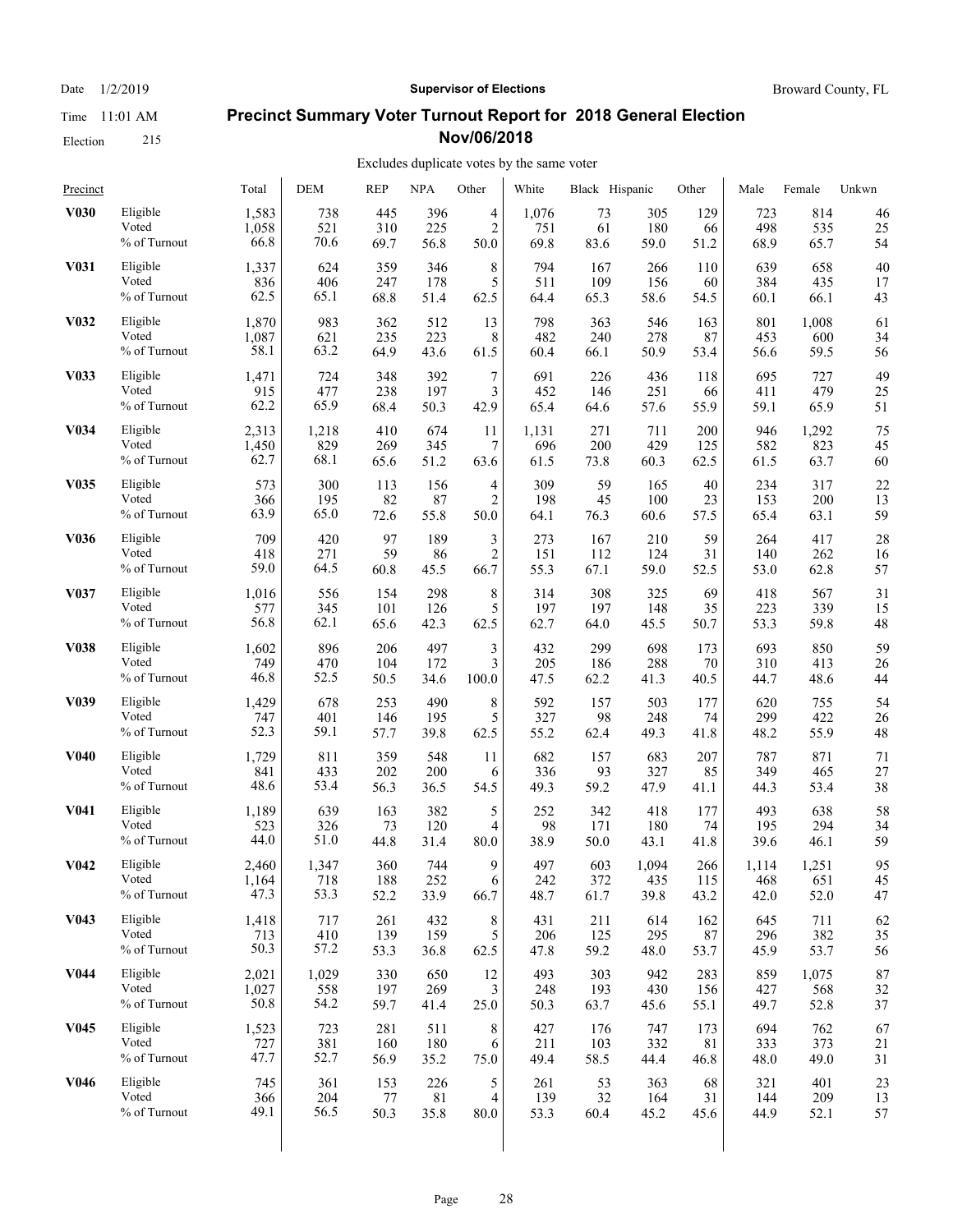Election 215

# Date  $1/2/2019$  **Supervisor of Elections** Broward County, FL

## **Precinct Summary Voter Turnout Report for 2018 General Election Nov/06/2018**

#### Excludes duplicate votes by the same voter

| Precinct         |                 | Total | <b>DEM</b> | <b>REP</b> | <b>NPA</b> | Other          | White | Black Hispanic |      | Other | Male  | Female | Unkwn |
|------------------|-----------------|-------|------------|------------|------------|----------------|-------|----------------|------|-------|-------|--------|-------|
| V047             | Eligible        | 1,242 | 583        | 312        | 341        | 6              | 961   | 34             | 151  | 96    | 586   | 618    | 38    |
|                  | Voted           | 856   | 436        | 236        | 181        | 3              | 700   | 24             | 78   | 54    | 403   | 431    | 22    |
|                  | % of Turnout    | 68.9  | 74.8       | 75.6       | 53.1       | 50.0           | 72.8  | 70.6           | 51.7 | 56.3  | 68.8  | 69.7   | 58    |
| V048             | Eligible        | 1,209 | 568        | 230        | 405        | 6              | 422   | 158            | 507  | 122   | 541   | 611    | 57    |
|                  | Voted           | 630   | 327        | 134        | 166        | 3              | 229   | 100            | 237  | 64    | 276   | 322    | 32    |
|                  | % of Turnout    | 52.1  | 57.6       | 58.3       | 41.0       | 50.0           | 54.3  | 63.3           | 46.7 | 52.5  | 51.0  | 52.7   | 56    |
| V049             | Eligible        | 1,373 | 659        | 249        | 456        | 9              | 487   | 145            | 614  | 127   | 624   | 708    | 41    |
|                  | Voted           | 669   | 354        | 134        | 178        | 3              | 248   | 93             | 271  | 57    | 285   | 363    | 21    |
|                  | % of Turnout    | 48.7  | 53.7       | 53.8       | 39.0       | 33.3           | 50.9  | 64.1           | 44.1 | 44.9  | 45.7  | 51.3   | 51    |
| <b>V050</b>      | Eligible        | 1,830 | 920        | 356        | 549        | 5              | 711   | 215            | 736  | 168   | 818   | 944    | 68    |
|                  | Voted           | 885   | 486        | 190        | 204        | 5              | 335   | 124            | 339  | 87    | 365   | 480    | 40    |
|                  | $\%$ of Turnout | 48.4  | 52.8       | 53.4       | 37.2       | 100.0          | 47.1  | 57.7           | 46.1 | 51.8  | 44.6  | 50.8   | 59    |
| V <sub>051</sub> | Eligible        | 1,514 | 775        | 338        | 387        | 14             | 829   | 134            | 444  | 107   | 605   | 871    | 38    |
|                  | Voted           | 942   | 524        | 216        | 192        | 10             | 526   | 95             | 261  | 60    | 359   | 563    | 20    |
|                  | % of Turnout    | 62.2  | 67.6       | 63.9       | 49.6       | 71.4           | 63.4  | 70.9           | 58.8 | 56.1  | 59.3  | 64.6   | 53    |
| V <sub>052</sub> | Eligible        | 1,938 | 978        | 366        | 586        | 8              | 633   | 198            | 881  | 226   | 845   | 1,025  | 68    |
|                  | Voted           | 982   | 566        | 209        | 203        | 4              | 321   | 132            | 415  | 114   | 415   | 531    | 36    |
|                  | % of Turnout    | 50.7  | 57.9       | 57.1       | 34.6       | 50.0           | 50.7  | 66.7           | 47.1 | 50.4  | 49.1  | 51.8   | 53    |
| V <sub>053</sub> | Eligible        | 2,130 | 1,024      | 522        | 570        | 14             | 1,760 | 24             | 182  | 164   | 988   | 1,077  | 65    |
|                  | Voted           | 1,452 | 762        | 357        | 324        | 9              | 1,236 | 20             | 104  | 92    | 676   | 735    | 41    |
|                  | % of Turnout    | 68.2  | 74.4       | 68.4       | 56.8       | 64.3           | 70.2  | 83.3           | 57.1 | 56.1  | 68.4  | 68.2   | 63    |
| V <sub>054</sub> | Eligible        | 1,114 | 568        | 220        | 320        | 6              | 416   | 126            | 433  | 139   | 494   | 567    | 53    |
|                  | Voted           | 593   | 328        | 129        | 134        | 2              | 231   | 88             | 209  | 65    | 264   | 303    | 26    |
|                  | % of Turnout    | 53.2  | 57.7       | 58.6       | 41.9       | 33.3           | 55.5  | 69.8           | 48.3 | 46.8  | 53.4  | 53.4   | 49    |
| V <sub>055</sub> | Eligible        | 2,014 | 726        | 621        | 652        | 15             | 1,408 | 99             | 276  | 231   | 941   | 990    | 83    |
|                  | Voted           | 1,253 | 470        | 435        | 339        | 9              | 902   | 60             | 175  | 116   | 575   | 624    | 54    |
|                  | % of Turnout    | 62.2  | 64.7       | 70.0       | 52.0       | 60.0           | 64.1  | 60.6           | 63.4 | 50.2  | 61.1  | 63.0   | 65    |
| V <sub>056</sub> | Eligible        | 996   | 507        | 161        | 319        | 9              | 457   | 189            | 242  | 108   | 475   | 482    | 39    |
|                  | Voted           | 480   | 271        | 87         | 119        | 3              | 236   | 84             | 109  | 51    | 225   | 232    | 23    |
|                  | % of Turnout    | 48.2  | 53.5       | 54.0       | 37.3       | 33.3           | 51.6  | 44.4           | 45.0 | 47.2  | 47.4  | 48.1   | 59    |
| V <sub>057</sub> | Eligible        | 3,210 | 1,352      | 794        | 1,035      | 29             | 2,304 | 123            | 509  | 274   | 1,494 | 1,589  | 127   |
|                  | Voted           | 1,960 | 906        | 507        | 527        | 20             | 1,453 | 67             | 292  | 148   | 925   | 966    | 69    |
|                  | $\%$ of Turnout | 61.1  | 67.0       | 63.9       | 50.9       | 69.0           | 63.1  | 54.5           | 57.4 | 54.0  | 61.9  | 60.8   | 54    |
| <b>V058</b>      | Eligible        | 775   | 332        | 214        | 224        | 5              | 600   | 23             | 110  | 42    | 391   | 359    | 25    |
|                  | Voted           | 518   | 238        | 155        | 120        | 5              | 415   | 10             | 64   | 29    | 249   | 249    | 20    |
|                  | % of Turnout    | 66.8  | 71.7       | 72.4       | 53.6       | 100.0          | 69.2  | 43.5           | 58.2 | 69.0  | 63.7  | 69.4   | 80    |
| <b>W001</b>      | Eligible        | 3.866 | 2,772      | 247        | 836        | 11             | 343   | 2,583          | 559  | 381   | 1,566 | 2,169  | 131   |
|                  | Voted           | 2,285 | 1,772      | 124        | 381        | 8              | 161   | 1,673          | 234  | 217   | 818   | 1,385  | 82    |
|                  | % of Turnout    | 59.1  | 63.9       | 50.2       | 45.6       | 72.7           | 46.9  | 64.8           | 41.9 | 57.0  | 52.2  | 63.9   | 63    |
| W002             | Eligible        | 2,299 | 1,540      | 206        | 544        | 9              | 222   | 1,268          | 548  | 261   | 916   | 1,282  | 101   |
|                  | Voted           | 1,382 | 1,002      | 109        | 265        | 6              | 113   | 865            | 262  | 142   | 488   | 841    | 53    |
|                  | % of Turnout    | 60.1  | 65.1       | 52.9       | 48.7       | 66.7           | 50.9  | 68.2           | 47.8 | 54.4  | 53.3  | 65.6   | 52    |
| W003             | Eligible        | 1,348 | 912        | 125        | 307        | 4              | 145   | 690            | 344  | 169   | 585   | 704    | 59    |
|                  | Voted           | 770   | 589        | 65         | 115        | 1              | 72    | 463            | 154  | 81    | 296   | 443    | 31    |
|                  | % of Turnout    | 57.1  | 64.6       | 52.0       | 37.5       | 25.0           | 49.7  | 67.1           | 44.8 | 47.9  | 50.6  | 62.9   | 53    |
| <b>W004</b>      | Eligible        | 1,691 | 1,251      | 129        | 308        | 3              | 131   | 1,169          | 235  | 156   | 731   | 890    | 70    |
|                  | Voted           | 1,063 | 844        | 74         | 143        | $\overline{c}$ | 71    | 808            | 98   | 86    | 413   | 605    | 45    |
|                  | % of Turnout    | 62.9  | 67.5       | 57.4       | 46.4       | 66.7           | 54.2  | 69.1           | 41.7 | 55.1  | 56.5  | 68.0   | 64    |
| <b>W005</b>      | Eligible        | 1,656 | 1,213      | 113        | 325        | 5              | 104   | 1,161          | 207  | 184   | 725   | 864    | 67    |
|                  | Voted           | 1,024 | 807        | 55         | 159        | 3              | 51    | 772            | 90   | 111   | 389   | 587    | 48    |
|                  | % of Turnout    | 61.8  | 66.5       | 48.7       | 48.9       | 60.0           | 49.0  | 66.5           | 43.5 | 60.3  | 53.7  | 67.9   | 72    |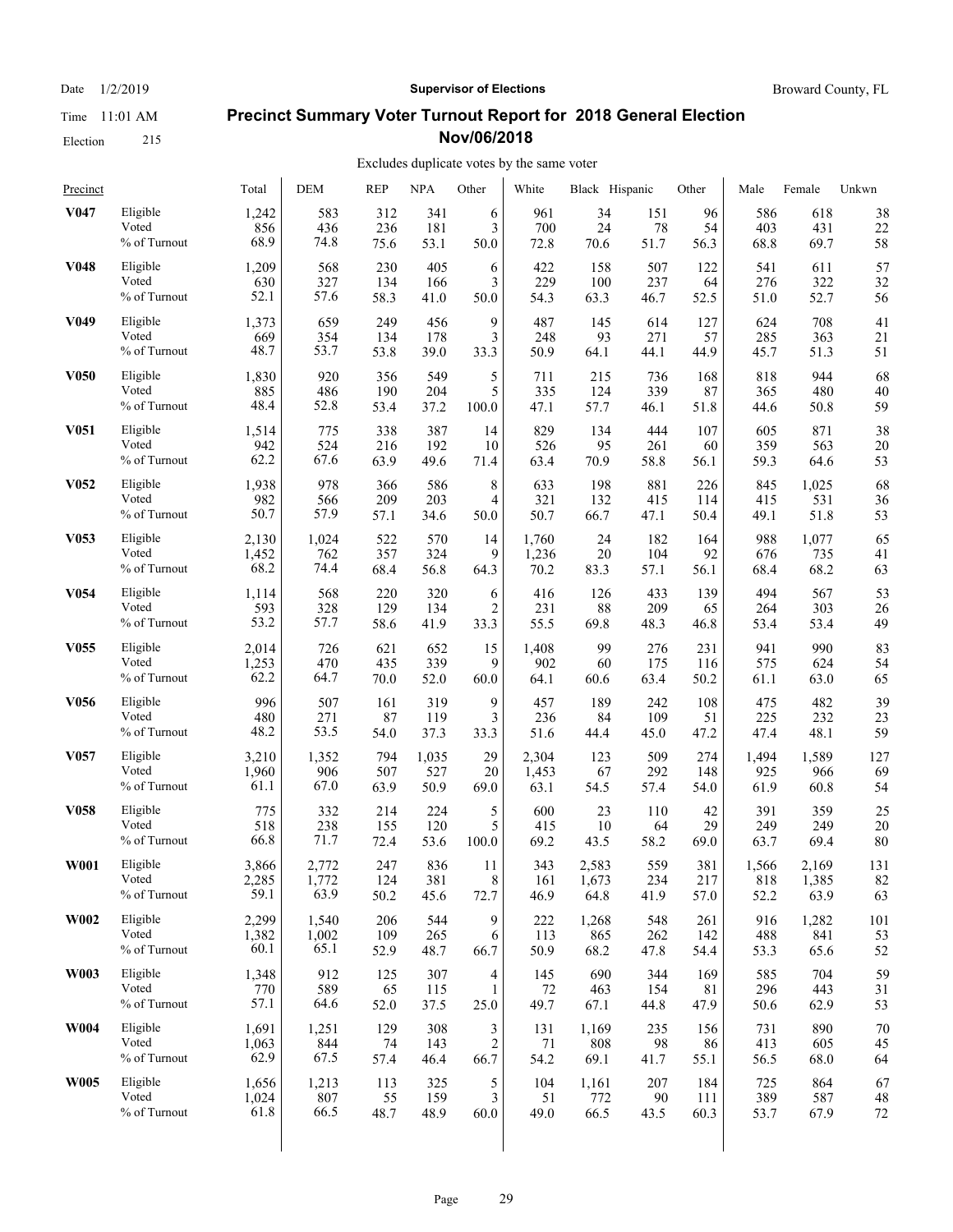Time 11:01 AM Election 215

Date  $1/2/2019$  **Supervisor of Elections** Broward County, FL

#### **Precinct Summary Voter Turnout Report for 2018 General Election Nov/06/2018**

| Precinct    |                 | Total | <b>DEM</b> | <b>REP</b> | <b>NPA</b> | Other          | White | Black Hispanic |       | Other | Male  | Female | Unkwn |
|-------------|-----------------|-------|------------|------------|------------|----------------|-------|----------------|-------|-------|-------|--------|-------|
| W006        | Eligible        | 1,389 | 864        | 162        | 355        | 8              | 178   | 646            | 412   | 153   | 585   | 753    | 51    |
|             | Voted           | 792   | 564        | 78         | 146        | 4              | 98    | 426            | 178   | 90    | 294   | 467    | 31    |
|             | % of Turnout    | 57.0  | 65.3       | 48.1       | 41.1       | 50.0           | 55.1  | 65.9           | 43.2  | 58.8  | 50.3  | 62.0   | 61    |
| W007        | Eligible        | 2,139 | 1,459      | 164        | 510        | 6              | 249   | 1,138          | 532   | 220   | 869   | 1,179  | 91    |
|             | Voted           | 1,206 | 898        | 88         | 218        | $\overline{2}$ | 122   | 733            | 227   | 124   | 437   | 715    | 54    |
|             | % of Turnout    | 56.4  | 61.5       | 53.7       | 42.7       | 33.3           | 49.0  | 64.4           | 42.7  | 56.4  | 50.3  | 60.6   | 59    |
| <b>W008</b> | Eligible        | 3,366 | 2,367      | 207        | 775        | 17             | 185   | 2,061          | 768   | 352   | 1,204 | 2,033  | 129   |
|             | Voted           | 1,971 | 1,532      | 93         | 336        | 10             | 83    | 1,353          | 321   | 214   | 622   | 1,272  | 77    |
|             | % of Turnout    | 58.6  | 64.7       | 44.9       | 43.4       | 58.8           | 44.9  | 65.6           | 41.8  | 60.8  | 51.7  | 62.6   | 60    |
| W009        | Eligible        | 2,447 | 1,146      | 619        | 671        | 11             | 450   | 684            | 981   | 332   | 1,111 | 1,244  | 92    |
|             | Voted           | 1,503 | 755        | 419        | 322        | 7              | 284   | 484            | 562   | 173   | 666   | 790    | 47    |
|             | % of Turnout    | 61.4  | 65.9       | 67.7       | 48.0       | 63.6           | 63.1  | 70.8           | 57.3  | 52.1  | 59.9  | 63.5   | 51    |
| <b>W010</b> | Eligible        | 1,301 | 835        | 130        | 332        | 4              | 160   | 602            | 383   | 156   | 544   | 698    | 59    |
|             | Voted           | 708   | 513        | 62         | 131        | 2              | 74    | 381            | 175   | 78    | 273   | 403    | 32    |
|             | % of Turnout    | 54.4  | 61.4       | 47.7       | 39.5       | 50.0           | 46.3  | 63.3           | 45.7  | 50.0  | 50.2  | 57.7   | 54    |
| W011        | Eligible        | 2,386 | 1,634      | 207        | 537        | 8              | 298   | 1,338          | 485   | 265   | 965   | 1,330  | 91    |
|             | Voted           | 1,314 | 1,007      | 91         | 212        | 4              | 134   | 843            | 199   | 138   | 482   | 788    | 44    |
|             | % of Turnout    | 55.1  | 61.6       | 44.0       | 39.5       | 50.0           | 45.0  | 63.0           | 41.0  | 52.1  | 49.9  | 59.2   | 48    |
| W012        | Eligible        | 2,962 | 2,069      | 188        | 694        | 11             | 169   | 1,800          | 681   | 312   | 1,068 | 1,775  | 119   |
|             | Voted           | 1,893 | 1,435      | 106        | 342        | 10             | 88    | 1,263          | 338   | 204   | 607   | 1,201  | 85    |
|             | % of Turnout    | 63.9  | 69.4       | 56.4       | 49.3       | 90.9           | 52.1  | 70.2           | 49.6  | 65.4  | 56.8  | 67.7   | 71    |
| W013        | Eligible        | 4,420 | 3,015      | 374        | 1,012      | 19             | 410   | 2,649          | 787   | 574   | 1,887 | 2,362  | 171   |
|             | Voted           | 2,881 | 2,144      | 207        | 520        | 10             | 223   | 1,896          | 404   | 358   | 1,147 | 1,618  | 116   |
|             | % of Turnout    | 65.2  | 71.1       | 55.3       | 51.4       | 52.6           | 54.4  | 71.6           | 51.3  | 62.4  | 60.8  | 68.5   | 68    |
| W014        | Eligible        | 4,591 | 2,120      | 1,005      | 1,442      | 24             | 612   | 1,073          | 2,290 | 616   | 2,032 | 2,375  | 184   |
|             | Voted           | 2,761 | 1,383      | 624        | 738        | 16             | 360   | 754            | 1,327 | 320   | 1,164 | 1,486  | 111   |
|             | % of Turnout    | 60.1  | 65.2       | 62.1       | 51.2       | 66.7           | 58.8  | 70.3           | 57.9  | 51.9  | 57.3  | 62.6   | 60    |
| W015        | Eligible        | 1,373 | 508        | 413        | 443        | 9              | 350   | 259            | 586   | 178   | 637   | 684    | 52    |
|             | Voted           | 870   | 352        | 290        | 222        | 6              | 216   | 180            | 359   | 115   | 398   | 431    | 41    |
|             | $\%$ of Turnout | 63.4  | 69.3       | 70.2       | 50.1       | 66.7           | 61.7  | 69.5           | 61.3  | 64.6  | 62.5  | 63.0   | 79    |
| W016        | Eligible        | 7,045 | 2,997      | 1,706      | 2,301      | 41             | 1,230 | 1,625          | 3,056 | 1,134 | 3,218 | 3,549  | 278   |
|             | Voted           | 4,447 | 2,063      | 1,177      | 1,172      | 35             | 780   | 1,177          | 1,882 | 608   | 1,968 | 2,314  | 165   |
|             | % of Turnout    | 63.1  | 68.8       | 69.0       | 50.9       | 85.4           | 63.4  | 72.4           | 61.6  | 53.6  | 61.2  | 65.2   | 59    |
| W017        | Eligible        | 4,162 | 1,969      | 742        | 1,428      | 23             | 546   | 1,057          | 1,843 | 716   | 1,816 | 2.174  | 172   |
|             | Voted           | 2,526 | 1,313      | 459        | 737        | 17             | 325   | 740            | 1,064 | 397   | 1,071 | 1,358  | 97    |
|             | % of Turnout    | 60.7  | 66.7       | 61.9       | 51.6       | 73.9           | 59.5  | 70.0           | 57.7  | 55.4  | 59.0  | 62.5   | 56    |
| W018        | Eligible        | 2,933 | 1,418      | 588        | 918        | 9              | 500   | 693            | 1,347 | 393   | 1,305 | 1,516  | 112   |
|             | Voted           | 1,755 | 945        | 378        | 426        | 6              | 275   | 513            | 741   | 226   | 753   | 941    | 61    |
|             | % of Turnout    | 59.8  | 66.6       | 64.3       | 46.4       | 66.7           | 55.0  | 74.0           | 55.0  | 57.5  | 57.7  | 62.1   | 54    |
| W019        | Eligible        | 4,087 | 2,083      | 662        | 1,323      | 19             | 400   | 1,341          | 1,487 | 859   | 1,822 | 2,095  | 170   |
|             | Voted           | 2,476 | 1,409      | 378        | 674        | 15             | 221   | 955            | 797   | 503   | 1,081 | 1,299  | 96    |
|             | % of Turnout    | 60.6  | 67.6       | 57.1       | 50.9       | 78.9           | 55.3  | 71.2           | 53.6  | 58.6  | 59.3  | 62.0   | 56    |
| <b>W020</b> | Eligible        | 4,336 | 2,141      | 694        | 1,479      | 22             | 329   | 1,322          | 2,198 | 487   | 1,876 | 2,273  | 187   |
|             | Voted           | 2,400 | 1,340      | 368        | 679        | 13             | 168   | 924            | 1,049 | 259   | 960   | 1,339  | 101   |
|             | % of Turnout    | 55.4  | 62.6       | 53.0       | 45.9       | 59.1           | 51.1  | 69.9           | 47.7  | 53.2  | 51.2  | 58.9   | 54    |
| W021        | Eligible        | 4,427 | 2,058      | 1,010      | 1,345      | 14             | 624   | 1,198          | 2,107 | 498   | 1,935 | 2,305  | 187   |
|             | Voted           | 2,504 | 1,300      | 622        | 577        | 5              | 350   | 865            | 1,038 | 251   | 1,061 | 1,360  | 83    |
|             | % of Turnout    | 56.6  | 63.2       | 61.6       | 42.9       | 35.7           | 56.1  | 72.2           | 49.3  | 50.4  | 54.8  | 59.0   | 44    |
| W022        | Eligible        | 3,354 | 1,739      | 539        | 1,070      | 6              | 402   | 1,066          | 1,354 | 532   | 1,445 | 1,771  | 138   |
|             | Voted           | 2,029 | 1,168      | 340        | 515        | 6              | 237   | 749            | 758   | 285   | 860   | 1,089  | 80    |
|             | % of Turnout    | 60.5  | 67.2       | 63.1       | 48.1       | 100.0          | 59.0  | 70.3           | 56.0  | 53.6  | 59.5  | 61.5   | 58    |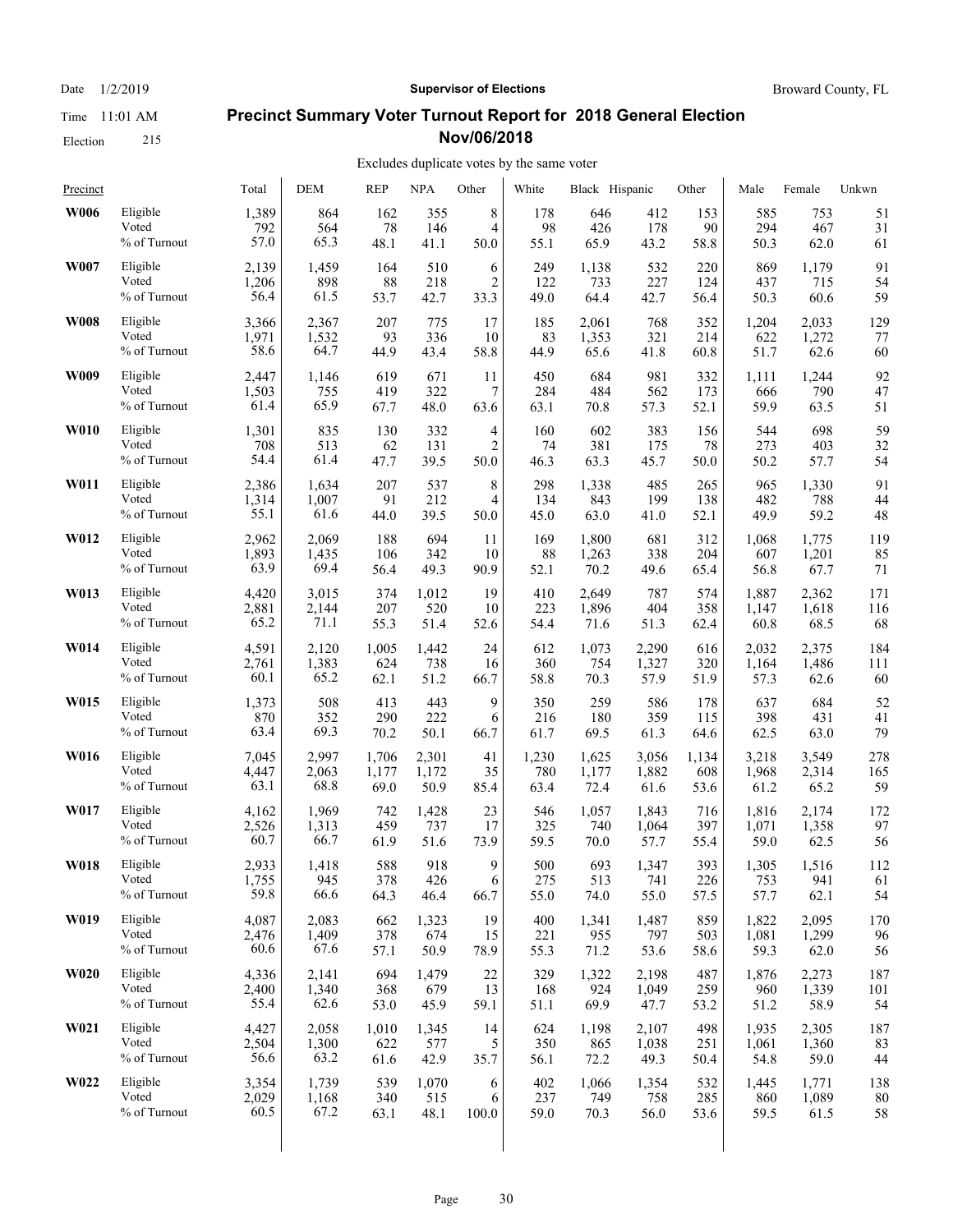Election 215

#### Date  $1/2/2019$  **Supervisor of Elections** Broward County, FL

#### **Precinct Summary Voter Turnout Report for 2018 General Election Nov/06/2018**

#### Excludes duplicate votes by the same voter

| Precinct    |                 | Total | <b>DEM</b> | <b>REP</b> | <b>NPA</b> | Other          | White | Black Hispanic |       | Other | Male  | Female | Unkwn |
|-------------|-----------------|-------|------------|------------|------------|----------------|-------|----------------|-------|-------|-------|--------|-------|
| W023        | Eligible        | 7,227 | 4,211      | 849        | 2,127      | 40             | 848   | 3,044          | 2,545 | 790   | 2,970 | 3,983  | 274   |
|             | Voted           | 4,198 | 2,753      | 463        | 953        | 29             | 393   | 2,105          | 1,244 | 456   | 1,610 | 2,421  | 167   |
|             | % of Turnout    | 58.1  | 65.4       | 54.5       | 44.8       | 72.5           | 46.3  | 69.2           | 48.9  | 57.7  | 54.2  | 60.8   | 61    |
| W024        | Eligible        | 3,169 | 2,063      | 291        | 804        | 11             | 396   | 1,582          | 842   | 349   | 1,323 | 1,715  | 131   |
|             | Voted           | 1,793 | 1,275      | 159        | 354        | 5              | 197   | 1,035          | 376   | 185   | 683   | 1,044  | 66    |
|             | % of Turnout    | 56.6  | 61.8       | 54.6       | 44.0       | 45.5           | 49.7  | 65.4           | 44.7  | 53.0  | 51.6  | 60.9   | 50    |
| W025        | Eligible        | 3,838 | 2,751      | 221        | 850        | 16             | 219   | 2,696          | 495   | 428   | 1,500 | 2,181  | 157   |
|             | Voted           | 2,382 | 1,858      | 115        | 400        | 9              | 118   | 1,792          | 226   | 246   | 833   | 1,450  | 99    |
|             | % of Turnout    | 62.1  | 67.5       | 52.0       | 47.1       | 56.3           | 53.9  | 66.5           | 45.7  | 57.5  | 55.5  | 66.5   | 63    |
| <b>X001</b> | Eligible        | 1,947 | 1,027      | 329        | 582        | 9              | 582   | 451            | 678   | 236   | 873   | 990    | 84    |
|             | Voted           | 1,068 | 633        | 187        | 242        | 6              | 327   | 317            | 329   | 95    | 452   | 576    | 40    |
|             | % of Turnout    | 54.9  | 61.6       | 56.8       | 41.6       | 66.7           | 56.2  | 70.3           | 48.5  | 40.3  | 51.8  | 58.2   | 48    |
| <b>X002</b> | Eligible        | 1,488 | 799        | 236        | 441        | 12             | 455   | 334            | 524   | 175   | 668   | 748    | 72    |
|             | Voted           | 804   | 501        | 127        | 168        | 8              | 264   | 215            | 239   | 86    | 339   | 424    | 41    |
|             | % of Turnout    | 54.0  | 62.7       | 53.8       | 38.1       | 66.7           | 58.0  | 64.4           | 45.6  | 49.1  | 50.7  | 56.7   | 57    |
| X003        | Eligible        | 1,864 | 1,017      | 267        | 572        | 8              | 464   | 445            | 762   | 193   | 758   | 1,049  | 57    |
|             | Voted           | 960   | 595        | 133        | 228        | 4              | 225   | 273            | 357   | 105   | 353   | 579    | 28    |
|             | % of Turnout    | 51.5  | 58.5       | 49.8       | 39.9       | 50.0           | 48.5  | 61.3           | 46.9  | 54.4  | 46.6  | 55.2   | 49    |
| <b>X004</b> | Eligible        | 1,426 | 662        | 330        | 421        | 13             | 456   | 126            | 699   | 145   | 651   | 719    | 56    |
|             | Voted           | 792   | 406        | 199        | 181        | 6              | 235   | 98             | 381   | 78    | 347   | 407    | 38    |
|             | % of Turnout    | 55.5  | 61.3       | 60.3       | 43.0       | 46.2           | 51.5  | 77.8           | 54.5  | 53.8  | 53.3  | 56.6   | 68    |
| X005        | Eligible        | 1,709 | 760        | 521        | 426        | $\overline{c}$ | 986   | 176            | 413   | 134   | 783   | 879    | 47    |
|             | Voted           | 1,067 | 507        | 347        | 212        | 1              | 647   | 133            | 217   | 70    | 480   | 567    | 20    |
|             | % of Turnout    | 62.4  | 66.7       | 66.6       | 49.8       | 50.0           | 65.6  | 75.6           | 52.5  | 52.2  | 61.3  | 64.5   | 43    |
| X006        | Eligible        | 2,484 | 1,265      | 507        | 701        | 11             | 826   | 512            | 837   | 309   | 1,053 | 1,344  | 87    |
|             | Voted           | 1,533 | 855        | 340        | 332        | 6              | 524   | 382            | 448   | 179   | 641   | 840    | 52    |
|             | $\%$ of Turnout | 61.7  | 67.6       | 67.1       | 47.4       | 54.5           | 63.4  | 74.6           | 53.5  | 57.9  | 60.9  | 62.5   | 60    |
| X007        | Eligible        | 2,472 | 1,064      | 643        | 759        | 6              | 931   | 194            | 1,130 | 217   | 1,119 | 1,261  | 92    |
|             | Voted           | 1,341 | 625        | 396        | 315        | 5              | 559   | 118            | 574   | 90    | 605   | 693    | 43    |
|             | % of Turnout    | 54.2  | 58.7       | 61.6       | 41.5       | 83.3           | 60.0  | 60.8           | 50.8  | 41.5  | 54.1  | 55.0   | 47    |
| <b>X008</b> | Eligible        | 1,366 | 704        | 313        | 342        | 7              | 467   | 236            | 471   | 192   | 581   | 745    | 40    |
|             | Voted           | 811   | 462        | 188        | 155        | 6              | 291   | 158            | 248   | 114   | 330   | 460    | 21    |
|             | % of Turnout    | 59.4  | 65.6       | 60.1       | 45.3       | 85.7           | 62.3  | 66.9           | 52.7  | 59.4  | 56.8  | 61.7   | 53    |
| X009        | Eligible        | 3,037 | 1,860      | 469        | 689        | 19             | 991   | 1,014          | 686   | 346   | 1,219 | 1,746  | 72    |
|             | Voted           | 2,015 | 1,328      | 309        | 366        | 12             | 657   | 727            | 414   | 217   | 793   | 1,179  | 43    |
|             | % of Turnout    | 66.3  | 71.4       | 65.9       | 53.1       | 63.2           | 66.3  | 71.7           | 60.3  | 62.7  | 65.1  | 67.5   | 60    |
| <b>X010</b> | Eligible        | 2.947 | 1,308      | 870        | 755        | 14             | 1,550 | 235            | 958   | 204   | 1,292 | 1,566  | 89    |
|             | Voted           | 1,908 | 926        | 616        | 358        | $8\,$          | 1,040 | 177            | 555   | 136   | 819   | 1,042  | 47    |
|             | % of Turnout    | 64.7  | 70.8       | 70.8       | 47.4       | 57.1           | 67.1  | 75.3           | 57.9  | 66.7  | 63.4  | 66.5   | 53    |
| <b>X011</b> | Eligible        | 847   | 308        | 227        | 308        | 4              | 291   | 11             | 487   | 58    | 370   | 441    | 36    |
|             | Voted           | 382   | 145        | 124        | 112        | $\mathbf{1}$   | 131   | $\overline{4}$ | 224   | 23    | 167   | 200    | 15    |
|             | % of Turnout    | 45.1  | 47.1       | 54.6       | 36.4       | 25.0           | 45.0  | 36.4           | 46.0  | 39.7  | 45.1  | 45.4   | 42    |
| <b>X012</b> | Eligible        | 1,489 | 869        | 260        | 354        | 6              | 512   | 328            | 549   | 100   | 526   | 924    | 39    |
|             | Voted           | 1,029 | 636        | 181        | 206        | 6              | 350   | 254            | 366   | 59    | 358   | 651    | 20    |
|             | % of Turnout    | 69.1  | 73.2       | 69.6       | 58.2       | 100.0          | 68.4  | 77.4           | 66.7  | 59.0  | 68.1  | 70.5   | 51    |
| X013        | Eligible        | 2,735 | 1,330      | 600        | 784        | 21             | 1,056 | 406            | 1,025 | 248   | 1,135 | 1,517  | 83    |
|             | Voted           | 1,620 | 856        | 376        | 370        | 18             | 651   | 278            | 545   | 146   | 661   | 919    | 40    |
|             | % of Turnout    | 59.2  | 64.4       | 62.7       | 47.2       | 85.7           | 61.6  | 68.5           | 53.2  | 58.9  | 58.2  | 60.6   | 48    |
| <b>X014</b> | Eligible        | 2,341 | 1,246      | 396        | 687        | 12             | 518   | 576            | 988   | 259   | 910   | 1,344  | 87    |
|             | Voted           | 1,401 | 832        | 252        | 309        | 8              | 297   | 418            | 542   | 144   | 513   | 839    | 49    |
|             | % of Turnout    | 59.8  | 66.8       | 63.6       | 45.0       | 66.7           | 57.3  | 72.6           | 54.9  | 55.6  | 56.4  | 62.4   | 56    |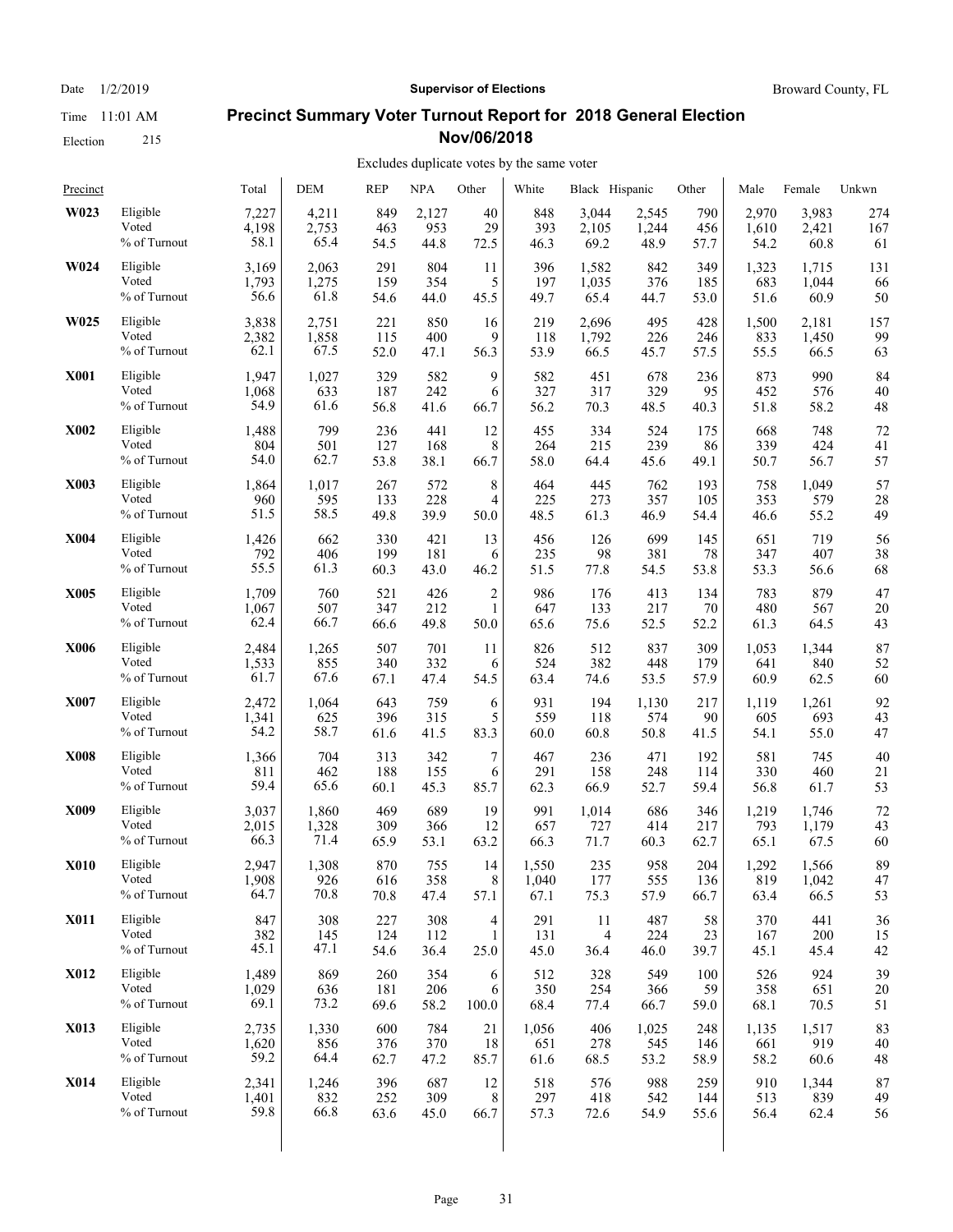Date  $1/2/2019$  **Supervisor of Elections** Broward County, FL

## **Precinct Summary Voter Turnout Report for 2018 General Election Nov/06/2018**

#### Excludes duplicate votes by the same voter

| Precinct    |                 | Total | DEM   | <b>REP</b> | <b>NPA</b> | Other          | White | Black Hispanic |       | Other | Male  | Female | Unkwn |
|-------------|-----------------|-------|-------|------------|------------|----------------|-------|----------------|-------|-------|-------|--------|-------|
| X015        | Eligible        | 1,058 | 420   | 369        | 261        | 8              | 574   | 47             | 355   | 82    | 500   | 535    | 23    |
|             | Voted           | 712   | 300   | 272        | 135        | 5              | 396   | 31             | 239   | 46    | 332   | 369    | 11    |
|             | % of Turnout    | 67.3  | 71.4  | 73.7       | 51.7       | 62.5           | 69.0  | 66.0           | 67.3  | 56.1  | 66.4  | 69.0   | 48    |
| X016        | Eligible        | 1,923 | 879   | 471        | 563        | 10             | 712   | 305            | 729   | 177   | 873   | 978    | 72    |
|             | Voted           | 1,102 | 525   | 327        | 243        | 7              | 446   | 193            | 365   | 98    | 482   | 581    | 39    |
|             | % of Turnout    | 57.3  | 59.7  | 69.4       | 43.2       | 70.0           | 62.6  | 63.3           | 50.1  | 55.4  | 55.2  | 59.4   | 54    |
| X017        | Eligible        | 2,570 | 1,253 | 592        | 718        | 7              | 934   | 427            | 943   | 266   | 1,060 | 1,408  | 102   |
|             | Voted           | 1,569 | 812   | 390        | 363        | 4              | 603   | 319            | 504   | 143   | 627   | 887    | 55    |
|             | % of Turnout    | 61.1  | 64.8  | 65.9       | 50.6       | 57.1           | 64.6  | 74.7           | 53.4  | 53.8  | 59.2  | 63.0   | 54    |
| X018        | Eligible        | 1,201 | 576   | 258        | 356        | 11             | 401   | 154            | 535   | 111   | 495   | 671    | 35    |
|             | Voted           | 690   | 366   | 155        | 162        | 7              | 239   | 103            | 282   | 66    | 266   | 404    | 20    |
|             | $\%$ of Turnout | 57.5  | 63.5  | 60.1       | 45.5       | 63.6           | 59.6  | 66.9           | 52.7  | 59.5  | 53.7  | 60.2   | 57    |
| X019        | Eligible        | 2,280 | 1,136 | 648        | 486        | 10             | 788   | 233            | 1,096 | 163   | 778   | 1,441  | 61    |
|             | Voted           | 1,565 | 802   | 467        | 290        | 6              | 535   | 185            | 732   | 113   | 521   | 1,001  | 43    |
|             | % of Turnout    | 68.6  | 70.6  | 72.1       | 59.7       | 60.0           | 67.9  | 79.4           | 66.8  | 69.3  | 67.0  | 69.5   | 70    |
| <b>X020</b> | Eligible        | 3,146 | 1,585 | 898        | 651        | 12             | 1,229 | 269            | 1,466 | 182   | 1,117 | 1,949  | 80    |
|             | Voted           | 2,178 | 1,142 | 649        | 376        | 11             | 869   | 208            | 983   | 118   | 759   | 1,358  | 61    |
|             | % of Turnout    | 69.2  | 72.1  | 72.3       | 57.8       | 91.7           | 70.7  | 77.3           | 67.1  | 64.8  | 67.9  | 69.7   | 76    |
| <b>X021</b> | Eligible        | 4,140 | 2,353 | 501        | 1,255      | 31             | 625   | 1,762          | 1,271 | 482   | 1,738 | 2,231  | 171   |
|             | Voted           | 2,466 | 1,555 | 294        | 601        | 16             | 310   | 1,193          | 675   | 288   | 955   | 1,393  | 118   |
|             | % of Turnout    | 59.6  | 66.1  | 58.7       | 47.9       | 51.6           | 49.6  | 67.7           | 53.1  | 59.8  | 54.9  | 62.4   | 69    |
| X022        | Eligible        | 2,400 | 1,559 | 288        | 542        | 11             | 381   | 1,063          | 650   | 306   | 1,005 | 1,321  | 74    |
|             | Voted           | 1,416 | 989   | 153        | 266        | 8              | 192   | 717            | 317   | 190   | 573   | 794    | 49    |
|             | % of Turnout    | 59.0  | 63.4  | 53.1       | 49.1       | 72.7           | 50.4  | 67.5           | 48.8  | 62.1  | 57.0  | 60.1   | 66    |
| X023        | Eligible        | 2,530 | 1,392 | 325        | 791        | 22             | 457   | 870            | 917   | 286   | 1,038 | 1,390  | 102   |
|             | Voted           | 1,450 | 888   | 203        | 347        | 12             | 263   | 584            | 460   | 143   | 549   | 848    | 53    |
|             | % of Turnout    | 57.3  | 63.8  | 62.5       | 43.9       | 54.5           | 57.5  | 67.1           | 50.2  | 50.0  | 52.9  | 61.0   | 52    |
| <b>X024</b> | Eligible        | 3,878 | 1,619 | 1,035      | 1,195      | 29             | 1,370 | 596            | 1,455 | 457   | 1,734 | 2,018  | 126   |
|             | Voted           | 2,473 | 1,121 | 696        | 635        | 21             | 889   | 450            | 862   | 272   | 1,056 | 1,328  | 89    |
|             | % of Turnout    | 63.8  | 69.2  | 67.2       | 53.1       | 72.4           | 64.9  | 75.5           | 59.2  | 59.5  | 60.9  | 65.8   | 71    |
| X025        | Eligible        | 785   | 390   | 218        | 172        | 5              | 297   | 77             | 357   | 54    | 253   | 513    | 19    |
|             | Voted           | 566   | 295   | 157        | 112        | $\overline{c}$ | 209   | 60             | 261   | 36    | 181   | 372    | 13    |
|             | % of Turnout    | 72.1  | 75.6  | 72.0       | 65.1       | 40.0           | 70.4  | 77.9           | 73.1  | 66.7  | 71.5  | 72.5   | 68    |
| X026        | Eligible        | 1,625 | 757   | 360        | 497        | 11             | 620   | 189            | 653   | 163   | 679   | 890    | 56    |
|             | Voted           | 970   | 497   | 228        | 239        | 6              | 365   | 140            | 369   | 96    | 379   | 557    | 34    |
|             | % of Turnout    | 59.7  | 65.7  | 63.3       | 48.1       | 54.5           | 58.9  | 74.1           | 56.5  | 58.9  | 55.8  | 62.6   | 61    |
| X027        | Eligible        | 2,756 | 1,153 | 617        | 967        | 19             | 778   | 438            | 1,231 | 309   | 1,242 | 1,402  | 112   |
|             | Voted           | 1,703 | 770   | 400        | 519        | 14             | 501   | 306            | 706   | 190   | 766   | 877    | 60    |
|             | $\%$ of Turnout | 61.8  | 66.8  | 64.8       | 53.7       | 73.7           | 64.4  | 69.9           | 57.4  | 61.5  | 61.7  | 62.6   | 54    |
| <b>X028</b> | Eligible        | 1,896 | 691   | 617        | 573        | 15             | 701   | 166            | 866   | 163   | 894   | 953    | 49    |
|             | Voted           | 1,156 | 471   | 388        | 288        | 9              | 444   | 119            | 504   | 89    | 541   | 594    | 21    |
|             | % of Turnout    | 61.0  | 68.2  | 62.9       | 50.3       | 60.0           | 63.3  | 71.7           | 58.2  | 54.6  | 60.5  | 62.3   | 43    |
| X029        | Eligible        | 3,797 | 1,575 | 1,181      | 1,023      | 18             | 1,434 | 608            | 1,375 | 380   | 1,751 | 1,929  | 117   |
|             | Voted           | 2,421 | 1,074 | 813        | 523        | 11             | 953   | 458            | 794   | 216   | 1,119 | 1,233  | 69    |
|             | % of Turnout    | 63.8  | 68.2  | 68.8       | 51.1       | 61.1           | 66.5  | 75.3           | 57.7  | 56.8  | 63.9  | 63.9   | 59    |
| <b>X030</b> | Eligible        | 1,485 | 581   | 449        | 448        | 7              | 628   | 166            | 515   | 176   | 680   | 750    | 55    |
|             | Voted           | 934   | 413   | 289        | 227        | 5              | 420   | 118            | 305   | 91    | 425   | 488    | 21    |
|             | % of Turnout    | 62.9  | 71.1  | 64.4       | 50.7       | 71.4           | 66.9  | 71.1           | 59.2  | 51.7  | 62.5  | 65.1   | 38    |
| X031        | Eligible        | 3,742 | 1,851 | 970        | 901        | 20             | 1,302 | 409            | 1,753 | 278   | 1,298 | 2,337  | 107   |
|             | Voted           | 2,449 | 1,253 | 692        | 487        | 17             | 865   | 314            | 1,103 | 167   | 802   | 1,577  | 70    |
|             | % of Turnout    | 65.4  | 67.7  | 71.3       | 54.1       | 85.0           | 66.4  | 76.8           | 62.9  | 60.1  | 61.8  | 67.5   | 65    |
|             |                 |       |       |            |            |                |       |                |       |       |       |        |       |

Election 215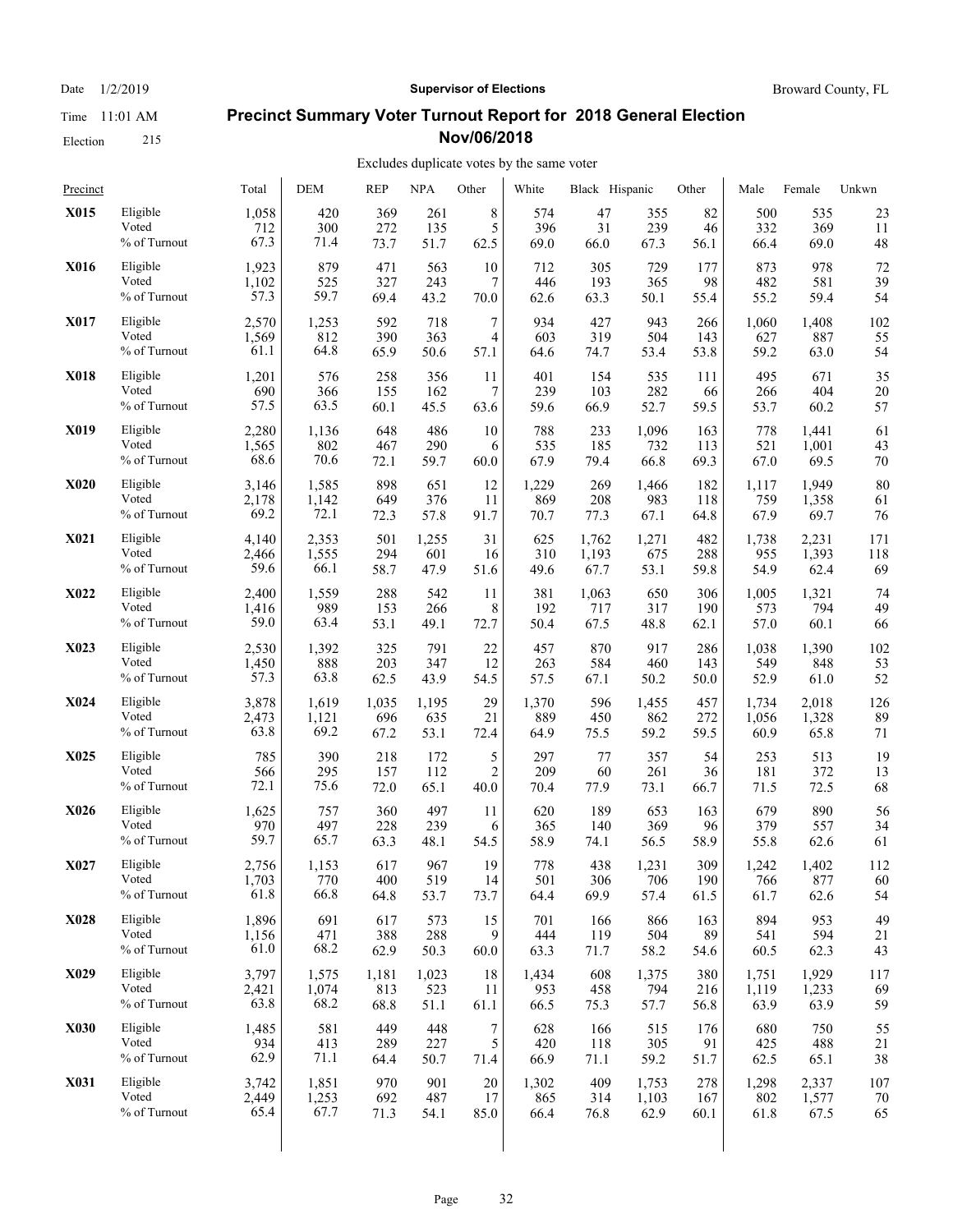Election 215

# Date  $1/2/2019$  **Supervisor of Elections** Broward County, FL

#### **Precinct Summary Voter Turnout Report for 2018 General Election Nov/06/2018**

| Precinct    |                 | Total | <b>DEM</b> | <b>REP</b> | <b>NPA</b> | Other            | White | Black Hispanic |       | Other | Male  | Female | Unkwn |
|-------------|-----------------|-------|------------|------------|------------|------------------|-------|----------------|-------|-------|-------|--------|-------|
| X032        | Eligible        | 1,537 | 550        | 478        | 500        | 9                | 529   | 188            | 607   | 213   | 717   | 762    | 58    |
|             | Voted           | 915   | 360        | 313        | 237        | 5                | 327   | 122            | 352   | 114   | 422   | 464    | 29    |
|             | % of Turnout    | 59.5  | 65.5       | 65.5       | 47.4       | 55.6             | 61.8  | 64.9           | 58.0  | 53.5  | 58.9  | 60.9   | 50    |
| X033        | Eligible        | 3,146 | 1,286      | 857        | 986        | 17               | 880   | 359            | 1,586 | 321   | 1,434 | 1,617  | 95    |
|             | Voted           | 1,838 | 806        | 531        | 489        | 12               | 523   | 250            | 880   | 185   | 804   | 974    | 60    |
|             | % of Turnout    | 58.4  | 62.7       | 62.0       | 49.6       | 70.6             | 59.4  | 69.6           | 55.5  | 57.6  | 56.1  | 60.2   | 63    |
| X034        | Eligible        | 1,606 | 590        | 494        | 509        | 13               | 686   | 133            | 623   | 164   | 727   | 838    | 41    |
|             | Voted           | 1,009 | 400        | 331        | 268        | 10               | 447   | 96             | 360   | 106   | 454   | 524    | 31    |
|             | % of Turnout    | 62.8  | 67.8       | 67.0       | 52.7       | 76.9             | 65.2  | 72.2           | 57.8  | 64.6  | 62.4  | 62.5   | 76    |
| X035        | Eligible        | 2,553 | 1,169      | 533        | 839        | 12               | 607   | 483            | 1,016 | 447   | 1,170 | 1,287  | 96    |
|             | Voted           | 1,617 | 790        | 366        | 456        | 5                | 389   | 355            | 603   | 270   | 722   | 836    | 59    |
|             | % of Turnout    | 63.3  | 67.6       | 68.7       | 54.4       | 41.7             | 64.1  | 73.5           | 59.4  | 60.4  | 61.7  | 65.0   | 61    |
| X036        | Eligible        | 2,231 | 1,022      | 446        | 752        | 11               | 472   | 349            | 1,059 | 351   | 976   | 1,167  | 88    |
|             | Voted           | 1,410 | 703        | 295        | 405        | 7                | 300   | 264            | 634   | 212   | 585   | 769    | 56    |
|             | % of Turnout    | 63.2  | 68.8       | 66.1       | 53.9       | 63.6             | 63.6  | 75.6           | 59.9  | 60.4  | 59.9  | 65.9   | 64    |
| X037        | Eligible        | 629   | 215        | 252        | 158        | 4                | 279   | 42             | 220   | 88    | 281   | 327    | 21    |
|             | Voted           | 440   | 160        | 185        | 92         | 3                | 196   | 31             | 158   | 55    | 193   | 235    | 12    |
|             | % of Turnout    | 70.0  | 74.4       | 73.4       | 58.2       | 75.0             | 70.3  | 73.8           | 71.8  | 62.5  | 68.7  | 71.9   | 57    |
| X038        | Eligible        | 4,035 | 1,695      | 1,131      | 1,192      | 17               | 1,096 | 600            | 1,705 | 634   | 1,833 | 2,072  | 130   |
|             | Voted           | 2,525 | 1,163      | 741        | 607        | 14               | 708   | 427            | 1,043 | 347   | 1,133 | 1,312  | 80    |
|             | % of Turnout    | 62.6  | 68.6       | 65.5       | 50.9       | 82.4             | 64.6  | 71.2           | 61.2  | 54.7  | 61.8  | 63.3   | 62    |
| X039        | Eligible        | 1,252 | 571        | 313        | 360        | 8                | 450   | 170            | 392   | 240   | 575   | 623    | 54    |
|             | Voted           | 861   | 431        | 230        | 195        | 5                | 325   | 136            | 254   | 146   | 389   | 438    | 34    |
|             | % of Turnout    | 68.8  | 75.5       | 73.5       | 54.2       | 62.5             | 72.2  | 80.0           | 64.8  | 60.8  | 67.7  | 70.3   | 63    |
| <b>X040</b> | Eligible        | 3,587 | 1,400      | 964        | 1,200      | 23               | 1,212 | 439            | 1,252 | 684   | 1,632 | 1,789  | 166   |
|             | Voted           | 2,372 | 988        | 675        | 692        | 17               | 830   | 323            | 817   | 402   | 1,088 | 1,198  | 86    |
|             | $\%$ of Turnout | 66.1  | 70.6       | 70.0       | 57.7       | 73.9             | 68.5  | 73.6           | 65.3  | 58.8  | 66.7  | 67.0   | 52    |
| X041        | Eligible        | 2,371 | 1,032      | 597        | 728        | 14               | 668   | 428            | 1,021 | 254   | 1,072 | 1,229  | 70    |
|             | Voted           | 1,407 | 663        | 380        | 353        | 11               | 393   | 293            | 596   | 125   | 629   | 739    | 39    |
|             | % of Turnout    | 59.3  | 64.2       | 63.7       | 48.5       | 78.6             | 58.8  | 68.5           | 58.4  | 49.2  | 58.7  | 60.1   | 56    |
| X042        | Eligible        | 2,584 | 975        | 763        | 840        | 6                | 647   | 359            | 1,188 | 390   | 1,120 | 1,366  | 98    |
|             | Voted           | 1,666 | 649        | 547        | 466        | 4                | 432   | 268            | 742   | 224   | 734   | 877    | 55    |
|             | % of Turnout    | 64.5  | 66.6       | 71.7       | 55.5       | 66.7             | 66.8  | 74.7           | 62.5  | 57.4  | 65.5  | 64.2   | 56    |
| X043        | Eligible        | 3,287 | 1,431      | 821        | 1,017      | 18               | 910   | 607            | 1,323 | 447   | 1,498 | 1,645  | 144   |
|             | Voted           | 2,093 | 980        | 569        | 534        | 10               | 621   | 444            | 760   | 268   | 921   | 1,090  | 82    |
|             | % of Turnout    | 63.7  | 68.5       | 69.3       | 52.5       | 55.6             | 68.2  | 73.1           | 57.4  | 60.0  | 61.5  | 66.3   | 57    |
| X044        | Eligible        | 2,533 | 1,107      | 649        | 766        | 11               | 665   | 459            | 1,034 | 375   | 1,161 | 1,289  | 83    |
|             | Voted           | 1,586 | 731        | 424        | 423        | 8                | 438   | 317            | 613   | 218   | 720   | 822    | 44    |
|             | % of Turnout    | 62.6  | 66.0       | 65.3       | 55.2       | 72.7             | 65.9  | 69.1           | 59.3  | 58.1  | 62.0  | 63.8   | 53    |
| X045        | Eligible        | 1,880 | 947        | 326        | 591        | 16               | 413   | 424            | 840   | 203   | 764   | 1,049  | 67    |
|             | Voted           | 1,058 | 608        | 169        | 274        | 7                | 225   | 289            | 429   | 115   | 419   | 595    | 44    |
|             | % of Turnout    | 56.3  | 64.2       | 51.8       | 46.4       | 43.8             | 54.5  | 68.2           | 51.1  | 56.7  | 54.8  | 56.7   | 66    |
| X046        | Eligible        | 1,714 | 830        | 285        | 592        | 7                | 350   | 359            | 807   | 198   | 690   | 960    | 64    |
|             | Voted           | 916   | 504        | 153        | 259        | $\boldsymbol{0}$ | 183   | 245            | 394   | 94    | 351   | 534    | 31    |
|             | % of Turnout    | 53.4  | 60.7       | 53.7       | 43.8       | 0.0              | 52.3  | 68.2           | 48.8  | 47.5  | 50.9  | 55.6   | 48    |
| X047        | Eligible        | 838   | 465        | 94         | 273        | 6                | 127   | 277            | 347   | 87    | 333   | 467    | 38    |
|             | Voted           | 439   | 276        | 45         | 115        | 3                | 59    | 172            | 167   | 41    | 164   | 255    | 20    |
|             | % of Turnout    | 52.4  | 59.4       | 47.9       | 42.1       | 50.0             | 46.5  | 62.1           | 48.1  | 47.1  | 49.2  | 54.6   | 53    |
| X048        | Eligible        | 1,110 | 600        | 194        | 313        | 3                | 301   | 293            | 418   | 98    | 487   | 578    | 45    |
|             | Voted           | 642   | 384        | 107        | 151        | $\boldsymbol{0}$ | 172   | 197            | 230   | 43    | 268   | 355    | 19    |
|             | % of Turnout    | 57.8  | 64.0       | 55.2       | 48.2       | 0.0              | 57.1  | 67.2           | 55.0  | 43.9  | 55.0  | 61.4   | 42    |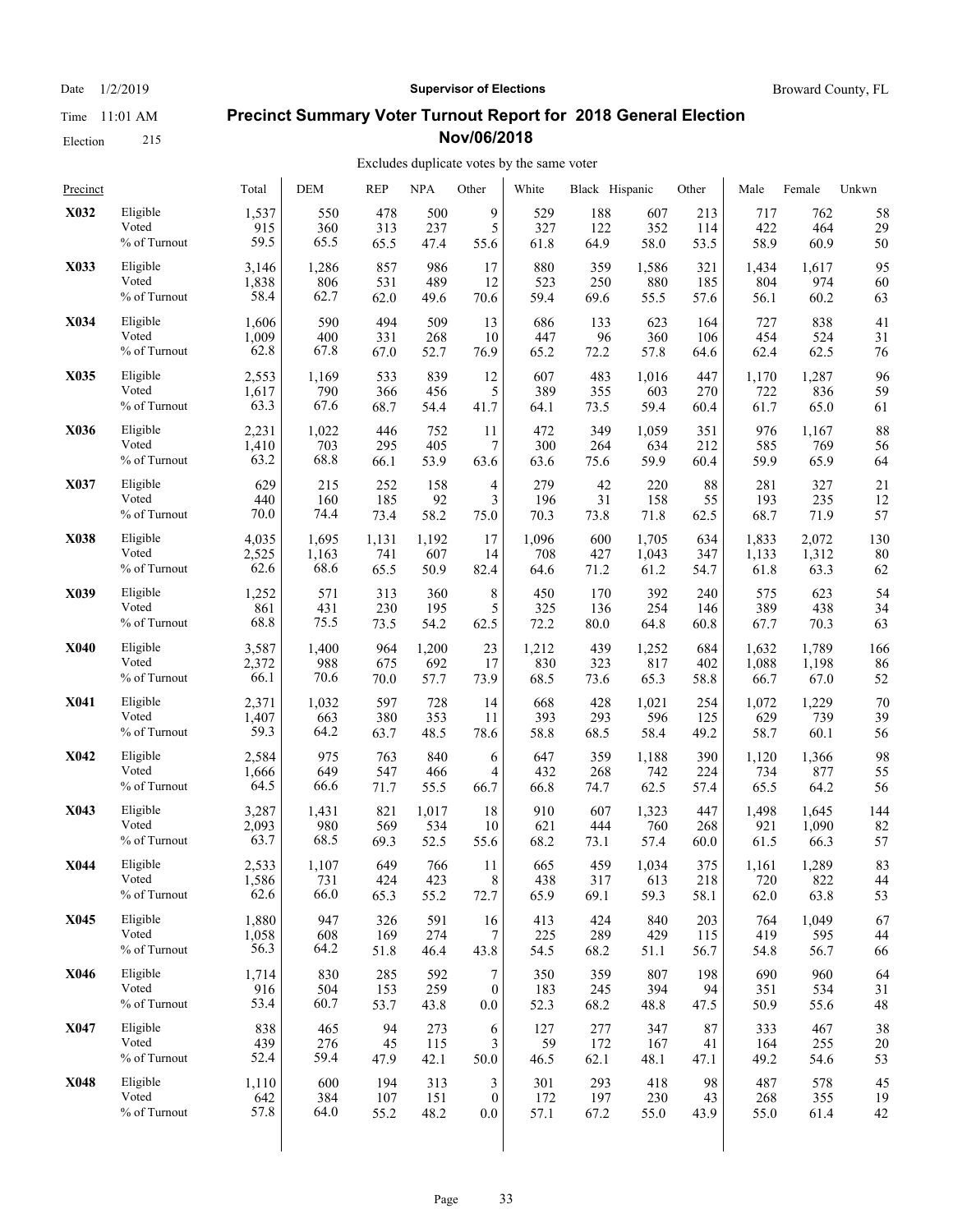Election 215

#### Date  $1/2/2019$  **Supervisor of Elections** Broward County, FL

## **Precinct Summary Voter Turnout Report for 2018 General Election Nov/06/2018**

#### Excludes duplicate votes by the same voter  $\mathbf{L}$

| Precinct             |                 | Total          | <b>DEM</b>     | <b>REP</b>    | NPA                   | Other            | White          | Black Hispanic |                | Other         | Male           | Female         | Unkwn          |
|----------------------|-----------------|----------------|----------------|---------------|-----------------------|------------------|----------------|----------------|----------------|---------------|----------------|----------------|----------------|
| X049                 | Eligible        | 2,138          | 1,029          | 405           | 693                   | 11               | 701            | 508            | 547            | 382           | 898            | 1,154          | 86             |
|                      | Voted           | 1,391          | 749            | 275           | 359                   | 8                | 460            | 376            | 319            | 236           | 574            | 775            | 42             |
|                      | % of Turnout    | 65.1           | 72.8           | 67.9          | 51.8                  | 72.7             | 65.6           | 74.0           | 58.3           | 61.8          | 63.9           | 67.2           | 49             |
| X050                 | Eligible        | 1,653          | 966            | 267           | 414                   | 6                | 316            | 570            | 543            | 224           | 696            | 898            | 59             |
|                      | Voted           | 1,019          | 647            | 162           | 206                   | 4                | 200            | 430            | 272            | 117           | 410            | 583            | 26             |
|                      | % of Turnout    | 61.6           | 67.0           | 60.7          | 49.8                  | 66.7             | 63.3           | 75.4           | 50.1           | 52.2          | 58.9           | 64.9           | 44             |
| <b>Y001</b>          | Eligible        | 1,401          | 411            | 536           | 438                   | 16               | 951            | 29             | 310            | 111           | 660            | 705            | 36             |
|                      | Voted           | 818            | 244            | 356           | 208                   | 10               | 546            | 15             | 187            | 70            | 382            | 409            | 27             |
|                      | % of Turnout    | 58.4           | 59.4           | 66.4          | 47.5                  | 62.5             | 57.4           | 51.7           | 60.3           | 63.1          | 57.9           | 58.0           | 75             |
| Y002                 | Eligible        | 2,906          | 994            | 954           | 936                   | 22               | 1,950          | 68             | 696            | 192           | 1,290          | 1,515          | 101            |
|                      | Voted           | 1,582          | 545            | 593           | 426                   | 18               | 1,036          | 34             | 426            | 86            | 701            | 827            | 54             |
|                      | $\%$ of Turnout | 54.4           | 54.8           | 62.2          | 45.5                  | 81.8             | 53.1           | 50.0           | 61.2           | 44.8          | 54.3           | 54.6           | 53             |
| Y003                 | Eligible        | 1,896          | 785            | 452           | 652                   | 7                | 1,237          | 50             | 463            | 146           | 801            | 1,031          | 64             |
|                      | Voted           | 1,139          | 485            | 291           | 358                   | 5                | 741            | 24             | 287            | 87            | 469            | 630            | 40             |
|                      | % of Turnout    | 60.1           | 61.8           | 64.4          | 54.9                  | 71.4             | 59.9           | 48.0           | 62.0           | 59.6          | 58.6           | 61.1           | 63             |
| Y004                 | Eligible        | 2,797          | 1,217          | 622           | 935                   | 23               | 1,742          | 158            | 673            | 224           | 1,164          | 1,518          | 115            |
|                      | Voted           | 1,566          | 740            | 376           | 437                   | 13               | 972            | 97             | 378            | 119           | 653            | 852            | 61             |
|                      | % of Turnout    | 56.0           | 60.8           | 60.5          | 46.7                  | 56.5             | 55.8           | 61.4           | 56.2           | 53.1          | 56.1           | 56.1           | 53             |
| Y005                 | Eligible        | 2,319          | 908            | 592           | 797                   | 22               | 1,462          | 81             | 597            | 179           | 999            | 1,238          | 82             |
|                      | Voted           | 1,352          | 560            | 389           | 385                   | 18               | 851            | 53             | 362            | 86            | 563            | 749            | 40             |
|                      | % of Turnout    | 58.3           | 61.7           | 65.7          | 48.3                  | 81.8             | 58.2           | 65.4           | 60.6           | 48.0          | 56.4           | 60.5           | 49             |
| Y006                 | Eligible        | 4,523          | 2,091          | 874           | 1,526                 | 32               | 2,133          | 441            | 1,531          | 418           | 2,008          | 2,312          | 203            |
|                      | Voted           | 2,261          | 1,159          | 483           | 596                   | 23               | 1,042          | 268            | 777            | 174           | 989            | 1,199          | 73             |
|                      | % of Turnout    | 50.0           | 55.4           | 55.3          | 39.1                  | 71.9             | 48.9           | 60.8           | 50.8           | 41.6          | 49.3           | 51.9           | 36             |
| Y007                 | Eligible        | 3,423          | 1,876          | 494           | 1,028                 | 25               | 862            | 830            | 1,390          | 341           | 1,440          | 1,848          | 135            |
|                      | Voted           | 1,727          | 1,038          | 273           | 404                   | 12               | 458            | 469            | 633            | 167           | 680            | 977            | 70             |
|                      | % of Turnout    | 50.5           | 55.3           | 55.3          | 39.3                  | 48.0             | 53.1           | 56.5           | 45.5           | 49.0          | 47.2           | 52.9           | 52             |
| Y008                 | Eligible        | 2,925          | 2,148          | 139           | 632                   | 6                | 172            | 1,989          | 535            | 229           | 1,093          | 1,713          | 119            |
|                      | Voted           | 1,617          | 1,319          | 68            | 227                   | 3                | 65             | 1,212          | 248            | 92            | 532            | 1,030          | 55             |
|                      | % of Turnout    | 55.3           | 61.4           | 48.9          | 35.9                  | 50.0             | 37.8           | 60.9           | 46.4           | 40.2          | 48.7           | 60.1           | 46             |
| Z001                 | Eligible        | 1,628          | 1,338          | 47            | 242                   | $\mathbf{1}$     | 24             | 1,458          | 36             | 110           | 630            | 937            | 61             |
|                      | Voted           | 847            | 760            | 23            | 64                    | $\mathbf{0}$     | 11             | 784            | 12             | 40            | 279            | 541            | 27             |
|                      | % of Turnout    | 52.0           | 56.8           | 48.9          | 26.4                  | 0.0              | 45.8           | 53.8           | 33.3           | 36.4          | 44.3           | 57.7           | 44             |
| Z002                 | Eligible        | 2,820          | 2,355          | 76            | 383                   | 6                | 58             | 2,508          | 61             | 193           | 1,080          | 1,627          | 113            |
|                      | Voted           | 1,509          | 1,333          | 29            | 143                   | 4                | 31             | 1,367          | 29             | 82            | 506            | 956            | 47             |
|                      | % of Turnout    | 53.5           | 56.6           | 38.2          | 37.3                  | 66.7             | 53.4           | 54.5           | 47.5           | 42.5          | 46.9           | 58.8           | 42             |
| Z003                 | Eligible        | 2,066          | 888            | 447           | 722                   | 9                | 737            | 282            | 814            | 233           | 955            | 1,002          | 109            |
|                      | Voted           | 1,011          | 473            | 247           | 287                   | 4                | 363            | 182            | 366            | $100\,$       | 434            | 534            | 43             |
|                      | % of Turnout    | 48.9           | 53.3           | 55.3          | 39.8                  | 44.4             | 49.3           | 64.5           | 45.0           | 42.9          | 45.4           | 53.3           | 39             |
| Z004                 | Eligible        | 463            | 192            | 93            | 178                   | $\boldsymbol{0}$ | 161            | $22\,$         | 56             | 224           | 191            | 257            | 15             |
|                      | Voted           | 152            | 78             | 32            | 42                    | $\mathbf{0}$     | 41             | 7              | 24             | 80            | 61             | 84             | 7              |
|                      | % of Turnout    | 32.8           | 40.6           | 34.4          | 23.6                  | 0.0              | 25.5           | 31.8           | 42.9           | 35.7          | 31.9           | 32.7           | 47             |
| Z005                 | Eligible        | 688            | 364            | 92            | 230                   | $\overline{2}$   | 197            | 162            | 240            | 89            | 321            | 337            | 30             |
|                      | Voted           | 321            | 194            | 52            | 75                    | $\mathbf{0}$     | 95             | 92             | 98             | 36            | 139            | 170            | 12             |
|                      | % of Turnout    | 46.7           | 53.3           | 56.5          | 32.6                  | 0.0              | 48.2           | 56.8           | 40.8           | 40.4          | 43.3           | 50.4           | 40             |
| Z073                 | Eligible        | 1,818          | 643            | 507           | 656                   | 12               | 1,193          | 242            | 167            | 216           | 1,027          | 725            | 66             |
|                      | Voted           | 313            | 125            | 92            | 93                    | 3                | 226            | 44             | 13             | 30            | 182            | 120            | 11             |
|                      | % of Turnout    | 17.2           | 19.4           | 18.1          | 14.2                  | 25.0             | 18.9           | 18.2           | 7.8            | 13.9          | 17.7           | 16.6           | 17             |
| <b>All Precincts</b> | Eligible        | 1174850        | 590052         | 250804 326611 |                       | 7383             | 527578         | 278447         | 249983 118842  |               | 520678         | 613701         | 40,471         |
| Voted                | % of Turnout    | 720115<br>61.3 | 389736<br>66.1 | 66.4          | 166427 159177<br>48.7 | 4775<br>64.7     | 337536<br>64.0 | 181257<br>65.1 | 136240<br>54.5 | 65082<br>54.8 | 310547<br>59.6 | 387649<br>63.2 | 21,919<br>54.2 |
|                      |                 |                |                |               |                       |                  |                |                |                |               |                |                |                |